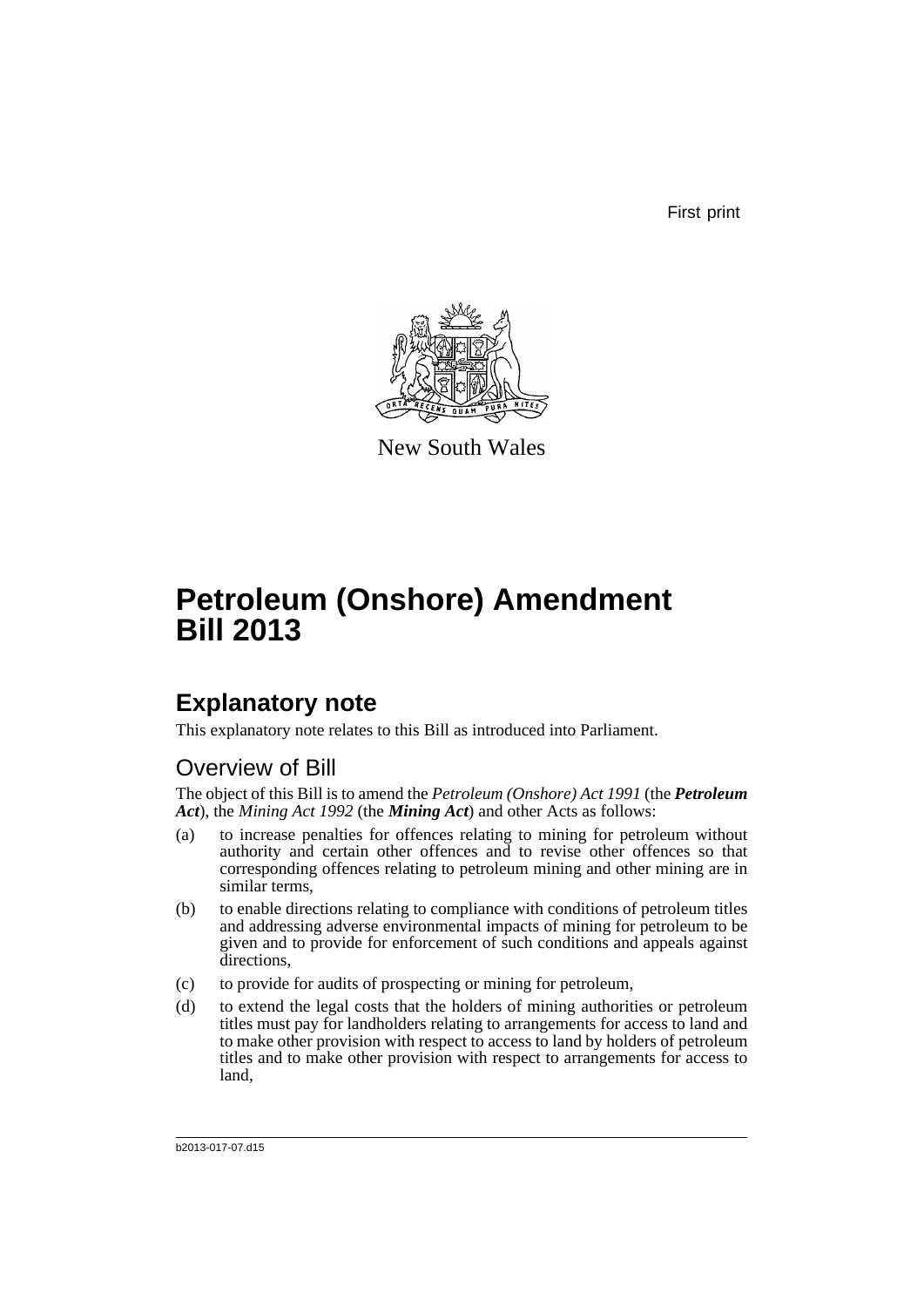Explanatory note

- (e) to make it an offence for the holder of a petroleum title to fail to pay royalty,
- (f) to enable the publication of certain environmental information,
- (g) to provide for the appointment of, and to confer inspection and other investigation powers equivalent to those conferred under the Mining Act on, inspectors under the Petroleum Act and to provide for permits for entry onto land the subject of a petroleum title in other circumstances,
- (h) to insert various offences relating to enforcement of the Petroleum Act and the enforcement of rights under, and conditions of, petroleum titles,
- (i) to make existing and new offences relating to the provision of false or misleading information under the Petroleum Act and the Mining Act offences of strict liability,
- (j) to insert other provisions relating to offences under the Petroleum Act, consistent with the Mining Act, including provisions about continuing offences, proceedings for offences, enabling orders to be made requiring offenders to make monetary payments and also enabling restraining orders to be made against the property of offenders against whom payment orders are sought,
- (k) to provide for the ongoing effect of notices given under the Petroleum Act and the Mining Act and of conditions of petroleum titles, authorisations and permits,
- (l) to make other amendments to the Mining Act, consistent with amendments to the Petroleum Act, including the removal of the power to suspend a mining authorisation for contravention of an access arrangement,
- (m) to validate certain appointments,
- (n) to make other minor and consequential amendments and enact savings and transitional provisions consequent on the enactment of the proposed Act.

### Outline of provisions

**Clause 1** sets out the name (also called the short title) of the proposed Act.

**Clause 2** provides for the commencement of the proposed Act on a day or days to be proclaimed.

### **Schedule 1 Amendment of Petroleum (Onshore) Act 1991 No 84**

### **Penalty increases and changes**

**Schedule 1 [2]** imposes a daily penalty of \$110,000 (for a corporation) and \$22,000 (for a natural person) for the offence of mining petroleum other than in accordance with a petroleum title.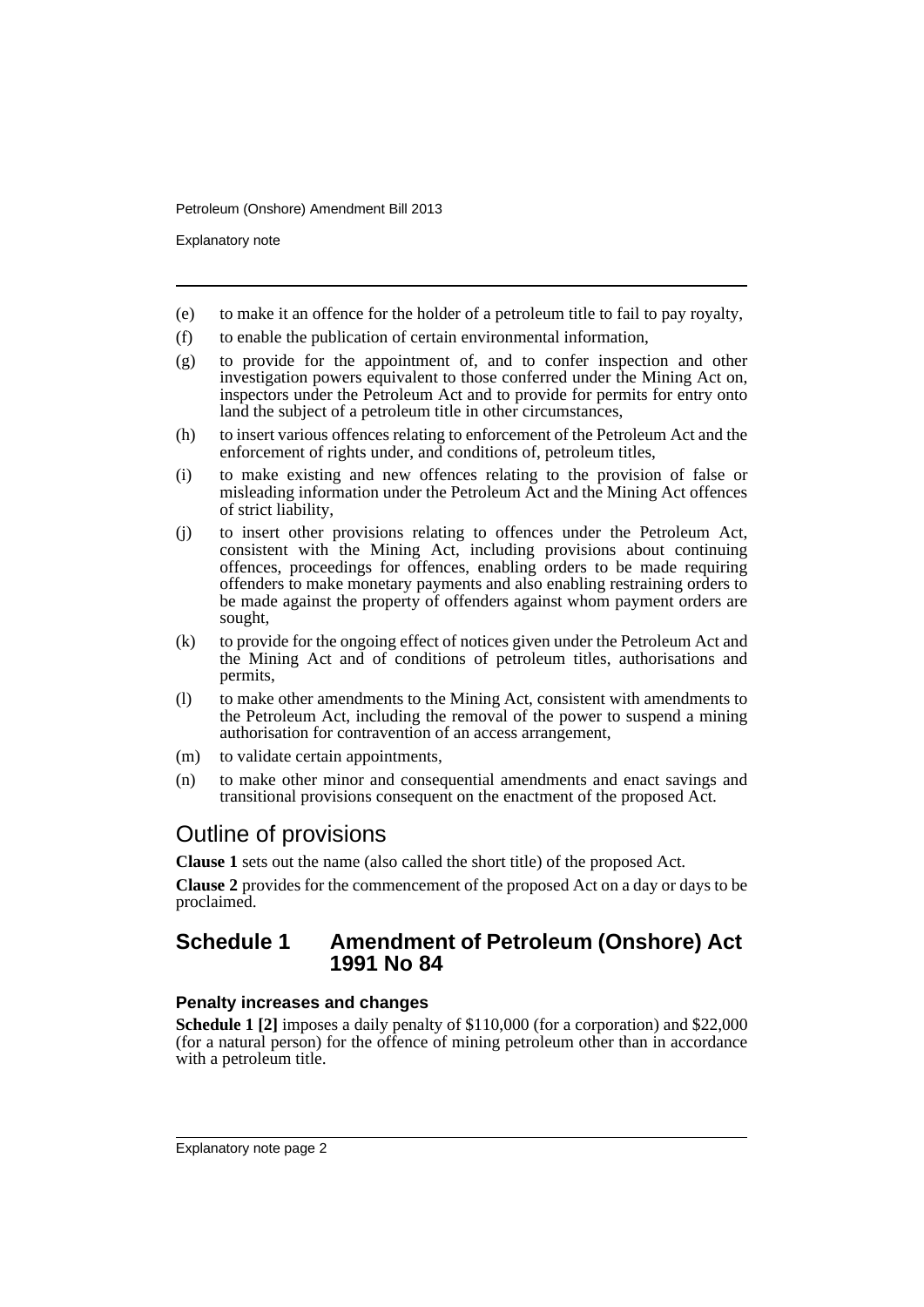Explanatory note

### **Suspension of petroleum titles**

**Schedule 1 [3]** enables the Minister to suspend operations under a petroleum title if there is a contravention of a direction, a condition of the title or an agreement or assessment relating to the payment of compensation and replaces existing provisions relating to suspension.

**Schedule 1 [4]** enables the Minister to extend the 6-month maximum period for the suspension of conditions of petroleum titles in particular cases.

### **Access arrangements**

**Schedule 1 [5]** makes a consequential amendment.

**Schedule 1 [6]** requires an access arrangement to require the holder of a prospecting title to pay a specified amount for the reasonable legal costs of the landholder for negotiating and making the arrangement and until the arrangement is executed (other than any arbitration costs). The Director-General of the Department of Trade and Investment, Regional Infrastructure and Services (the *Director-General*) may specify the maximum amount of legal costs payable by order published in the Gazette with the concurrence of the NSW Farmers Association and the Australian Petroleum Production and Exploration Association Limited. A greater amount for legal costs may be included in the access arrangement. Currently, only legal costs of initial advice about an arrangement may be recovered and provision for legal costs is not required to be included in the access arrangement unless the landowner requests it.

The amendment also enables regulations to be made prescribing an access code relating to access to land by the holder of a prospecting title and the carrying out of activities on that land by the holder. If the code designates provisions as mandatory provisions, those provisions prevail over any inconsistent provisions of an access arrangement, except where the arrangement imposes more stringent obligations on the holder. An access arrangement may expressly exclude or vary the mandatory provisions.

**Schedule 1 [7]** enables holders of petroleum titles to carry out seismic surveys on public roads without having to obtain the consent of adjoining land owners.

### **Environmental and other directions to holders or former holders of petroleum titles**

**Schedule 1 [8]** inserts proposed Division 3 of Part 6. The proposed Division contains provisions based on Division 3 of Part 11 of the Mining Act. The provisions of the proposed Division do the following:

(a) confer power on the Director-General or an inspector to direct a holder or former holder of a petroleum title to carry out conditions of the title or to take various actions relating to addressing the environmental impact of activities under the title, including land or water rehabilitation. A direction may be revoked or varied and an administrative fee is payable by a person given a direction,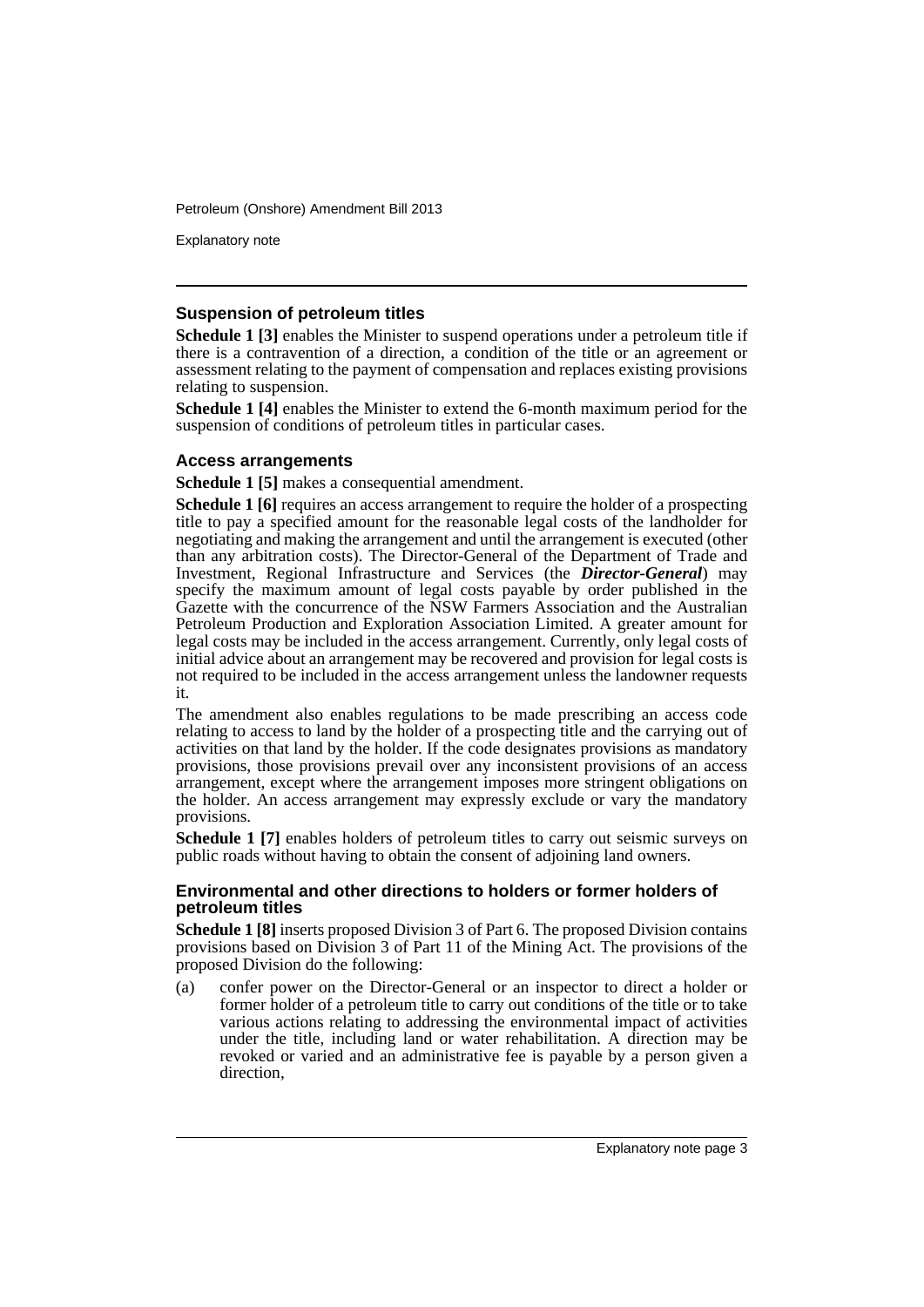Explanatory note

- (b) make it an offence to fail to comply with a direction and provide that a direction does not affect any other liability,
- (c) empower the Minister to give effect to a direction that is not complied with and to recover the costs of giving effect to that direction from the person subject to the direction,
- (d) provide that prior notice is not required to be given to any affected person before a direction is given,
- (e) provide for an appeal against a direction to the Land and Environment Court.

### **Audits of petroleum prospecting or mining**

**Schedule 1 [9]** inserts proposed Division 5 of Part 6. The proposed Division contains provisions based on Division 6 of Part 11 of the Mining Act. The provisions of the proposed Division do the following:

- (a) describe the nature of an audit and provide for regulations to be made with respect to the accreditation of auditors and the carrying out of audits,
- (b) enable the Director-General to impose mandatory audit conditions on petroleum titles,
- (c) provide for certification of an audit report,
- (d) make it an offence (of strict liability) to provide false or misleading information to an auditor or in an audit report and also make it an offence for an auditor not to include in an audit information that is materially relevant,
- (e) require information to be supplied for audit purposes even if it may incriminate the person concerned and authorise the use of information contained in an audit for the purposes of planning and environment protection legislation,
- (f) provide for voluntary audits, including the protection of documents prepared for the purposes of a voluntary audit.

### **Payment of royalty**

**Schedule 1 [10]** makes it an offence to fail to pay royalty as required under the Petroleum Act and enables the Minister to charge interest on the amount of any unpaid royalty.

### **Powers of inspectors**

**Schedule 1 [11]** replaces the provisions relating to inspectors with a new Part based on Part 12 of the Mining Act. The proposed Part sets out powers that may be used by inspectors for compliance and general administrative purposes, including the following:

(a) powers to issue notices to require information or records relating to the administration of the Petroleum Act,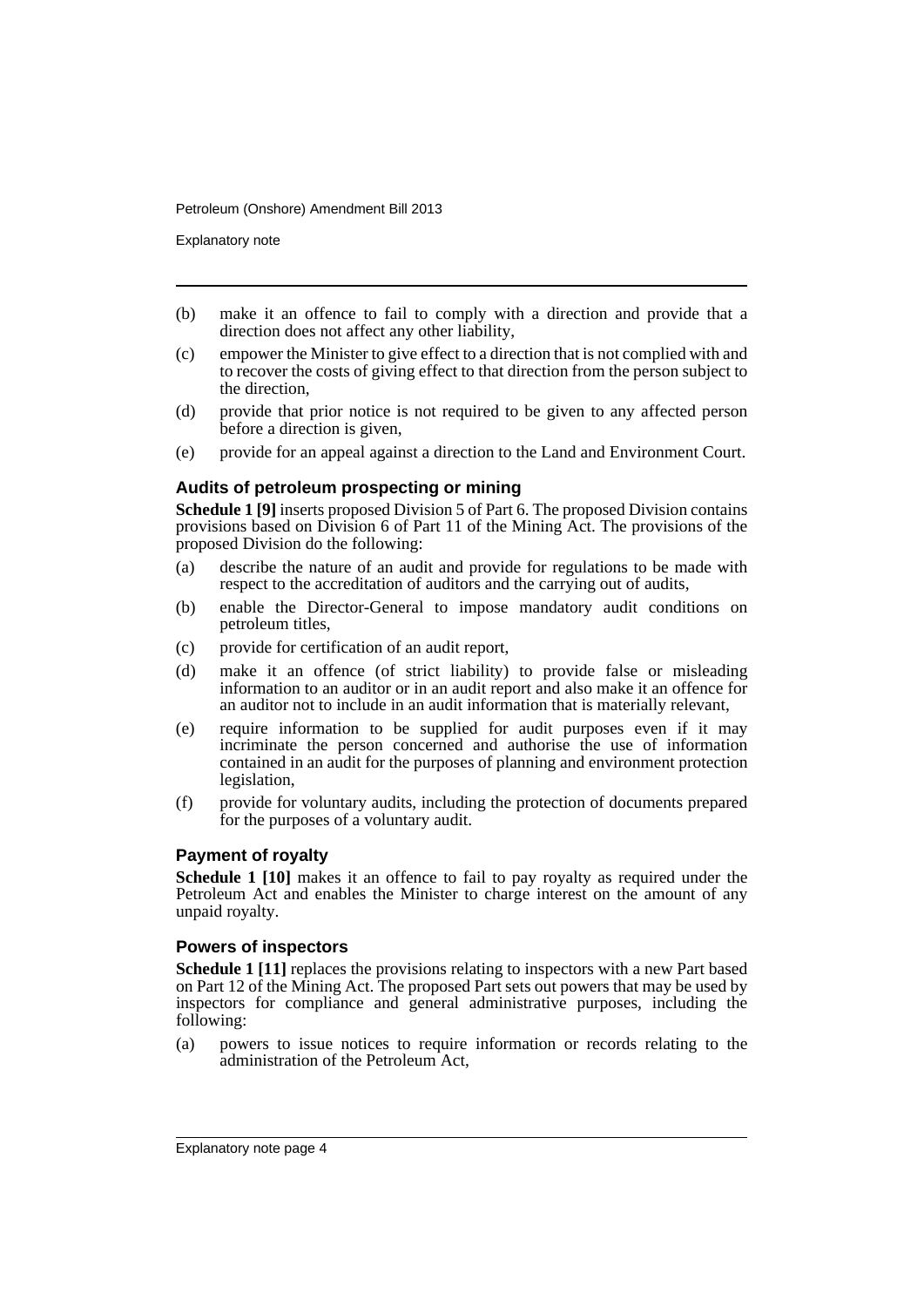Explanatory note

- (b) powers to enter premises where prospecting or mining for petroleum is being carried out,
- (c) powers that may be exercised at premises entered by inspectors,
- (d) powers to use other persons for assistance and to require assistance to be given,
- (e) powers to require answers to questions and attendance for that purpose and a power to require persons to provide their name and address,
- (f) powers to inspect and test articles.

The proposed Part also provides for the issue of permits by the Minister to other persons to enter land for other purposes, including to carry out rehabilitation works and environmental works, remove petroleum plant, do surveys, take samples and examine possible encroachments on roads or railways.

The proposed Part also makes it an offence to neglect or fail to comply with a requirement of an inspector, to wilfully delay or obstruct an inspector or to impersonate an inspector.

**Schedule 1 [13]** enables the Director-General to appoint inspectors for the purposes of the Petroleum Act and provides for the issue and use of identification cards by inspectors.

### **Environmental information**

**Schedule 1 [14]** inserts proposed Division 1 of Part 13. The proposed Division enables the Director-General to publish environmental information about the impact of petroleum prospecting and mining activities obtained by the Director-General, except where the Director-General is notified by the person who provides the information that publication is likely to cause the person a substantial commercial disadvantage. Despite this, the Director-General may publish information the subject of a notification if satisfied that it is in the public interest to do so.

**Schedule 1 [15]** makes a consequential amendment.

### **Offences and enforcement**

**Schedule 1 [16]** inserts proposed Part 13A. The proposed Part contains provisions based on Part 17A of the Mining Act. The provisions of the proposed Part do the following:

- (a) make it an offence, without reasonable excuse, to obstruct, hinder or resist inspectors and other specified persons in the exercise of a function under the Petroleum Act or to obstruct the holder of a petroleum title in doing an act authorised under the Petroleum Act,
- (b) make it an offence (of strict liability) to provide false or misleading information in connection with an application or when furnishing information in response to other requirements under the Petroleum Act,
- (c) make each holder of a petroleum title guilty of an offence if a condition of the title is contravened and provide for defences, including a defence for a holder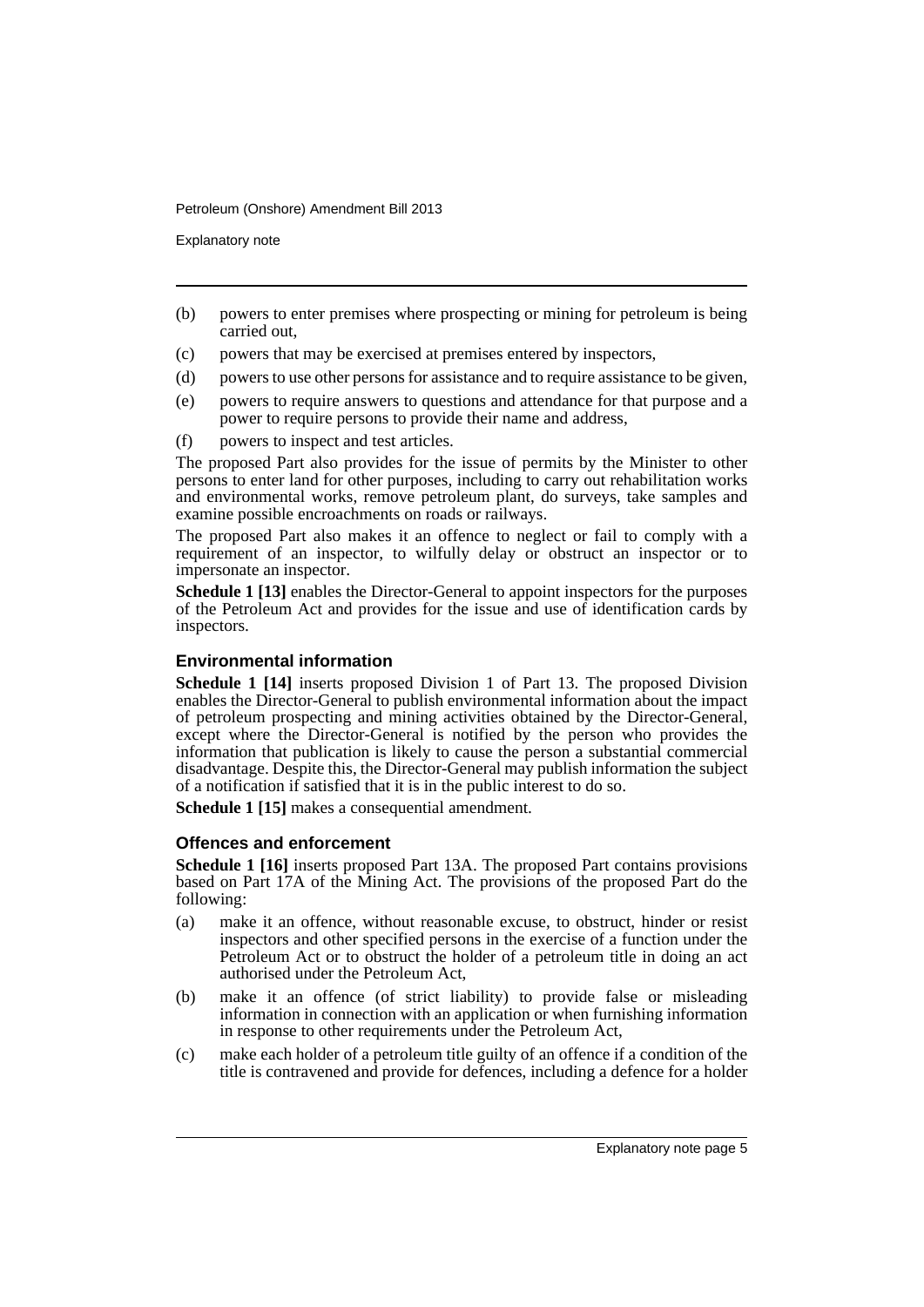Explanatory note

who was not associated with the person who contravened the condition and took all reasonable steps to prevent the contravention,

- (d) provide for the circumstances where the directors of a corporation will be liable for an offence when a corporation that is a holder of a petroleum title contravenes a direction by the Director-General or a condition of a petroleum title held by a corporation is contravened,
- (e) provide for the operation of continuing offences,
- (f) provide for proceedings for offences to be instituted in the Local Court or the Land and Environment Court (for certain specified offences) and limit the penalty that may be imposed for an offence if proceedings are taken in the Local Court,
- (g) provide for a 3 year period within which proceedings for an offence may be taken,
- (h) enable penalty notices to be issued for offences prescribed by the regulations,
- (i) enable a restraining order to be made that prevents the property of a person from being disposed of if, as a result of proceedings for an offence commenced against the person, the person may be liable to pay an amount for costs for expenses or compensation. If an order is made, a charge will be created over property subject to the order and the costs of registering a charge or lodging a caveat are recoverable from the affected person. It will be an offence to knowingly contravene a restraining order,
- (j) enable a court to make additional orders where an offence against the Petroleum Act or regulations under that Act is found to be proved, including orders requiring payment of costs and expenses of the Crown or a public authority in connection with remedying or preventing environmental harm caused by the commission of the offence,
- (k) provide for prima facie evidence of certain matters under the Petroleum Act to be provided in court proceedings by certificate of the Director-General.

### **Miscellaneous**

### **Schedule 1 [1]** inserts definitions.

**Schedule 1 [12]** inserts a note about the obligation to pay compensation under the Petroleum Act.

**Schedule 1 [17]** updates the offence prohibiting persons who hold office in an official capacity for the purposes of the Petroleum Act from holding directly or indirectly a beneficial interest in a petroleum title. The provision does not prevent the Director-General from being the holder of an exploration licence on behalf of the Crown.

**Schedule 1 [18]** makes a consequential amendment. The amendment also provides for notices given and conditions imposed on petroleum titles under the Petroleum Act to have continuing effect during any period in which they are not complied with and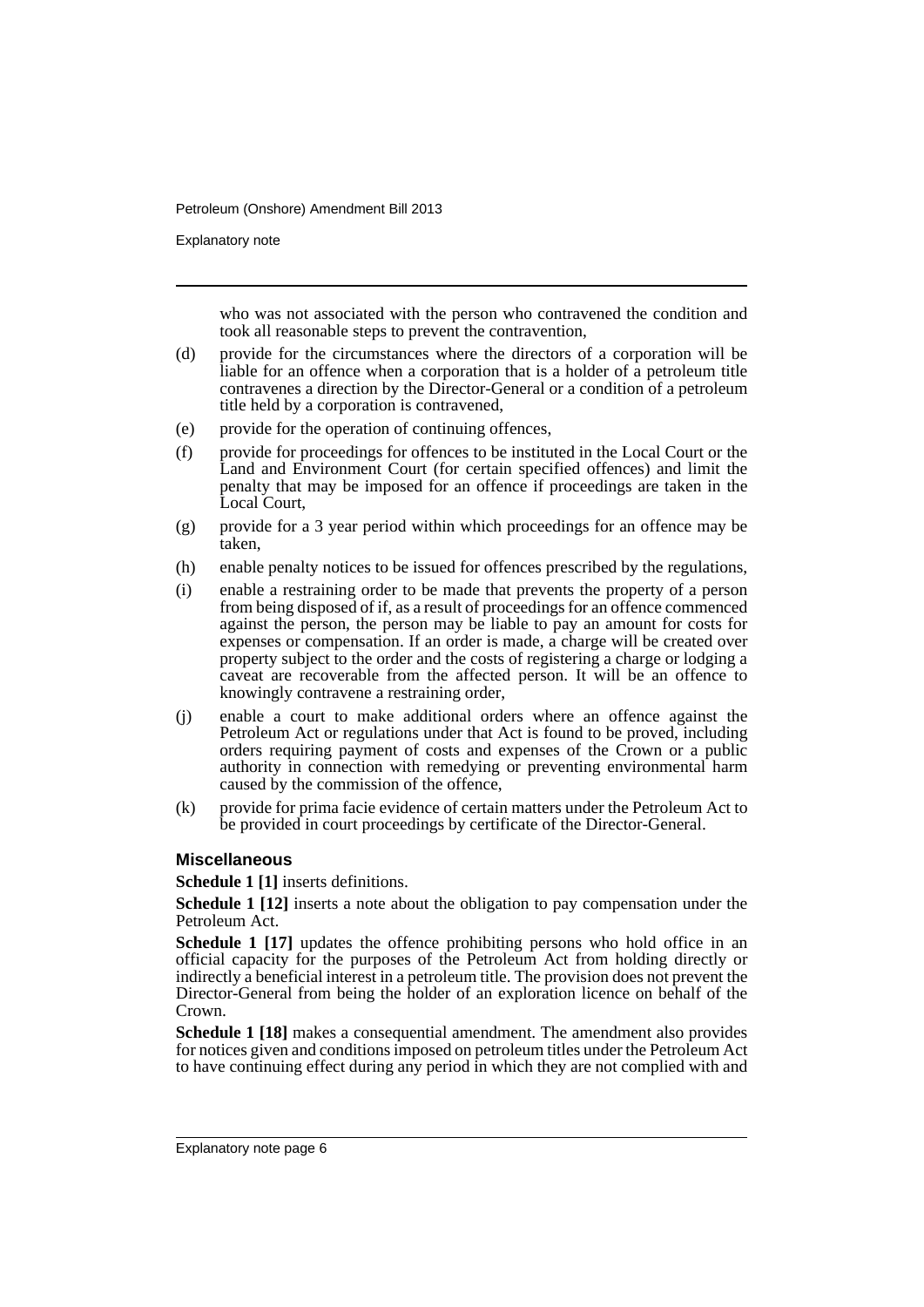Explanatory note

have not been revoked (whether or not any specified period for compliance has expired).

**Schedule 1 [19]** inserts savings and transitional provisions consequent on the enactment of the proposed Act.

### **Schedule 2 Amendment of other Acts**

### **Schedule 2.1 Coal Mine Health and Safety Act 2002 No 129**

**Schedule 2.1** validates the appointment of certain persons.

### **Schedule 2.2 Fines Act 1996 No 99**

**Schedule 2.2** updates a reference to the penalty notice provision of the Petroleum Act.

### **Schedule 2.3 Mining Act 1992 No 29**

Schedule 2.3 [1] enables holders of exploration licences to carry out seismic surveys on public roads without having to obtain the consent of adjoining land owners.

**Schedule 2.3 [2]** enables holders of assessment leases to carry out seismic surveys on public roads without having to obtain the consent of adjoining land owners.

**Schedule 2.3** [4] requires an access arrangement to require the holder of a prospecting title to pay a specified amount for the reasonable legal costs of the landholder for negotiating and making the arrangement and until the arrangement is executed (other than any arbitration costs). The Director-General may specify the maximum amount of legal costs payable by order published in the Gazette with the concurrence of the NSW Farmers Association and the NSW Minerals Council. A greater amount for legal costs may be included in the access arrangement. Currently, only legal costs of initial advice about an agreement may be recovered and provision for legal costs is not required to be included in the access arrangement unless the landowner requests it. **Schedule 2.3 [3]** makes a consequential amendment.

**Schedule 2.3 [5]** removes the power of the Director-General to suspend operations under an authorisation on the ground that there has been a contravention of an access arrangement.

**Schedule 2.3 [6]** corrects an incorrect reference.

**Schedule 2.3 [7]** provides for an appeal to the Land and Environment Court against an environmental or rehabilitation direction given by the Director-General or an inspector to the holder of an authorisation.

**Schedule 2.3 [8]** makes it clear that prior notice is not required to be given of an environmental or rehabilitation direction given to the holder of an authorisation.

**Schedule 2.3 [9]** updates references to provisions of the *Environmental Planning and Assessment Act 1979* that relate to the effect of approvals under the Petroleum Act.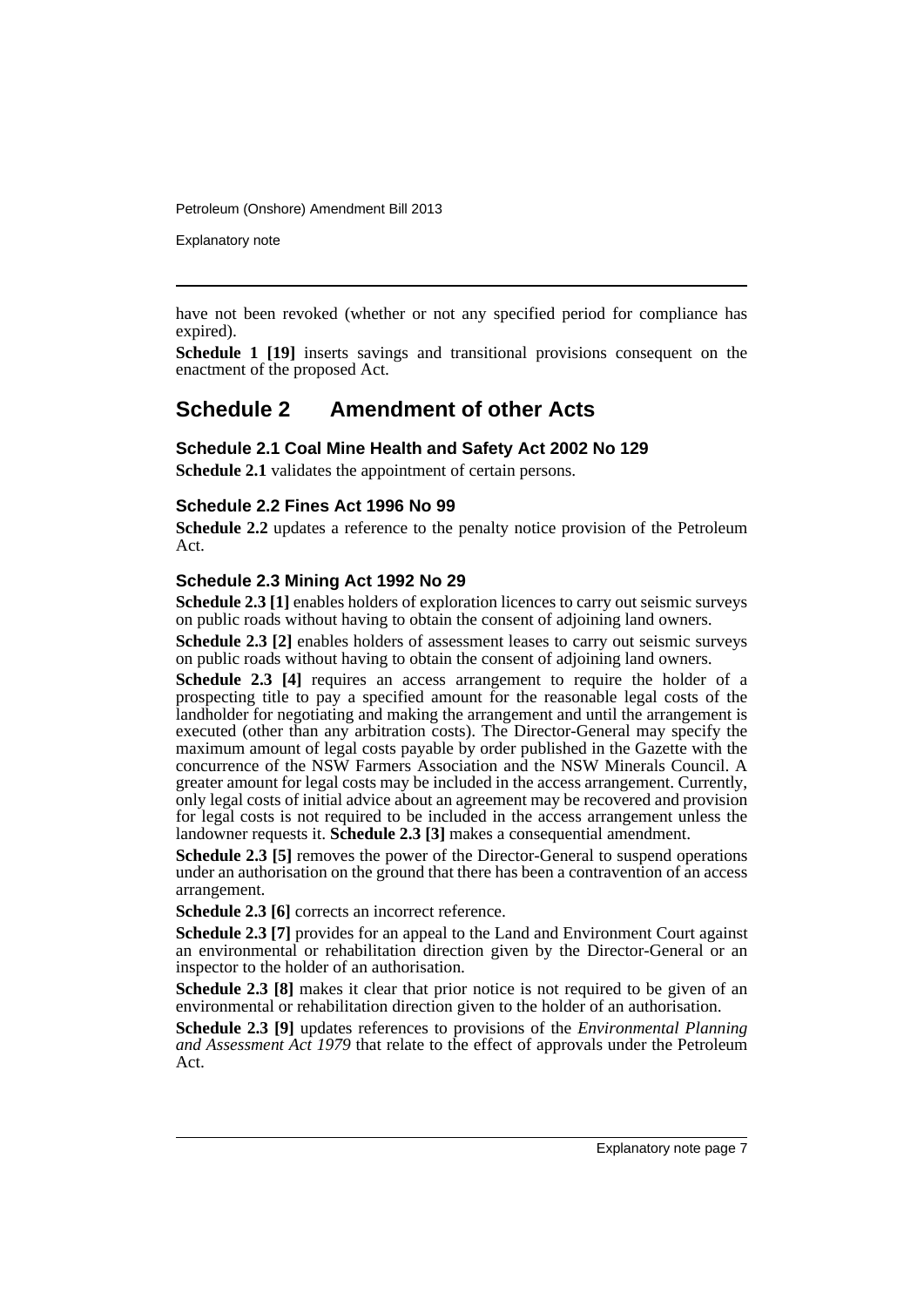Explanatory note

**Schedule 2.3 [10]–[12]** make the offence relating to the provision of false or misleading information to an auditor in connection with a mandatory audit, and the offence by an auditor of providing false or misleading information in an audit report, strict liability offences. The defence of honest and reasonable mistake will apply to the offences.

**Schedule 2.3 [13]–[15]** extend powers of inspectors to require answers, to record questions and answers and to request a person to supply the person's name and address to all the situations in which other powers of inspectors under the Mining Act may be used. The provision inserting the uncommenced provision that limits the use of such powers is to be repealed by **Schedule 2.4**.

**Schedule 2.3 [16]** omits a provision conferring broad powers of entry on inspectors.

**Schedule 2.3 [17]** requires the classes of persons who may be appointed as inspectors and conditions and restrictions on the powers of inspectors to be published in the Gazette.

**Schedule 2.3 [18]** updates the offence prohibiting persons who hold office in an official capacity for the purposes of the Mining Act from holding directly or indirectly a beneficial interest in an authority, a mineral claim or an opal prospecting licence.

**Schedule 2.3 [19]** restricts the offence of obstructing a person in the exercise of a function under the Mining Act to obstruction of inspectors, authorised officers, auditors undertaking mandatory audits and other persons prescribed by the regulations.

**Schedule 2.3 [20]** makes it an offence for a person, without reasonable excuse, to obstruct or hinder another person authorised by the holder of an authorisation from doing an act authorised under the Mining Act.

**Schedule 2.3 [21]–[23]** amend the existing offence of furnishing false or misleading information in connection with an application or a requirement under the Mining Act so that it will be a strict liability offence. A further strict liability offence of furnishing false or misleading information in compliance with a requirement by an inspector to provide information or records is also inserted. The defence of honest and reasonable mistake of fact will apply to the offences.

**Schedule 2.3 [24]** extends to all offences under the Act a period for commencement of proceedings of 3 years, commencing on the later of the date of the alleged offence or when evidence of the alleged offence first came to the attention of an inspector or the Director-General. **Schedule 2.3 [25], [26] and [30]** make consequential amendments.

**Schedule 2.3 [27]** inserts proposed Division 1 of Part 18. The proposed Division enables the Director-General to publish environmental information about the impact of prospecting and mining activities obtained by the Director-General, except where the Director-General is notified by the person who provides the information that publication is likely to cause the person a substantial commercial disadvantage. Despite this, the Director-General may publish information the subject of a notification if satisfied that it is in the public interest to do so. The amendment also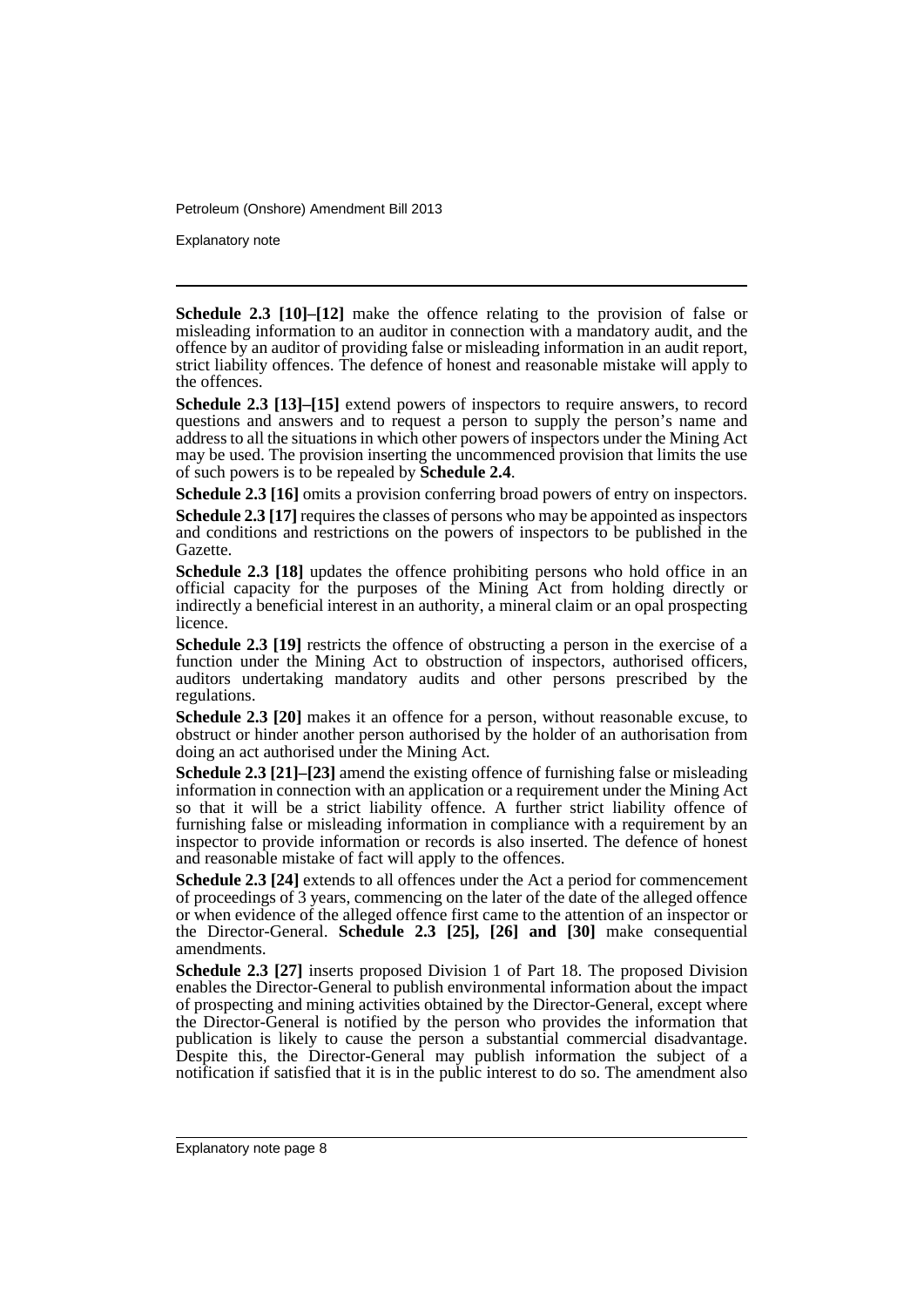Explanatory note

provides for notices given and conditions imposed on authorisations under the Mining Act to have continuing effect during any period in which they are not complied with and have not been revoked (whether or not any specified period for compliance has expired).

**Schedule 2.3 [28]** validates delegations made by the Minister of functions under the *Environmental Planning and Assessment Act 1979* if the delegations could have been made under the Mining Act after the amendment of its delegation provisions by the *Mining Amendment Act 2008*.

**Schedule 2.3 [29]** inserts savings and transitional provisions consequent on the enactment of the proposed Act.

### **Schedule 2.4 Mining Amendment Act 2008 No 19**

**Schedule 2.4 [1] and [2]** omit uncommenced amendments to the Mining Act.

### **Schedule 2.5 Land and Environment Court Act 1979 No 204**

**Schedule 2.5** confers jurisdiction, in Class 1 of its jurisdiction, on the Land and Environment Court for appeals against environmental and rehabilitation directions given under the Petroleum Act and the Mining Act.

### **Schedule 2.6 Law Enforcement (Powers and Responsibilities) Act 2002 No 103**

**Schedule 2.6** applies provisions of the *Law Enforcement (Powers and Responsibilities) Act 2002* relating to the issue of search warrants to search warrants issued under the new section relating to search warrants inserted in the Petroleum Act by the proposed Act.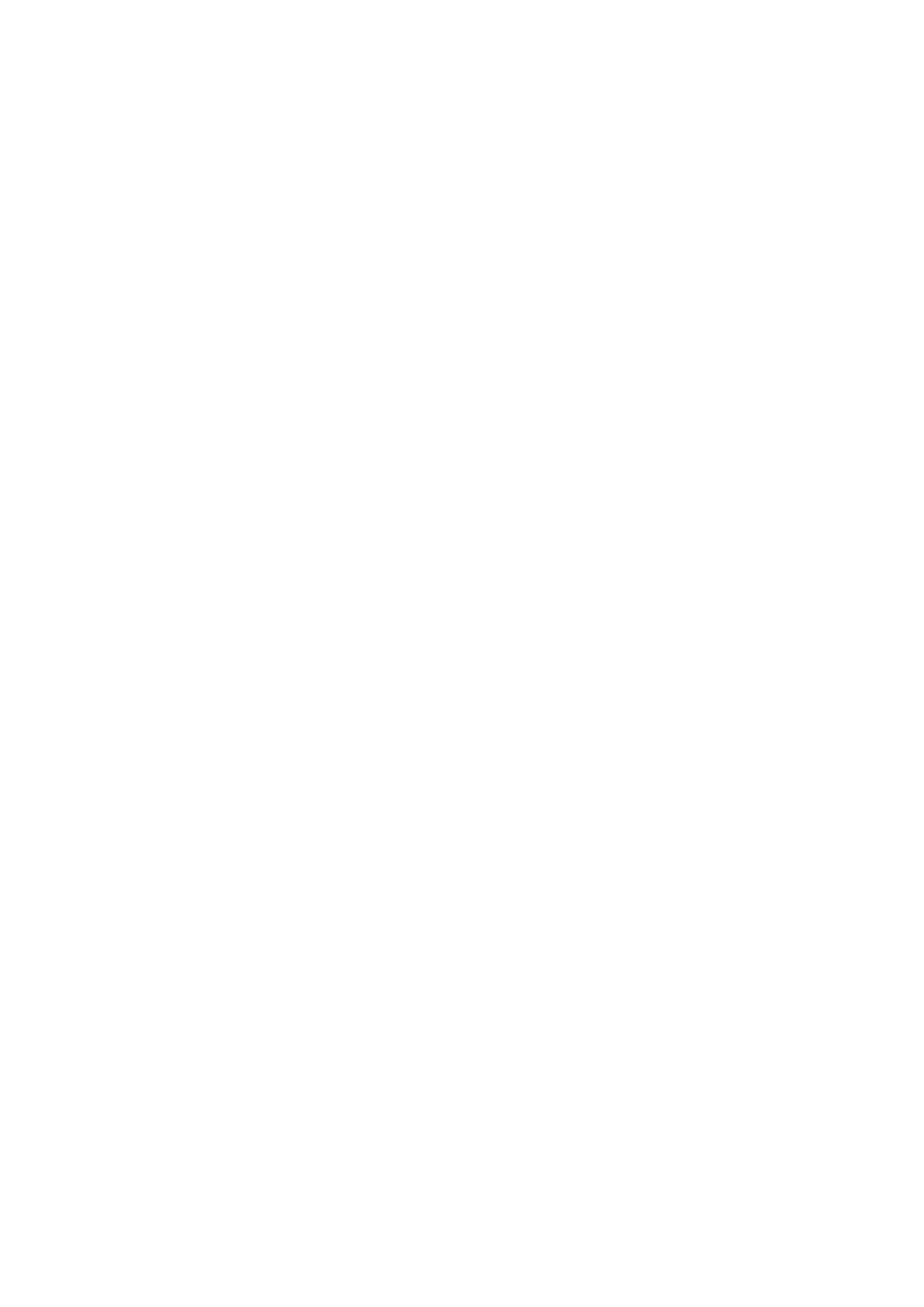First print



New South Wales

## **Petroleum (Onshore) Amendment Bill 2013**

### **Contents**

|           |                                                            | Page |
|-----------|------------------------------------------------------------|------|
| $1 \quad$ | Name of Act                                                |      |
|           | 2 Commencement                                             |      |
|           | Schedule 1 Amendment of Petroleum (Onshore) Act 1991 No 84 | 3    |
|           | Schedule 2 Amendment of other Acts                         | 53   |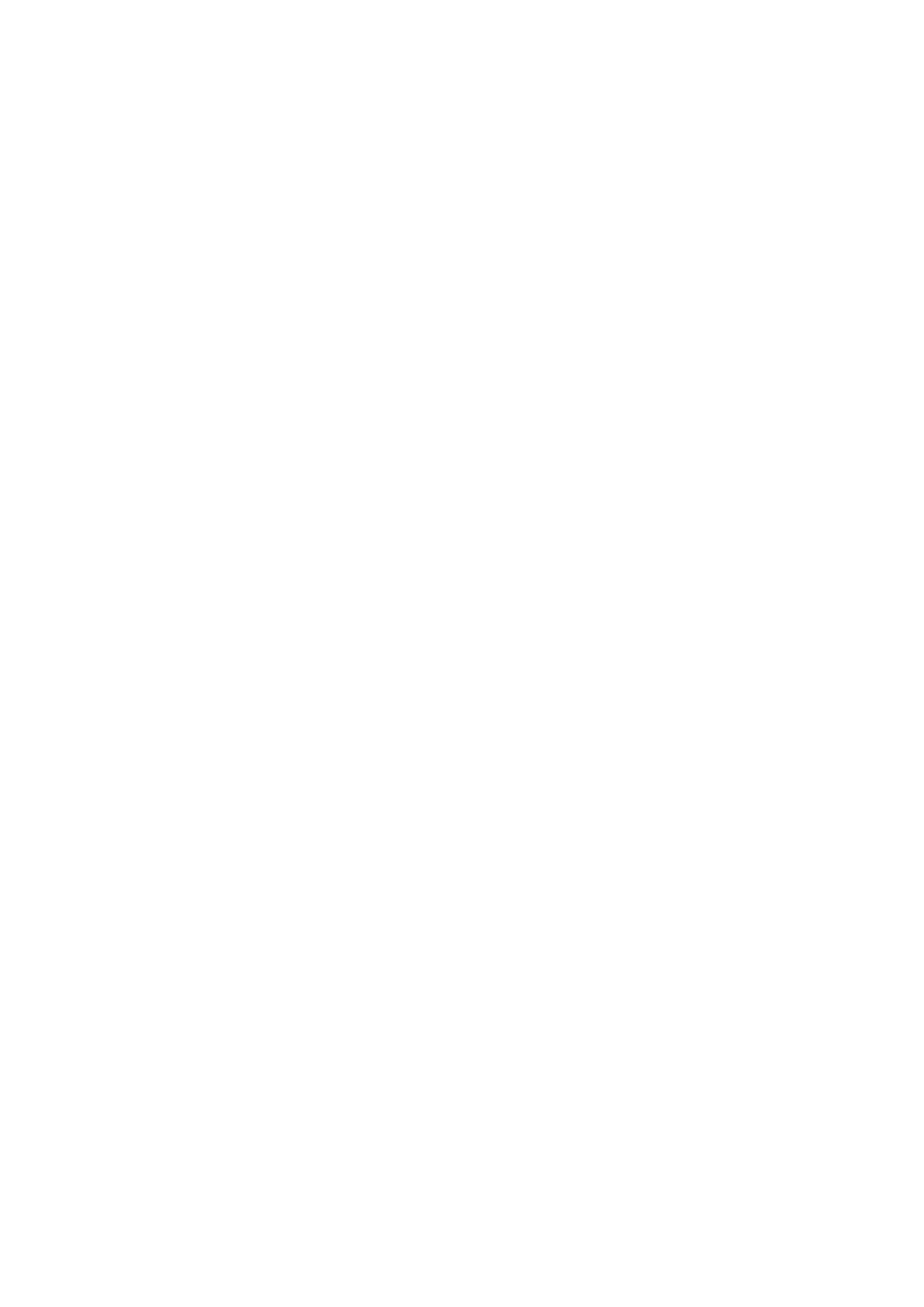

New South Wales

## **Petroleum (Onshore) Amendment Bill 2013**

No , 2013

### **A Bill for**

An Act to amend the *Petroleum (Onshore) Act 1991* and the *Mining Act 1992* with respect to enforcement of those Acts, petroleum titles and authorisations, access to land and payment of royalties for petroleum; and for other purposes.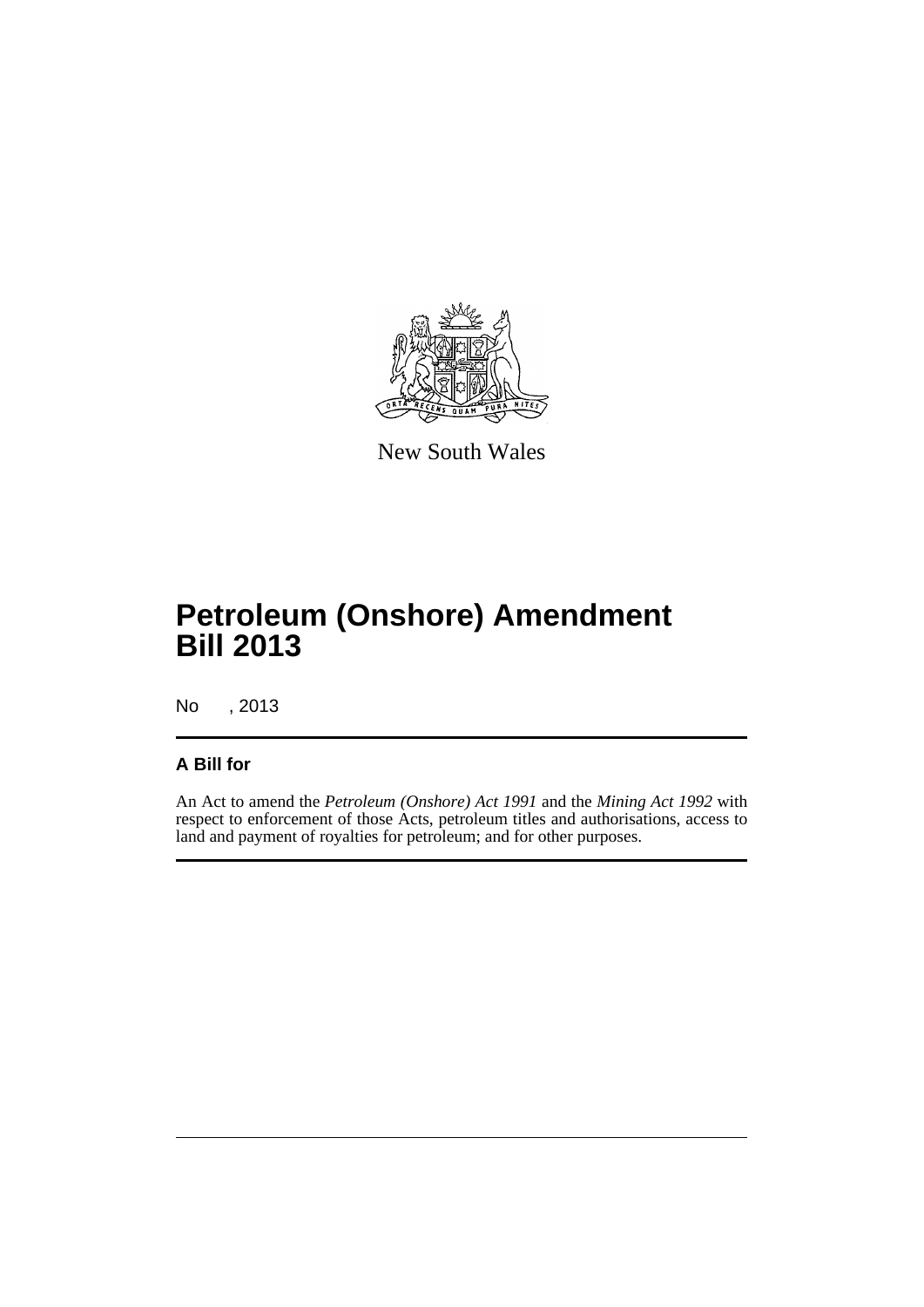<span id="page-13-1"></span><span id="page-13-0"></span>

| The Legislature of New South Wales enacts:                           | 1 |
|----------------------------------------------------------------------|---|
| Name of Act                                                          | 2 |
| This Act is the <i>Petroleum (Onshore)</i> Amendment Act 2013.       | 3 |
| Commencement                                                         | 4 |
| This Act commences on a day or days to be appointed by proclamation. | 5 |
|                                                                      |   |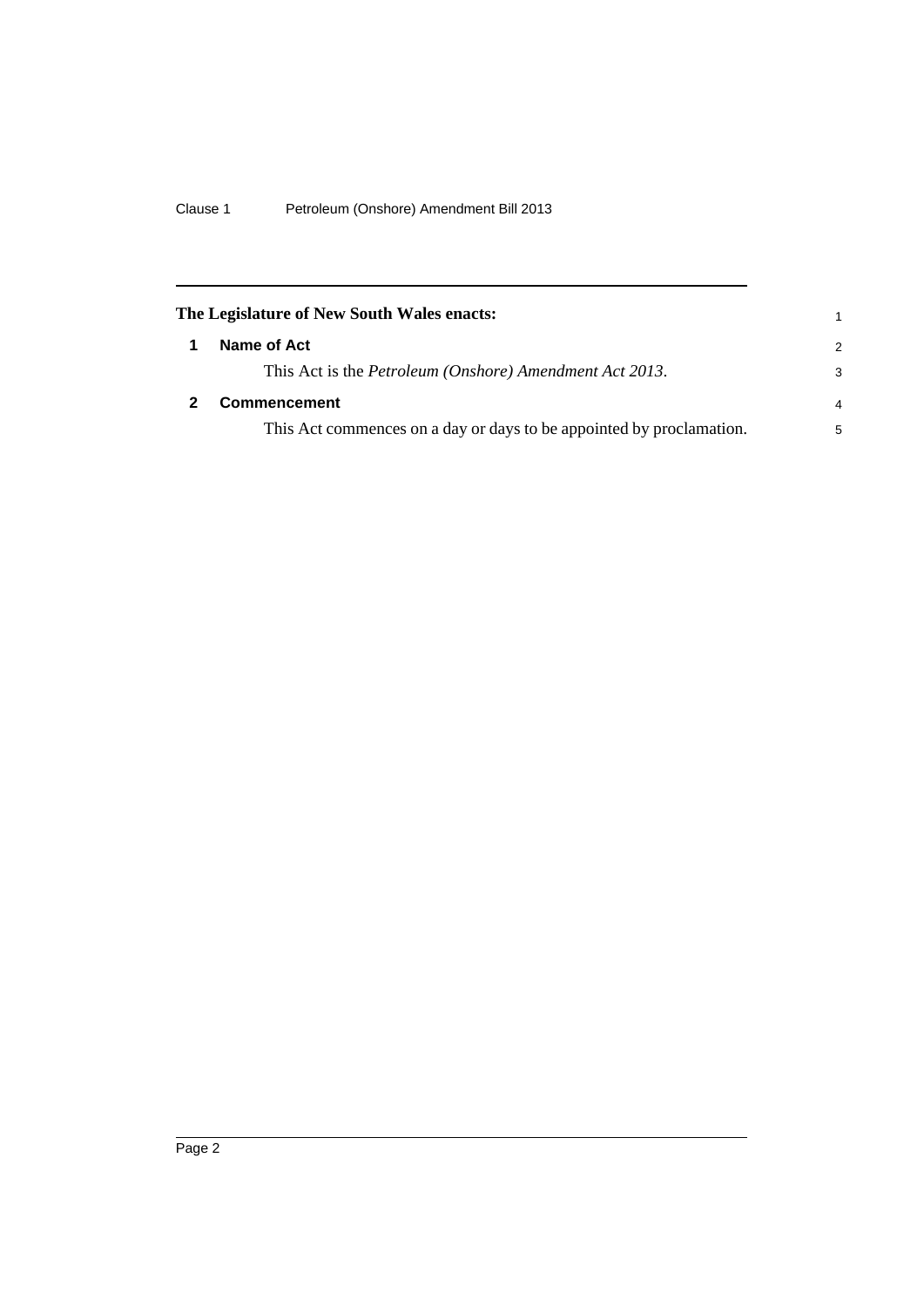Amendment of Petroleum (Onshore) Act 1991 No 84 Schedule 1

<span id="page-14-0"></span>

|       | <b>Schedule 1</b>                                                 |                                                      | <b>Amendment of Petroleum (Onshore) Act</b><br>1991 No 84                                                                                                                                                                                                                                                                |                            |  |  |  |
|-------|-------------------------------------------------------------------|------------------------------------------------------|--------------------------------------------------------------------------------------------------------------------------------------------------------------------------------------------------------------------------------------------------------------------------------------------------------------------------|----------------------------|--|--|--|
| [1]   | <b>Section 3 Definitions</b>                                      |                                                      |                                                                                                                                                                                                                                                                                                                          | 3                          |  |  |  |
|       |                                                                   |                                                      | Insert in alphabetical order in section $3(1)$ :                                                                                                                                                                                                                                                                         | 4                          |  |  |  |
|       |                                                                   |                                                      | <i>exercise</i> a function includes perform a duty.                                                                                                                                                                                                                                                                      | 5                          |  |  |  |
|       |                                                                   | <i>function</i> includes a power, authority or duty. |                                                                                                                                                                                                                                                                                                                          |                            |  |  |  |
|       |                                                                   |                                                      | <i>inspector</i> means a person appointed, or taken to be appointed, as<br>an inspector under section $\overline{1}\overline{1}3$ .                                                                                                                                                                                      | $\overline{7}$<br>8        |  |  |  |
|       |                                                                   |                                                      | <i>public authority</i> means a public authority constituted by or under<br>an Act and includes the following:                                                                                                                                                                                                           | 9<br>10                    |  |  |  |
|       |                                                                   | (a)                                                  | a Government Department,                                                                                                                                                                                                                                                                                                 | 11                         |  |  |  |
|       |                                                                   | (b)                                                  | a statutory body representing the Crown, a State owned<br>corporation within the meaning of the State Owned<br>Corporations Act 1989 and a subsidiary (within the<br>meaning of that Act),                                                                                                                               | 12<br>13<br>14<br>15       |  |  |  |
|       |                                                                   | (c)                                                  | a council.                                                                                                                                                                                                                                                                                                               | 16                         |  |  |  |
|       |                                                                   | (d)                                                  | a member of staff or other person who exercises functions<br>on behalf of a public authority.                                                                                                                                                                                                                            | 17<br>18                   |  |  |  |
| $[2]$ | Section 7 Offence of prospecting or mining without authority      |                                                      |                                                                                                                                                                                                                                                                                                                          |                            |  |  |  |
|       | Omit the maximum penalty relating to mining from section $7(1)$ . |                                                      |                                                                                                                                                                                                                                                                                                                          |                            |  |  |  |
|       | Insert instead:                                                   |                                                      |                                                                                                                                                                                                                                                                                                                          |                            |  |  |  |
|       |                                                                   |                                                      | Maximum penalty for mining in contravention of this section:                                                                                                                                                                                                                                                             | 22                         |  |  |  |
|       |                                                                   | (a)                                                  | in the case of a corporation—10,000 penalty units, and, in<br>the case of a continuing offence, a further penalty of<br>1,000 penalty units for each day that the offence continues,<br><sub>or</sub>                                                                                                                    | 23<br>24<br>25<br>26       |  |  |  |
|       |                                                                   | (b)                                                  | in the case of a natural person—2,000 penalty units or<br>imprisonment for 5 years, or both, and, in the case of a<br>continuing offence, a further penalty of 200 penalty units<br>for each day that the offence continues.                                                                                             | 27<br>28<br>29<br>30       |  |  |  |
| $[3]$ |                                                                   |                                                      | Section 22 Cancellation and suspension of title                                                                                                                                                                                                                                                                          | 31                         |  |  |  |
|       |                                                                   |                                                      | Omit section 22 (3A) and (3B). Insert instead:                                                                                                                                                                                                                                                                           | 32                         |  |  |  |
|       | (3A)                                                              |                                                      | The Minister may, by written notice (a suspension notice), direct<br>the holder of a petroleum title to suspend (by such time as is<br>specified in the notice and until further notice) all or any specified<br>operations under a petroleum title if the Minister considers that<br>there has been a contravention of: | 33<br>34<br>35<br>36<br>37 |  |  |  |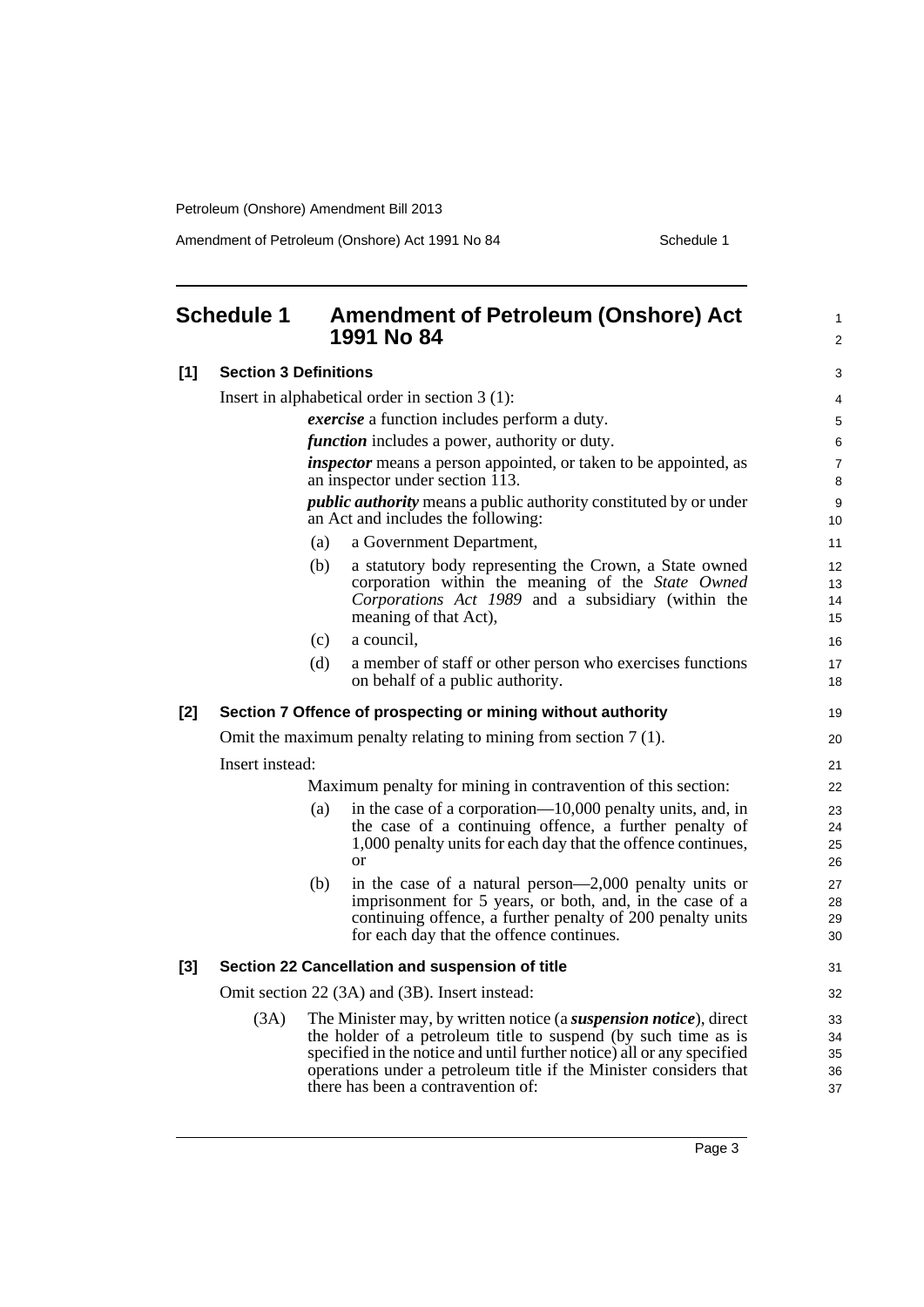|     |      |      | a requirement under this Act to pay royalty, or<br>(a)                                                                                                                                                                                                                                                                                                                                                               | $\mathbf{1}$                           |
|-----|------|------|----------------------------------------------------------------------------------------------------------------------------------------------------------------------------------------------------------------------------------------------------------------------------------------------------------------------------------------------------------------------------------------------------------------------|----------------------------------------|
|     |      |      | a direction under section 78 that relates to the title, or<br>(b)                                                                                                                                                                                                                                                                                                                                                    | $\overline{2}$                         |
|     |      |      | a condition of the title, or<br>(c)                                                                                                                                                                                                                                                                                                                                                                                  | 3                                      |
|     |      |      | (d)<br>an agreement or assessment under Part 11 relating to the<br>payment of compensation in connection with the title.                                                                                                                                                                                                                                                                                             | 4<br>5                                 |
|     |      | (3B) | The suspension of a petroleum title does not affect any liability<br>incurred by the holder of the petroleum title before the<br>suspension took effect.                                                                                                                                                                                                                                                             | 6<br>$\overline{7}$<br>8               |
| [4] |      |      | Section 24 Suspension of conditions of petroleum title                                                                                                                                                                                                                                                                                                                                                               | 9                                      |
|     |      |      | Insert "or such longer period as the Minister may in any case allow" after<br>"6 months" in section $24$ (2).                                                                                                                                                                                                                                                                                                        | 10<br>11                               |
| [5] |      |      | Section 69D Matters for which access arrangement to provide                                                                                                                                                                                                                                                                                                                                                          | 12 <sup>2</sup>                        |
|     |      |      | Omit section 69D (2A).                                                                                                                                                                                                                                                                                                                                                                                               | 13                                     |
| [6] |      |      | <b>Sections 69DA-69DC</b>                                                                                                                                                                                                                                                                                                                                                                                            | 14                                     |
|     |      |      | Insert after section 69D:                                                                                                                                                                                                                                                                                                                                                                                            | 15                                     |
|     | 69DA |      | <b>Legal costs</b>                                                                                                                                                                                                                                                                                                                                                                                                   | 16                                     |
|     |      | (1)  | An access arrangement must specify an amount that the holder of<br>the prospecting title is required to pay for the reasonable legal<br>costs of the landholder in connection with the arrangement.                                                                                                                                                                                                                  | 17<br>18<br>19                         |
|     |      | (2)  | The amount so specified is to be for costs of legal services in<br>connection with negotiating and making an access arrangement<br>during the period commencing when notice under section 69E is<br>served on the landholder and ending on the date the arrangement<br>is executed. The amount is not to cover costs for any legal<br>services in connection with arbitration relating to the access<br>arrangement. | 20<br>21<br>22<br>23<br>24<br>25<br>26 |
|     |      | (3)  | The Director-General may, by order published in the Gazette and<br>with the concurrence of the NSW Farmers Association and<br>Australian Petroleum Production and Exploration Association<br>Limited, set a maximum amount for such legal costs.                                                                                                                                                                     | 27<br>28<br>29<br>30                   |
|     |      | (4)  | Despite subsection (3), an access arrangement may specify an<br>amount for such legal costs that exceeds the maximum amount<br>set by the Director-General.                                                                                                                                                                                                                                                          | 31<br>32<br>33                         |
|     |      |      |                                                                                                                                                                                                                                                                                                                                                                                                                      |                                        |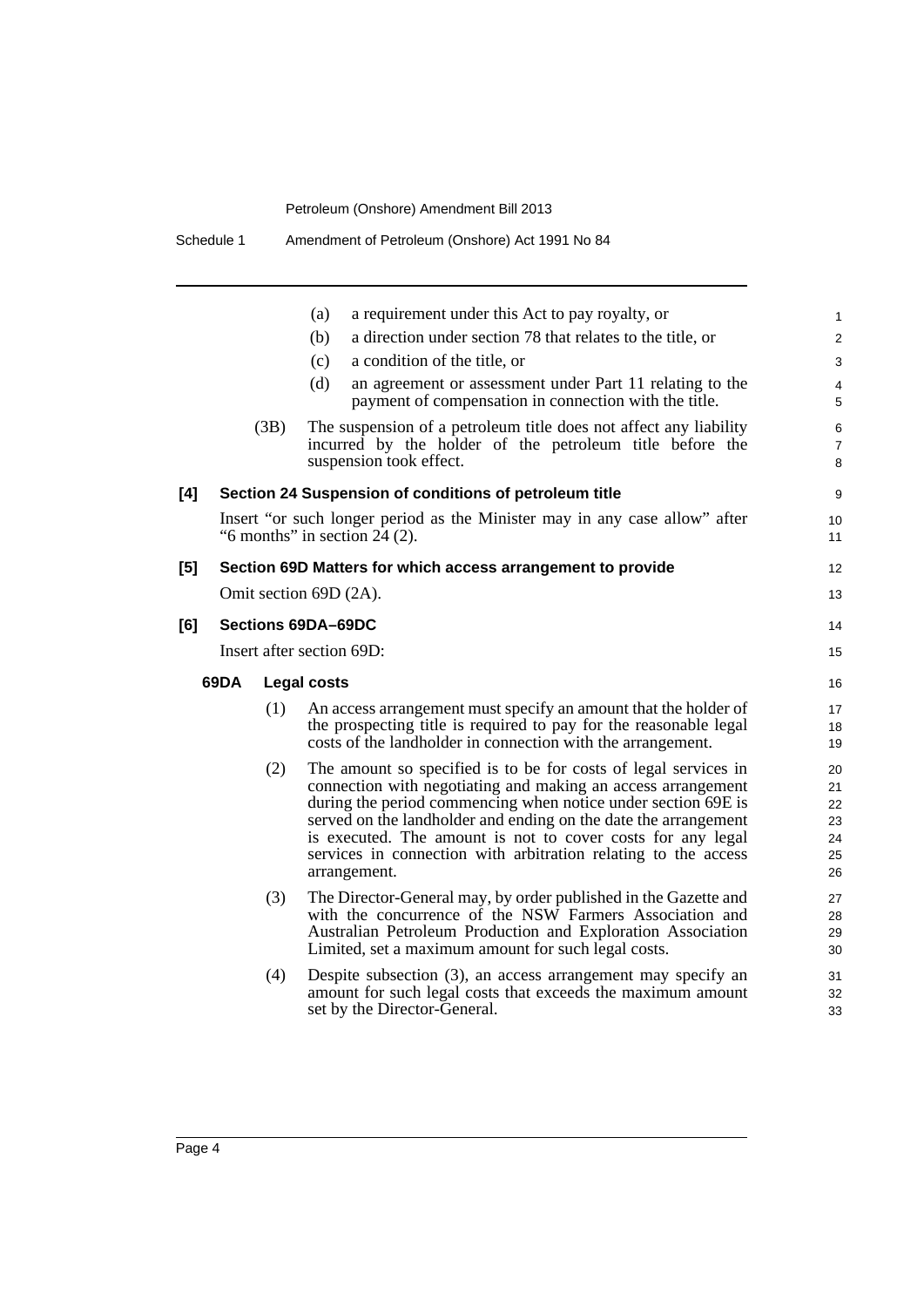Amendment of Petroleum (Onshore) Act 1991 No 84 Schedule 1

|       | 69DB | <b>Access code</b> |                    |                                                                                                                                                                                                                             |                               |  |
|-------|------|--------------------|--------------------|-----------------------------------------------------------------------------------------------------------------------------------------------------------------------------------------------------------------------------|-------------------------------|--|
|       |      | (1)                |                    | The regulations may prescribe a code (an <i>access code</i> ) containing<br>provisions relating to access to land by the holder of a<br>prospecting title and the carrying out of activities on that land by<br>the holder. | $\overline{c}$<br>3<br>4<br>5 |  |
|       |      | (2)                |                    | The regulations may designate any or all of the provisions of an<br>access code as mandatory provisions.                                                                                                                    | 6<br>7                        |  |
|       | 69DC |                    |                    | Application of mandatory provisions of access codes                                                                                                                                                                         | 8                             |  |
|       |      | (1)                |                    | An access arrangement is taken to include provisions in the same<br>terms as the mandatory provisions of the access code unless the<br>arrangement expressly excludes or varies the terms of the<br>mandatory provisions.   | 9<br>10<br>11<br>12           |  |
|       |      | (2)                |                    | An access arrangement has no effect to the extent that it is<br>inconsistent with a mandatory provision included in the<br>arrangement by this section.                                                                     | 13<br>14<br>15                |  |
|       |      | (3)                |                    | Despite any other provision of this section, an access<br>arrangement may impose additional or more stringent obligations<br>on the holder of a prospecting title as to matters the subject of a<br>mandatory provision.    | 16<br>17<br>18<br>19          |  |
| $[7]$ |      |                    |                    | Section 72 Restrictions on rights of holders of titles over other land                                                                                                                                                      | 20                            |  |
|       |      |                    |                    | Insert after section $72(4)$ :                                                                                                                                                                                              | 21                            |  |
|       |      | (5)                |                    | This section does not apply to the holder of a petroleum title who<br>carries out a seismic survey on a public road.                                                                                                        | 22<br>23                      |  |
| [8]   |      |                    |                    | Part 6 Protection of the environment                                                                                                                                                                                        | 24                            |  |
|       |      |                    |                    | Omit Division 3. Insert instead:                                                                                                                                                                                            | 25                            |  |
|       |      | <b>Division 3</b>  |                    | Environmental, rehabilitation and other<br>directions                                                                                                                                                                       | 26<br>27                      |  |
|       | 77   |                    | <b>Definitions</b> |                                                                                                                                                                                                                             | 28                            |  |
|       |      |                    |                    | In this Division:                                                                                                                                                                                                           | 29                            |  |
|       |      |                    |                    | <i>authorised person</i> means:                                                                                                                                                                                             | 30                            |  |
|       |      |                    | (a)                | a person engaged in connection with the taking of steps<br>under section 79E, or                                                                                                                                            | 31<br>32                      |  |
|       |      |                    | (b)                | the Director-General, or                                                                                                                                                                                                    | 33                            |  |
|       |      |                    | (c)                | a person authorised in writing by the Director-General for<br>the purposes of this Division, or                                                                                                                             | 34<br>35                      |  |
|       |      |                    |                    |                                                                                                                                                                                                                             |                               |  |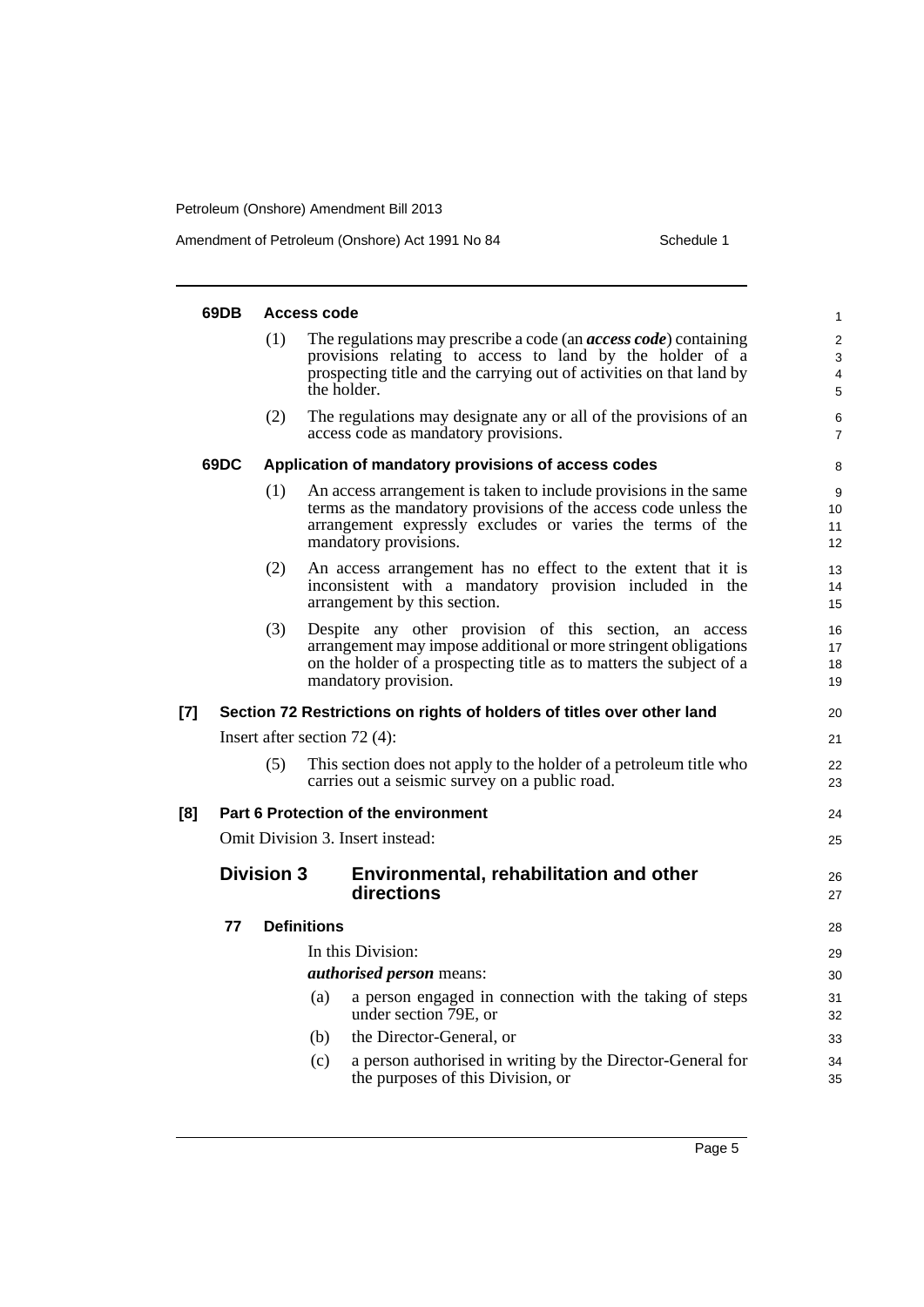|    |     | (d)               | an inspector.                                                                                                                                                                                                                                          | 1                        |
|----|-----|-------------------|--------------------------------------------------------------------------------------------------------------------------------------------------------------------------------------------------------------------------------------------------------|--------------------------|
|    |     |                   | <i>responsible person</i> means:                                                                                                                                                                                                                       | 2                        |
|    |     | (a)               | in relation to a petroleum title that is in force, the holder of<br>the title, or                                                                                                                                                                      | 3<br>4                   |
|    |     | (b)               | in relation to a petroleum title that has ceased to be in force,<br>the person who was the holder of the title immediately<br>before it ceased to be in force.                                                                                         | 5<br>6<br>$\overline{7}$ |
| 78 |     | <b>Directions</b> |                                                                                                                                                                                                                                                        | 8                        |
|    | (1) |                   | The Director-General or an inspector may, by written notice,<br>direct a responsible person in relation to a petroleum title to do<br>any one or more of the following:                                                                                | 9<br>10<br>11            |
|    |     | (a)               | to give effect to a condition of the title (except a condition<br>requiring payment of royalty or provision or maintenance<br>of a security deposit),                                                                                                  | 12<br>13<br>14           |
|    |     | (b)               | to address any adverse impact that activities carried out<br>under, or purportedly carried out under, a title have had on<br>any aspect of the environment,                                                                                            | 15<br>16<br>17           |
|    |     | (c)               | to address a risk of there being such an impact,                                                                                                                                                                                                       | 18                       |
|    |     | (d)               | to conserve the environment, protect it from harm as a<br>result of activities under the title or to prevent, control or<br>mitigate any such harm,                                                                                                    | 19<br>20<br>21           |
|    |     | (e)               | to rehabilitate land or water that is or may be affected by<br>activities under the title.                                                                                                                                                             | 22<br>23                 |
|    | (2) |                   | A direction may require a responsible person to carry out or stop<br>carrying out particular activities, carry out activities in a<br>particular manner or achieve specified outcomes within such<br>period (if any) as is specified in the direction. | 24<br>25<br>26<br>27     |
| 79 |     |                   | <b>Revocation or variation</b>                                                                                                                                                                                                                         | 28                       |
|    | (1) |                   | A direction under this Division may be revoked or varied by a<br>subsequent direction issued in accordance with this Division.                                                                                                                         | 29<br>30                 |
|    | (2) |                   | A direction may be varied by modification of, or addition to, its<br>terms and specifications.                                                                                                                                                         | 31<br>32                 |
|    | (3) |                   | Without limiting the above, a direction may be varied by<br>extending the time for complying with the direction.                                                                                                                                       | 33<br>34                 |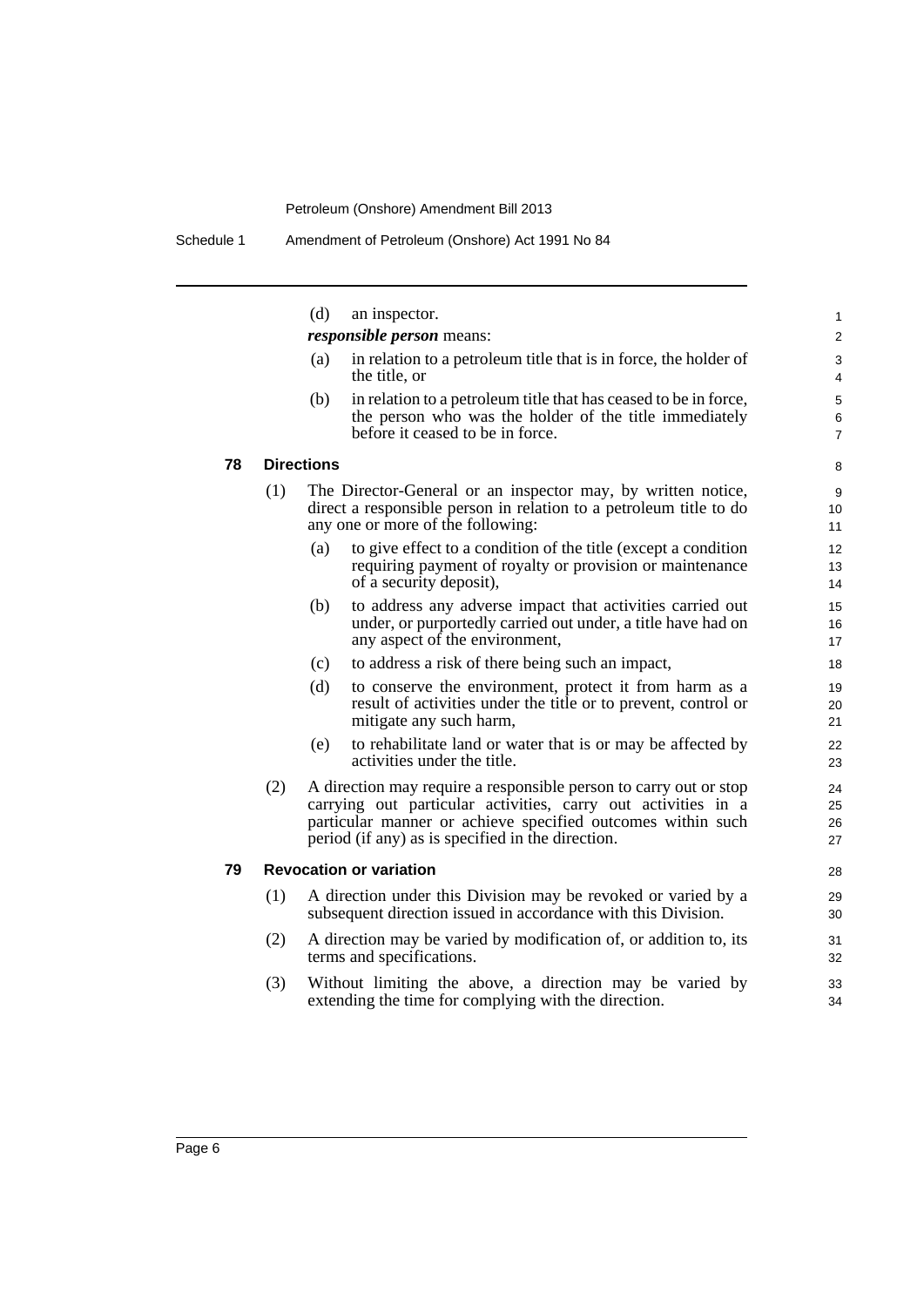Amendment of Petroleum (Onshore) Act 1991 No 84 Schedule 1

#### **79A Breach of direction** If a person fails, without reasonable excuse, to comply with a direction under this Division the person to whom the direction was issued is guilty of an offence. Maximum penalty: (a) in the case of a corporation—10,000 penalty units, and, in the case of a continuing offence, a further penalty of 1,000 penalty units for each day that the offence continues, or (b) in the case of a natural person—2,000 penalty units, and, in the case of a continuing offence, a further penalty of 200 penalty units for each day that the offence continues. **Note.** An offence against this section committed by a corporation is an executive liability offence attracting executive liability for a director or other person involved in the management of the corporation—see section 125F. **79B Effect of direction** The issuing of a direction under this Division does not affect: (a) the liability of any person to any penalty for an offence in relation to a petroleum title, or (b) the amount of security deposit that is or may be required under a petroleum title, or (c) the operation of any other provision of this Act or the regulations that requires or enables other action to be taken in relation to any contravention or other circumstances to which the direction relates. **Note.** For example, the issuing of a direction does not affect the power to cancel a petroleum title under section 22. **79C Fee** (1) The purpose of this section is to enable the recovery of the administrative costs of preparing and issuing a direction under this Division (not including a direction that varies an earlier direction under this Division). (2) A person to whom a direction is issued must within 30 days pay the fee prescribed by the regulations to the Director-General. 1 2 3 4 5 6 7 8 9 10 11 12 13 14 15 16 17 18 19  $20$ 21 22 23 24 25 26 27 28 29 30 31 32 33 34 35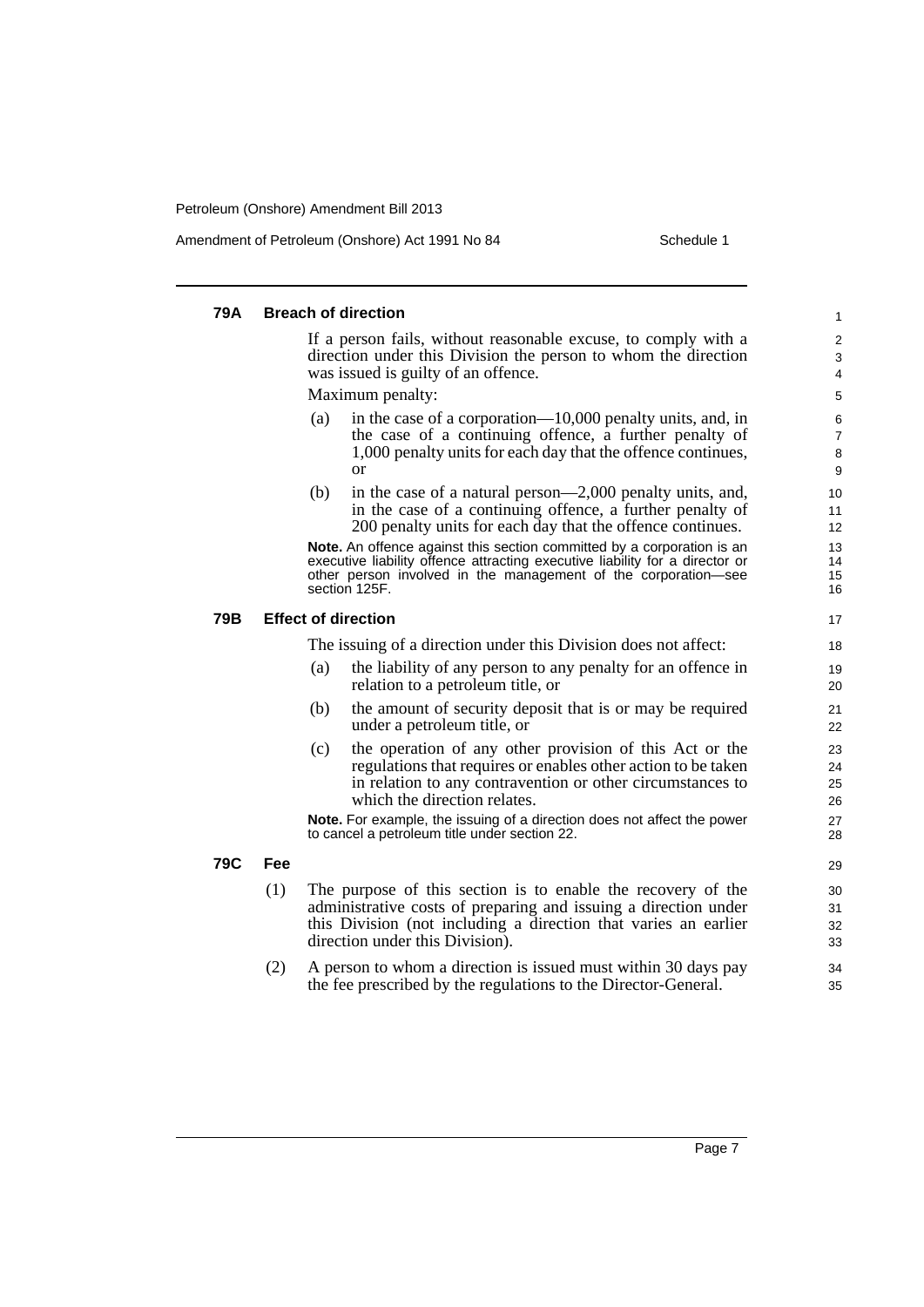Schedule 1 Amendment of Petroleum (Onshore) Act 1991 No 84

#### **79D Appeals against directions** (1) Any person who is aggrieved by a decision of the Director-General or an inspector to give the person a direction under this Division may appeal to the Land and Environment Court against the decision. (2) An appeal must be made within 14 days of the direction being given or within such further period as the Land and Environment Court may in any case allow. (3) The lodging of an appeal does not operate to stay the direction, unless the Land and Environment Court so orders. **79E Rehabilitation by Minister at holder's expense** (1) If a person on whom a direction is served under this Division does not comply with the direction, the Minister may take any action necessary to give effect to the direction. (2) Any costs or expenses incurred by the Crown under this section are a debt due to the Crown by the person on whom the direction was served and are recoverable in a court of competent jurisdiction. (3) An authorised person may enter any land and do anything that in the person's opinion is necessary for or in connection with the taking of that action (including gaining access from that land to other land). (4) However, an authorised person must not enter land unless the person: (a) has given the occupier of the land reasonable notice of the person's intention to do so, and (b) enters the land at a reasonable time (except in the case of an emergency), and (c) uses no more force than is reasonably necessary to effect entry, and (d) before entering any premises on the land that are used only for residential purposes, has obtained the permission of the occupier of those premises. (5) A person who suffers damage caused by the taking of any action under this section is entitled to be paid reasonable compensation by the person who failed to comply with the direction (as referred to in subsection (1)). 1 2 3 4 5 6 7 8 9 10 11 12 13 14 15 16 17 18 19 20 21  $22$ 23 24 25 26 27 28 29 30 31 32 33 34 35 36 37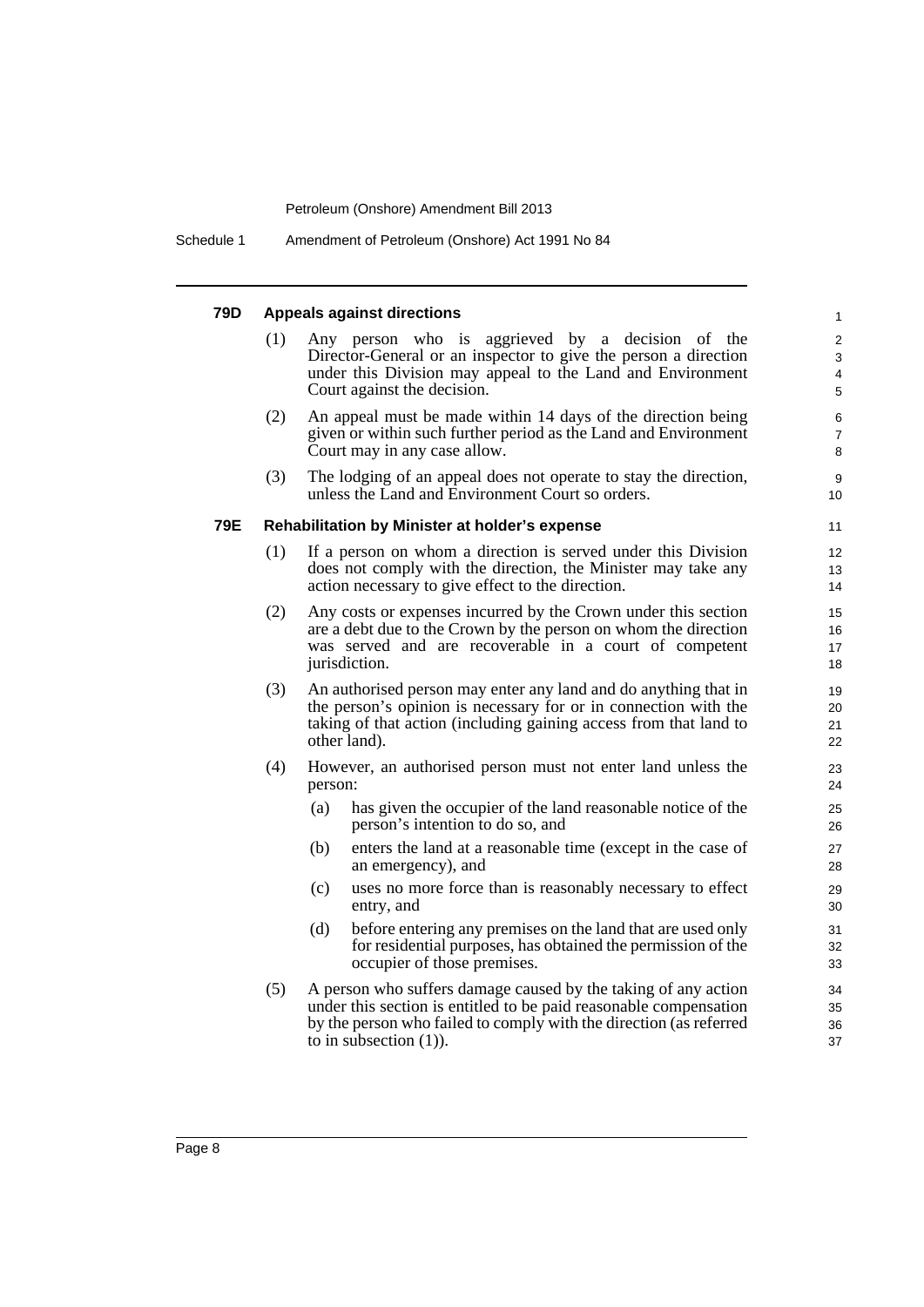Amendment of Petroleum (Onshore) Act 1991 No 84 Schedule 1

|                          | (6)                                                      | compensation payable under Part 11.                                       | 1<br>2<br>3                                                                                                                                                                                                                                                                                                                                                                                                                                                                                                                                                                                                                                                                                                                                                                                                                                                                                                                                                                                                                                                                                                                                                                                                                                                                                                                                                                                                                                                                                                                                                                                                                 |  |  |
|--------------------------|----------------------------------------------------------|---------------------------------------------------------------------------|-----------------------------------------------------------------------------------------------------------------------------------------------------------------------------------------------------------------------------------------------------------------------------------------------------------------------------------------------------------------------------------------------------------------------------------------------------------------------------------------------------------------------------------------------------------------------------------------------------------------------------------------------------------------------------------------------------------------------------------------------------------------------------------------------------------------------------------------------------------------------------------------------------------------------------------------------------------------------------------------------------------------------------------------------------------------------------------------------------------------------------------------------------------------------------------------------------------------------------------------------------------------------------------------------------------------------------------------------------------------------------------------------------------------------------------------------------------------------------------------------------------------------------------------------------------------------------------------------------------------------------|--|--|
| 79F                      |                                                          |                                                                           | 4                                                                                                                                                                                                                                                                                                                                                                                                                                                                                                                                                                                                                                                                                                                                                                                                                                                                                                                                                                                                                                                                                                                                                                                                                                                                                                                                                                                                                                                                                                                                                                                                                           |  |  |
|                          | (1)                                                      |                                                                           | 5<br>6<br>$\overline{7}$<br>8                                                                                                                                                                                                                                                                                                                                                                                                                                                                                                                                                                                                                                                                                                                                                                                                                                                                                                                                                                                                                                                                                                                                                                                                                                                                                                                                                                                                                                                                                                                                                                                               |  |  |
|                          | (2)                                                      | convicted of an offence under this Division.                              | 9<br>10<br>11                                                                                                                                                                                                                                                                                                                                                                                                                                                                                                                                                                                                                                                                                                                                                                                                                                                                                                                                                                                                                                                                                                                                                                                                                                                                                                                                                                                                                                                                                                                                                                                                               |  |  |
| 79G                      |                                                          |                                                                           | 12                                                                                                                                                                                                                                                                                                                                                                                                                                                                                                                                                                                                                                                                                                                                                                                                                                                                                                                                                                                                                                                                                                                                                                                                                                                                                                                                                                                                                                                                                                                                                                                                                          |  |  |
|                          |                                                          | giving the direction.                                                     | 13<br>14<br>15                                                                                                                                                                                                                                                                                                                                                                                                                                                                                                                                                                                                                                                                                                                                                                                                                                                                                                                                                                                                                                                                                                                                                                                                                                                                                                                                                                                                                                                                                                                                                                                                              |  |  |
|                          |                                                          |                                                                           | 16                                                                                                                                                                                                                                                                                                                                                                                                                                                                                                                                                                                                                                                                                                                                                                                                                                                                                                                                                                                                                                                                                                                                                                                                                                                                                                                                                                                                                                                                                                                                                                                                                          |  |  |
| Insert after Division 4: |                                                          |                                                                           |                                                                                                                                                                                                                                                                                                                                                                                                                                                                                                                                                                                                                                                                                                                                                                                                                                                                                                                                                                                                                                                                                                                                                                                                                                                                                                                                                                                                                                                                                                                                                                                                                             |  |  |
|                          |                                                          | <b>Audits</b>                                                             | 18                                                                                                                                                                                                                                                                                                                                                                                                                                                                                                                                                                                                                                                                                                                                                                                                                                                                                                                                                                                                                                                                                                                                                                                                                                                                                                                                                                                                                                                                                                                                                                                                                          |  |  |
| 83A                      | <b>Relationship of this Division to other provisions</b> |                                                                           |                                                                                                                                                                                                                                                                                                                                                                                                                                                                                                                                                                                                                                                                                                                                                                                                                                                                                                                                                                                                                                                                                                                                                                                                                                                                                                                                                                                                                                                                                                                                                                                                                             |  |  |
|                          |                                                          |                                                                           | 20                                                                                                                                                                                                                                                                                                                                                                                                                                                                                                                                                                                                                                                                                                                                                                                                                                                                                                                                                                                                                                                                                                                                                                                                                                                                                                                                                                                                                                                                                                                                                                                                                          |  |  |
|                          |                                                          | (a)<br>requiring monitoring or reporting, or                              | 21<br>22                                                                                                                                                                                                                                                                                                                                                                                                                                                                                                                                                                                                                                                                                                                                                                                                                                                                                                                                                                                                                                                                                                                                                                                                                                                                                                                                                                                                                                                                                                                                                                                                                    |  |  |
|                          |                                                          | (b)<br>conditions of petroleum titles.                                    | 23<br>24<br>25                                                                                                                                                                                                                                                                                                                                                                                                                                                                                                                                                                                                                                                                                                                                                                                                                                                                                                                                                                                                                                                                                                                                                                                                                                                                                                                                                                                                                                                                                                                                                                                                              |  |  |
| 83B                      |                                                          |                                                                           | 26                                                                                                                                                                                                                                                                                                                                                                                                                                                                                                                                                                                                                                                                                                                                                                                                                                                                                                                                                                                                                                                                                                                                                                                                                                                                                                                                                                                                                                                                                                                                                                                                                          |  |  |
|                          |                                                          | or more of the following purposes:<br>(a)<br>activities under the title), | 27<br>28<br>29<br>30<br>31<br>32<br>33<br>34<br>35<br>36                                                                                                                                                                                                                                                                                                                                                                                                                                                                                                                                                                                                                                                                                                                                                                                                                                                                                                                                                                                                                                                                                                                                                                                                                                                                                                                                                                                                                                                                                                                                                                    |  |  |
|                          |                                                          |                                                                           | Part 11 and section 115 apply (with such modifications as may be<br>prescribed by the regulations) to that compensation as if it were<br>Recovery of costs of rehabilitation<br>In any proceedings for the recovery of a debt due to the Crown<br>under this Division, a certificate that is signed by the Minister and<br>that states that a specified amount is the amount of the debt so due<br>is admissible in evidence in all courts and is evidence of that fact.<br>A debt due to the Crown under this Division is recoverable<br>whether or not the person by whom it is due is prosecuted or<br>Prior notice of direction not required<br>A person who gives a direction under this Division is not required<br>to notify any person who may be affected by the direction before<br>Part 6, Division 5<br><b>Division 5</b><br>This Division does not affect any other provision of this Act that:<br>enables a petroleum title to be subject to a condition<br>relates to functions exercisable by persons for the purpose<br>of auditing compliance with this Act, the regulations or<br>Nature of audit<br>An audit under this Division is a periodic or particular<br>documented evaluation of prospecting or mining for petroleum<br>(including management practices, systems and plant) for any one<br>to provide information on compliance or otherwise with<br>obligations under the petroleum title or other related legal<br>requirements under this or any other law (including in<br>relation to the protection of the environment from the<br>impacts of, or the rehabilitation of land affected by, |  |  |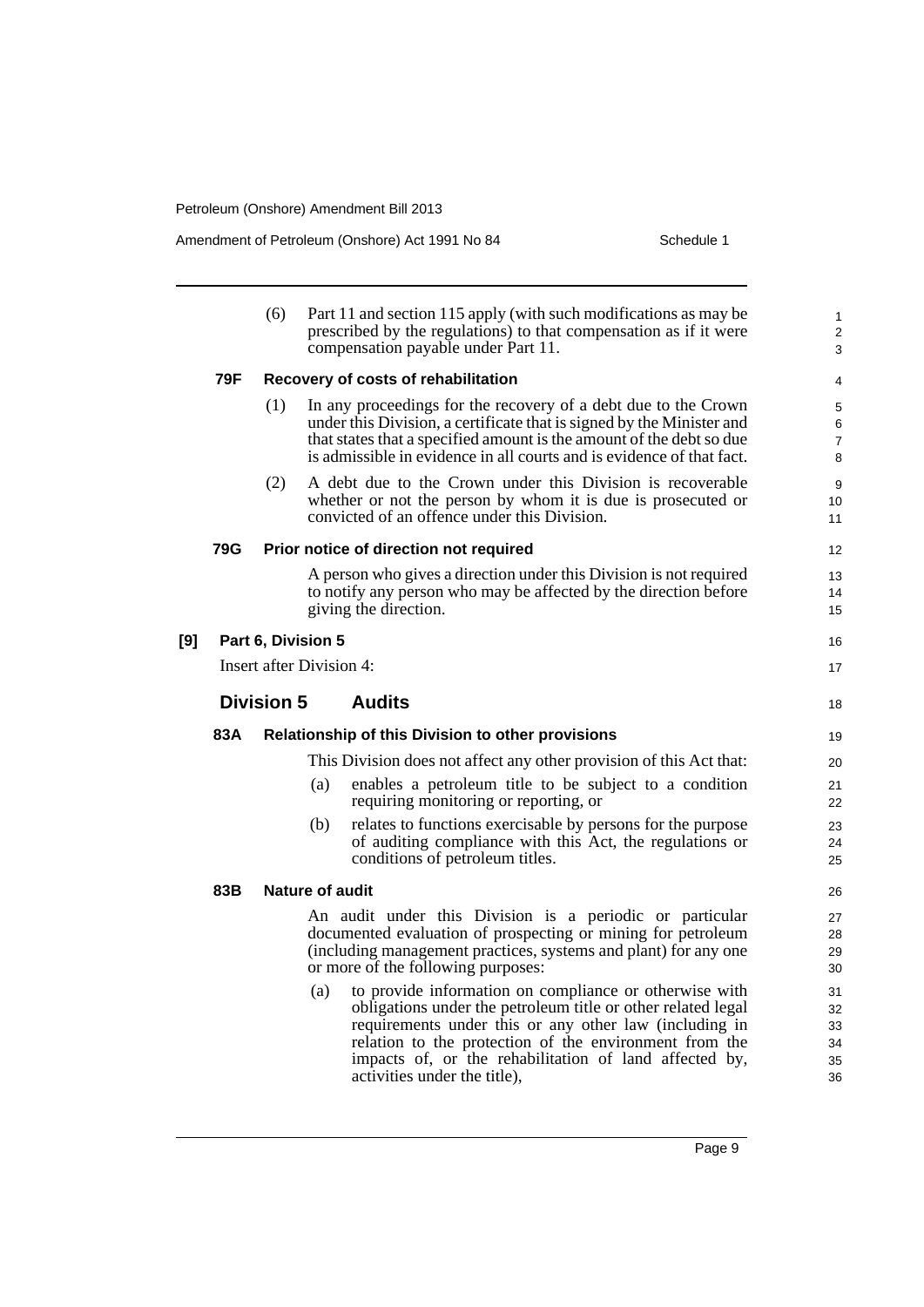|     |     | (b)        | to provide information on compliance or otherwise with<br>codes of practice or policies relevant to the petroleum title,                                                                                                                                                                     | 1<br>$\overline{2}$        |
|-----|-----|------------|----------------------------------------------------------------------------------------------------------------------------------------------------------------------------------------------------------------------------------------------------------------------------------------------|----------------------------|
|     |     | (c)        | to enable a determination of whether the way activities are<br>being carried out under the petroleum title can be<br>improved in order to protect the environment.                                                                                                                           | 3<br>4<br>5                |
| 83C |     |            | Accreditation and regulation of auditors                                                                                                                                                                                                                                                     | 6                          |
|     |     |            | The regulations may make provision for or with respect to either<br>or both of the following:                                                                                                                                                                                                | $\overline{7}$<br>8        |
|     |     | (a)        | the accreditation of auditors for the purposes of this<br>Division.                                                                                                                                                                                                                          | 9<br>10                    |
|     |     | (b)        | the carrying out of audits by auditors.                                                                                                                                                                                                                                                      | 11                         |
| 83D |     |            | <b>Conditions for mandatory audits</b>                                                                                                                                                                                                                                                       | 12                         |
|     | (1) |            | A condition that requires one or more mandatory audits to be<br>undertaken, to the satisfaction of the Director-General, for any<br>one or more of the purposes referred to in section 83B (a<br><i>mandatory audit condition</i> ) may be imposed on a petroleum title<br>under section 23. | 13<br>14<br>15<br>16<br>17 |
|     | (2) |            | A mandatory audit condition must specify the purpose or<br>purposes of the audit.                                                                                                                                                                                                            | 18<br>19                   |
|     | (3) | following: | A mandatory audit condition may require any one or more of the                                                                                                                                                                                                                               | 20<br>21                   |
|     |     | (a)        | appointment of an auditor to undertake the audit,                                                                                                                                                                                                                                            | 22                         |
|     |     | (b)        | approval by the Director-General of the auditor before<br>being appointed,                                                                                                                                                                                                                   | 23<br>24                   |
|     |     | (c)        | preparation of particular written documentation during the<br>course of the audit,                                                                                                                                                                                                           | 25<br>26                   |
|     |     | (d)        | preparation of an audit report,                                                                                                                                                                                                                                                              | 27                         |
|     |     | (e)        | production to the Director-General of the audit report.                                                                                                                                                                                                                                      | 28                         |
|     | (4) |            | A mandatory audit condition may also:                                                                                                                                                                                                                                                        | 29                         |
|     |     | (a)        | specify the format and level of detail required for the audit,<br>or                                                                                                                                                                                                                         | 30<br>31                   |
|     |     | (b)        | require the auditor to submit the proposed format and level<br>of detail to the Director-General for approval.                                                                                                                                                                               | 32<br>33                   |
|     | (5) |            | A mandatory audit condition may be varied or revoked by written<br>notice served on the holder of the petroleum title.                                                                                                                                                                       | 34<br>35                   |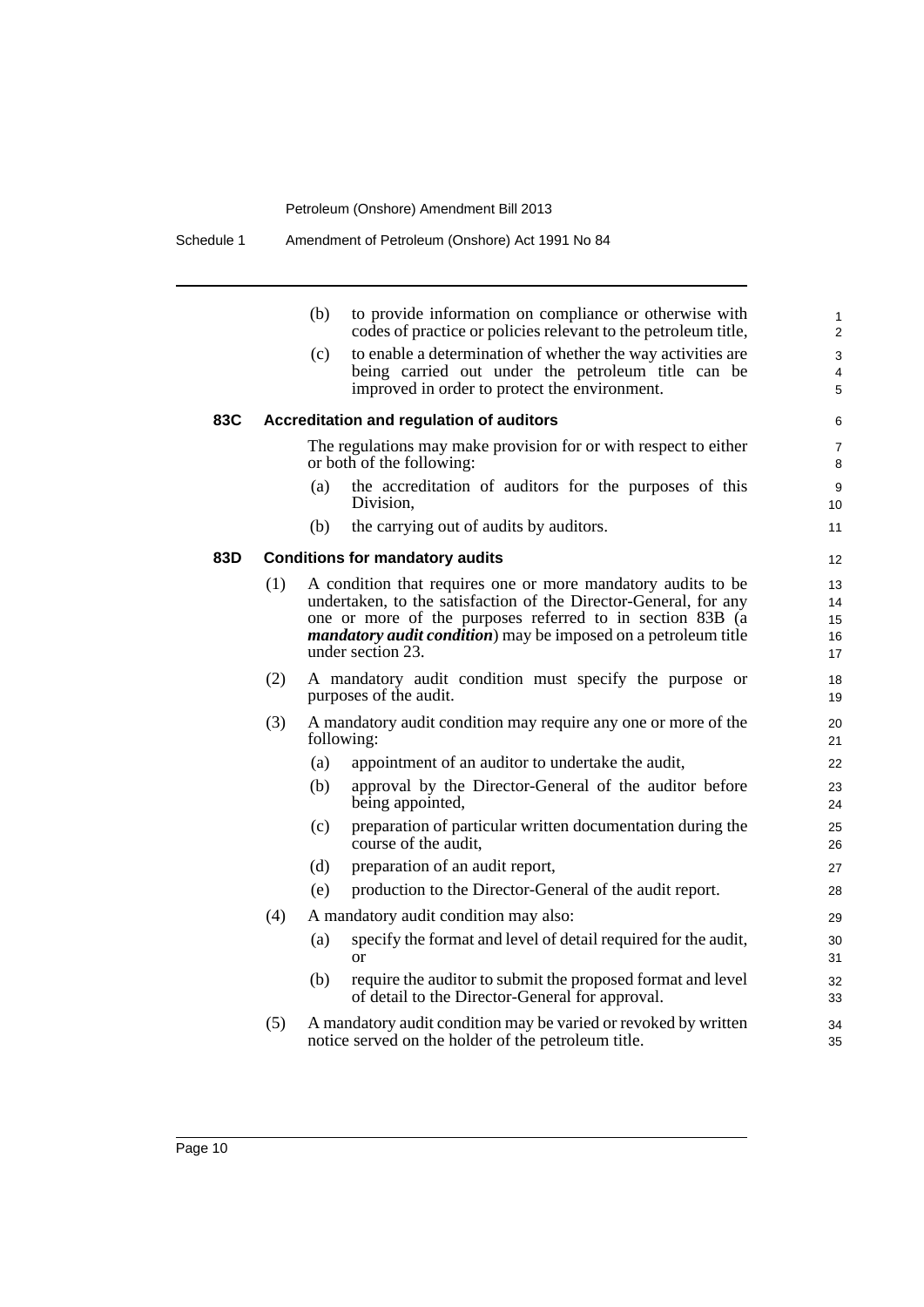Amendment of Petroleum (Onshore) Act 1991 No 84 Schedule 1

- (6) A condition imposed under this section takes effect on the date on which written notice of the condition is served on the holder of the petroleum title or on any later date specified in the notice.
- (7) This section does not affect the operation of the following provisions of the *Environmental Planning and Assessment Act 1979*:
	- (a) section 89K (Approvals etc legislation that must be applied consistently),
	- (b) section 93 (Granting and modification of approval by approval body),
	- (c) section 115ZH (Approvals etc legislation that must be applied consistently),
	- (d) section 75V (Approvals etc legislation that must be applied consistently) as continued in force by Schedule 6A to that Act.

### **83E Certification of audit report**

The audit report for a mandatory audit is taken not to have been duly produced to the Director-General unless it is accompanied by:

- (a) a declaration signed by the holder of the petroleum title certifying that the holder has not knowingly provided any false or misleading information to the auditor and has provided all relevant information to the auditor, and
- (b) a declaration signed by the auditor:
	- (i) setting out the auditor's qualifications, and
	- (ii) certifying that the report is accurate, and that the auditor has not knowingly included any false or misleading information in it or failed to include any relevant information in it.

### **83F Offences relating to audit information**

- (1) A person must not provide information that is false or misleading in a material particular to an auditor in connection with a mandatory audit.
- (2) The holder of a petroleum title who fails to provide information to an auditor in connection with a mandatory audit being carried out in relation to the petroleum title, knowing the information to be materially relevant to the audit, is guilty of an offence.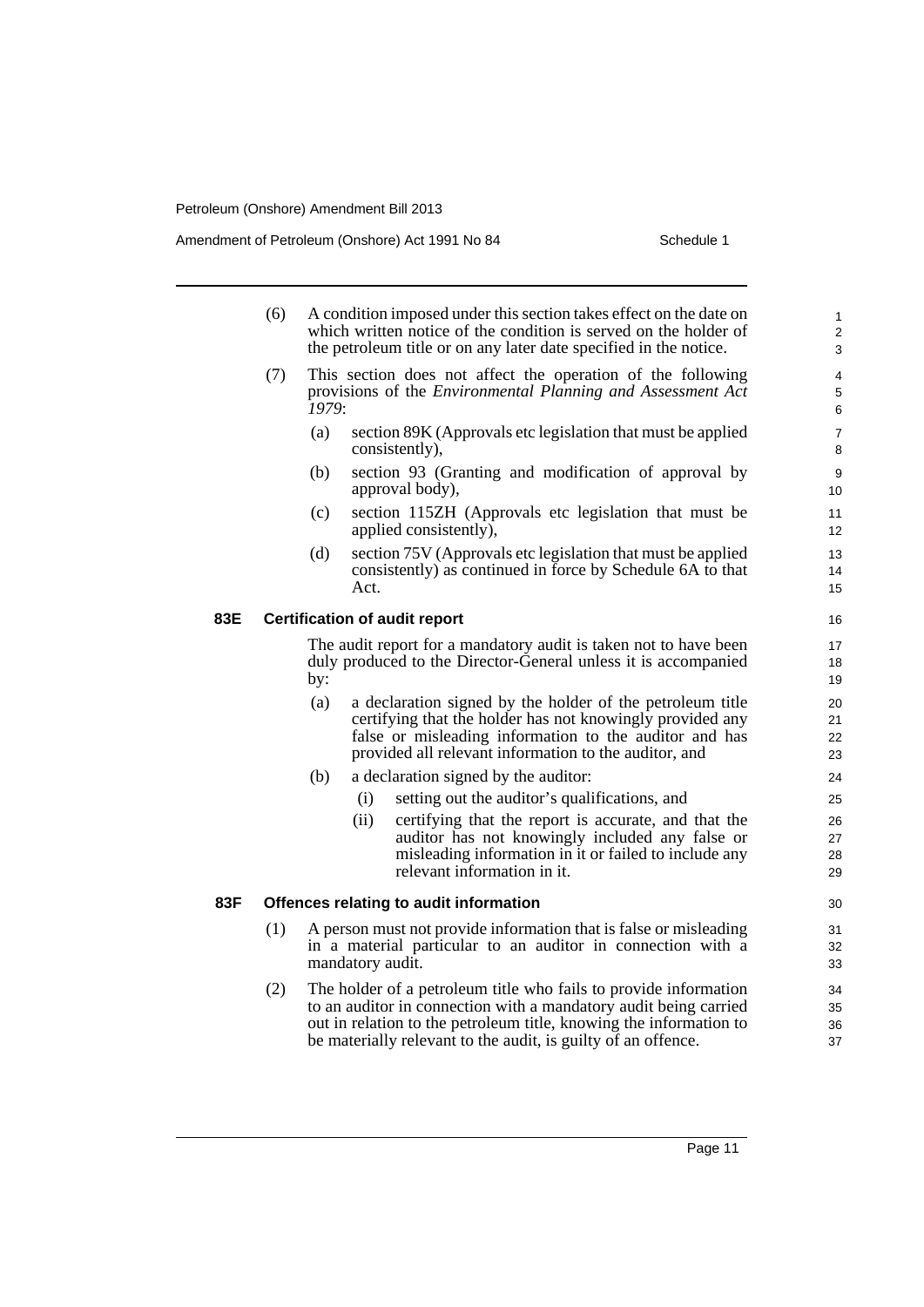|     | (3)        | An auditor must not include information in an audit report<br>produced to the Director-General that is false or misleading in a<br>material respect.                                                                                                                                                                                                                                                                                                                                                                                                                                                  | 1<br>2<br>3                                              |
|-----|------------|-------------------------------------------------------------------------------------------------------------------------------------------------------------------------------------------------------------------------------------------------------------------------------------------------------------------------------------------------------------------------------------------------------------------------------------------------------------------------------------------------------------------------------------------------------------------------------------------------------|----------------------------------------------------------|
|     | (4)        | An auditor who fails to provide information in an audit report<br>produced to the Director-General in connection with a mandatory<br>audit, knowing the information to be materially relevant to the<br>audit, is guilty of an offence.                                                                                                                                                                                                                                                                                                                                                               | 4<br>5<br>6<br>$\overline{7}$                            |
|     | (5)        | The holder of a petroleum title who:                                                                                                                                                                                                                                                                                                                                                                                                                                                                                                                                                                  | 8                                                        |
|     |            | (a)<br>fails to retain any written documentation required to be<br>prepared by the holder in connection with a mandatory<br>audit for a period of at least 5 years after the audit report<br>concerned was produced to the Director-General (or such<br>other period as is prescribed by the regulations), or                                                                                                                                                                                                                                                                                         | 9<br>10<br>11<br>12<br>13                                |
|     |            | (b)<br>fails to produce during that period any such documentation<br>to the Director-General on request,                                                                                                                                                                                                                                                                                                                                                                                                                                                                                              | 14<br>15                                                 |
|     |            | is guilty of an offence.                                                                                                                                                                                                                                                                                                                                                                                                                                                                                                                                                                              | 16                                                       |
|     | (6)        | The offences under subsections $(1)$ and $(3)$ are offences of strict<br>liability and the defence of honest and reasonable mistake of fact<br>applies.                                                                                                                                                                                                                                                                                                                                                                                                                                               | 17<br>18<br>19                                           |
|     |            | Maximum penalty:                                                                                                                                                                                                                                                                                                                                                                                                                                                                                                                                                                                      | 20                                                       |
|     |            | (a)<br>in the case of a corporation— $1,000$ penalty units, or                                                                                                                                                                                                                                                                                                                                                                                                                                                                                                                                        | 21                                                       |
|     |            | (b)<br>in the case of a natural person—500 penalty units.                                                                                                                                                                                                                                                                                                                                                                                                                                                                                                                                             | 22                                                       |
| 83G |            | Self-incriminatory information not exempt                                                                                                                                                                                                                                                                                                                                                                                                                                                                                                                                                             | 23                                                       |
|     |            | Information must be supplied by a person in connection with a<br>mandatory audit, and this Division applies to any such<br>information that is supplied, whether or not the information<br>might incriminate the person.                                                                                                                                                                                                                                                                                                                                                                              | 24<br>25<br>26<br>27                                     |
| 83H |            | Use of information                                                                                                                                                                                                                                                                                                                                                                                                                                                                                                                                                                                    | 28                                                       |
|     | (1)<br>(2) | Any information in an audit report or other documentation<br>supplied to the Director-General in connection with a mandatory<br>audit may be supplied by the Director-General to, and taken into<br>consideration by, any person who has functions under this Act,<br>the Environmental Planning and Assessment Act 1979 or the<br>environment protection legislation and may be used by that<br>person for the purposes of those laws.<br>Without limiting subsection (1):<br>the Director-General is authorised, despite any other Act<br>(a)<br>or law, to provide a relevant agency with any such | 29<br>30<br>31<br>32<br>33<br>34<br>35<br>36<br>37<br>38 |
|     |            | information, and                                                                                                                                                                                                                                                                                                                                                                                                                                                                                                                                                                                      | 39                                                       |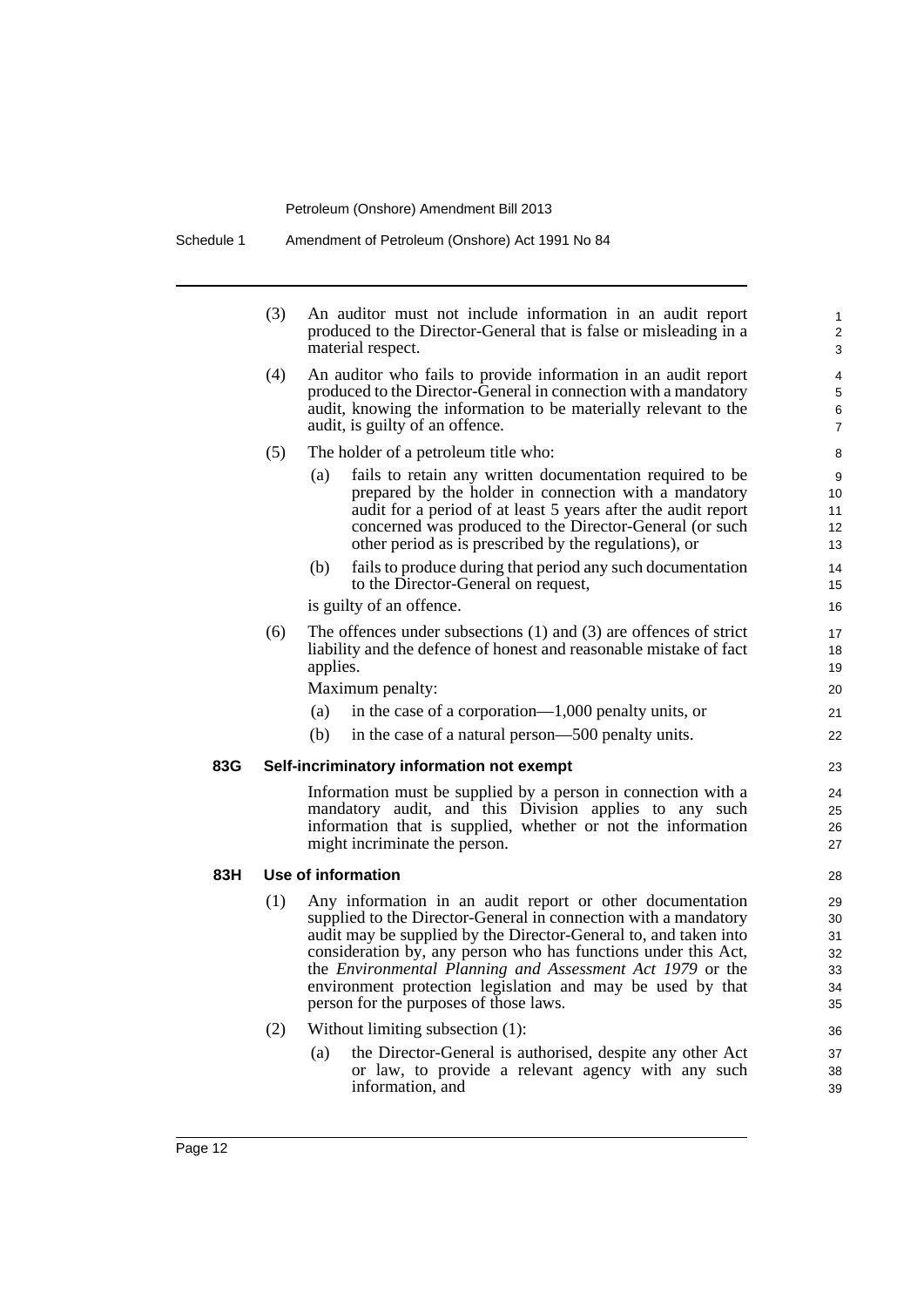Amendment of Petroleum (Onshore) Act 1991 No 84 Schedule 1

- (b) any such information is admissible in evidence in any prosecution of the holder of a petroleum title for any offence (whether under this Act or otherwise).
- (3) In this section, *relevant agency* means the Department, or a public authority engaged in administering or executing the environment protection legislation, the *Environmental Planning and Assessment Act 1979* or such other legislation, if any, as may be prescribed by the regulations.

### **83I Nature of voluntary audit**

- (1) For the purposes of this Division, a *voluntary audit* is an audit commissioned or carried out voluntarily, whether or not in relation to activities carried out under a petroleum title.
- (2) An audit is not voluntary if there is a contemporaneous requirement for a mandatory audit in relation to the same or substantially the same activity or other matter and the audits are to be carried out by the same person.

### **83J Protected documents**

- (1) Documents prepared for the sole purpose of a voluntary audit are protected documents for the purposes of this Act.
- (2) The protected documents include the final report of the audit and any documents prepared during the course of the audit for the sole purpose of the audit.
- (3) Without affecting the generality of subsection (1) or (2), documents are not protected if they are prepared wholly or partly in connection with monitoring or reporting that is required by any conditions of a petroleum title or by a direction under section 78.

### **83K Nature of protection**

- (1) A protected document:
	- (a) is not admissible in evidence against any person in any proceedings connected with the administration or enforcement of this Act, the environment protection legislation or such other legislation, if any, as may be prescribed by the regulations, and
	- (b) must not be inspected, copied, seized or otherwise obtained by the Department, any authority prescribed by the regulations or by any other person for any purpose connected with such administration or enforcement.

Page 13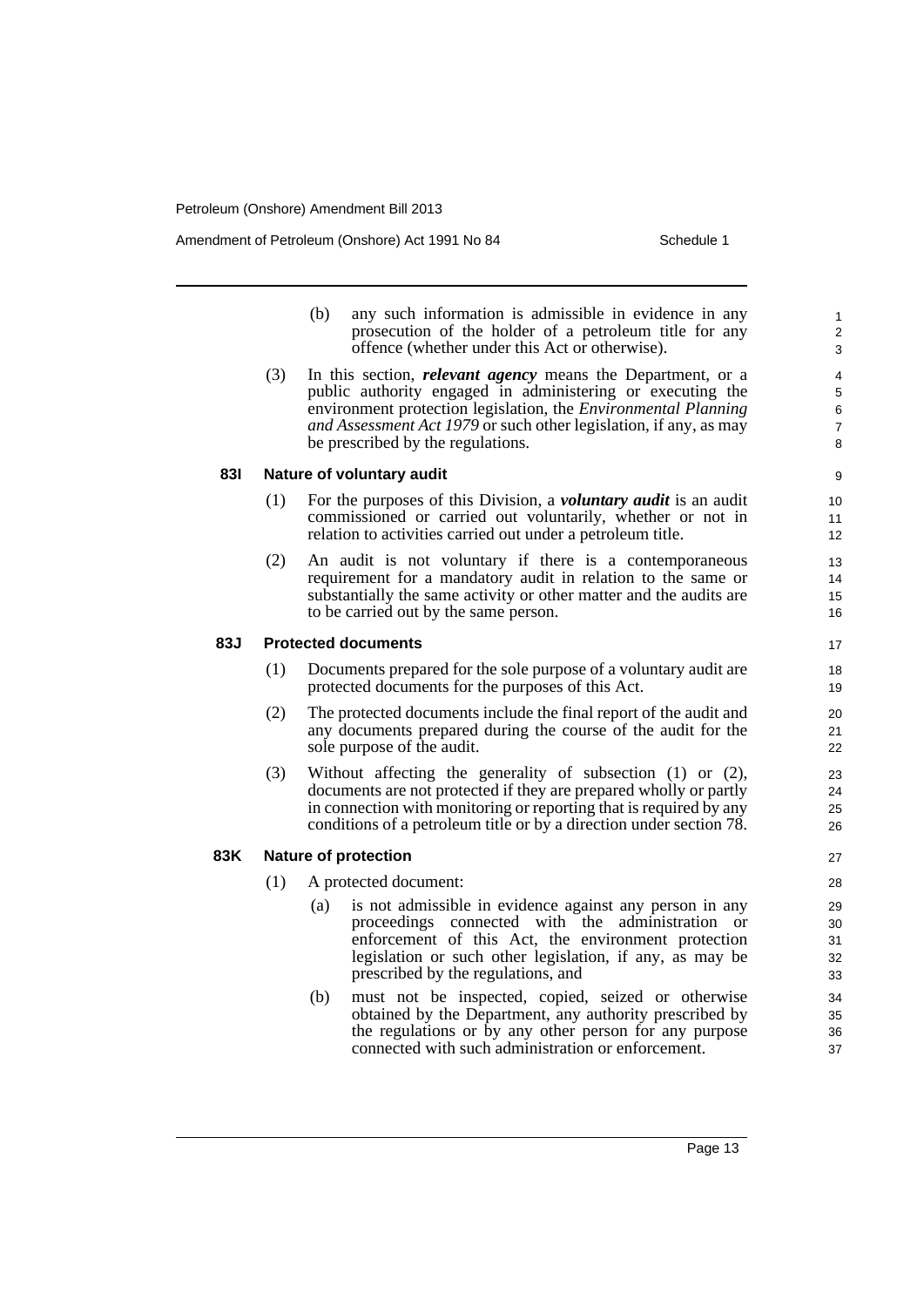Schedule 1 Amendment of Petroleum (Onshore) Act 1991 No 84

|                   | (2) | Neither the Department, a prescribed authority nor any other<br>person may, for the purpose referred to in subsection $(1)$ $(b)$ ,<br>require a person to answer any question or provide any<br>information about the existence of the document or about what it<br>contains.                                                                                                                                                                                             | 1<br>2<br>3<br>4<br>5                  |
|-------------------|-----|----------------------------------------------------------------------------------------------------------------------------------------------------------------------------------------------------------------------------------------------------------------------------------------------------------------------------------------------------------------------------------------------------------------------------------------------------------------------------|----------------------------------------|
|                   | (3) | The onus of establishing that a document is a protected document<br>lies on the person asserting that it is protected.                                                                                                                                                                                                                                                                                                                                                     | 6<br>$\overline{7}$                    |
|                   | (4) | A court may inspect any document that is claimed to be a<br>protected document for the purpose of determining whether it is<br>or is not a protected document.                                                                                                                                                                                                                                                                                                             | 8<br>9<br>10                           |
|                   | (5) | The regulations may prescribe procedures for making and<br>determining claims that a document is a protected document.                                                                                                                                                                                                                                                                                                                                                     | 11<br>12                               |
| 83L               |     | <b>Lifting of protection</b>                                                                                                                                                                                                                                                                                                                                                                                                                                               | 13                                     |
|                   | (1) | Documents prepared in relation to a voluntary audit cease to be<br>protected if the person asserting or relying on the protection uses<br>or relies on (or attempts to use or rely on) the whole or any part<br>of one or more of the documents, whether directly or indirectly,<br>in any proceedings connected with the administration or<br>enforcement of this Act, the environment protection legislation<br>or such other legislation, if any, as may be prescribed. | 14<br>15<br>16<br>17<br>18<br>19<br>20 |
|                   | (2) | This section does not apply where the person is using or relying<br>on (or attempting to use or rely on) a document for the purpose of<br>establishing that the document is protected.                                                                                                                                                                                                                                                                                     | 21<br>22<br>23                         |
| <b>Section 92</b> |     |                                                                                                                                                                                                                                                                                                                                                                                                                                                                            | 24                                     |
|                   |     | Omit the section. Insert instead:                                                                                                                                                                                                                                                                                                                                                                                                                                          | 25                                     |
| 92                |     | Failure to pay royalty as required                                                                                                                                                                                                                                                                                                                                                                                                                                         | 26                                     |
|                   | (1) | A person who is liable to pay royalty and who fails to pay royalty<br>as required by section 91 is guilty of an offence.<br>Maximum penalty:<br>in the case of a corporation—10,000 penalty units, and, in<br>(a)<br>the case of a continuing offence, a further penalty of<br>1,000 penalty units for each day that the offence continues,<br><sub>or</sub>                                                                                                               | 27<br>28<br>29<br>30<br>31<br>32<br>33 |
|                   |     | in the case of a natural person— $2,000$ penalty units or<br>(b)<br>imprisonment for 12 months, or both, and, in the case of a<br>continuing offence, a further penalty of 200 penalty units<br>for each day that the offence continues.                                                                                                                                                                                                                                   | 34<br>35<br>36<br>37                   |

**[10]**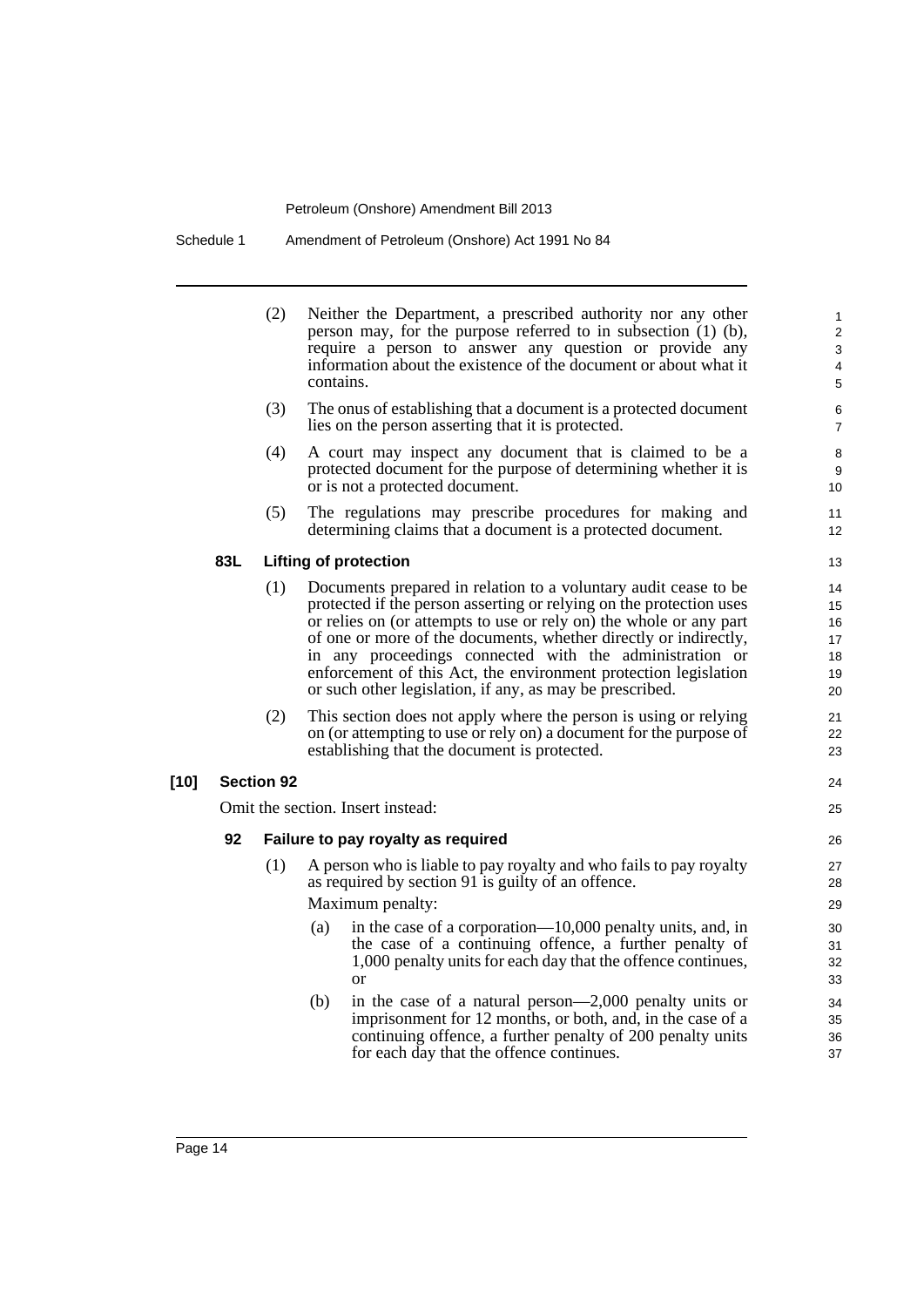Amendment of Petroleum (Onshore) Act 1991 No 84 Schedule 1

|        |                                                                | (2)               |           | If an amount of royalty payable to the Minister is not paid by the<br>time that it becomes payable in accordance with section 91,<br>interest is, if the Minister so directs, to be added to the amount<br>due at such rate as the Minister determines.                | 1<br>$\overline{2}$<br>3<br>4     |
|--------|----------------------------------------------------------------|-------------------|-----------|------------------------------------------------------------------------------------------------------------------------------------------------------------------------------------------------------------------------------------------------------------------------|-----------------------------------|
| $[11]$ | Part 9                                                         |                   |           |                                                                                                                                                                                                                                                                        | 5                                 |
|        |                                                                |                   |           | Omit the Part. Insert instead:                                                                                                                                                                                                                                         | 6                                 |
|        | Part 9                                                         |                   |           | Powers of entry and inspection                                                                                                                                                                                                                                         | $\overline{7}$                    |
|        |                                                                | <b>Division 1</b> |           | <b>Preliminary</b>                                                                                                                                                                                                                                                     | 8                                 |
|        | 98                                                             |                   |           | Purposes for which powers under Part may be exercised                                                                                                                                                                                                                  | 9                                 |
|        |                                                                |                   | purposes: | Powers may be exercised under this Part for the following                                                                                                                                                                                                              | 10 <sup>°</sup><br>11             |
|        |                                                                |                   | (a)       | for determining whether there has been compliance with or<br>a contravention of this Act or the regulations or any<br>petroleum title, direction, notice or requirement issued or<br>made under this Act,                                                              | 12 <sup>2</sup><br>13<br>14<br>15 |
|        |                                                                |                   | (b)       | for obtaining information or records for purposes<br>connected with the administration of this Act,                                                                                                                                                                    | 16<br>17                          |
|        |                                                                |                   | (c)       | generally for administering this Act.                                                                                                                                                                                                                                  | 18                                |
|        | 99                                                             |                   |           | <b>Effect on other functions</b>                                                                                                                                                                                                                                       | 19                                |
|        |                                                                |                   |           | Nothing in this Part:                                                                                                                                                                                                                                                  | 20                                |
|        |                                                                |                   | (a)       | affects any function under any other Part of this Act or<br>under any other Act, or                                                                                                                                                                                    | 21<br>22                          |
|        |                                                                |                   | (b)       | limits the conditions that may be attached to a petroleum<br>title.                                                                                                                                                                                                    | 23<br>24                          |
|        | Powers to require information and records<br><b>Division 2</b> |                   |           |                                                                                                                                                                                                                                                                        | 25                                |
|        | 100                                                            |                   |           | <b>Application of Division</b>                                                                                                                                                                                                                                         | 26                                |
|        |                                                                |                   |           | This Division applies whether or not a power of entry under<br>Division 3 is being or has been exercised.                                                                                                                                                              | 27<br>28                          |
|        | 101                                                            |                   |           | Requirement to provide information and records                                                                                                                                                                                                                         | 29                                |
|        |                                                                | (1)               |           | An inspector may, by written notice given to a person, require the<br>person to furnish to the inspector such information or records (or<br>both) as the inspector requires by the notice in connection with<br>any matter relating to the administration of this Act. | 30<br>31<br>32<br>33              |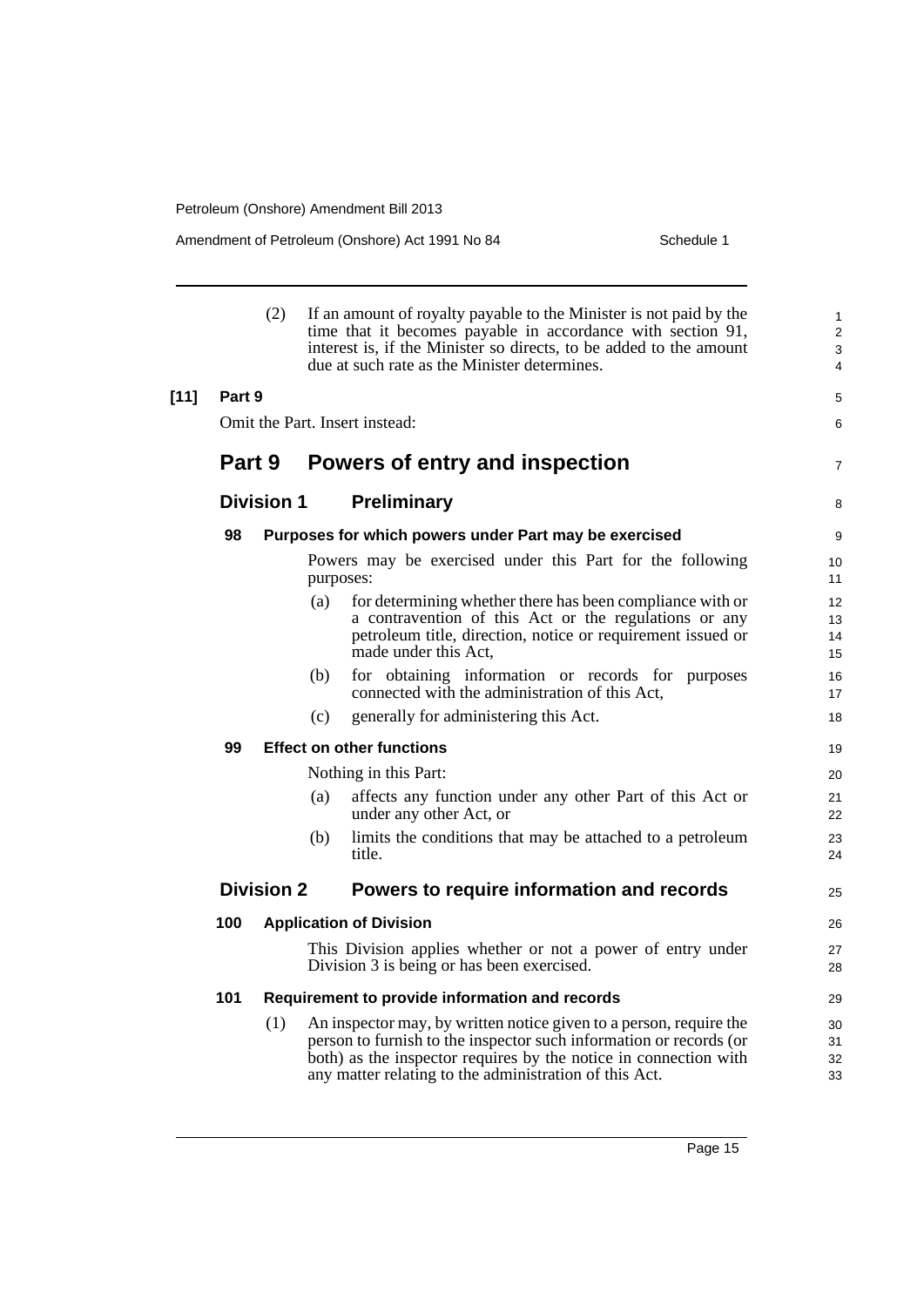|     | (2)                                                                                                                                                                         |                                 | The notice must specify the manner in which the information or<br>records are required to be furnished and a reasonable time by<br>which the information or records are required to be furnished.                     | 1<br>$\overline{c}$<br>3 |  |  |
|-----|-----------------------------------------------------------------------------------------------------------------------------------------------------------------------------|---------------------------------|-----------------------------------------------------------------------------------------------------------------------------------------------------------------------------------------------------------------------|--------------------------|--|--|
|     | (3)                                                                                                                                                                         | provides.                       | If a record required to be furnished under the notice is in<br>electronic, mechanical or other form, the notice requires the<br>record to be furnished in written form, unless the notice otherwise                   | 4<br>5<br>6<br>7         |  |  |
|     | (4)<br>The notice may only require a person to furnish existing records<br>that are in the person's possession or that are within the person's<br>power to obtain lawfully. |                                 |                                                                                                                                                                                                                       |                          |  |  |
|     | (5)                                                                                                                                                                         |                                 | The inspector to whom a record is furnished under the notice may<br>take copies of the record.                                                                                                                        | 11<br>12                 |  |  |
|     | <b>Division 3</b>                                                                                                                                                           |                                 | Powers of entry and search                                                                                                                                                                                            | 13                       |  |  |
| 102 |                                                                                                                                                                             | <b>Powers to enter premises</b> |                                                                                                                                                                                                                       | 14                       |  |  |
|     | (1)                                                                                                                                                                         |                                 | An inspector may enter:                                                                                                                                                                                               | 15                       |  |  |
|     |                                                                                                                                                                             | (a)                             | any premises at which the inspector reasonably suspects<br>that any prospecting or mining for petroleum is being or is<br>about to be carried out—at any time, and                                                    | 16<br>17<br>18           |  |  |
|     |                                                                                                                                                                             | (b)                             | any premises that the inspector reasonably suspects have<br>been, are being or are likely to be affected by prospecting<br>or mining for petroleum—at any time, and                                                   | 19<br>20<br>21           |  |  |
|     |                                                                                                                                                                             | (c)                             | any premises where the inspector reasonably believes that<br>documents that relate to any activity referred to in<br>paragraph (a) or (b) are kept—at any time.                                                       | 22<br>23<br>24           |  |  |
|     | (2)                                                                                                                                                                         |                                 | The power to enter premises authorises entry by foot or by means<br>of a motor vehicle or other vehicle, or by an aircraft, or in any<br>other manner.                                                                | 25<br>26<br>27           |  |  |
|     | (3)                                                                                                                                                                         |                                 | Entry may be effected with the aid of such police officers or other<br>inspectors as the inspector considers necessary and with the use<br>of reasonable force.                                                       | 28<br>29<br>30           |  |  |
|     | (4)                                                                                                                                                                         |                                 | Entry may be effected to any premises with the authority of a<br>search warrant under section 104A.                                                                                                                   | 31<br>32                 |  |  |
| 103 |                                                                                                                                                                             |                                 | Entry into residential premises only with permission or warrant                                                                                                                                                       | 33                       |  |  |
|     |                                                                                                                                                                             |                                 | This Division does not entitle an inspector to enter any part of<br>premises used only for residential purposes without the<br>permission of the occupier or the authority of a search warrant<br>under section 104A. | 34<br>35<br>36<br>37     |  |  |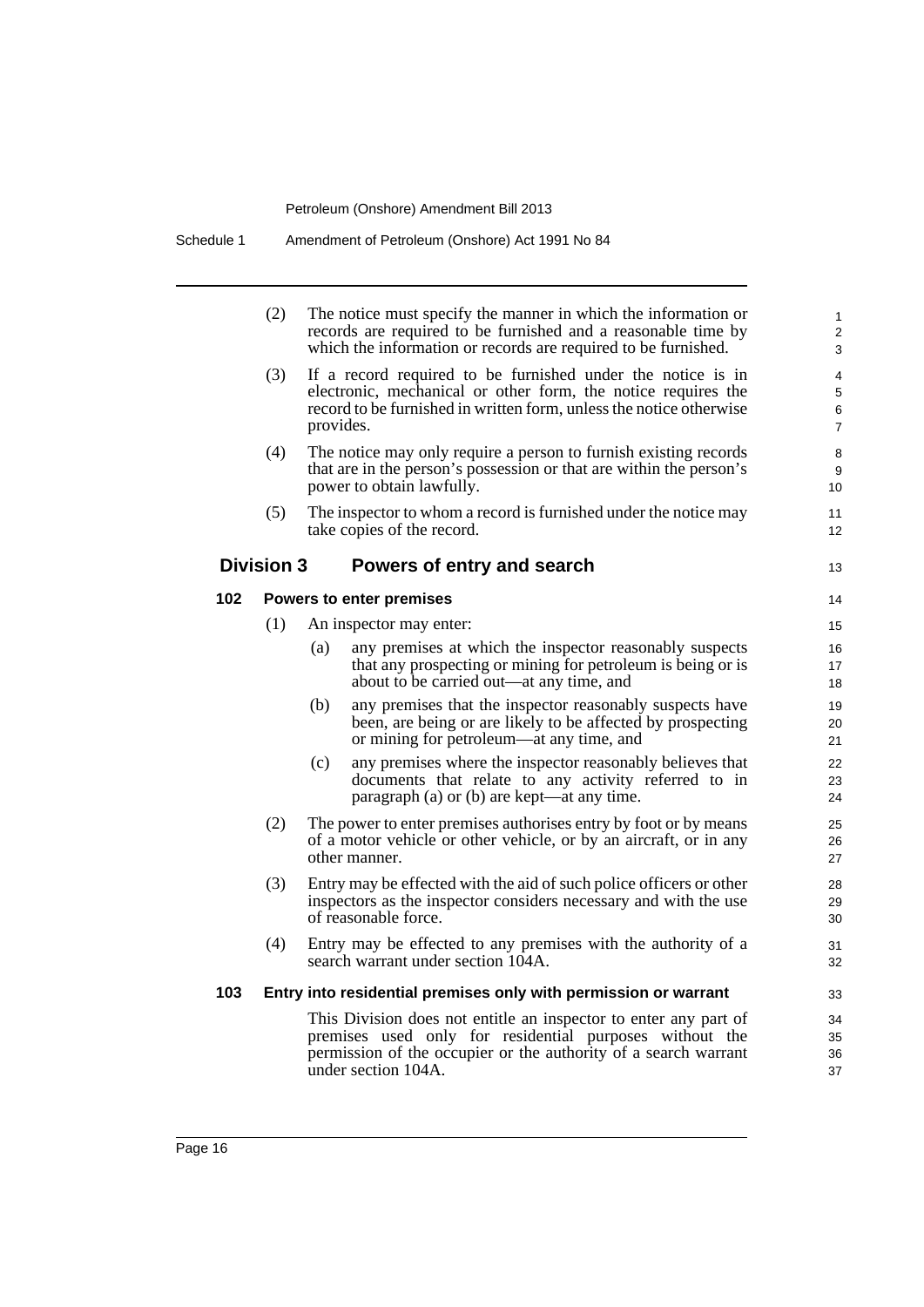Amendment of Petroleum (Onshore) Act 1991 No 84 Schedule 1

| 104 | Powers of inspectors to do things at premises<br>$\mathbf{1}$ |     |                                                                                                                                                                                                                                             |                      |  |  |
|-----|---------------------------------------------------------------|-----|---------------------------------------------------------------------------------------------------------------------------------------------------------------------------------------------------------------------------------------------|----------------------|--|--|
|     | (1)                                                           |     | An inspector may, at any premises lawfully entered, do anything<br>that in the opinion of the inspector is necessary to be done for the<br>purposes of this Part, including (but not limited to) the things<br>specified in subsection (2). |                      |  |  |
|     | (2)                                                           |     | An inspector may do any or all of the following:                                                                                                                                                                                            | 6                    |  |  |
|     |                                                               | (a) | examine and inspect any works, plant, vehicle, aircraft or<br>other article,                                                                                                                                                                | 7<br>8               |  |  |
|     |                                                               | (b) | take and remove samples,                                                                                                                                                                                                                    | 9                    |  |  |
|     |                                                               | (c) | make such examinations, inquiries and tests as the<br>inspector considers necessary,                                                                                                                                                        | 10<br>11             |  |  |
|     |                                                               | (d) | take such photographs, films, audio, video and other<br>recordings as the inspector considers necessary,                                                                                                                                    | 12<br>13             |  |  |
|     |                                                               | (e) | require records to be produced for inspection,                                                                                                                                                                                              | 14                   |  |  |
|     |                                                               | (f) | examine and inspect any records,                                                                                                                                                                                                            | 15                   |  |  |
|     |                                                               | (g) | take extracts from, or a copy of, any records,                                                                                                                                                                                              | 16                   |  |  |
|     |                                                               | (h) | seize anything that the inspector has reasonable grounds<br>for believing is connected with an offence against this Act<br>or the regulations,                                                                                              | 17<br>18<br>19       |  |  |
|     |                                                               | (i) | for the purposes of paragraph (h), direct the occupier of the<br>premises where the thing is seized to retain it at those<br>premises or at another place under the control of the<br>occupier,                                             | 20<br>21<br>22<br>23 |  |  |
|     |                                                               | (i) | do any other thing the inspector is empowered to do under<br>this Part.                                                                                                                                                                     | 24<br>25             |  |  |
|     | (3)                                                           |     | The power to seize anything connected with an offence includes<br>a power to seize:                                                                                                                                                         | 26<br>27             |  |  |
|     |                                                               | (a) | a thing with respect to which the offence has been<br>committed, and                                                                                                                                                                        | 28<br>29             |  |  |
|     |                                                               | (b) | a thing that will afford evidence of the commission of the<br>offence, and                                                                                                                                                                  | 30<br>31             |  |  |
|     |                                                               | (c) | a thing that was used for the purpose of committing the<br>offence.                                                                                                                                                                         | 32<br>33             |  |  |
|     |                                                               |     | A reference to any such offence includes a reference to an offence<br>that there are reasonable grounds for believing has been<br>committed.                                                                                                | 34<br>35<br>36       |  |  |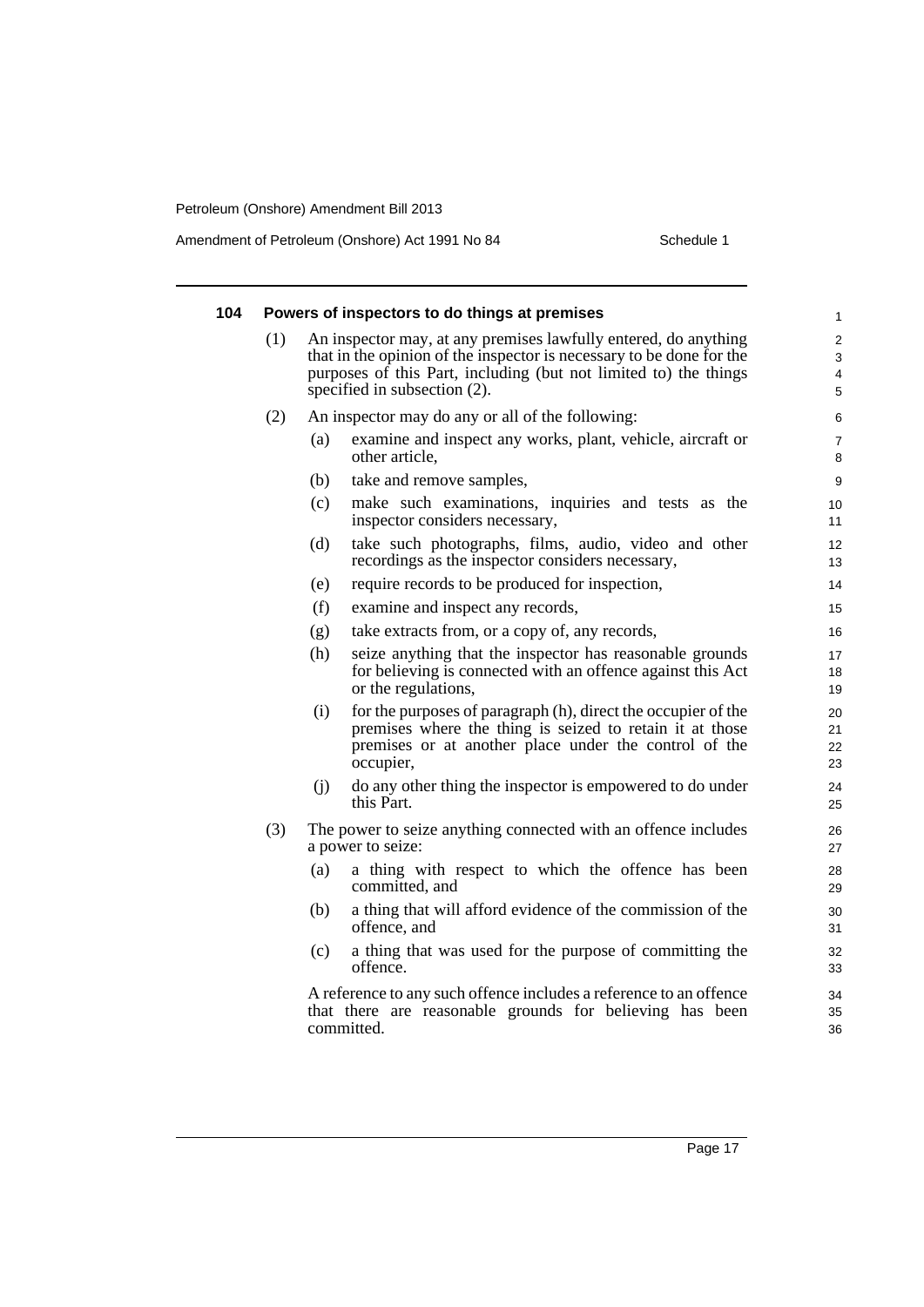Schedule 1 Amendment of Petroleum (Onshore) Act 1991 No 84

### **104A Search warrants**

| 104A | <b>Search warrants</b>                                                                                                                                                                                                                   |                                                                                                                                                                |                                                                                                                                                                                                                                                                                                  |                            |  |
|------|------------------------------------------------------------------------------------------------------------------------------------------------------------------------------------------------------------------------------------------|----------------------------------------------------------------------------------------------------------------------------------------------------------------|--------------------------------------------------------------------------------------------------------------------------------------------------------------------------------------------------------------------------------------------------------------------------------------------------|----------------------------|--|
|      | (1)<br>An inspector may apply to an authorised officer within the<br>meaning of the Law Enforcement (Powers and Responsibilities)<br>Act 2002 for the issue of a search warrant if the inspector believes<br>on reasonable grounds that: |                                                                                                                                                                |                                                                                                                                                                                                                                                                                                  |                            |  |
|      |                                                                                                                                                                                                                                          | (a)                                                                                                                                                            | a provision of this Act or the regulations is being or has<br>been contravened at any premises, or                                                                                                                                                                                               | 6<br>$\overline{7}$        |  |
|      |                                                                                                                                                                                                                                          | (b)                                                                                                                                                            | there is in or on any premises matter or a thing that is<br>connected with an offence under this Act or the<br>regulations.                                                                                                                                                                      | 8<br>9<br>10               |  |
|      | (2)                                                                                                                                                                                                                                      |                                                                                                                                                                | An authorised officer within the meaning of the Law<br><i>Enforcement (Powers and Responsibilities) Act 2002 to whom an</i><br>application is made may, if satisfied that there are reasonable<br>grounds for doing so, issue a search warrant authorising an<br>inspector named in the warrant: | 11<br>12<br>13<br>14<br>15 |  |
|      |                                                                                                                                                                                                                                          | (a)                                                                                                                                                            | to enter the premises, and                                                                                                                                                                                                                                                                       | 16                         |  |
|      |                                                                                                                                                                                                                                          | (b)                                                                                                                                                            | to exercise any function of an inspector under this Part.                                                                                                                                                                                                                                        | 17                         |  |
|      | (3)                                                                                                                                                                                                                                      | Division 4 of Part 5 of the Law Enforcement (Powers and<br><i>Responsibilities</i> ) <i>Act 2002</i> applies to a search warrant issued<br>under this section. |                                                                                                                                                                                                                                                                                                  |                            |  |
|      | (4)                                                                                                                                                                                                                                      |                                                                                                                                                                | In this section:                                                                                                                                                                                                                                                                                 | 21                         |  |
|      |                                                                                                                                                                                                                                          |                                                                                                                                                                | <i>matter or a thing</i> connected with an offence means:                                                                                                                                                                                                                                        | 22                         |  |
|      |                                                                                                                                                                                                                                          | (a)                                                                                                                                                            | matter or a thing with respect to which the offence has<br>been committed, or                                                                                                                                                                                                                    | 23<br>24                   |  |
|      |                                                                                                                                                                                                                                          | (b)                                                                                                                                                            | matter or a thing that will afford evidence of the<br>commission of an offence, or                                                                                                                                                                                                               | 25<br>26                   |  |
|      |                                                                                                                                                                                                                                          | (c)                                                                                                                                                            | matter or a thing that was used, or is intended to be used,<br>for the purpose of committing the offence.                                                                                                                                                                                        | 27<br>28                   |  |
|      |                                                                                                                                                                                                                                          |                                                                                                                                                                | <i>offence</i> includes an offence that there are reasonable grounds for<br>believing has been, or is to be, committed.                                                                                                                                                                          | 29<br>30                   |  |
| 104B |                                                                                                                                                                                                                                          |                                                                                                                                                                | Inspectors may request assistance                                                                                                                                                                                                                                                                | 31                         |  |
|      |                                                                                                                                                                                                                                          |                                                                                                                                                                | A person may accompany an inspector and take all reasonable<br>steps to assist the inspector in the exercise of his or her functions<br>under this Part if the inspector is of the opinion that the person is<br>capable of providing assistance to the inspector in the exercise of             | 32<br>33<br>34<br>35       |  |

36

those functions.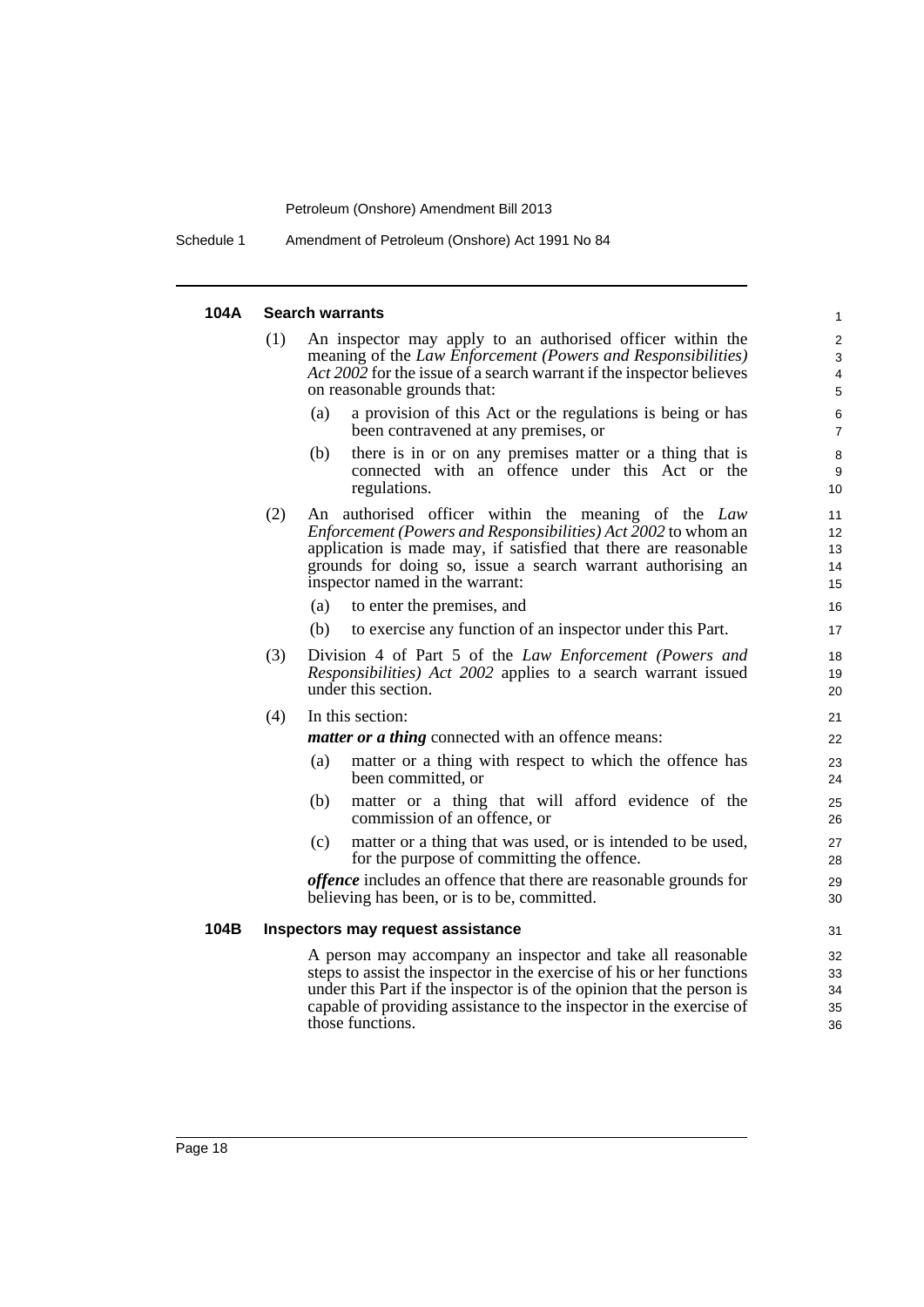Amendment of Petroleum (Onshore) Act 1991 No 84 Schedule 1

| 104C |                   | Assistance to be given to inspectors                                                                                                                                                                                                                                                                                        | 1                          |
|------|-------------------|-----------------------------------------------------------------------------------------------------------------------------------------------------------------------------------------------------------------------------------------------------------------------------------------------------------------------------|----------------------------|
|      | (1)               | This section applies for the purpose of enabling an inspector to<br>exercise any of the powers of an inspector under this Part in<br>connection with any premises.                                                                                                                                                          | $\overline{c}$<br>3<br>4   |
|      | (2)               | The Director-General may, by written notice given to the owner<br>or occupier of the premises, require the owner or occupier to<br>provide such reasonable assistance and facilities as are specified<br>in the notice within a specified time and in a specified manner.                                                   | 5<br>6<br>7<br>8           |
|      | (3)               | Assistance and facilities can be required under this section,<br>whether they are of the same kind as, or a different kind from, any<br>prescribed by the regulations.                                                                                                                                                      | 9<br>10<br>11              |
| 104D |                   | Care to be taken                                                                                                                                                                                                                                                                                                            | 12                         |
|      |                   | In the exercise of a power of entering or searching premises under<br>this Part, the inspector must do as little damage as possible.                                                                                                                                                                                        | 13<br>14                   |
| 104E |                   | Compensation                                                                                                                                                                                                                                                                                                                | 15                         |
|      |                   | The Crown is to compensate all interested parties for any damage<br>caused by an inspector in exercising a power under this Part to<br>enter premises (but not any damage caused by the exercise of any<br>other power), unless the occupier obstructed or hindered the<br>inspector in the exercise of the power of entry. | 16<br>17<br>18<br>19<br>20 |
|      | <b>Division 4</b> | Additional powers relating to certain<br><b>offences</b>                                                                                                                                                                                                                                                                    | 21<br>22                   |
| 104F |                   | Power of inspectors to require answers                                                                                                                                                                                                                                                                                      | 23                         |
|      | (1)               | An inspector may require a person whom the inspector suspects<br>on reasonable grounds to have knowledge of matters in respect of<br>which information is reasonably required for a purpose to which<br>this Part applies to answer questions in relation to those matters.                                                 | 24<br>25<br>26<br>27       |
|      | (2)               | The Director-General may, by written notice, require a<br>corporation to nominate, in writing within the time specified in<br>the notice, a director or officer of the corporation to be the<br>corporation's representative for the purpose of answering<br>questions under this section.                                  | 28<br>29<br>30<br>31<br>32 |
|      | (3)               | Answers given by a person nominated under subsection (2) bind<br>the corporation.                                                                                                                                                                                                                                           | 33<br>34                   |
|      | (4)               | An inspector may, by written notice, require a person to attend at<br>a specified place and time to answer questions under this section                                                                                                                                                                                     | 35<br>36                   |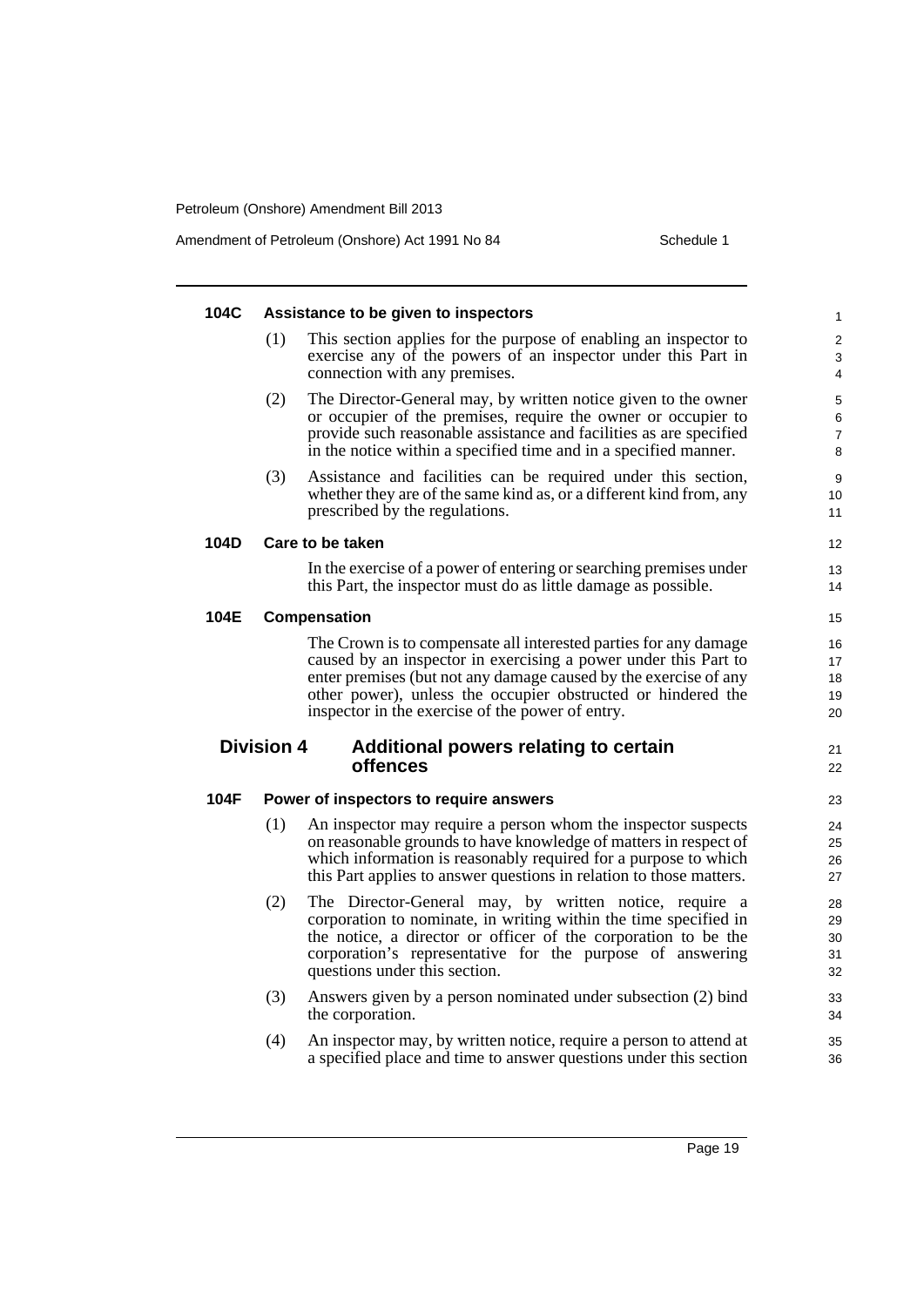if attendance at that place is reasonably required in order that the questions can be properly put and answered.

 $34$ 

35 36 37

- (5) The place and time at which a person may be required to attend is to be:
	- (a) a place or time nominated by the person, or
	- (b) if the place and time nominated is not reasonable in the circumstances or a place and time is not nominated by the person, a place and time nominated by the inspector that is reasonable in the circumstances.

### **104G Recording of evidence**

- (1) An inspector may cause any questions and answers to questions given under this Part to be recorded if the inspector has informed the person who is to be questioned that the record is to be made.
- (2) A record may be made using sound recording apparatus or audio visual apparatus, or any other method determined by the inspector.
- (3) A copy of any such record must be provided by the inspector to the person who is questioned as soon as practicable after it is made.
- (4) A record may be made under this section despite the provisions of any other law.

### **104H Power of inspectors to demand name and address**

- (1) An inspector may require a person whom the inspector suspects on reasonable grounds to have offended or to be offending against a provision of this Act or the regulations to state his or her full name and residential address.
- (2) An inspector may request a person who is required under this section to state his or her full name and residential address to provide proof of the name and address. It is not an offence under section 104L to fail to comply with any such request.
- (3) The maximum penalty for an offence under section 104L in connection with a requirement under this section is 100 penalty units, despite anything to the contrary in that section.

### **Division 5 Powers with respect to articles**

**104I Definition**

In this Division, *article* includes any plant, motor or other vehicle, aircraft, vessel or other thing of any description.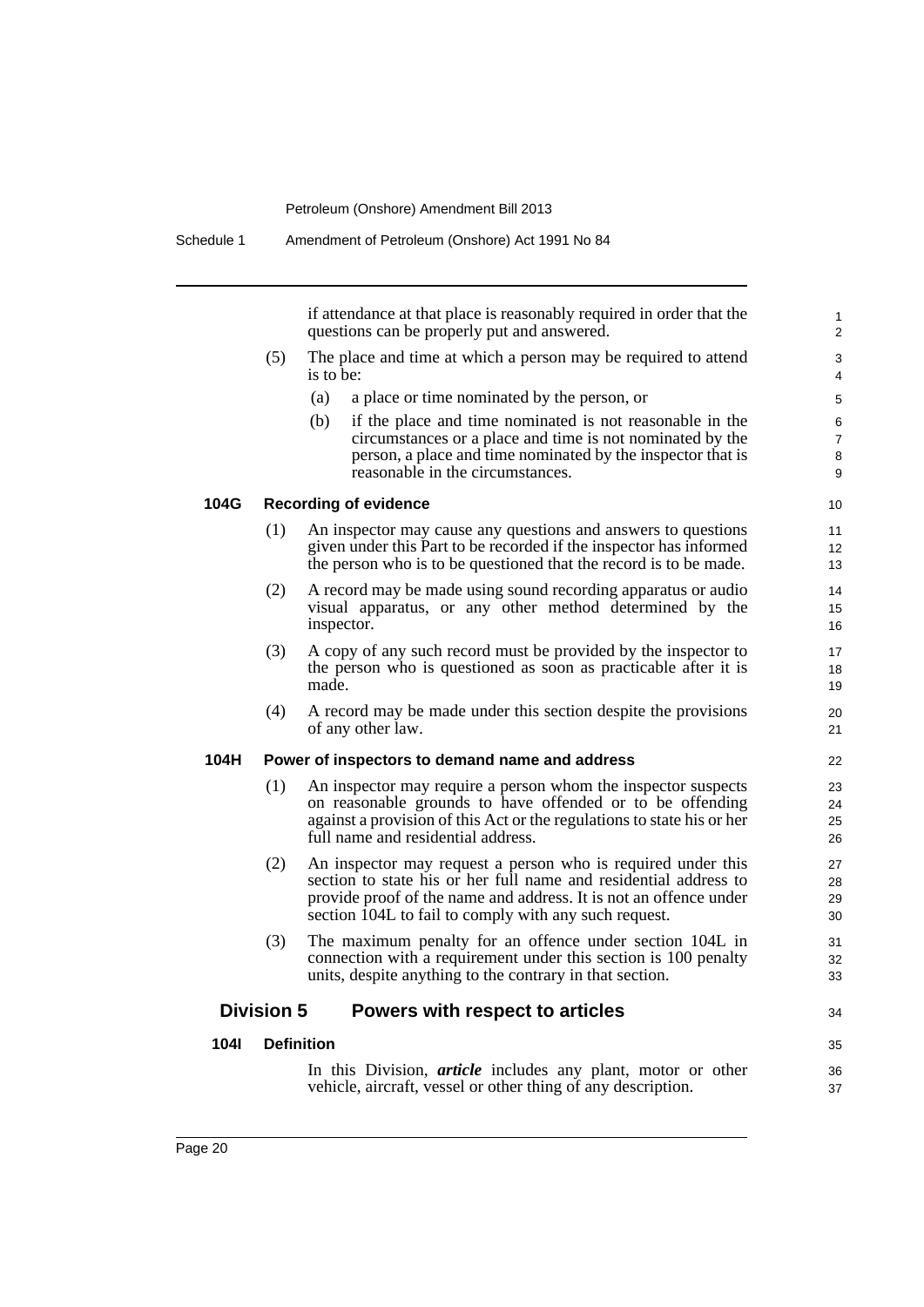|  | Amendment of Petroleum (Onshore) Act 1991 No 84 | Schedule 1 |
|--|-------------------------------------------------|------------|
|--|-------------------------------------------------|------------|

| 104J        |                   |                 | <b>Application of Division</b>                                                                                                                                                                        | $\mathbf{1}$         |
|-------------|-------------------|-----------------|-------------------------------------------------------------------------------------------------------------------------------------------------------------------------------------------------------|----------------------|
|             |                   |                 | Nothing in this Division limits the functions that may be<br>exercised under any other Division of this Part.                                                                                         | 2<br>3               |
| 104K        |                   |                 | Power to inspect and test                                                                                                                                                                             | 4                    |
|             | (1)               |                 | An inspector may, for the purposes of this Part, inspect and test<br>any article.                                                                                                                     | 5<br>6               |
|             | (2)               | testing:        | The inspector may, for the purposes of any such inspection or                                                                                                                                         | $\overline{7}$<br>8  |
|             |                   | (a)             | enter the article, and                                                                                                                                                                                | 9                    |
|             |                   | (b)             | enter in accordance with this Act the premises where the<br>article is located, and                                                                                                                   | 10<br>11             |
|             |                   | (c)             | operate the article, and                                                                                                                                                                              | 12                   |
|             |                   | (d)             | take photographs or video films of the article, and                                                                                                                                                   | 13                   |
|             |                   | (e)             | inspect or test any substance being carried by the article or<br>in any container on the article, and                                                                                                 | 14<br>15             |
|             |                   | (f)             | take a sample of any such substance for testing.                                                                                                                                                      | 16                   |
|             | <b>Division 6</b> |                 | <b>General</b>                                                                                                                                                                                        | 17                   |
| <b>104L</b> |                   | <b>Offences</b> |                                                                                                                                                                                                       | 18                   |
|             | (1)               |                 | A person who, without lawful excuse, neglects or fails to comply<br>with a requirement made of the person under this Part is guilty of<br>an offence.                                                 | 19<br>20<br>21       |
|             | (2)               |                 | A person who wilfully delays or obstructs an inspector in the                                                                                                                                         | 22<br>23             |
|             |                   | offence.        | exercise of the inspector's powers under this Part is guilty of an                                                                                                                                    | 24                   |
|             | (3)               |                 | A person who impersonates an inspector is guilty of an offence.                                                                                                                                       | 25                   |
|             |                   |                 | Maximum penalty:                                                                                                                                                                                      | 26                   |
|             |                   | (a)             | in the case of a corporation—10,000 penalty units, and, in<br>the case of a continuing offence, a further penalty of<br>1,000 penalty units for each day that the offence continues,<br><sub>or</sub> | 27<br>28<br>29<br>30 |
|             |                   | (b)             | in the case of a natural person—2,000 penalty units, and,<br>in the case of a continuing offence, a further penalty of<br>200 penalty units for each day that the offence continues.                  | 31<br>32<br>33       |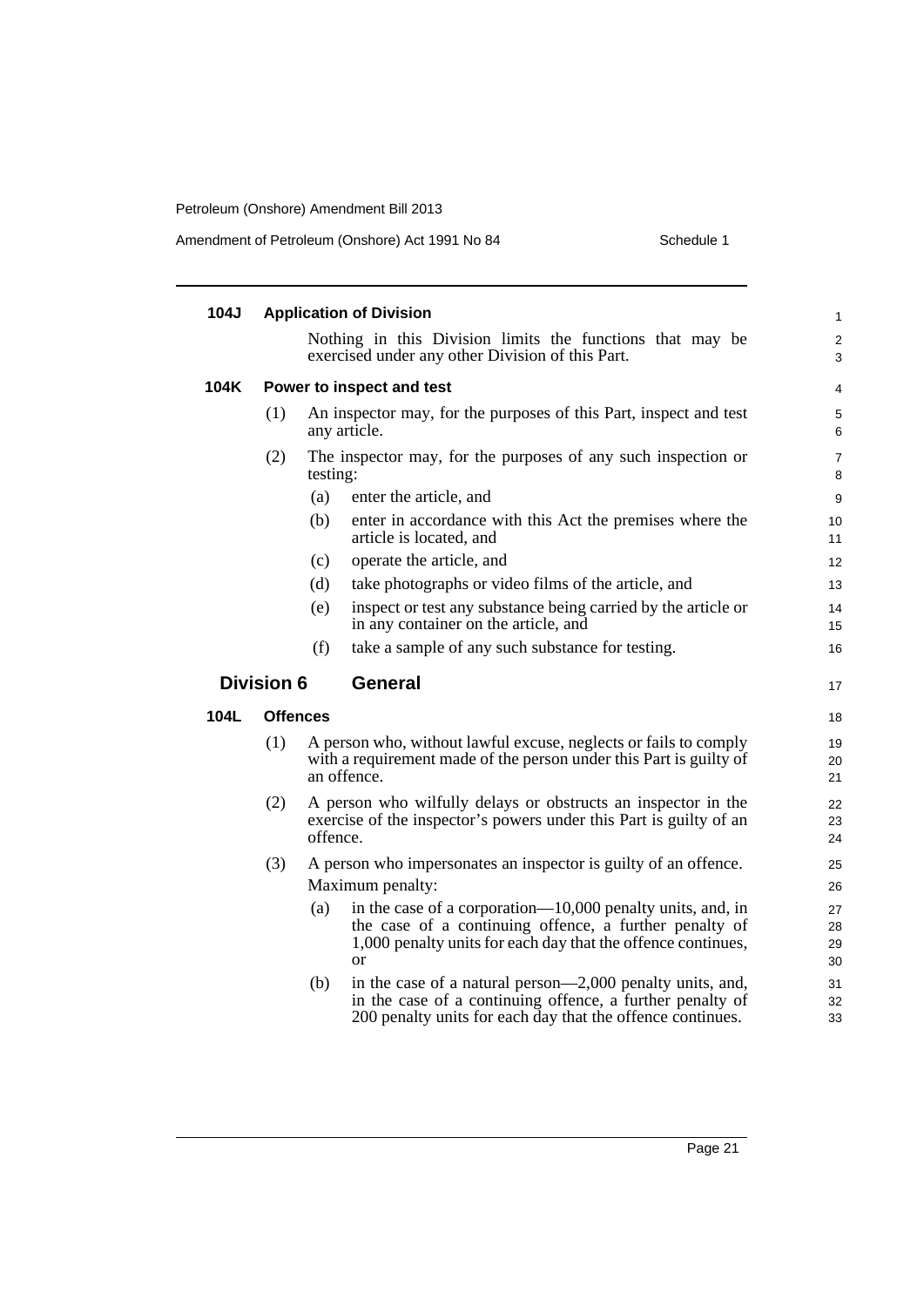Schedule 1 Amendment of Petroleum (Onshore) Act 1991 No 84

# **104M Provisions relating to requirements to furnish records,**

|     | Provisions relating to requirements to furnish records,<br>information or answer questions                                                                                                                                                                        | $\mathbf{1}$<br>$\overline{c}$ |  |  |
|-----|-------------------------------------------------------------------------------------------------------------------------------------------------------------------------------------------------------------------------------------------------------------------|--------------------------------|--|--|
| (1) | A person is not guilty of an offence of failing to comply with a<br>requirement under this Part to furnish records or information or<br>to answer a question unless the person was warned on that<br>occasion that a failure to comply is an offence.             | 3<br>4<br>5<br>6               |  |  |
| (2) | A person is not excused from a requirement under this Part to<br>furnish records or information or to answer a question on the<br>ground that the record, information or answer might incriminate<br>the person or make the person liable to a penalty.           |                                |  |  |
| (3) | However, any information furnished or answer given by a natural<br>person in compliance with a requirement under this Part is not<br>admissible in evidence against the person in criminal proceedings<br>(except proceedings for an offence under this Part) if: | 11<br>12<br>13<br>14           |  |  |
|     | the person objected at the time to doing so on the ground<br>(a)<br>that it might incriminate the person, or                                                                                                                                                      | 15<br>16                       |  |  |
|     | the person was not warned on that occasion that the person<br>(b)<br>may object to furnishing the information or giving the<br>answer on the ground that it might incriminate the person.                                                                         | 17<br>18<br>19                 |  |  |
| (4) | Any record furnished by a person in compliance with a<br>requirement under this Part is not inadmissible in evidence<br>against the person in criminal proceedings on the ground that the<br>record might incriminate the person.                                 | 20<br>21<br>22<br>23           |  |  |
| (5) | Further information obtained as a result of a record or<br>information furnished or of an answer given in compliance with<br>a requirement under this Part is not inadmissible on the ground:                                                                     |                                |  |  |
|     | that the record or information had to be furnished or the<br>(a)<br>answer had to be given, or                                                                                                                                                                    | 27<br>28                       |  |  |
|     | that the record or information furnished or answer given<br>(b)<br>might incriminate the person.                                                                                                                                                                  | 29<br>30                       |  |  |
| (6) | This section extends to a requirement under this Part to state a<br>person's name and address.                                                                                                                                                                    | 31<br>32                       |  |  |
|     | <b>Revocation or variation</b>                                                                                                                                                                                                                                    | 33                             |  |  |
| (1) | A notice given under this Part may be revoked or varied by a<br>subsequent notice or notices.                                                                                                                                                                     | 34<br>35                       |  |  |
| (2) | A notice may be varied by modification of, or addition to, its<br>terms and specifications.                                                                                                                                                                       | 36<br>37                       |  |  |
| (3) | Without limiting subsection (2), a notice may be varied by<br>extending the time for complying with the notice.                                                                                                                                                   | 38<br>39                       |  |  |

**104N Revocation or variation**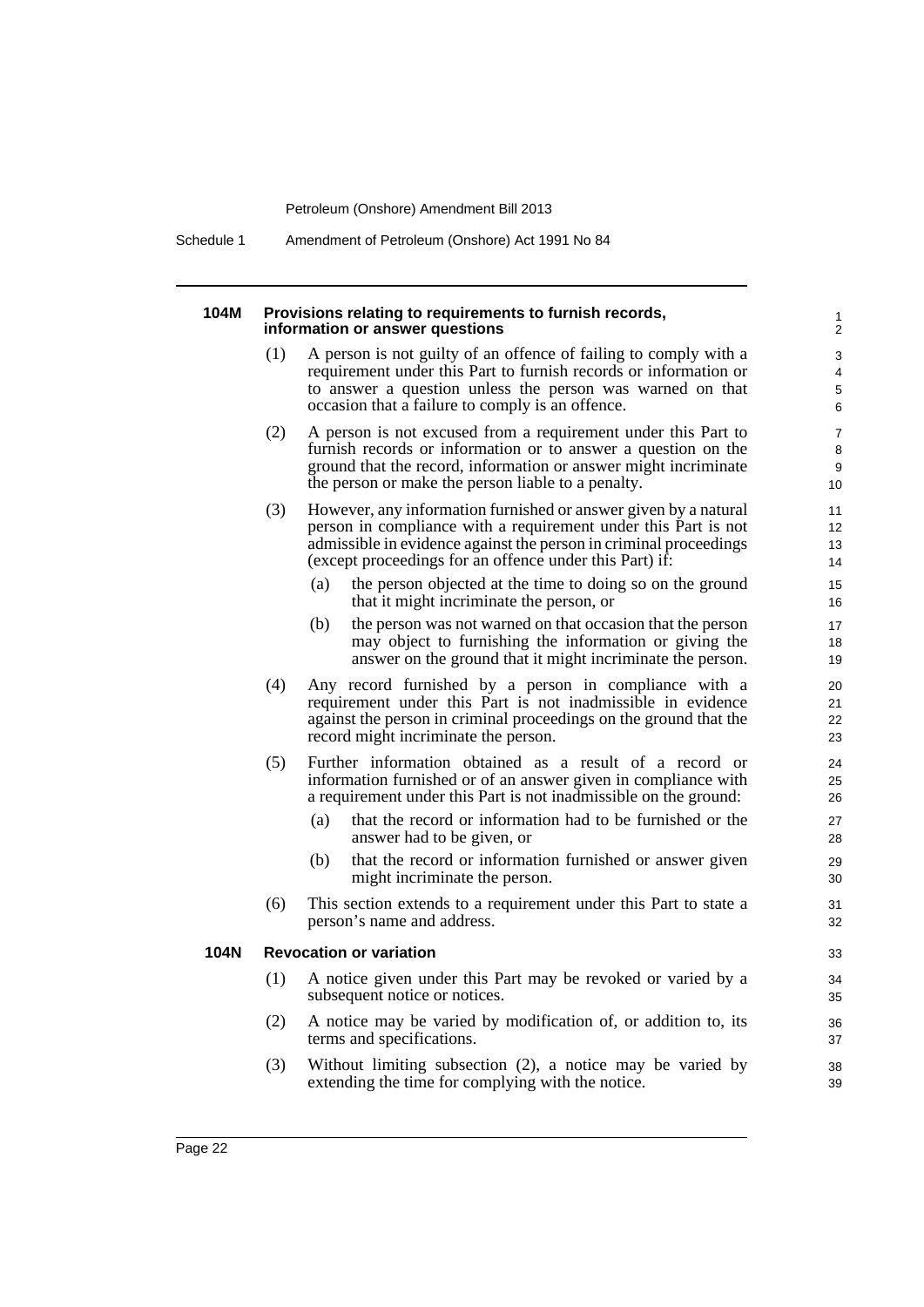Amendment of Petroleum (Onshore) Act 1991 No 84

| Schedule 1 |  |  |
|------------|--|--|
|            |  |  |

|      | (4)               | A notice may only be revoked or varied by an inspector (whether<br>or not the inspector gave the notice).                                                                                                                                                                                                                                                                 | 1<br>2                                  |
|------|-------------------|---------------------------------------------------------------------------------------------------------------------------------------------------------------------------------------------------------------------------------------------------------------------------------------------------------------------------------------------------------------------------|-----------------------------------------|
| 1040 |                   | <b>Extraterritorial application</b>                                                                                                                                                                                                                                                                                                                                       | 3                                       |
|      |                   | A notice may be given under this Part to a person in respect of a<br>matter even though the person is outside the State or the matter<br>occurs or is located outside the State, so long as the matter relates<br>to the administration of this Act (including, but not limited to<br>investigation of, or enforcement action relating to, offences<br>against this Act). | 4<br>5<br>6<br>$\overline{7}$<br>8<br>9 |
|      | <b>Division 7</b> | Entry in other circumstances—permits                                                                                                                                                                                                                                                                                                                                      | 10                                      |
| 104P |                   | Entry on land for rehabilitation purposes etc                                                                                                                                                                                                                                                                                                                             | 11                                      |
|      | (1)               | The Minister may grant a permit to any person to enter any land<br>so as to enable the person:                                                                                                                                                                                                                                                                            | 12<br>13                                |
|      |                   | to carry out any rehabilitation work in accordance with a<br>(a)<br>direction in force under section 78, or                                                                                                                                                                                                                                                               | 14<br>15                                |
|      |                   | to remove any petroleum plant from any land in<br>(b)<br>accordance with a direction under section 82 or as a result<br>of a sale conducted under section 83.                                                                                                                                                                                                             | 16<br>17<br>18                          |
|      | (2)               | The holder of a permit under this section, and any employee or<br>agent of the holder, may, in accordance with the permit:                                                                                                                                                                                                                                                | 19<br>20                                |
|      |                   | (a)<br>enter the land to which the permit relates, and                                                                                                                                                                                                                                                                                                                    | 21                                      |
|      |                   | (b)<br>do on that land all such things as are reasonably necessary<br>to achieve the purpose for which the permit is granted.                                                                                                                                                                                                                                             | 22<br>23                                |
| 104Q |                   | <b>Surveys and sampling</b>                                                                                                                                                                                                                                                                                                                                               | 24                                      |
|      | (1)               | The Minister may grant a permit to any registered surveyor, or<br>any officer of the Department, to enter any land for any of the<br>following purposes:                                                                                                                                                                                                                  | 25<br>26<br>27                          |
|      |                   | the carrying out of any geological,<br>(a)<br>geophysical,<br>geochemical or other survey of the land,                                                                                                                                                                                                                                                                    | 28<br>29                                |
|      |                   | the removal of petroleum, water or strata from the land.<br>(b)                                                                                                                                                                                                                                                                                                           | 30                                      |
|      | (2)               | The holder of a permit under this section, and any employee,<br>agent or assistant of the holder, may, in accordance with the<br>permit:                                                                                                                                                                                                                                  | 31<br>32<br>33                          |
|      |                   | enter the land to which the permit relates, and<br>(a)                                                                                                                                                                                                                                                                                                                    | 34                                      |
|      |                   | do on that land all such things as are reasonably necessary<br>(b)<br>to achieve the purpose for which the permit was granted.                                                                                                                                                                                                                                            | 35<br>36                                |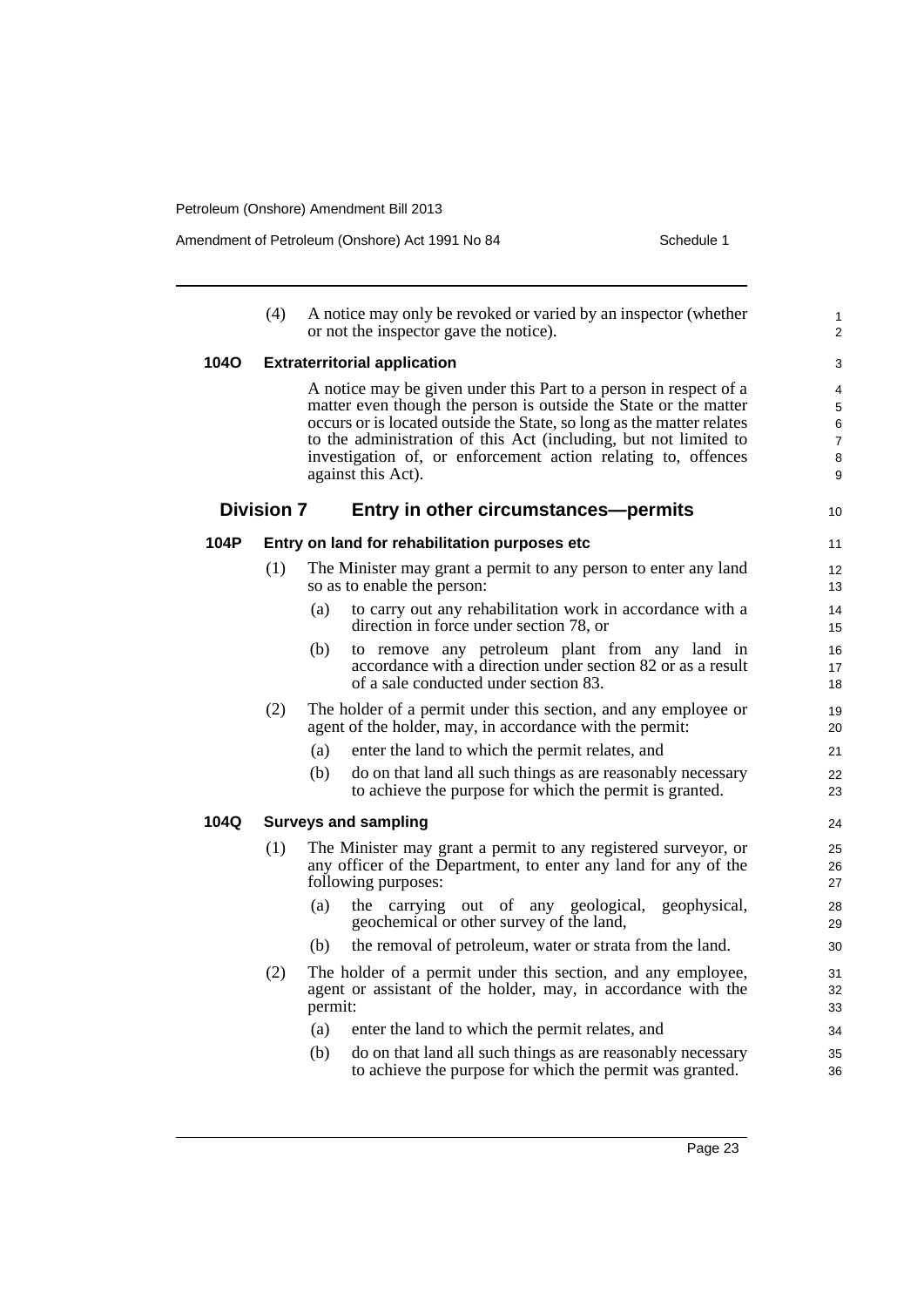Schedule 1 Amendment of Petroleum (Onshore) Act 1991 No 84

#### **104R Environmental assessment** The Minister may, on the application of a person who proposes to undertake an assessment (for the purposes of this Act or the *Environmental Planning and Assessment Act 1979*) of the likely effect on the environment of the activities to be carried out under a petroleum title, grant a permit to the applicant to enter any land so as to enable the person to undertake the assessment. (2) The holder of a permit under this section, and any employee or agent of the holder, may, in accordance with the permit: (a) enter the land to which the permit relates, and (b) do on that land all such things as are reasonably necessary to carry out the assessment to which the permit relates. (3) A permit under this section may not be granted in respect of land within a national park, state conservation area, regional park, historic site, nature reserve, karst conservation reserve, Aboriginal area, wildlife refuge or Aboriginal place within the meaning of the *National Parks and Wildlife Act 1974* except with the concurrence of the Minister administering that Act. (4) A permit under this section may not be granted in respect of land within a marine park within the meaning of the *Marine Parks Act 1997* except with the concurrence of the relevant Ministers within the meaning of that Act. **104S Encroachments by petroleum works** (1) The Minister may, on the application of a person having the care and management of a public road or railway, grant a permit to a registered surveyor or other person to enter and inspect any land comprised in a petroleum title so as to enable the person to ascertain whether any work carried out on that land: (a) is encroaching on that road or railway, or (b) is likely to cause injury or damage to that road or railway or to any building or structure adjacent to that road or railway. (2) The Minister may, on the application of a landholder of land adjoining land comprised in a petroleum title, grant a permit to a registered surveyor or other person to enter and inspect that land so as to enable the person to ascertain whether any work carried out on that land is encroaching on the adjoining land. (3) The holder of a permit under this section, and any employee or agent of the holder, may, in accordance with the permit: (a) enter and inspect the land to which the permit relates, and 1 2 3 4 5 6 7 8 9 10 11 12 13 14 15 16 17 18 19 20 21 22 23 24 25 26 27 28 29 30 31 32 33 34 35 36 37 38 39 40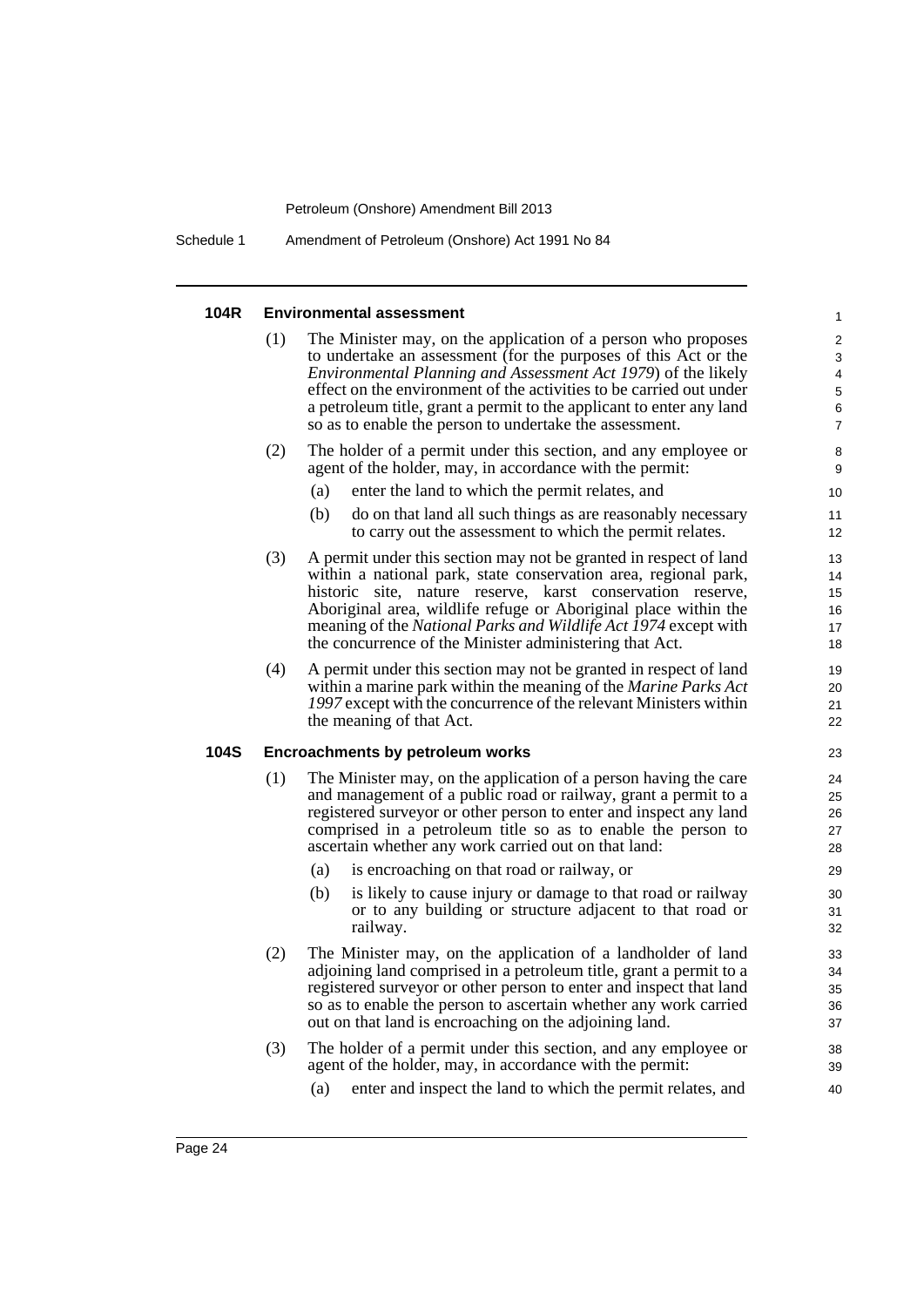Amendment of Petroleum (Onshore) Act 1991 No 84 Schedule 1

|      |     | (b)<br>survey that land or any part of that land, and                      | 1              |
|------|-----|----------------------------------------------------------------------------|----------------|
|      |     | make plans and sections of that land or any part of that land<br>(c)       | $\overline{2}$ |
|      |     | and of any buildings, structures or works situated on that                 | 3              |
|      |     | land.                                                                      | 4              |
| 104T |     | Restriction of power of entry-permit holders                               | 5              |
|      | (1) | A power conferred by this Act to enter any land, or to do anything         | 6              |
|      |     | on any land, pursuant to a permit may not be exercised by any              | $\overline{7}$ |
|      |     | person or persons unless he or she (or, if more than one, one of<br>them): | 8<br>9         |
|      |     | (a)<br>is in possession of the permit, and                                 | 10             |
|      |     | (b)<br>gives reasonable notice to the landholder of his or her             |                |
|      |     | intention to exercise the power, and                                       | 11<br>12       |
|      |     | (c)<br>exercises the power at a reasonable time, and                       | 13             |
|      |     | produces the permit if required to do so by the landholder.<br>(d)         | 14             |
|      | (2) | If damage is caused by the holder of a permit exercising a power           | 15             |
|      |     | of entry under the permit, the landholder is entitled to payment           | 16             |
|      |     | from the holder of the permit of a reasonable amount of                    | 17             |
|      |     | compensation unless the landholder obstructed, hindered or                 | 18             |
|      |     | restricted the holder of the permit in the exercise of the power.          | 19             |
|      | (3) | In this section, <i>landholder</i> includes a secondary landholder.        | 20             |
| 104U |     | Entry into residential premises only with permission                       | 21             |
|      |     | Nothing in this Division entitles any person to enter any part of          | 22             |
|      |     | premises used only for residential purposes without the                    | 23             |
|      |     | permission of the occupier.                                                | 24             |
| 104V |     | Obstruction                                                                | 25             |
|      |     | A person must not, without reasonable excuse, obstruct, hinder or          | 26             |
|      |     | restrict any other person who is entering land, or carrying out any        | 27             |
|      |     | other activity, pursuant to a permit under this Division.                  | 28             |
|      |     | Maximum penalty: 100 penalty units.                                        | 29             |
| 104W |     | <b>Conditions of permit</b>                                                | 30             |
|      | (1) | A permit is subject to such conditions as are imposed by the               | 31             |
|      |     | Minister or Director-General when granting the permit, or at any           | 32             |
|      |     | other time under a power conferred by this Act.                            | 33             |
|      | (2) | A holder of a permit who contravenes any condition of the permit           | 34             |
|      |     | is guilty of an offence.                                                   | 35             |
|      |     | Maximum penalty: 5 penalty units.                                          | 36             |
|      |     |                                                                            |                |

Page 25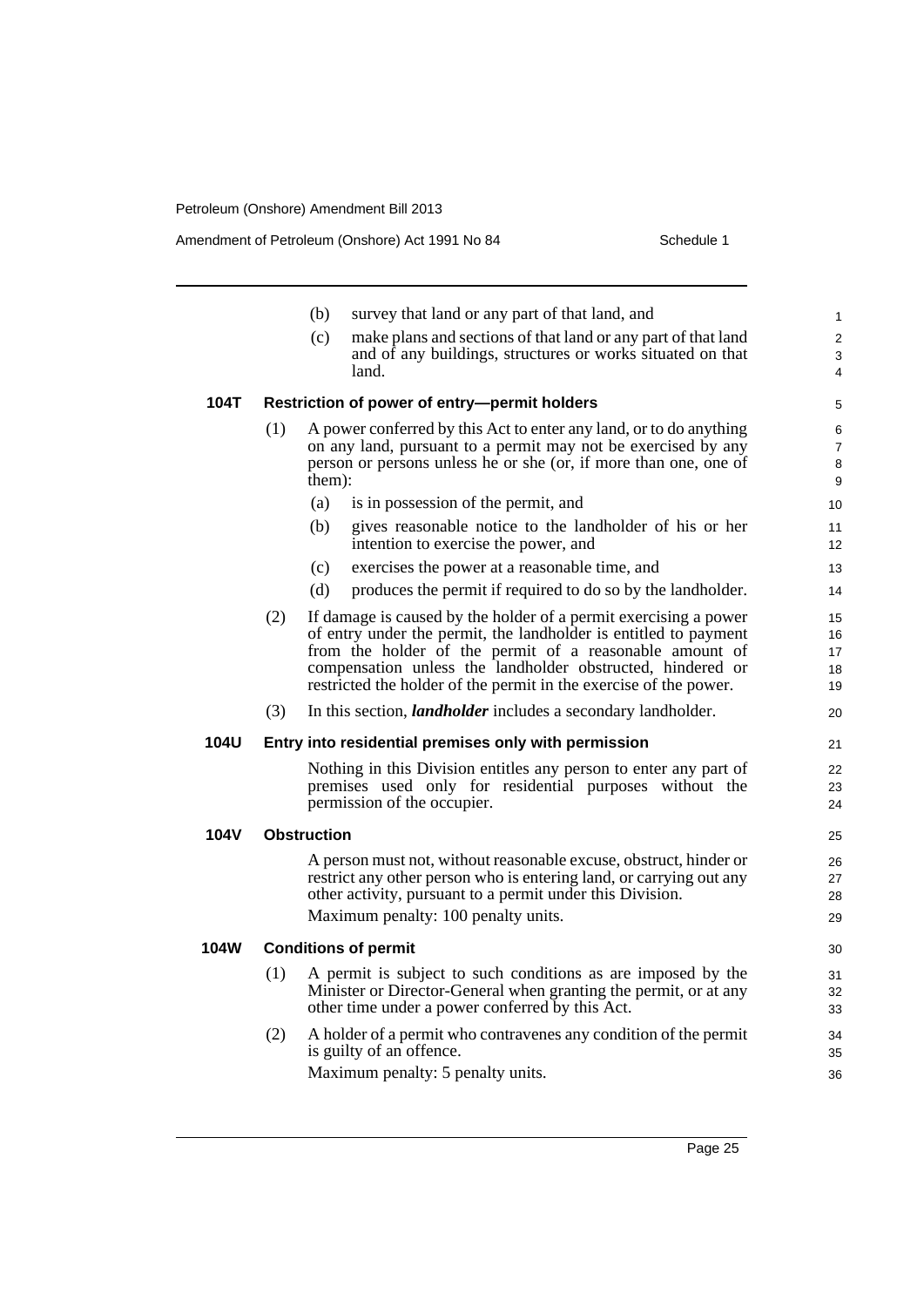Schedule 1 Amendment of Petroleum (Onshore) Act 1991 No 84

|      | 104X |     | Term of permit                                                                                                                                                                                           | 1                       |
|------|------|-----|----------------------------------------------------------------------------------------------------------------------------------------------------------------------------------------------------------|-------------------------|
|      |      |     | Unless sooner cancelled, a permit remains in force for the period                                                                                                                                        | $\overline{\mathbf{c}}$ |
|      |      |     | specified in the permit, being a period not exceeding 12 months<br>from the date it is granted.                                                                                                          | 3<br>4                  |
|      |      |     |                                                                                                                                                                                                          |                         |
|      | 104Y |     | Form of permit                                                                                                                                                                                           | 5                       |
|      |      |     | A permit must be in the form prescribed by the regulations, must<br>be signed by the person by whom it is granted and must include                                                                       | 6                       |
|      |      |     | the following particulars:                                                                                                                                                                               | 7<br>8                  |
|      |      |     | a statement to the effect that it has been granted under this<br>(a)                                                                                                                                     | 9                       |
|      |      |     | Act.                                                                                                                                                                                                     | 10                      |
|      |      |     | (b)<br>the name of the person to whom it has been granted,                                                                                                                                               | 11                      |
|      |      |     | the nature of the powers it confers,<br>(c)                                                                                                                                                              | 12                      |
|      |      |     | a description of the land over which it is granted,<br>(d)                                                                                                                                               | 13                      |
|      |      |     | the conditions to which it is subject,<br>(e)                                                                                                                                                            | 14                      |
|      |      |     | (f)<br>the period for which it is to have effect.                                                                                                                                                        | 15                      |
|      | 104Z |     | <b>Cancellation of permit</b>                                                                                                                                                                            | 16                      |
|      |      | (1) | The Minister may, for such reason as the Minister thinks fit,<br>cancel a permit that has been granted by the Minister.                                                                                  | 17<br>18                |
|      |      | (2) | The Director-General may, for such reason as he or she thinks fit,<br>cancel a permit.                                                                                                                   | 19<br>20                |
|      |      | (3) | The cancellation of a permit under this section cannot be<br>challenged in any legal proceedings commenced later than<br>3 months after the cancellation.                                                | 21<br>22<br>23          |
|      |      | (4) | This section has effect despite the provisions of any other Act,                                                                                                                                         | 24                      |
|      |      |     | but does not apply so as to affect any appeal against the<br>cancellation commenced not later than 3 months after the                                                                                    | 25<br>26                |
|      |      |     | cancellation.                                                                                                                                                                                            | 27                      |
| [12] |      |     | <b>Section 107 Compensation</b>                                                                                                                                                                          | 28                      |
|      |      |     | Insert at the end of section $107(1)$ :                                                                                                                                                                  | 29                      |
|      |      |     | Note. The right to compensation applies in respect of all petroleum titles<br>when granted, including exploration licences, assessment leases,<br>production leases and special prospecting authorities. | 30<br>31<br>32          |
|      |      |     |                                                                                                                                                                                                          |                         |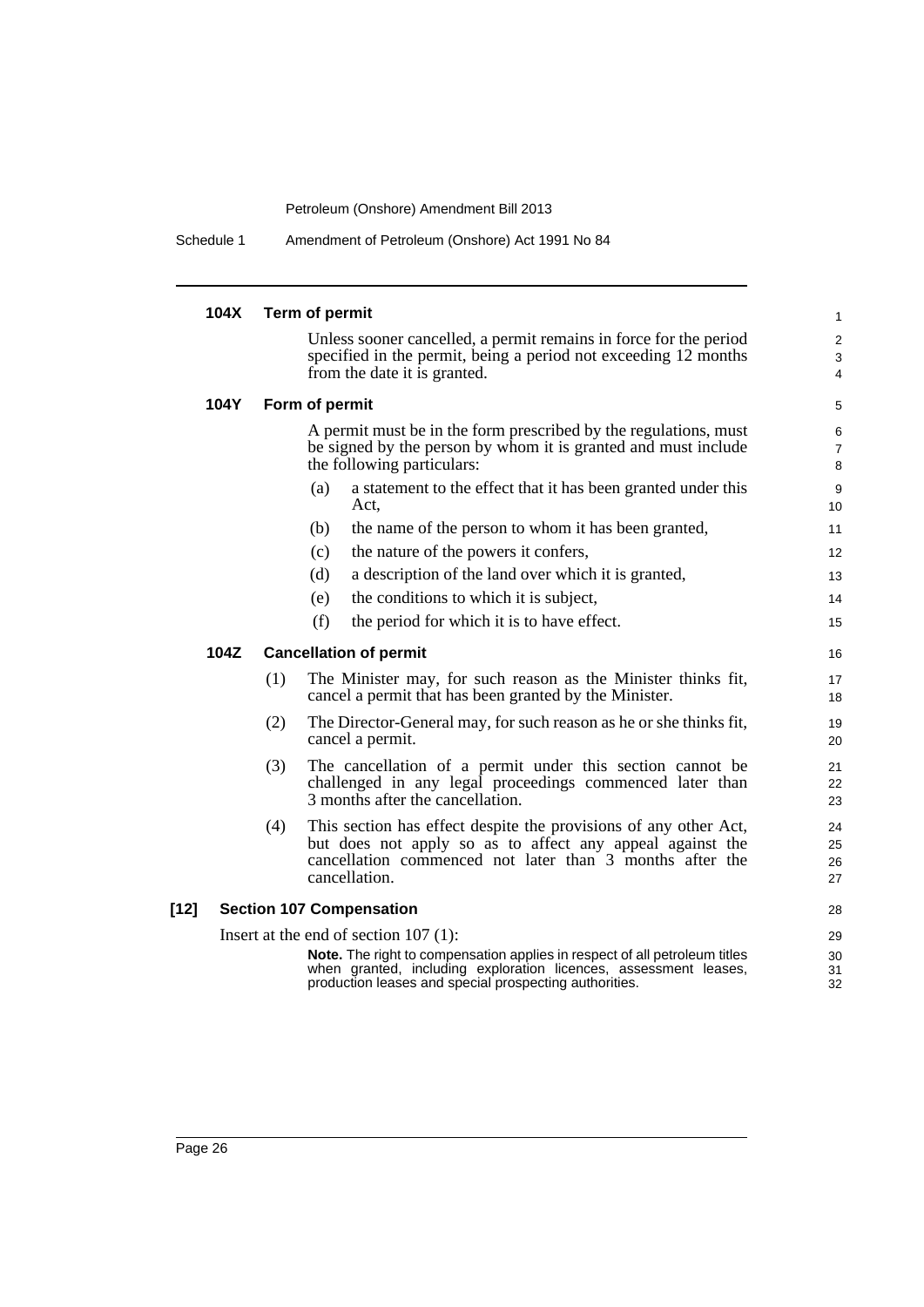Amendment of Petroleum (Onshore) Act 1991 No 84 Schedule 1

| $[13]$ | Sections 113 and 114 |                                   |                                                                                                                                                                                                                                                                                                                                                                                                                                                                           |                                        |  |  |
|--------|----------------------|-----------------------------------|---------------------------------------------------------------------------------------------------------------------------------------------------------------------------------------------------------------------------------------------------------------------------------------------------------------------------------------------------------------------------------------------------------------------------------------------------------------------------|----------------------------------------|--|--|
|        |                      | Omit section 113. Insert instead: |                                                                                                                                                                                                                                                                                                                                                                                                                                                                           |                                        |  |  |
|        | 113                  | <b>Inspectors</b>                 |                                                                                                                                                                                                                                                                                                                                                                                                                                                                           |                                        |  |  |
|        |                      | (1)                               | The Director-General may appoint any person (including a<br>member of a class of persons) as an inspector for the purposes of<br>this Act.                                                                                                                                                                                                                                                                                                                                | 4<br>5<br>6                            |  |  |
|        |                      | (2)                               | An appointment may (but does not have to) be subject to<br>conditions, limitations or restrictions or only for limited<br>purposes.                                                                                                                                                                                                                                                                                                                                       | $\overline{7}$<br>8<br>9               |  |  |
|        |                      | (3)                               | The following persons are taken to be appointed as inspectors for<br>the purposes of this Act:                                                                                                                                                                                                                                                                                                                                                                            | 10<br>11                               |  |  |
|        |                      |                                   | inspectors appointed under the <i>Mining Act 1992</i> ,<br>(a)                                                                                                                                                                                                                                                                                                                                                                                                            | 12                                     |  |  |
|        |                      |                                   | (b)<br>government officials within the meaning of the Mine<br>Health and Safety Act 2004,                                                                                                                                                                                                                                                                                                                                                                                 | 13<br>14                               |  |  |
|        |                      |                                   | government officials within the meaning of the Coal Mine<br>(c)<br>Health and Safety Act 2002.                                                                                                                                                                                                                                                                                                                                                                            | 15<br>16                               |  |  |
|        |                      | (4)                               | The appointment of a person taken to be appointed under<br>subsection (3) for the purposes of this Act is subject to any<br>conditions, limitations or restrictions or limitation on purposes<br>applicable to the person under the Act under which the person<br>was appointed as referred to in that subsection and may be made<br>subject to such other conditions, limitations or restrictions or be<br>for such limited purposes as the Director-General thinks fit. | 17<br>18<br>19<br>20<br>21<br>22<br>23 |  |  |
|        |                      | (5)                               | If an appointment is subject to conditions, limitations or<br>restrictions or only for limited purposes, nothing in this Act<br>authorises or requires the inspector to act in contravention of the<br>conditions, limitations or restrictions or for other purposes.                                                                                                                                                                                                     | 24<br>25<br>26<br>27                   |  |  |
|        |                      | (6)                               | The Director-General must publish the following matters in the<br>Gazette:                                                                                                                                                                                                                                                                                                                                                                                                | 28<br>29                               |  |  |
|        |                      |                                   | the classes of persons appointed as inspectors under<br>(a)<br>subsection $(1)$ ,                                                                                                                                                                                                                                                                                                                                                                                         | 30<br>31                               |  |  |
|        |                      |                                   | any conditions, limitations or restrictions, or limitation on<br>(b)<br>purposes, imposed by the Director-General on the<br>appointment of persons under this section.                                                                                                                                                                                                                                                                                                    | 32<br>33<br>34                         |  |  |
|        | 114                  |                                   | <b>Identification of inspectors</b>                                                                                                                                                                                                                                                                                                                                                                                                                                       | 35                                     |  |  |
|        |                      | (1)                               | Every inspector is to be provided with a card identifying him or<br>her as an inspector.                                                                                                                                                                                                                                                                                                                                                                                  | 36<br>37                               |  |  |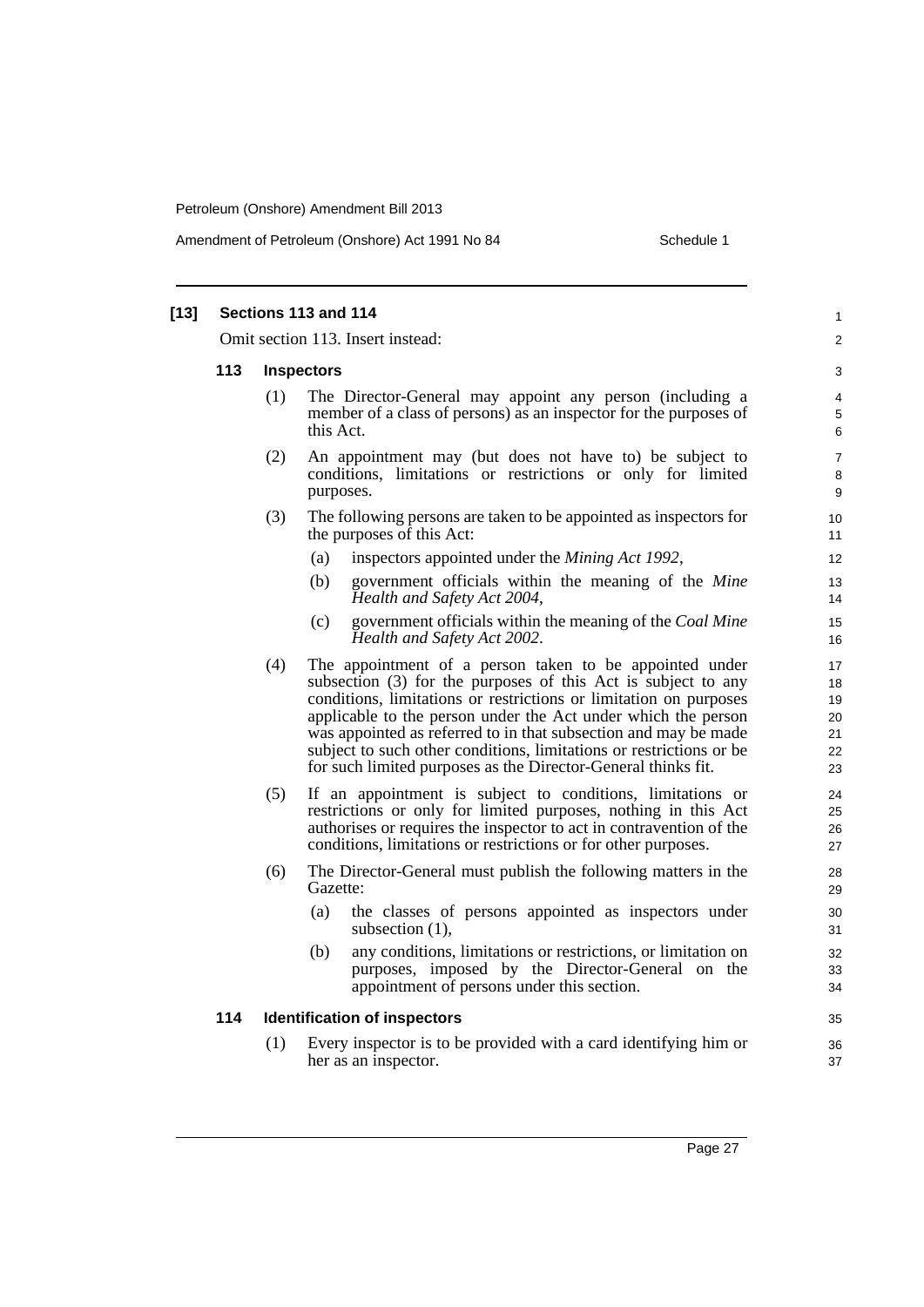|        |     | (2)               | In the course of exercising the functions of an inspector under this<br>Act, the inspector must, if requested to do so by any person<br>affected by the exercise of any such function, produce his or her<br>identification card to the person.                                                                        | 1<br>$\overline{2}$<br>3<br>4               |
|--------|-----|-------------------|------------------------------------------------------------------------------------------------------------------------------------------------------------------------------------------------------------------------------------------------------------------------------------------------------------------------|---------------------------------------------|
|        |     | (3)               | It is sufficient for the purposes of this section if a person taken to<br>be appointed under section 113 (3) has, and produces, a card<br>identifying the person as a person of a kind specified in<br>section 113 (3) (a), (b) or (c).                                                                                | $\mathbf 5$<br>$\,6$<br>$\overline{7}$<br>8 |
| $[14]$ |     |                   | Part 13, Division 1 and Division 2, heading                                                                                                                                                                                                                                                                            | 9                                           |
|        |     |                   | Insert before section 117:                                                                                                                                                                                                                                                                                             | 10                                          |
|        |     | <b>Division 1</b> | <b>Environmental information</b>                                                                                                                                                                                                                                                                                       | 11                                          |
|        | 116 |                   | <b>Application of Division</b>                                                                                                                                                                                                                                                                                         | 12                                          |
|        |     | (1)               | This Division applies to environmental information obtained by<br>the Director-General in connection with or for the purposes of<br>monitoring, recording or assessing the environmental impacts of<br>prospecting or mining for petroleum, or proposed prospecting or<br>mining for petroleum, or related activities. | 13<br>14<br>15<br>16<br>17                  |
|        |     | (2)               | this<br>Division, <i>environmental information</i><br>In<br>means<br>environmental information obtained by the Director-General as a<br>result of any of the following:                                                                                                                                                | 18<br>19<br>20                              |
|        |     |                   | an application for a petroleum title,<br>(a)                                                                                                                                                                                                                                                                           | 21                                          |
|        |     |                   | an audit under this Act,<br>(b)                                                                                                                                                                                                                                                                                        | 22                                          |
|        |     |                   | compliance with a condition of a petroleum title,<br>(c)                                                                                                                                                                                                                                                               | 23                                          |
|        |     |                   | (d)<br>compliance with a direction under this Act,                                                                                                                                                                                                                                                                     | 24                                          |
|        |     |                   | (e)<br>monitoring, an inspection or a survey carried out under this<br>Act.                                                                                                                                                                                                                                            | 25<br>26                                    |
|        |     | (3)               | This Division does not apply to information relating to the value<br>of petroleum recovered or other financial information or to any<br>protected document referred to in section 83J.                                                                                                                                 | 27<br>28<br>29                              |
|        |     | (4)               | The restrictions on disclosure of information in Division 2 do not<br>apply to information to which this Division applies.                                                                                                                                                                                             | 30<br>31                                    |
|        |     | (5)               | The regulations may prescribe information as environmental<br>information for the purposes of this Division and may exclude<br>information as environmental information for those purposes.                                                                                                                            | 32<br>33<br>34                              |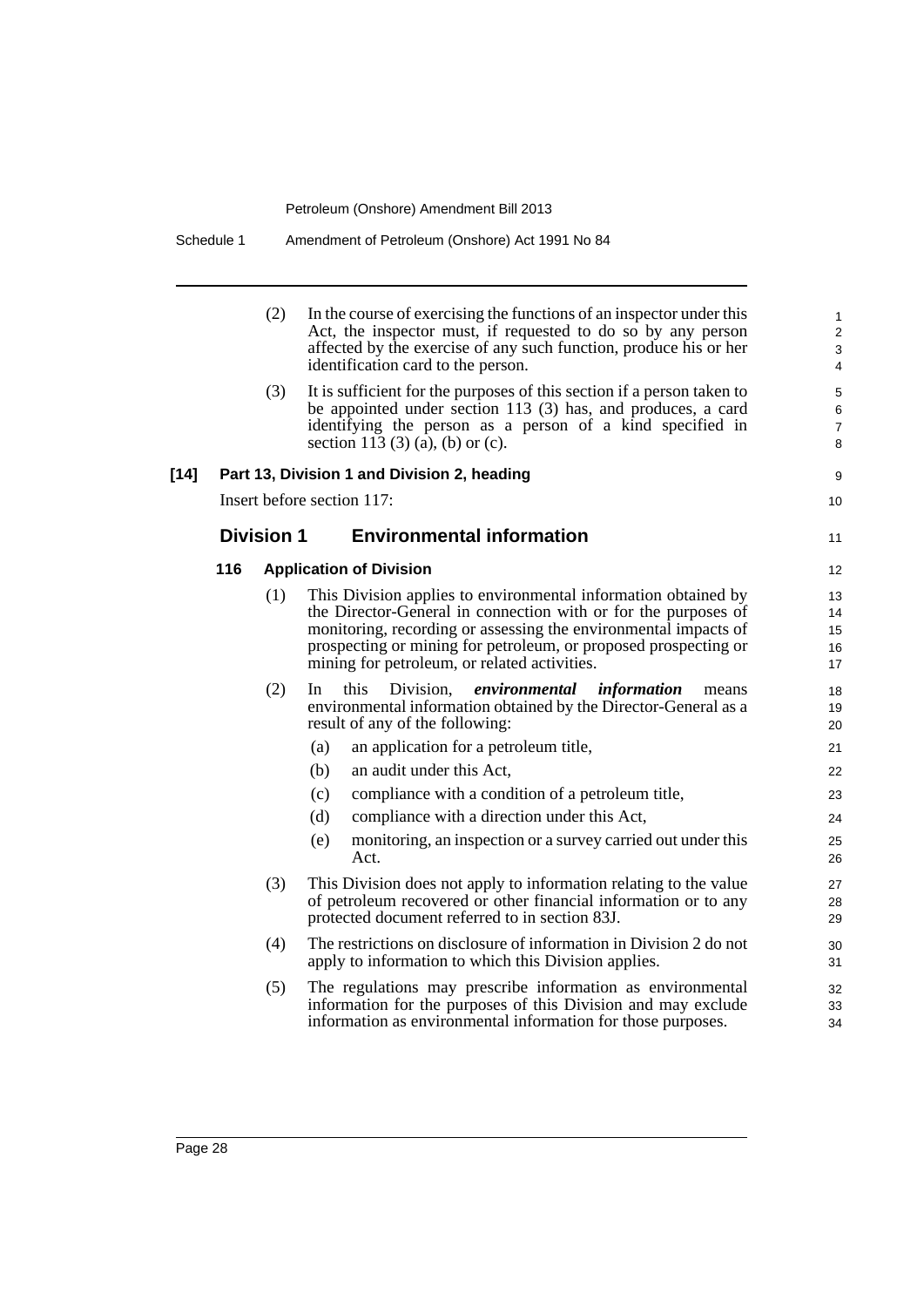Amendment of Petroleum (Onshore) Act 1991 No 84 Schedule 1

|        | 116A     |                       |                    | Release of environmental information                                                                                                                                                                                                                                                                      | 1                                 |
|--------|----------|-----------------------|--------------------|-----------------------------------------------------------------------------------------------------------------------------------------------------------------------------------------------------------------------------------------------------------------------------------------------------------|-----------------------------------|
|        |          | (1)                   |                    | The Director-General may publish on the website of the<br>Department, or in any other manner the Director-General thinks<br>fit, environmental information to which this Division applies.                                                                                                                | $\overline{\mathbf{c}}$<br>3<br>4 |
|        |          | (2)                   | The T              | Director-General must not publish environmental<br>information if the Director-General is notified in writing by the<br>person who provided the information that disclosure of the<br>information is likely to cause the person a substantial commercial<br>disadvantage.                                 | 5<br>6<br>7<br>8<br>9             |
|        |          | (3)                   |                    | Despite subsection (2), the Director-General may publish<br>environmental information that is subject to a notification under<br>that subsection if the Director-General is satisfied that, in all the<br>circumstances of the case, it is in the interests of the public to<br>disclose the information. | 10<br>11<br>12<br>13<br>14        |
|        |          | Division 2            |                    | <b>Petroleum information</b>                                                                                                                                                                                                                                                                              | 15                                |
| $[15]$ |          |                       |                    | Sections 117 (1) and (2) and 125                                                                                                                                                                                                                                                                          | 16                                |
|        |          |                       |                    | Omit "Part" wherever occurring. Insert instead "Division".                                                                                                                                                                                                                                                | 17                                |
| $[16]$ | Part 13A |                       |                    |                                                                                                                                                                                                                                                                                                           | 18                                |
|        |          | Insert after Part 13: |                    |                                                                                                                                                                                                                                                                                                           | 19                                |
|        |          |                       |                    |                                                                                                                                                                                                                                                                                                           |                                   |
|        |          |                       |                    | <b>Part 13A Offences and enforcement</b>                                                                                                                                                                                                                                                                  | 20                                |
|        |          | <b>Division 1</b>     |                    | <b>Offences</b>                                                                                                                                                                                                                                                                                           | 21                                |
|        | 125A     |                       | <b>Obstruction</b> |                                                                                                                                                                                                                                                                                                           | 22                                |
|        |          |                       |                    | A person must not, without reasonable excuse, obstruct, hinder or<br>resist any of the following persons in the exercise of a function<br>under this Act:                                                                                                                                                 | 23<br>24<br>25                    |
|        |          |                       | (a)                | an inspector,                                                                                                                                                                                                                                                                                             | 26                                |
|        |          |                       | (b)                | an authorised person within the meaning of Division 3 of<br>Part 6,                                                                                                                                                                                                                                       | 27<br>28                          |
|        |          |                       | (c)                | an auditor undertaking a mandatory audit under Division 5<br>of Part 6.                                                                                                                                                                                                                                   | 29<br>30                          |
|        |          |                       | (d)                | any other person prescribed by the regulations.                                                                                                                                                                                                                                                           | 31                                |
|        |          |                       |                    | Maximum penalty:                                                                                                                                                                                                                                                                                          | 32                                |
|        |          |                       | (a)<br>(b)         | in the case of a corporation—10,000 penalty units, or<br>in the case of a natural person—2,000 penalty units.                                                                                                                                                                                             | 33                                |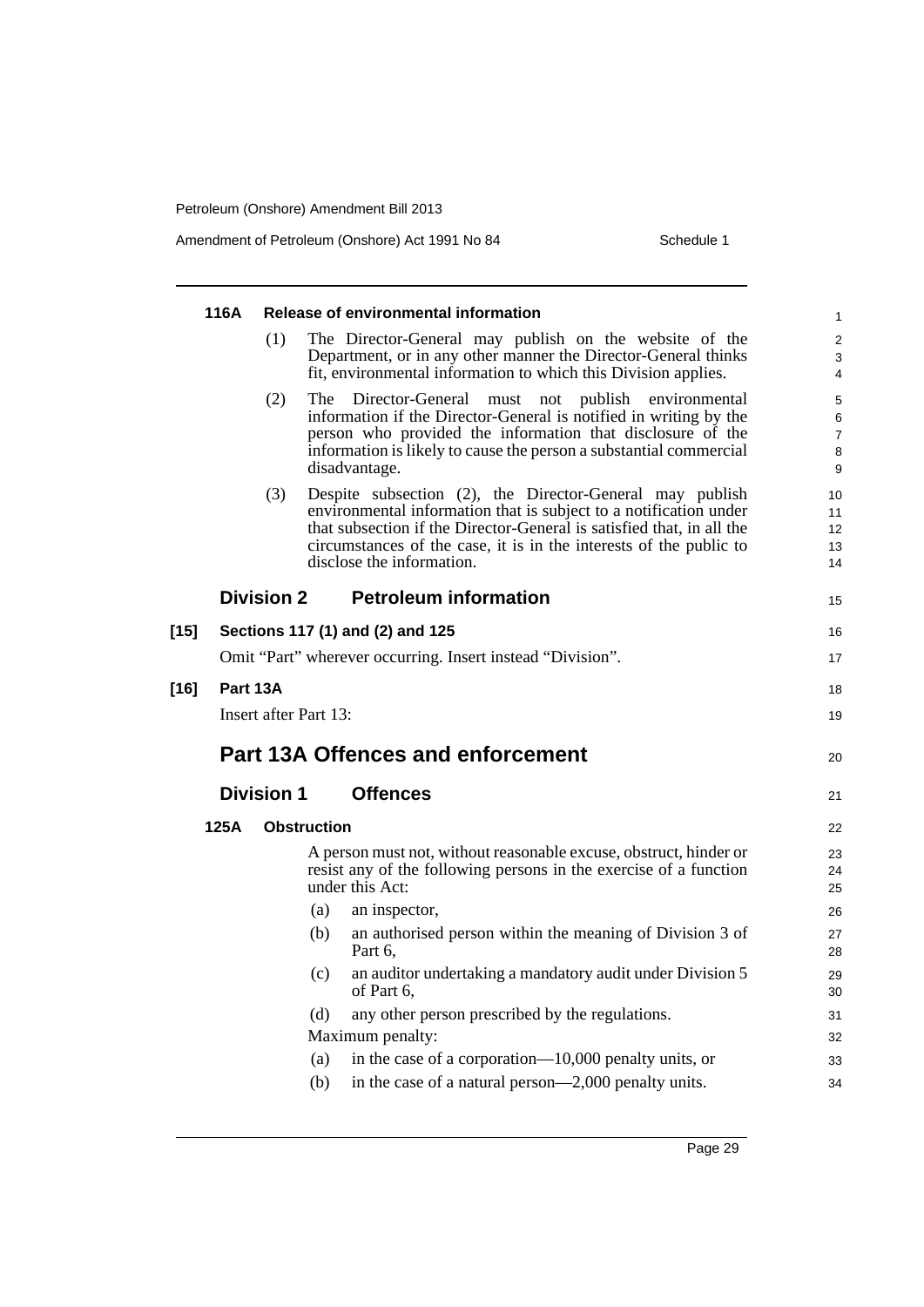Schedule 1 Amendment of Petroleum (Onshore) Act 1991 No 84

| 125B |     | Obstruction of holder of petroleum title                                                                                                                                                                                                                                                         | $\mathbf{1}$          |
|------|-----|--------------------------------------------------------------------------------------------------------------------------------------------------------------------------------------------------------------------------------------------------------------------------------------------------|-----------------------|
|      |     | A person must not, without reasonable excuse, obstruct or hinder<br>the holder of a petroleum title, or a person acting on behalf of the<br>holder of a petroleum title, from doing any act that the holder or<br>person is authorised by this Act to do.<br>Maximum penalty: 100 penalty units. | 2<br>3<br>4<br>5<br>6 |
| 125C |     | <b>False or misleading information</b>                                                                                                                                                                                                                                                           | $\overline{7}$        |
|      | (1) | A person must not:                                                                                                                                                                                                                                                                               | 8                     |
|      |     | in or in connection with an application under this Act, or<br>(a)                                                                                                                                                                                                                                | 9                     |
|      |     | (b)<br>in purported compliance with any requirement under this<br>Act (including a condition of a petroleum title), other than<br>a requirement referred to in subsection $(2)$ ,                                                                                                                | 10<br>11<br>12        |
|      |     | furnish information that is false or misleading in a material<br>particular.                                                                                                                                                                                                                     | 13<br>14              |
|      |     | Maximum penalty: 500 penalty units.                                                                                                                                                                                                                                                              | 15                    |
|      | (2) | A person must not furnish information, a record or a return that is<br>false or misleading in purported compliance with:                                                                                                                                                                         | 16<br>17              |
|      |     | a requirement under this Act by an inspector to provide<br>(a)<br>information or records, or                                                                                                                                                                                                     | 18<br>19              |
|      |     | (b)<br>a requirement under section 133.                                                                                                                                                                                                                                                          | 20                    |
|      |     | Maximum penalty: 500 penalty units.                                                                                                                                                                                                                                                              | 21                    |
|      | (3) | The offences under subsections $(1)$ and $(2)$ are offences of strict<br>liability and the defence of honest and reasonable mistake of fact<br>applies.                                                                                                                                          | 22<br>23<br>24        |
| 125D |     | Contravention of condition of petroleum title-offence by holder                                                                                                                                                                                                                                  | 25                    |
|      | (1) | If a condition of a petroleum title is contravened by any person,<br>each holder of the petroleum title is guilty of an offence.                                                                                                                                                                 | 26<br>27              |
|      |     | Maximum penalty if the condition is of a kind referred to in<br>section 75 or 76:                                                                                                                                                                                                                | 28<br>29              |
|      |     | in the case of a corporation—10,000 penalty units, and, in<br>(a)<br>the case of a continuing offence, a further penalty of<br>1,000 penalty units for each day that the offence continues,<br><b>or</b>                                                                                         | 30<br>31<br>32<br>33  |
|      |     | in the case of a natural person—2,000 penalty units, and,<br>(b)<br>in the case of a continuing offence, a further penalty of<br>200 penalty units for each day that the offence continues.                                                                                                      | 34<br>35<br>36        |
|      |     | Maximum penalty if the condition is not of a kind referred to in<br>section 75 or 76:                                                                                                                                                                                                            | 37<br>38              |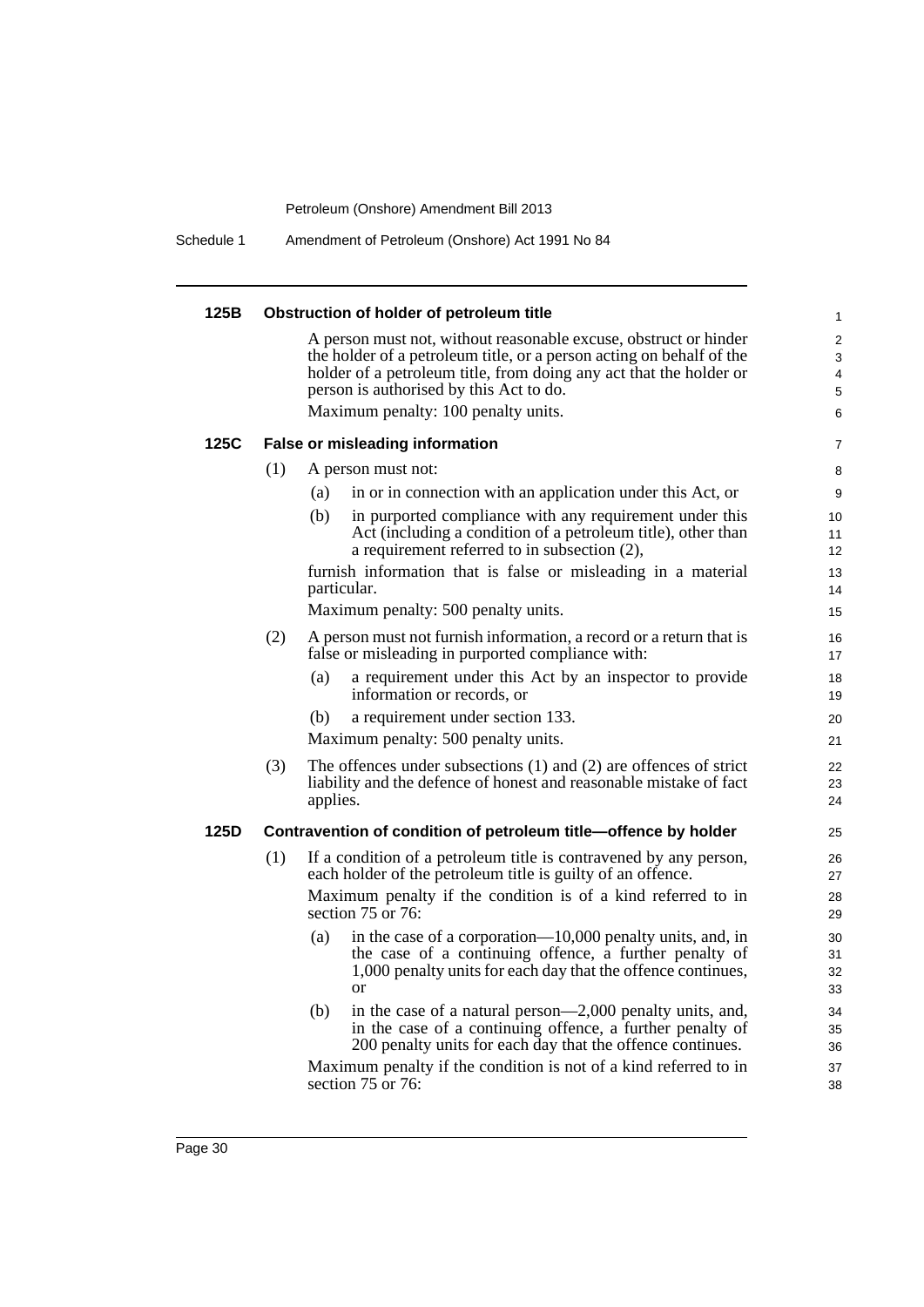**125E Defences**

Amendment of Petroleum (Onshore) Act 1991 No 84 Schedule 1

|     | (a)             | in the case of a corporation—2,000 penalty units, and, in<br>the case of a continuing offence, a further penalty of<br>200 penalty units for each day that the offence continues,<br><sub>or</sub>                                             | 1<br>$\overline{2}$<br>3<br>4     |
|-----|-----------------|------------------------------------------------------------------------------------------------------------------------------------------------------------------------------------------------------------------------------------------------|-----------------------------------|
|     | (b)             | in the case of a natural person—200 penalty units, and, in<br>the case of a continuing offence, a further penalty of<br>50 penalty units for each day that the offence continues.                                                              | 5<br>6<br>$\overline{7}$          |
|     |                 | Note. An offence against subsection (1) committed by a corporation is<br>an executive liability offence attracting executive liability for a director or<br>other person involved in the management of the corporation-see<br>section 125F.    | 8<br>$\boldsymbol{9}$<br>10<br>11 |
| (2) |                 | In imposing a penalty under this section for a contravention of a<br>condition of a kind referred to in section 75 or 76, the court is to<br>take into consideration the following (so far as they are relevant):                              | 12<br>13<br>14                    |
|     | (a)             | the extent of the harm caused or likely to be caused to the<br>environment by the commission of the offence,                                                                                                                                   | 15<br>16                          |
|     | (b)             | the practical measures that may be taken to prevent,<br>control, abate or mitigate that harm,                                                                                                                                                  | 17<br>18                          |
|     | (c)             | the extent to which the person who committed the offence<br>could reasonably have foreseen the harm caused or likely<br>to be caused to the environment by the commission of the<br>offence,                                                   | 19<br>20<br>21<br>22              |
|     | (d)             | the extent to which the person who committed the offence<br>had control over the causes that gave rise to the offence,                                                                                                                         | 23<br>24                          |
|     | (e)             | any other matters the court considers relevant.                                                                                                                                                                                                | 25                                |
|     | <b>Defences</b> |                                                                                                                                                                                                                                                | 26                                |
| (1) |                 | It is a defence to a prosecution of the holder of a petroleum title<br>for an offence against section 125D if the holder establishes that:                                                                                                     | 27<br>28                          |
|     | (a)             | the contravention of the condition was by, or caused by,<br>another person, and                                                                                                                                                                | 29<br>30                          |
|     | (b)             | the other person was not associated with the holder at the<br>time the condition was contravened, and                                                                                                                                          | 31<br>32                          |
|     | (c)             | the holder took all reasonable steps to prevent the<br>contravention of the condition.                                                                                                                                                         | 33<br>34                          |
| (2) |                 | A person is associated with the holder for the purposes of<br>subsection (1) (b) (but without limiting any other circumstances<br>of association) if the person is an employee, agent, licensee,<br>contractor or subcontractor of the holder. | 35<br>36<br>37<br>38              |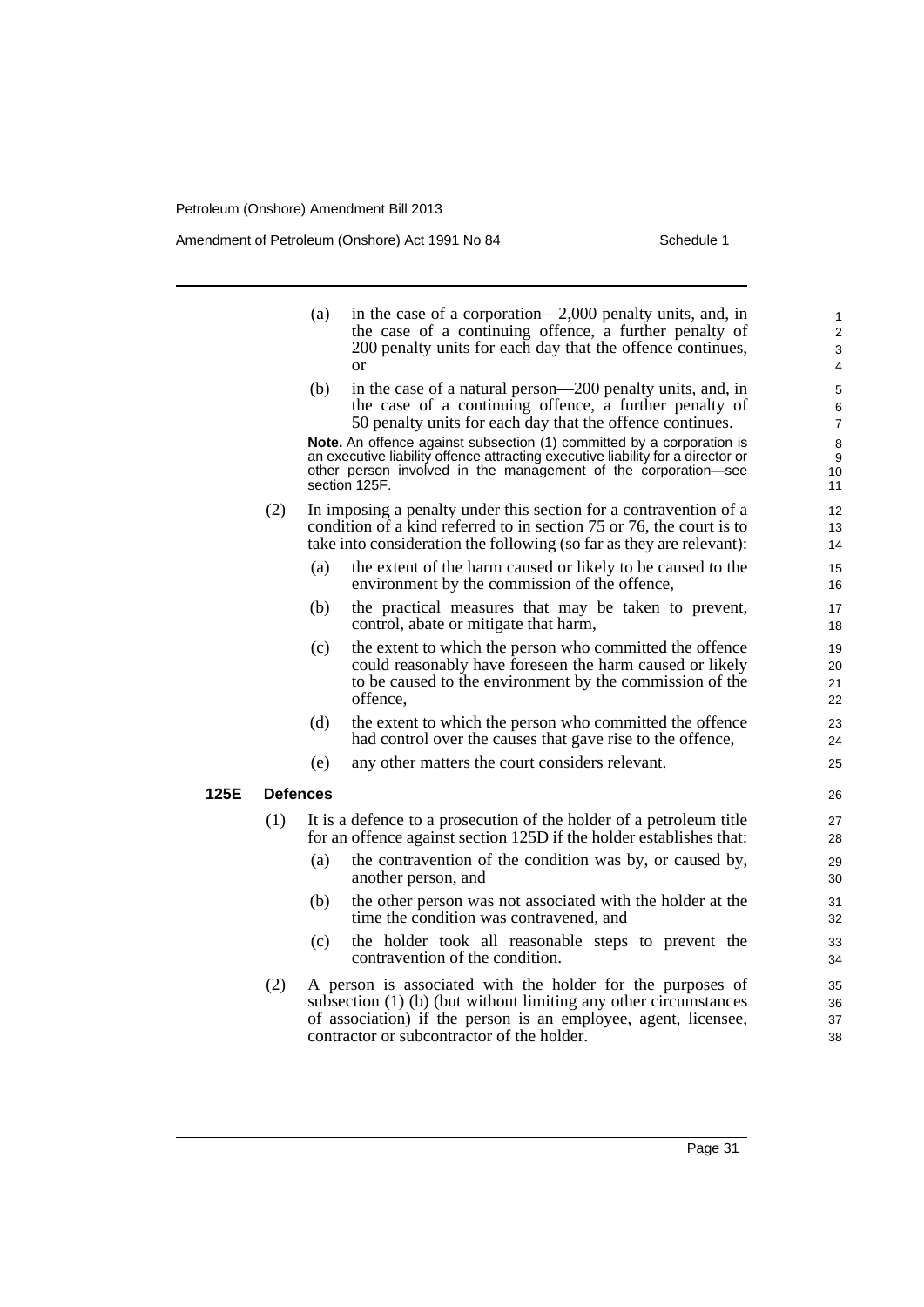Schedule 1 Amendment of Petroleum (Onshore) Act 1991 No 84

|      | (3)                                                                                               |     |                  | It is a defence to a prosecution for an offence against<br>section 125D if the holder of the petroleum title satisfies the court<br>that the act or omission constituting the contravention was<br>reasonably necessary in order for the defendant to comply with:                 | 1<br>$\mathbf 2$<br>3<br>4               |  |  |  |
|------|---------------------------------------------------------------------------------------------------|-----|------------------|------------------------------------------------------------------------------------------------------------------------------------------------------------------------------------------------------------------------------------------------------------------------------------|------------------------------------------|--|--|--|
|      |                                                                                                   | (a) |                  | an order or direction (of which the Director-General was<br>given notice before the acts or omissions occurred) issued<br>under the mine safety legislation, the Environmental<br>Planning and Assessment Act 1979 or the Protection of the<br>Environment Operations Act 1997, or | 5<br>6<br>$\overline{7}$<br>$\bf 8$<br>9 |  |  |  |
|      |                                                                                                   | (b) |                  | a condition of a petroleum title, or                                                                                                                                                                                                                                               | 10 <sup>°</sup>                          |  |  |  |
|      |                                                                                                   | (c) |                  | a direction under this Act.                                                                                                                                                                                                                                                        | 11                                       |  |  |  |
|      | (4)                                                                                               |     | In this section: |                                                                                                                                                                                                                                                                                    | $12 \overline{ }$                        |  |  |  |
|      |                                                                                                   |     | regulations.     | mine safety legislation means the Coal Mine Health and Safety<br>Act 2002, Mine Health and Safety Act 2004, Work Health and<br>Safety Act 2011 and any other legislation that is prescribed by the                                                                                 | 13<br>14<br>15<br>16                     |  |  |  |
| 125F | Liability of directors etc for offences by corporation-offences<br>attracting executive liability |     |                  |                                                                                                                                                                                                                                                                                    |                                          |  |  |  |
|      | (1)                                                                                               |     |                  | For the purposes of this section, an <i>executive liability offence</i> is<br>an offence against any of the following provisions of this Act that<br>is committed by a corporation:                                                                                                | 19<br>20<br>21                           |  |  |  |
|      |                                                                                                   | (a) |                  | section 79A,                                                                                                                                                                                                                                                                       | 22                                       |  |  |  |
|      |                                                                                                   | (b) |                  | section $125D(1)$ .                                                                                                                                                                                                                                                                | 23                                       |  |  |  |
|      | (2)                                                                                               |     |                  | A person commits an offence against this section if:                                                                                                                                                                                                                               | 24                                       |  |  |  |
|      |                                                                                                   | (a) |                  | a corporation commits an executive liability offence, and                                                                                                                                                                                                                          | 25                                       |  |  |  |
|      |                                                                                                   | (b) |                  | the person is:                                                                                                                                                                                                                                                                     | 26                                       |  |  |  |
|      |                                                                                                   |     | (i)              | a director of the corporation, or                                                                                                                                                                                                                                                  | 27                                       |  |  |  |
|      |                                                                                                   |     | (ii)             | a natural person who is involved in the management<br>of the corporation and who is in a position to<br>influence the conduct of the corporation in relation<br>to the commission of the executive liability offence,<br>and                                                       | 28<br>29<br>30<br>31<br>32               |  |  |  |
|      |                                                                                                   | (c) |                  | the person:                                                                                                                                                                                                                                                                        | 33                                       |  |  |  |
|      |                                                                                                   |     | (i)              | knows or ought reasonably to know that the<br>executive liability offence (or an offence of the<br>same type) would be or is being committed, and                                                                                                                                  | 34<br>35<br>36                           |  |  |  |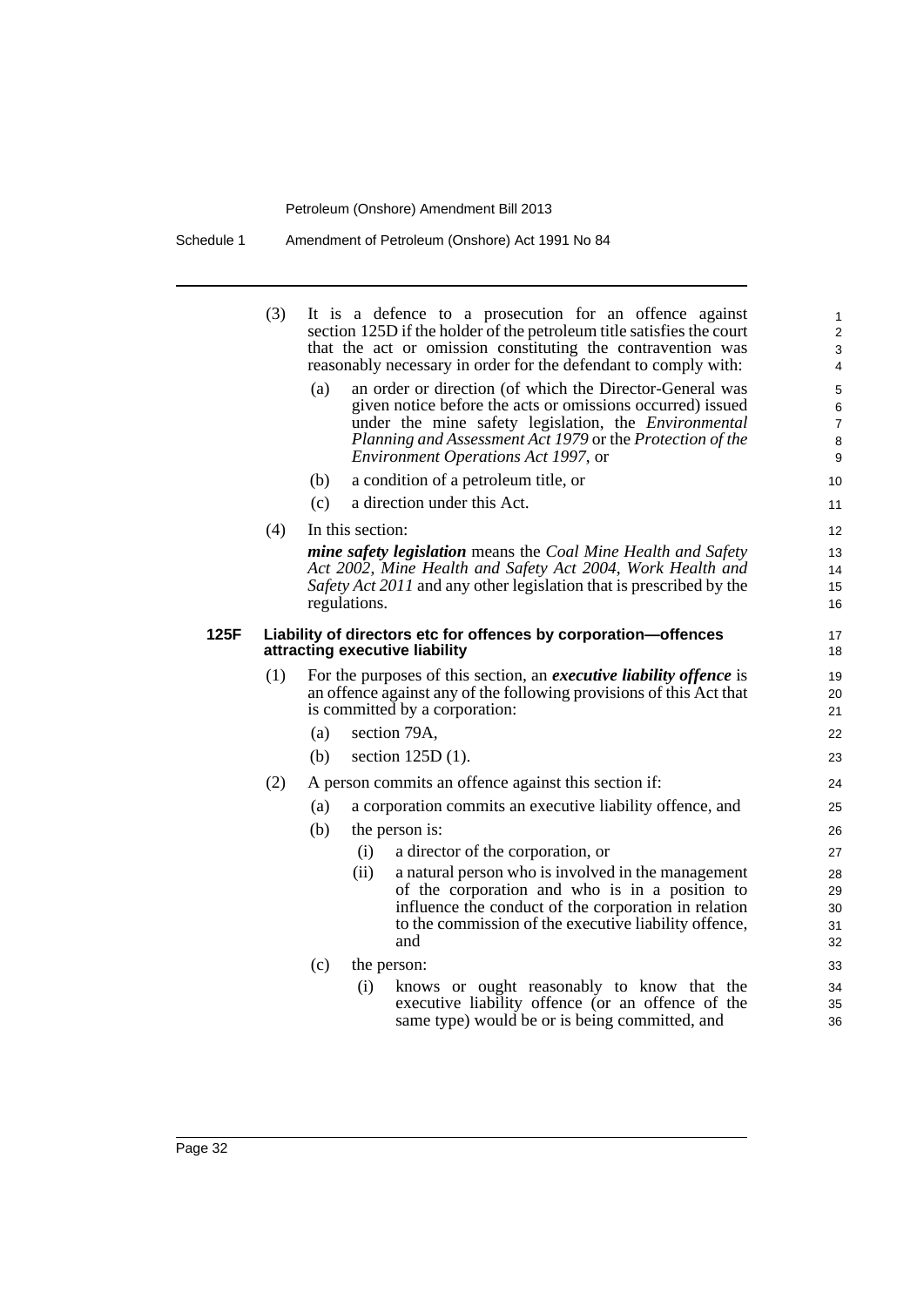### Amendment of Petroleum (Onshore) Act 1991 No 84 Schedule 1

- (ii) fails to take all reasonable steps to prevent or stop the commission of that offence. Maximum penalty: The maximum penalty for the executive liability offence if committed by an individual. (3) The prosecution bears the legal burden of proving the elements of the offence against this section. (4) The offence against this section can only be prosecuted by a person who can bring a prosecution for the executive liability offence. (5) This section does not affect the liability of the corporation for the executive liability offence, and applies whether or not the corporation is prosecuted for, or convicted of, the executive
- (6) This section does not affect the application of any other law relating to the criminal liability of any persons (whether or not directors or other managers of the corporation) who are accessories to the commission of the executive liability offence or are otherwise concerned in, or party to, the commission of the executive liability offence.
- (7) In this section:

liability offence.

*director* has the same meaning it has in the *Corporations Act 2001* of the Commonwealth.

*reasonable steps*, in relation to the commission of an executive liability offence, includes, but is not limited to, such action (if any) of the following kinds as is reasonable in all the circumstances:

- (a) action towards:
	- (i) assessing the corporation's compliance with the provision creating the executive liability offence, and
	- (ii) ensuring that the corporation arranged regular professional assessments of its compliance with the provision,
- (b) action towards ensuring that the corporation's employees, agents and contractors are provided with information, training, instruction and supervision appropriate to them to enable them to comply with the provision creating the executive liability offence so far as the provision is relevant to them,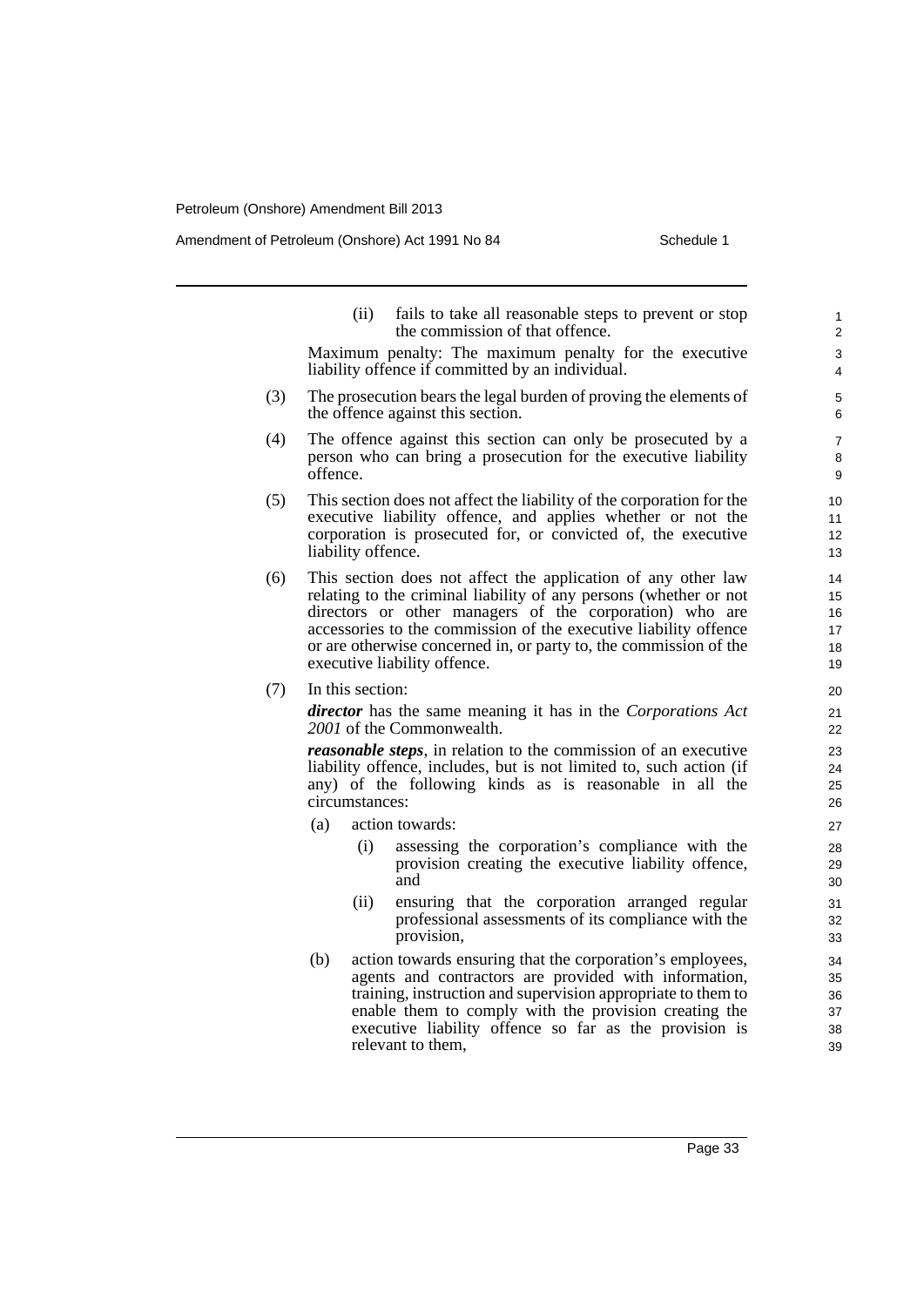the offence against this section.

|      |     | (c) |       | action towards ensuring that:                                                                                            | $\mathbf{1}$            |
|------|-----|-----|-------|--------------------------------------------------------------------------------------------------------------------------|-------------------------|
|      |     |     | (i)   | the plant, equipment and other resources, and                                                                            | 2                       |
|      |     |     | (ii)  | the structures, work systems and other processes,                                                                        | 3                       |
|      |     |     |       | relevant to compliance with the provision creating the                                                                   | 4                       |
|      |     |     |       | executive liability offence are appropriate in all the                                                                   | 5                       |
|      |     |     |       | circumstances,                                                                                                           | 6                       |
|      |     | (d) |       | action towards creating and maintaining a corporate                                                                      | $\overline{7}$          |
|      |     |     |       | culture that does not direct, encourage, tolerate or lead to<br>non-compliance with the provision creating the executive | 8<br>9                  |
|      |     |     |       | liability offence.                                                                                                       | 10                      |
| 125G |     |     |       | Liability of directors etc for offences by corporation-accessory to<br>the commission of the offences                    | 11<br>$12 \overline{ }$ |
|      | (1) |     |       | For the purposes of this section, a <i>corporate offence</i> is an offence                                               | 13                      |
|      |     |     |       | against this Act or the regulations that is capable of being                                                             | 14                      |
|      |     |     |       | committed by a corporation, whether or not it is an executive                                                            | 15                      |
|      |     |     |       | liability offence referred to in section 125F.                                                                           | 16                      |
|      | (2) |     |       | A person commits an offence against this section if:                                                                     | 17                      |
|      |     | (a) |       | a corporation commits a corporate offence, and                                                                           | 18                      |
|      |     | (b) |       | the person is:                                                                                                           | 19                      |
|      |     |     | (i)   | a director of the corporation, or                                                                                        | 20                      |
|      |     |     | (ii)  | a natural person who is involved in the management                                                                       | 21                      |
|      |     |     |       | of the corporation and who is in a position to                                                                           | 22                      |
|      |     |     |       | influence the conduct of the corporation in relation<br>to the commission of the corporate offence, and                  | 23<br>24                |
|      |     | (c) |       | the person:                                                                                                              | 25                      |
|      |     |     | (i)   | aids, abets, counsels or procures the commission of                                                                      | 26                      |
|      |     |     |       | the corporate offence, or                                                                                                | 27                      |
|      |     |     | (ii)  | induces, whether by threats or promises or                                                                               | 28                      |
|      |     |     |       | otherwise, the commission of the corporate offence,                                                                      | 29                      |
|      |     |     |       | <b>or</b>                                                                                                                | 30                      |
|      |     |     | (iii) | conspires with others to effect the commission of<br>the corporate offence, or                                           | 31<br>32                |
|      |     |     | (iv)  | is in any other way, whether by act or omission,                                                                         | 33                      |
|      |     |     |       | knowingly concerned in, or<br>the<br>party<br>to,                                                                        | 34                      |
|      |     |     |       | commission of the corporate offence.                                                                                     | 35                      |
|      |     |     |       | Maximum penalty: The maximum penalty for the corporate<br>offence if committed by a natural person.                      | 36<br>37                |
|      |     |     |       |                                                                                                                          |                         |
|      | (3) |     |       | The prosecution bears the legal burden of proving the elements of                                                        | 38                      |

39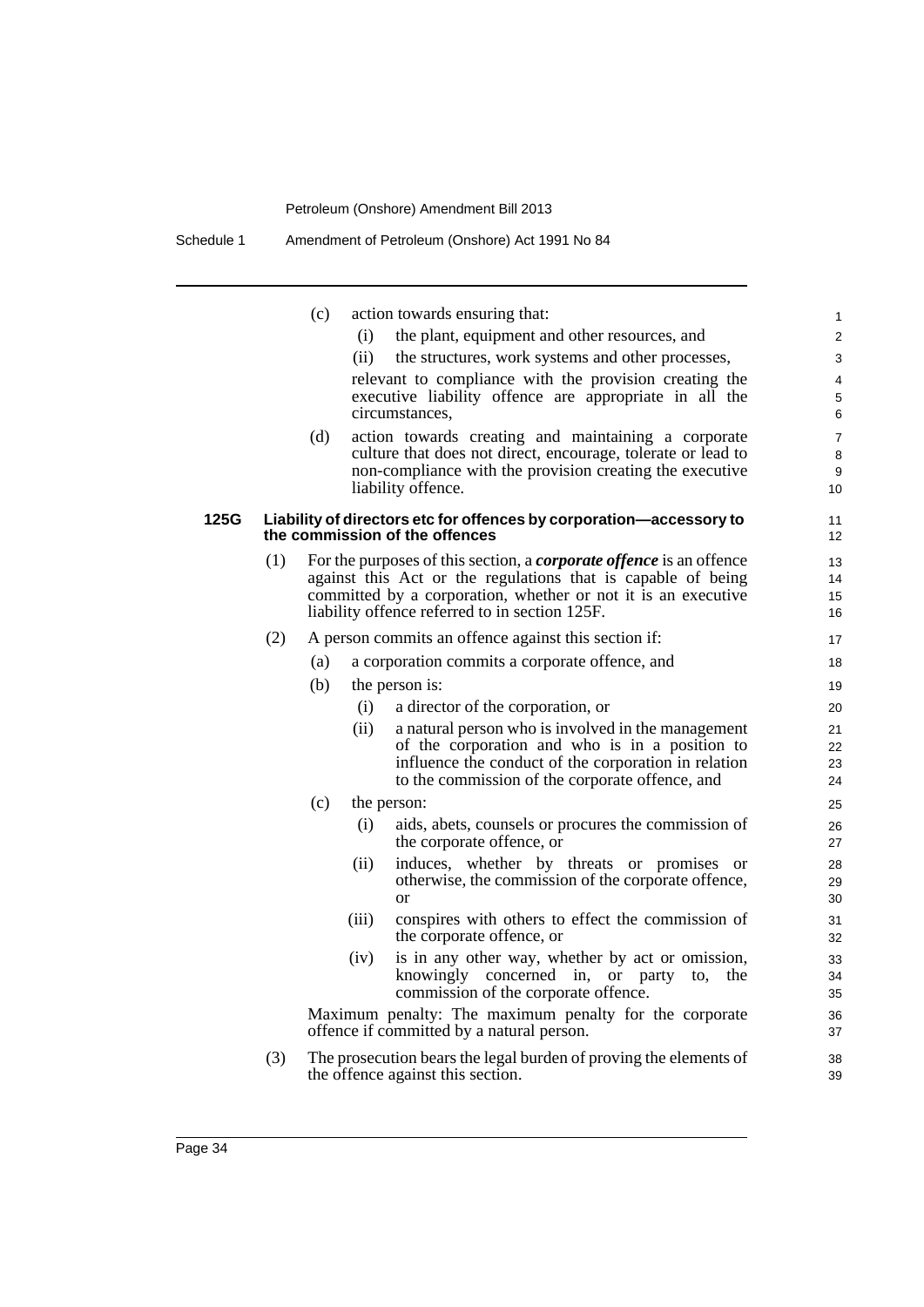Amendment of Petroleum (Onshore) Act 1991 No 84 Schedule 1

28

- (4) The offence against this section can only be prosecuted by a person who can bring a prosecution for the corporate offence.
- (5) This section does not affect the liability of the corporation for the corporate offence, and applies whether or not the corporation is prosecuted for, or convicted of, the corporate offence.
- (6) This section does not affect the application of any other law relating to the criminal liability of any persons (whether or not directors or other managers of the corporation) who are concerned in, or party to, the commission of the corporate offence.

**125H Continuing offences**

- (1) A person who is guilty of an offence because the person contravenes a requirement in or under this Act or the regulations (whether the requirement is imposed by a direction, notice or otherwise) to do or cease to do something (whether or not within a specified period or before a particular time):
	- (a) continues, until the requirement is complied with and despite the fact that any specified period has expired or time has passed, to be liable to comply with the requirement, and
	- (b) is guilty of a continuing offence for each day the contravention continues.
- (2) However, this section does not apply to an offence if the relevant provision of this Act or the regulations does not provide for a penalty for a continuing offence.
- (3) This section does not apply to the extent that a requirement of a notice is revoked.

### **Division 2 Proceedings for offences**

**125I Proceedings for offences**

- (1) Proceedings for an offence against this Act or the regulations are, except as provided by this section, to be dealt with summarily before:
	- (a) the Land and Environment Court, in the case of an offence under section 7 or section 92 (committed by a corporation), section 79A, 83F, 104L or 125D (in the case of a contravention of a condition imposed under section 75, 76 or section 106B) or 125ZF, or
	- (b) the Local Court, in the case of any offence.

Page 35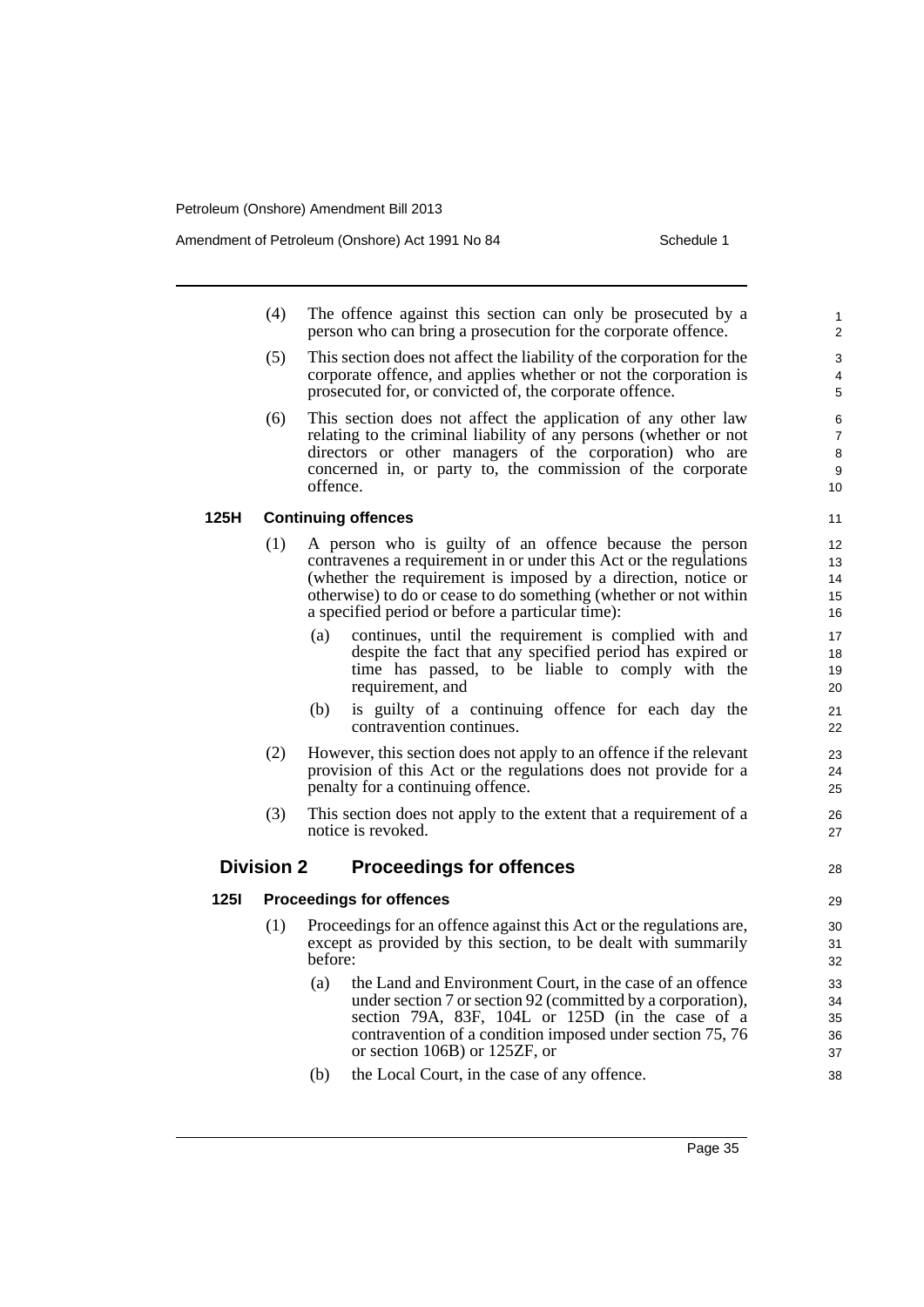|      | (2) | If proceedings for an offence under this Act or the regulations are<br>brought in the Local Court:                                                                                                                                                                                                                                                                                  | $\mathbf{1}$<br>$\overline{2}$   |
|------|-----|-------------------------------------------------------------------------------------------------------------------------------------------------------------------------------------------------------------------------------------------------------------------------------------------------------------------------------------------------------------------------------------|----------------------------------|
|      |     | the maximum period of imprisonment that the Court may<br>(a)<br>impose for the offence is 12 months, and                                                                                                                                                                                                                                                                            | 3<br>$\overline{4}$              |
|      |     | (b)<br>the maximum monetary penalty that the Court may impose<br>is 2,000 penalty units.                                                                                                                                                                                                                                                                                            | 5<br>6                           |
|      | (3) | Proceedings for an offence by a natural person under section 7 or<br>section 92 are to be dealt with on indictment.                                                                                                                                                                                                                                                                 | $\overline{7}$<br>8              |
|      |     | Note. Chapter 5 of the Criminal Procedure Act 1986 provides an<br>alternative procedure for dealing with an offence under section 7<br>summarily following an election by the prosecutor or defendant.                                                                                                                                                                              | 9<br>10<br>11                    |
| 125J |     | Time within which summary proceedings may be commenced                                                                                                                                                                                                                                                                                                                              | 12                               |
|      | (1) | Proceedings for an offence under this Act or the regulations may<br>be commenced within but not later than 3 years after the latest of<br>the following dates:                                                                                                                                                                                                                      | 13<br>14<br>15                   |
|      |     | the date on which the offence is alleged to have been<br>(a)<br>committed,                                                                                                                                                                                                                                                                                                          | 16<br>17                         |
|      |     | the date on which evidence of the alleged offence first<br>(b)<br>came to the attention of either an inspector or the<br>Director-General.                                                                                                                                                                                                                                          | 18<br>19<br>20                   |
|      | (2) | If subsection $(1)$ (b) is relied on for the purpose of commencing<br>proceedings for an offence, the court attendance notice or<br>application must contain particulars of the date on which<br>evidence of the offence first came to the attention of an inspector<br>or the Director-General and need not contain particulars of the<br>date on which the offence was committed. | 21<br>22<br>23<br>24<br>25<br>26 |
|      | (3) | The date on which evidence first came to the attention of an<br>inspector or the Director-General is the date specified in the court<br>attendance notice or application, unless the contrary is<br>established.                                                                                                                                                                    | 27<br>28<br>29<br>30             |
|      | (4) | This section applies only to proceedings that are to be dealt with<br>summarily.                                                                                                                                                                                                                                                                                                    | 31<br>32                         |
|      | (5) | This section applies despite anything in the Criminal Procedure<br>Act 1986 or any other Act.                                                                                                                                                                                                                                                                                       | 33<br>34                         |
|      | (6) | In this section:                                                                                                                                                                                                                                                                                                                                                                    | 35                               |
|      |     | evidence of an offence means evidence of any act or omission<br>constituting the offence.                                                                                                                                                                                                                                                                                           | 36<br>37                         |
|      |     |                                                                                                                                                                                                                                                                                                                                                                                     |                                  |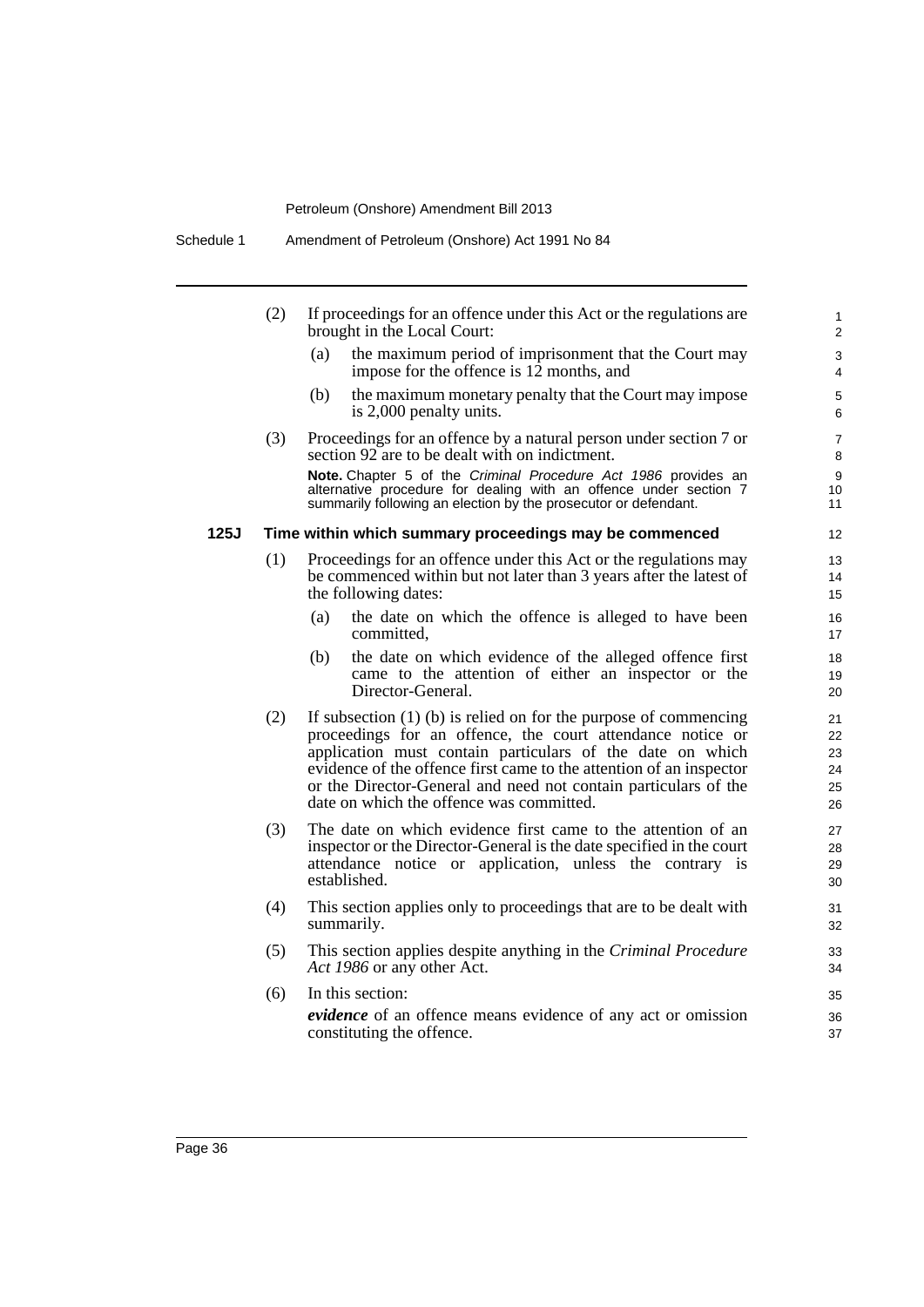Amendment of Petroleum (Onshore) Act 1991 No 84 Schedule 1

### **125K Penalty notices for offences** (1) A penalty notice officer may serve a penalty notice on a person if it appears to the officer that the person has committed an offence under this Act or the regulations, being an offence prescribed by the regulations. (2) A penalty notice is a notice to the effect that, if the person served does not wish to have the matter determined by a court, the person may pay, within the time and to the person specified in the notice, the penalty prescribed by the regulations for the offence if dealt with under this section. (3) A penalty notice may be served personally or by post. (4) The regulations may authorise a penalty notice also to be served by leaving the notice at premises in respect of which the offence was committed. (5) If the amount of the penalty prescribed for an alleged offence is paid under this section, no person is liable to any further proceedings for the alleged offence. (6) Payment under this section is not an admission of liability for the purposes of, and does not affect or prejudice, any civil claim, action or proceeding arising out of the same occurrence. (7) The regulations may: (a) prescribe an offence for the purposes of this section by specifying the offence or by referring to the provision creating the offence, and (b) prescribe the amount of penalty payable for the offence if dealt with under this section, and (c) prescribe different amounts of penalties for different offences or classes of offences, and (d) prescribe different amounts of penalties for the same offence, including, in the case of a continuing offence, different amounts of penalties for different periods during which the offence continues. (8) This section does not limit the operation of any provision of, or made under, this or any other Act relating to proceedings that may be taken in respect of offences. (9) In this section, *penalty notice officer* means a person who is declared by the regulations to be a penalty notice officer for the purpose of this section or belongs to a class of persons so declared. 1 2 3 4 5 6 7 8 9 10 11 12 13 14 15 16 17 18 19 20 21  $22$  $23$  $24$ 25 26 27 28 29 30 31 32 33 34 35 36 37 38 39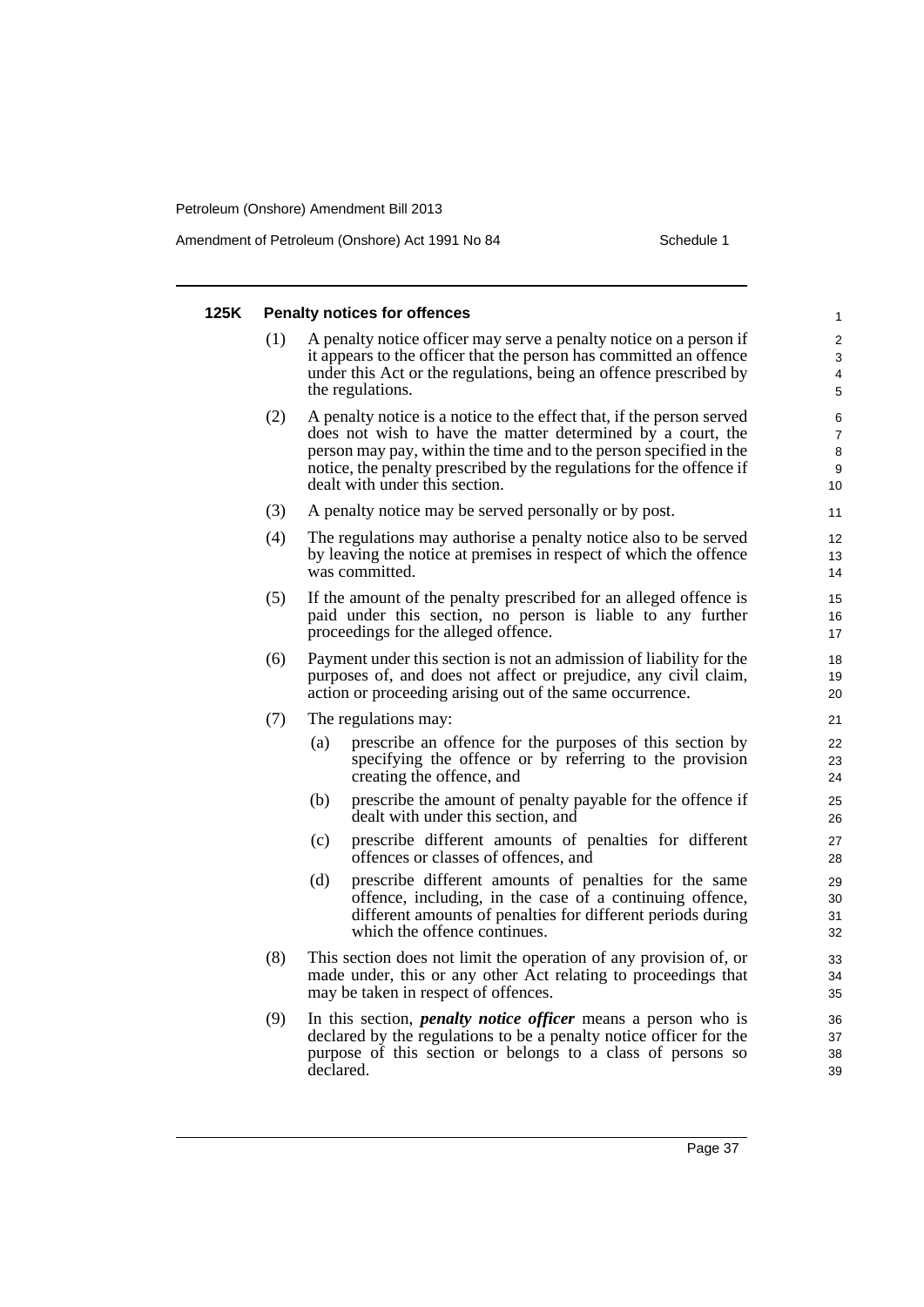Schedule 1 Amendment of Petroleum (Onshore) Act 1991 No 84

|             | <b>Division 3</b> | <b>Restraining orders</b>                                                                                                          | $\mathbf{1}$      |  |  |  |
|-------------|-------------------|------------------------------------------------------------------------------------------------------------------------------------|-------------------|--|--|--|
| 125L        |                   | <b>Application of Division</b>                                                                                                     | 2                 |  |  |  |
|             | (1)               | This Division applies where:                                                                                                       |                   |  |  |  |
|             |                   | proceedings have been commenced against a person for an<br>(a)                                                                     | 4                 |  |  |  |
|             |                   | offence against this Act or the regulations and, as a result                                                                       | $\sqrt{5}$        |  |  |  |
|             |                   | of those proceedings, the person may be required to pay an                                                                         | 6                 |  |  |  |
|             |                   | amount referred to in section 125ZA, or                                                                                            | $\overline{7}$    |  |  |  |
|             |                   | (b)<br>proceedings have been commenced against a person under<br>section 125ZA.                                                    | 8<br>9            |  |  |  |
|             | (2)               | In this Division:                                                                                                                  | 10                |  |  |  |
|             |                   | <i>the defendant</i> means the person referred to in subsection $(1)$ $(a)$                                                        | 11                |  |  |  |
|             |                   | or $(b)$ .                                                                                                                         | $12 \overline{ }$ |  |  |  |
| 125M        |                   | Nature of restraining order                                                                                                        | 13                |  |  |  |
|             |                   | A restraining order is an order of a court directing that any                                                                      | 14                |  |  |  |
|             |                   | property of the defendant is not to be disposed of, or otherwise                                                                   | 15                |  |  |  |
|             |                   | dealt with, by the defendant or by any other person, except in                                                                     | 16                |  |  |  |
|             |                   | such manner and in such circumstances (if any) as are specified<br>in the order.                                                   | 17<br>18          |  |  |  |
| 125N        |                   | Application for restraining order                                                                                                  | 19                |  |  |  |
|             |                   |                                                                                                                                    |                   |  |  |  |
|             | (1)               | A person bringing proceedings (as referred to in section 125L)<br>may apply for a restraining order in relation to property of the | 20<br>21          |  |  |  |
|             |                   | defendant.                                                                                                                         | 22                |  |  |  |
|             | (2)               | An application under this section may be made to the Land and                                                                      | 23                |  |  |  |
|             |                   | Environment Court.                                                                                                                 | 24                |  |  |  |
|             | (3)               | On an application under this section:                                                                                              | 25                |  |  |  |
|             |                   | the court may, if it thinks fit, require the person making the<br>(a)                                                              | 26                |  |  |  |
|             |                   | application to give notice of the application to a person                                                                          | 27                |  |  |  |
|             |                   | who the court has reason to believe has an interest in the                                                                         | 28                |  |  |  |
|             |                   | property or part of the property, and                                                                                              | 29                |  |  |  |
|             |                   | a person to whom the court requires notice be given under<br>(b)                                                                   | 30                |  |  |  |
|             |                   | paragraph (a) is entitled to appear and to adduce evidence<br>at the hearing of the application.                                   | 31<br>32          |  |  |  |
| <b>1250</b> |                   | Making of restraining order                                                                                                        | 33                |  |  |  |
|             |                   | On an application under section 125N, the court may make a                                                                         | 34                |  |  |  |
|             |                   | restraining order in relation to the defendant's property, if it is                                                                | 35                |  |  |  |
|             |                   | satisfied (on the information contained in or accompanying the                                                                     | 36                |  |  |  |
|             |                   | application) that:                                                                                                                 |                   |  |  |  |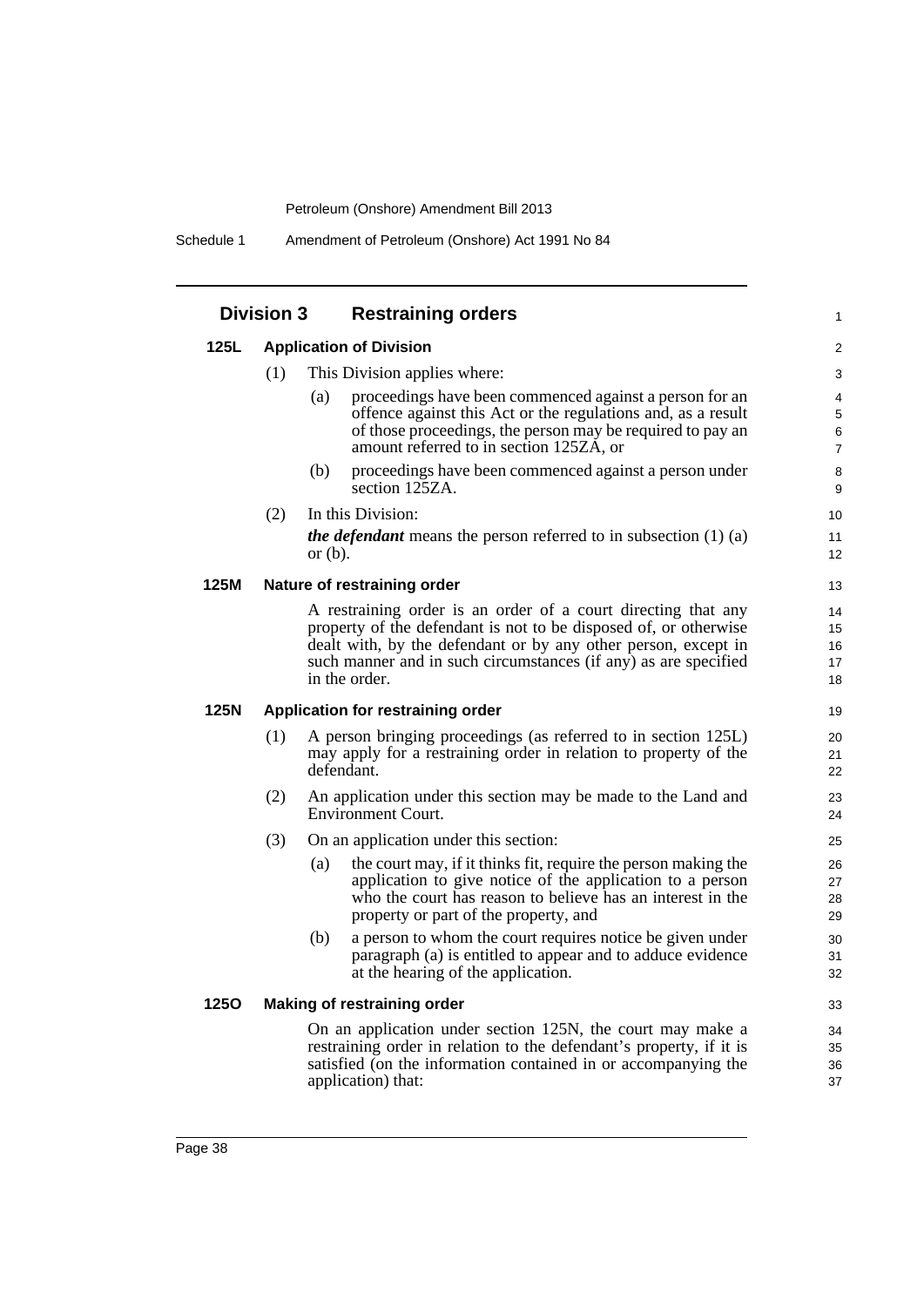## Amendment of Petroleum (Onshore) Act 1991 No 84 Schedule 1

|      |     | the defendant has committed the relevant offence, and<br>(a)                                                                                                                                                                                                                                                | 1                            |
|------|-----|-------------------------------------------------------------------------------------------------------------------------------------------------------------------------------------------------------------------------------------------------------------------------------------------------------------|------------------------------|
|      |     | (b)<br>amounts are or are likely to be payable under<br>section 125ZA or 125ZB, and                                                                                                                                                                                                                         | $\overline{\mathbf{c}}$<br>3 |
|      |     | (c)<br>it is appropriate to make an order under this section in the<br>circumstances of the case.                                                                                                                                                                                                           | 4<br>5                       |
| 125P |     | <b>Undertakings</b>                                                                                                                                                                                                                                                                                         | 6                            |
|      |     | The court may refuse to make a restraining order if the person<br>making the application refuses or fails to give to the court such<br>undertakings as the court considers appropriate with respect to<br>the payment of damages or costs, or both, in relation to the<br>making or operation of the order. | 7<br>8<br>9<br>10<br>11      |
| 125Q |     | <b>Ancillary orders</b>                                                                                                                                                                                                                                                                                     | 12                           |
|      | (1) | A court that makes a restraining order may make any ancillary<br>orders that the court considers appropriate.                                                                                                                                                                                               | 13<br>14                     |
|      | (2) | Without limiting the generality of subsection (1), ancillary orders<br>may include any one or more of the following:                                                                                                                                                                                        | 15<br>16                     |
|      |     | an order for the examination on oath of:<br>(a)                                                                                                                                                                                                                                                             | 17                           |
|      |     | the defendant, or<br>(i)                                                                                                                                                                                                                                                                                    | 18                           |
|      |     | (ii)<br>another person,                                                                                                                                                                                                                                                                                     | 19                           |
|      |     | before the court, or an officer of the court prescribed by<br>rules of court, concerning the affairs of the defendant,<br>including the nature and location of any property of the<br>defendant.                                                                                                            | 20<br>21<br>22<br>23         |
|      |     | (b)<br>an order varying the restraining order in respect of the<br>property to which it relates,                                                                                                                                                                                                            | 24<br>25                     |
|      |     | (c)<br>an order varying any conditions to which the restraining<br>order was subject.                                                                                                                                                                                                                       | 26<br>27                     |
|      | (3) | An ancillary order may be made on application:                                                                                                                                                                                                                                                              | 28                           |
|      |     | by the applicant for the restraining order, or<br>(a)                                                                                                                                                                                                                                                       | 29                           |
|      |     | (b)<br>by the defendant, or                                                                                                                                                                                                                                                                                 | 30                           |
|      |     | (c)<br>with the leave of the court, by any other person.                                                                                                                                                                                                                                                    | 31                           |
|      | (4) | Ancillary orders may be made when or at any time after the<br>restraining order is made. An ancillary order referred to in<br>subsection $(2)$ $(a)$ may be made in advance of the restraining<br>order.                                                                                                    | 32<br>33<br>34<br>35         |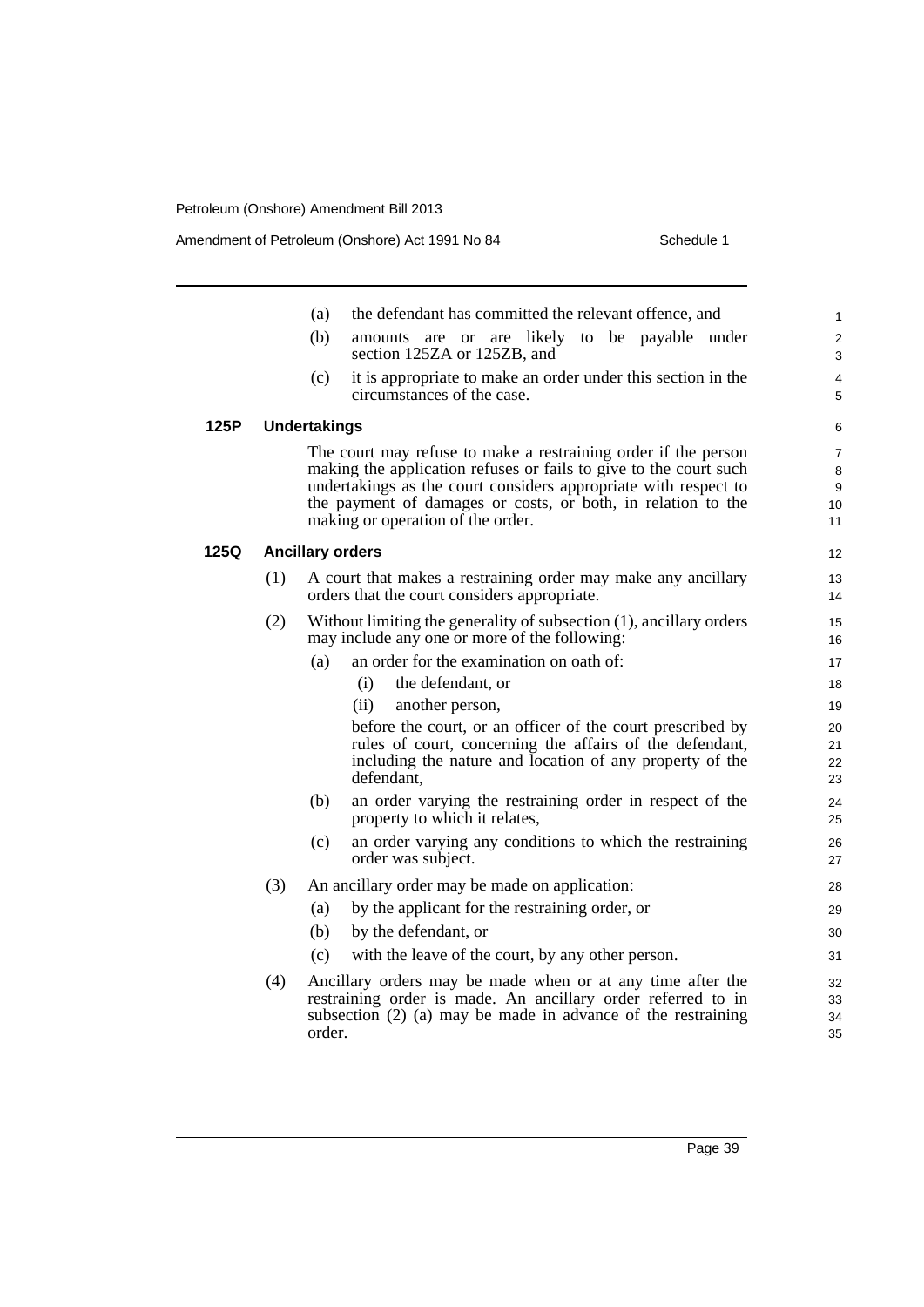Schedule 1 Amendment of Petroleum (Onshore) Act 1991 No 84

| 125R |     |     | Charge on property subject to restraining orders                                                                                                                                                                                                                                                                                                                            | 1                                          |
|------|-----|-----|-----------------------------------------------------------------------------------------------------------------------------------------------------------------------------------------------------------------------------------------------------------------------------------------------------------------------------------------------------------------------------|--------------------------------------------|
|      | (1) | If: |                                                                                                                                                                                                                                                                                                                                                                             | 2                                          |
|      |     | (a) | a court has made a restraining order in respect of particular<br>property or all of the property of the defendant, and                                                                                                                                                                                                                                                      | 3<br>4                                     |
|      |     | (b) | the court orders the payment of an amount referred to in<br>section 125ZA or 125ZB,                                                                                                                                                                                                                                                                                         | $\sqrt{5}$<br>6                            |
|      |     |     | there is created by force of this section, on the making of the order<br>referred to in paragraph (b), a charge on all the property to which<br>the restraining order applies to secure the payment to a public<br>authority or person (which extends, for the purposes of this<br>Division, to the Crown) of the amount referred to in<br>section 125ZA or 125ZB.          | $\overline{7}$<br>8<br>9<br>10<br>11<br>12 |
|      | (2) |     | Such a charge ceases to have effect in respect of the property:                                                                                                                                                                                                                                                                                                             | 13                                         |
|      |     | (a) | on payment by the defendant to the public authority or<br>person of the amount concerned, or                                                                                                                                                                                                                                                                                | 14<br>15                                   |
|      |     | (b) | on the sale or other disposition of the property with the<br>consent of the court, or                                                                                                                                                                                                                                                                                       | 16<br>17                                   |
|      |     | (c) | on the sale of the property to a purchaser in good faith for<br>value who, at the time of the sale, has no notice of the<br>charge,                                                                                                                                                                                                                                         | 18<br>19<br>20                             |
|      |     |     | whichever occurs first.                                                                                                                                                                                                                                                                                                                                                     | 21                                         |
|      | (3) |     | Such a charge is subject to every charge or encumbrance to which<br>the property was subject immediately before the order referred to<br>in subsection $(1)$ (b) was made and, in the case of land under the<br>provisions of the <i>Real Property Act 1900</i> , is subject to every<br>mortgage, lease or other interest recorded in the Register kept<br>under that Act. | 22<br>23<br>24<br>25<br>26<br>27           |
|      | (4) |     | Such a charge is not affected by any change of ownership of the<br>property, except as provided by subsection (2).                                                                                                                                                                                                                                                          | 28<br>29                                   |
|      | (5) | If: |                                                                                                                                                                                                                                                                                                                                                                             | 30                                         |
|      |     | (a) | such a charge is created on property of a particular kind<br>and the provisions of any law of the State provide for the<br>registration of title to, or charges over, property of that<br>kind, and                                                                                                                                                                         | 31<br>32<br>33<br>34                       |
|      |     | (b) | the charge is so registered,                                                                                                                                                                                                                                                                                                                                                | 35                                         |
|      |     |     | a person who purchases or otherwise acquires the property after<br>the registration of the charge is, for the purposes of<br>subsection (2), taken to have notice of the charge.                                                                                                                                                                                            | 36<br>37<br>38                             |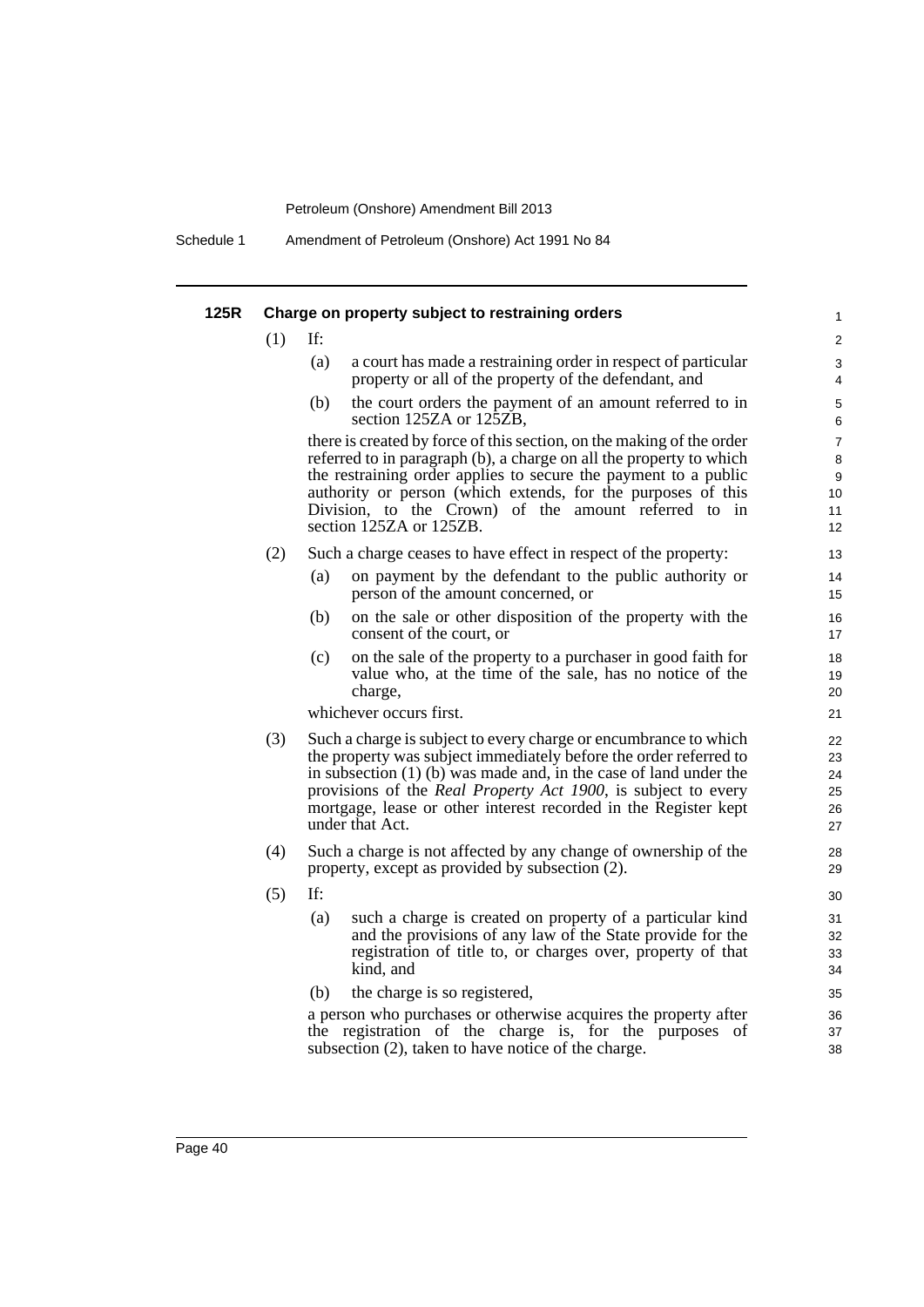Amendment of Petroleum (Onshore) Act 1991 No 84 Schedule 1

1 2 3

(6) If such a charge relates to land under the provisions of the *Real Property Act 1900*, the charge has no effect until it is registered under that Act.

### **125S Registration of restraining orders**

- (1) If a restraining order applies to property of a particular kind and the provisions of any law of the State provide for the registration of title to, or charges over, property of that kind, the authority responsible for administering the provisions is required, on application by any person, to record the particulars of the order in the register kept under those provisions.
- (2) If the particulars of a restraining order are so recorded, a person who afterwards deals with the property is, for the purposes of section 125R (2), taken to have notice of the charge created by this Act on the making of the order.
- (3) If a restraining order applies to land under the provisions of the *Real Property Act 1900*, a caveat may be lodged under that Act in relation to the order.

### **125T Recovery of costs of registering charge on land**

- (1) A person or public authority who registers a charge on land to which a restraining order applies under section 1250 may, by written notice, require the defendant to pay all or any of the reasonable costs and expenses incurred by the person or authority in respect of the lodgment and registration of the charge (including the costs of discharging the charge).
- (2) The person or public authority may recover from the defendant any unpaid amounts specified in the notice as a debt in a court of competent jurisdiction.

### **125U Recovery of costs of lodging caveat**

- (1) A person or public authority who lodges a caveat in respect of land to which a restraining order applies under section 125O may, by written notice, require the defendant to pay all or any of the reasonable costs and expenses incurred by the person or authority in respect of the lodgment and registration of the caveat (including the costs of withdrawal of the caveat).
- (2) The person or public authority may recover from the defendant any unpaid amounts specified in the notice as a debt in a court of competent jurisdiction.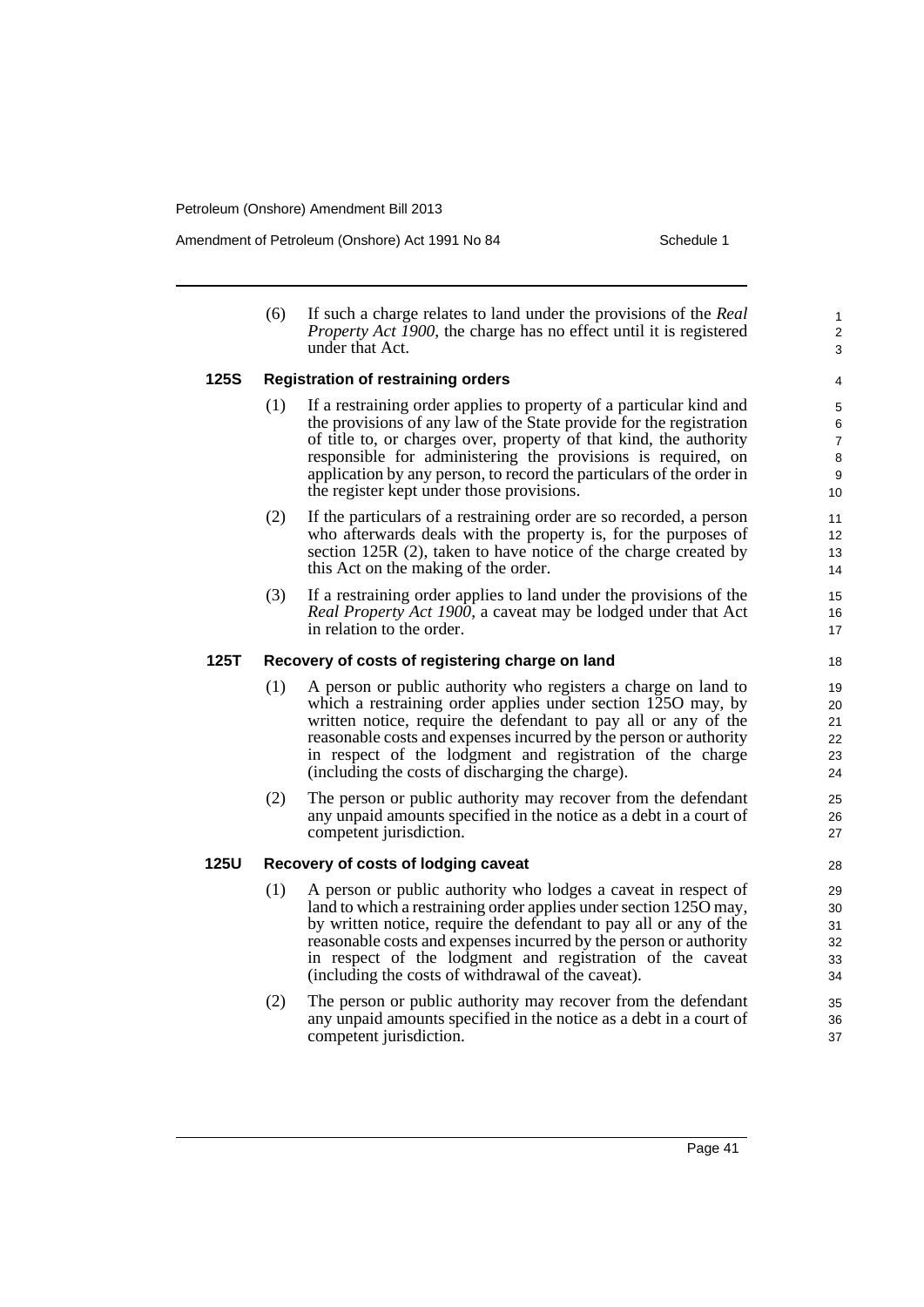Schedule 1 Amendment of Petroleum (Onshore) Act 1991 No 84

### **125V Contravention of restraining orders** (1) A person who knowingly contravenes a restraining order by disposing of, or otherwise dealing with, property that is subject to the order is guilty of an offence. Maximum penalty: A fine equivalent to the value of the property (as determined by the court) or imprisonment for 12 months, or both. (2) If: (a) a restraining order is made against property, and (b) the property is disposed of, or otherwise dealt with, in contravention of the restraining order, and (c) the disposition or dealing was either not for sufficient consideration or not in favour of a person who acted in good faith, the person who applied for the restraining order may apply to the court that made the restraining order for an order that the disposition or dealing with the property be set aside. (3) If an application is made under subsection (2), the court may make an order: (a) setting aside the disposition or dealing as from the day on which the disposition or dealing took place or as from the day of the order under this subsection, and (b) (if appropriate) declaring the respective rights of any persons who acquired interests in the property on or after the day on which the disposition or dealing took place and before the day of the order. **125W Court may revoke restraining order** (1) The court that made a restraining order may revoke the order, on application made to it by the person in relation to whose property it was made. (2) The court may refuse to revoke the order if the person does not: (a) give security satisfactory to the court for the payment of any amount referred to in section 125ZA or 125ZB that may be imposed on or ordered to be paid by the person under this Act in respect of the person's conviction for the offence, or (b) give undertakings satisfactory to the court concerning the person's property. 1 2 3 4 5 6 7 8 9 10 11 12 13 14 15 16 17 18 19  $20$ 21 22 23 24 25 26 27 28 29 30 31 32 33 34 35 36 37 38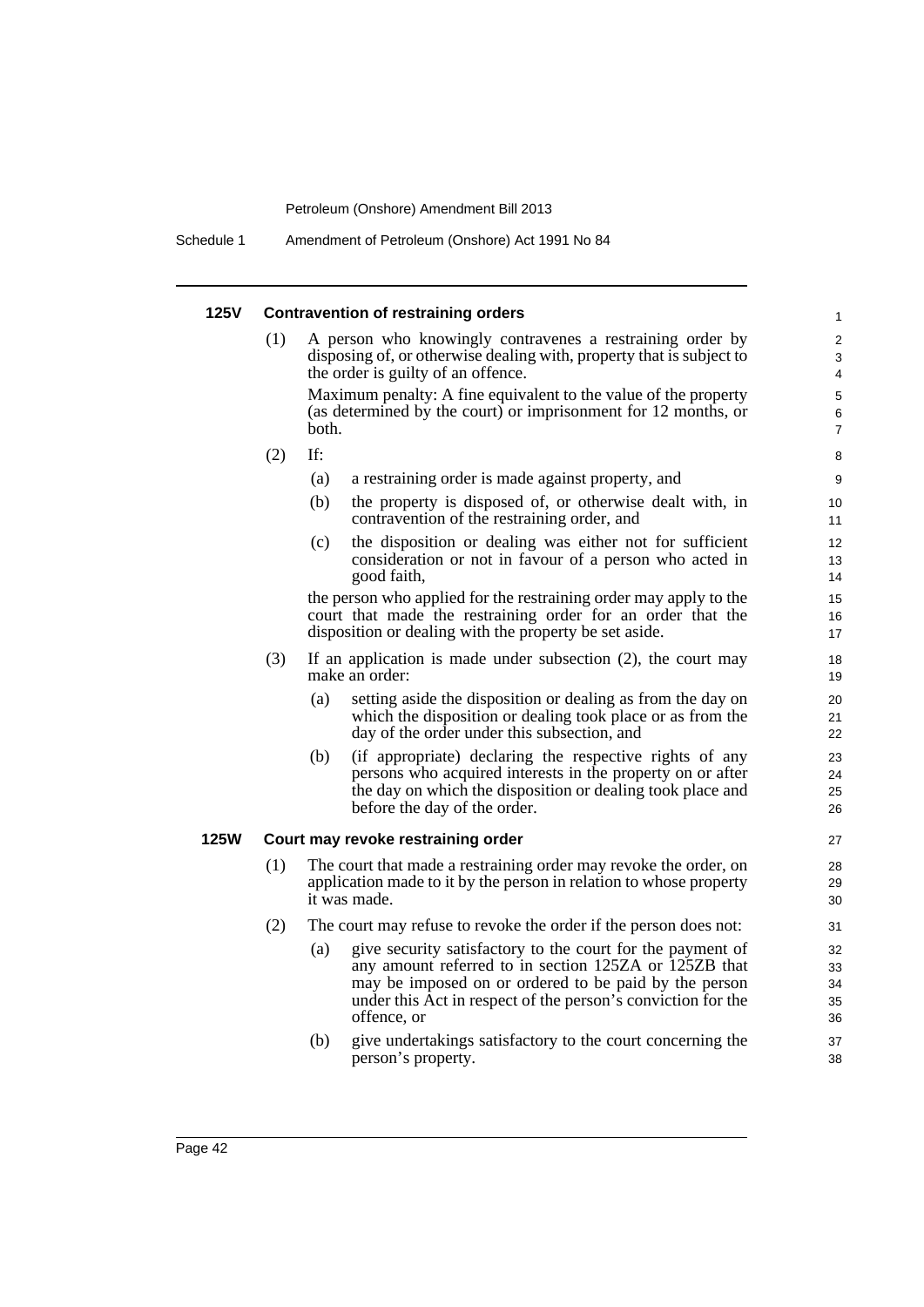Amendment of Petroleum (Onshore) Act 1991 No 84 Schedule 1

|      | (3)               | Subsection (2) does not limit the discretion of the court to revoke<br>or refuse to revoke a restraining order.                                                                                                                         | $\mathbf{1}$<br>2             |
|------|-------------------|-----------------------------------------------------------------------------------------------------------------------------------------------------------------------------------------------------------------------------------------|-------------------------------|
| 125X |                   | Time when restraining order ceases to be in force                                                                                                                                                                                       | 3                             |
|      |                   | If, after a restraining order was made in reliance on the charging<br>of a person with an offence against this Act or the regulations:                                                                                                  | 4<br>5                        |
|      |                   | the charge is withdrawn and the person is not charged with<br>(a)<br>a related offence by the time of the withdrawal—the<br>restraining order ceases to be in force when the charge is<br>withdrawn, or                                 | 6<br>$\overline{7}$<br>8<br>9 |
|      |                   | (b)<br>the person is acquitted of the charge and the person is not<br>charged with a related offence by the time of the<br>acquittal—the restraining order ceases to be in force when<br>the acquittal occurs.                          | 10<br>11<br>12<br>13          |
|      | <b>Division 4</b> | Court orders in connection with offences                                                                                                                                                                                                | 14                            |
| 125Y |                   | <b>Operation of Division</b>                                                                                                                                                                                                            | 15                            |
|      | (1)               | This Division applies where a court finds an offence against this<br>Act or the regulations proved.                                                                                                                                     | 16<br>17                      |
|      | (2)               | Without limiting the generality of subsection $(1)$ , a court finds an<br>offence proved if:                                                                                                                                            | 18<br>19                      |
|      |                   | the court convicts the offender of the offence, or<br>(a)                                                                                                                                                                               | 20                            |
|      |                   | the court makes an order under section 10 of the Crimes<br>(b)<br>(Sentencing Procedure) Act 1999 against the offender in<br>relation to the offence (in which case the order is not a<br>punishment for the purposes of that section). | 21<br>22<br>23<br>24          |
|      | (3)               | In this Division:                                                                                                                                                                                                                       | 25                            |
|      |                   | <i>the court</i> means the court that finds the offence proved.                                                                                                                                                                         | 26                            |
|      |                   | <i>the offender</i> means the person who is found to have committed<br>the offence.                                                                                                                                                     | 27<br>28                      |
| 125Z |                   | <b>Orders generally</b>                                                                                                                                                                                                                 | 29                            |
|      | (1)               | One or more orders may be made under this Division against the<br>offender.                                                                                                                                                             | 30<br>31                      |
|      | (2)               | Orders may be made under this Division in addition to any<br>penalty that may be imposed or any other action that may be<br>taken in relation to the offence.                                                                           | 32<br>33<br>34                |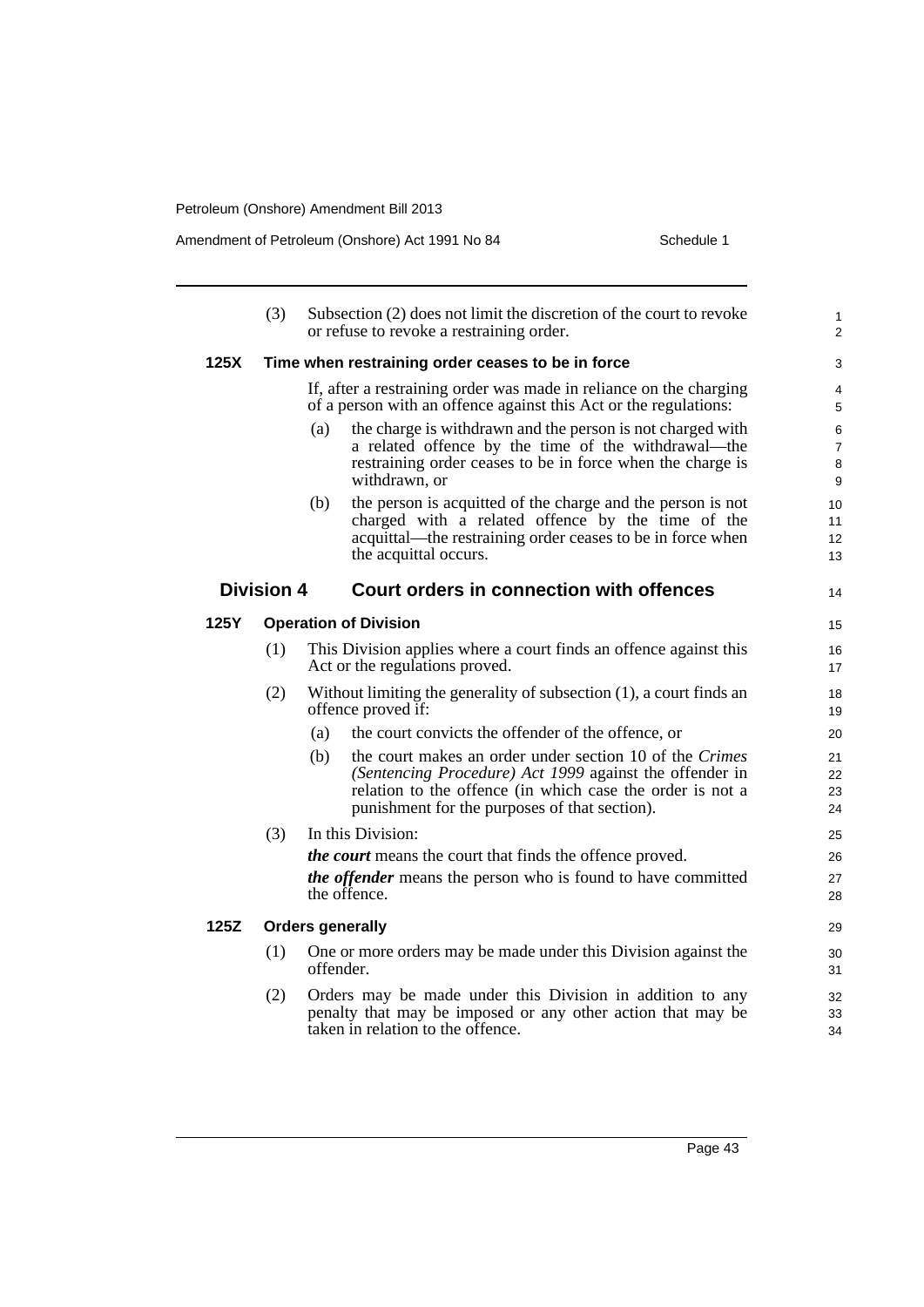Schedule 1 Amendment of Petroleum (Onshore) Act 1991 No 84

(3) Orders may be made under this Division regardless of whether any penalty is imposed, or other action taken, in relation to the offence.

### **125ZA Orders for costs, expenses and compensation at time offence proved**

- (1) The court may, if it appears to the court that:
	- (a) the Crown or a public authority has incurred costs and expenses in connection with:
		- (i) the prevention, control, abatement or mitigation of any harm to the environment caused by the commission of the offence, or

1 2 3

- (ii) making good any resulting environmental damage, or
- (b) the Crown or another person or a public authority has, because of the commission of the offence, suffered loss of or damage to property or has incurred costs and expenses in preventing or mitigating, or in attempting to prevent or mitigate, any such loss or damage,

order the offender to pay to the Crown, public authority or person the costs and expenses so incurred, or compensation for the loss or damage so suffered, as the case may be, in such amount as is fixed by the order.

- (2) However, a court is not to make an order for payment to a person under subsection (1) to the extent that the payment would represent the value of petroleum owned by that person that the offender had obtained by prospecting or mining for petroleum with the consent of that person and in or in connection with the offence.
- (3) An order made by the Local Court under subsection (1) is enforceable as if it were an order made by the court when exercising jurisdiction under the *Civil Procedure Act 2005*.
- (4) An order made by the Land and Environment Court under subsection (1) is enforceable as if it were an order made by the Court in Class 4 proceedings under the *Land and Environment Court Act 1979*.
- (5) The Local Court is not to make an order under subsection (1) for the payment of an amount that exceeds the amount for which an order may be made by the court when exercising jurisdiction under the *Civil Procedure Act 2005*.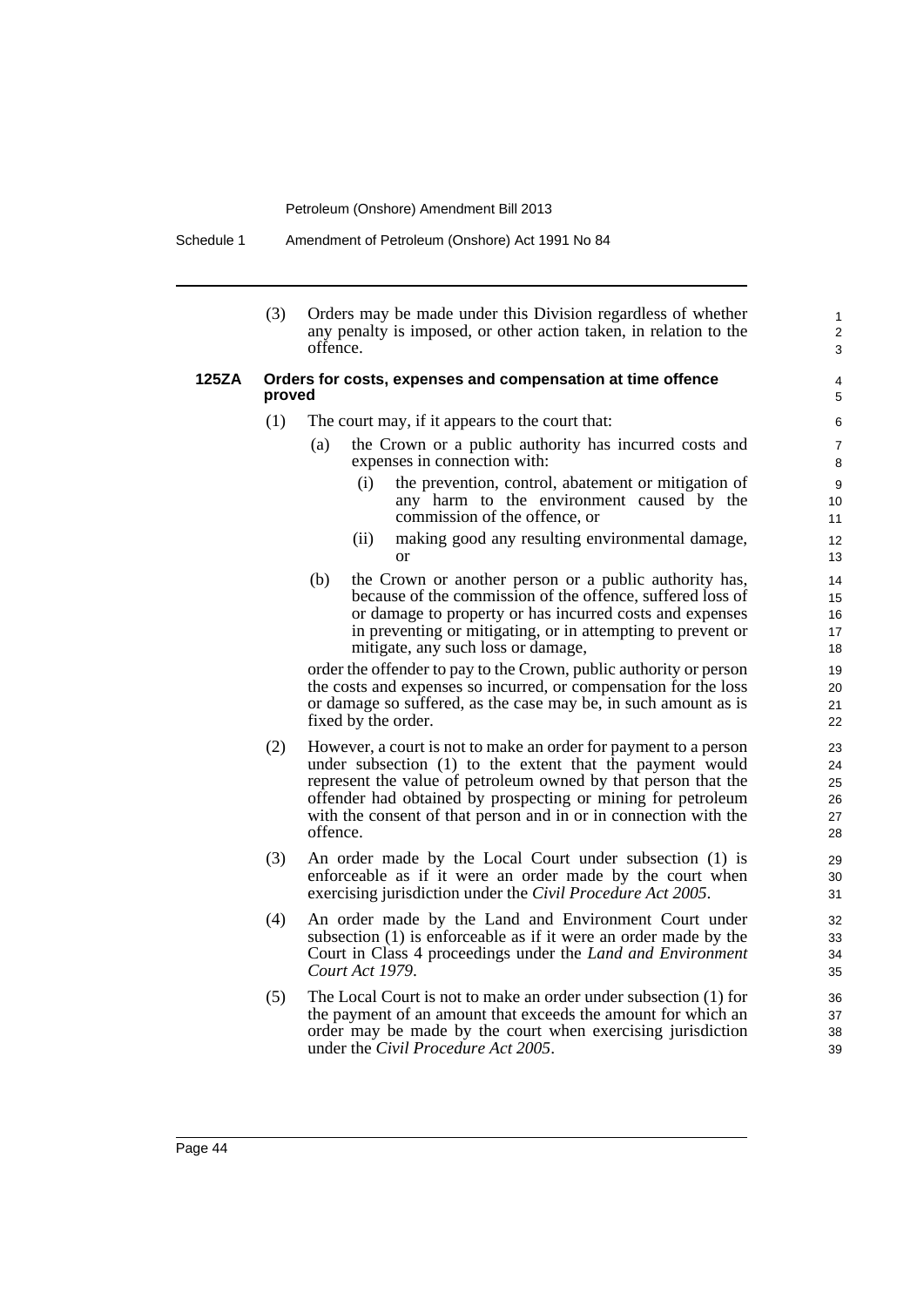Amendment of Petroleum (Onshore) Act 1991 No 84 Schedule 1

| 125ZB | proved | Recovery of costs, expenses and compensation after offence                                                                                                                                                                                                                                                         | $\mathbf{1}$<br>$\overline{c}$ |
|-------|--------|--------------------------------------------------------------------------------------------------------------------------------------------------------------------------------------------------------------------------------------------------------------------------------------------------------------------|--------------------------------|
|       | (1)    | If, after the court finds the offence proved:                                                                                                                                                                                                                                                                      | $\mathsf 3$                    |
|       |        | the Crown or a public authority has incurred costs and<br>(a)<br>expenses in connection with:                                                                                                                                                                                                                      | 4<br>5                         |
|       |        | (i)<br>the prevention, control, abatement or mitigation of<br>any harm to the environment caused by the<br>commission of the offence, or                                                                                                                                                                           | 6<br>$\overline{7}$<br>8       |
|       |        | making good any resulting environmental damage,<br>(ii)<br><b>or</b>                                                                                                                                                                                                                                               | 9<br>10                        |
|       |        | (b)<br>a person (including the Crown and a public authority) has,<br>because of the commission of the offence, suffered loss of<br>or damage to property or has incurred costs and expenses<br>in preventing or mitigating, or in attempting to prevent or<br>mitigate, any such loss or damage,                   | 11<br>12<br>13<br>14<br>15     |
|       |        | the Crown, public authority or person may recover from the<br>offender the costs and expenses incurred or the amount of the loss<br>or damage in the Land and Environment Court.                                                                                                                                   | 16<br>17<br>18                 |
|       | (2)    | The amount of any such costs and expenses (but not the amount<br>of any such loss or damage) may be recovered as a debt in a court<br>of competent jurisdiction.                                                                                                                                                   | 19<br>20<br>21                 |
|       | (3)    | However, a person may not recover an amount that would<br>represent the value of petroleum owned by that person that the<br>offender had obtained by prospecting or mining for petroleum<br>with the consent of that person and in or in connection with the<br>offence.                                           | 22<br>23<br>24<br>25<br>26     |
| 125ZC |        | Orders regarding costs and expenses of investigation                                                                                                                                                                                                                                                               | 27                             |
|       | (1)    | The court may, if it appears to the court that the Crown or a public<br>authority has reasonably incurred costs and expenses during the<br>investigation of the offence, order the offender to pay to the<br>Crown or the authority the costs and expenses so incurred in such<br>amount as is fixed by the order. | 28<br>29<br>30<br>31<br>32     |
|       | (2)    | An order made by the Land and Environment Court under<br>subsection (1) is enforceable as if it were an order made by the<br>Court in Class 4 proceedings under the <i>Land and Environment</i><br>Court Act 1979.                                                                                                 | 33<br>34<br>35<br>36           |
|       | (3)    | An order made by the Local Court under subsection (1) is<br>enforceable as if it were an order made by the court when<br>exercising jurisdiction under the Civil Procedure Act 2005.                                                                                                                               | 37<br>38<br>39                 |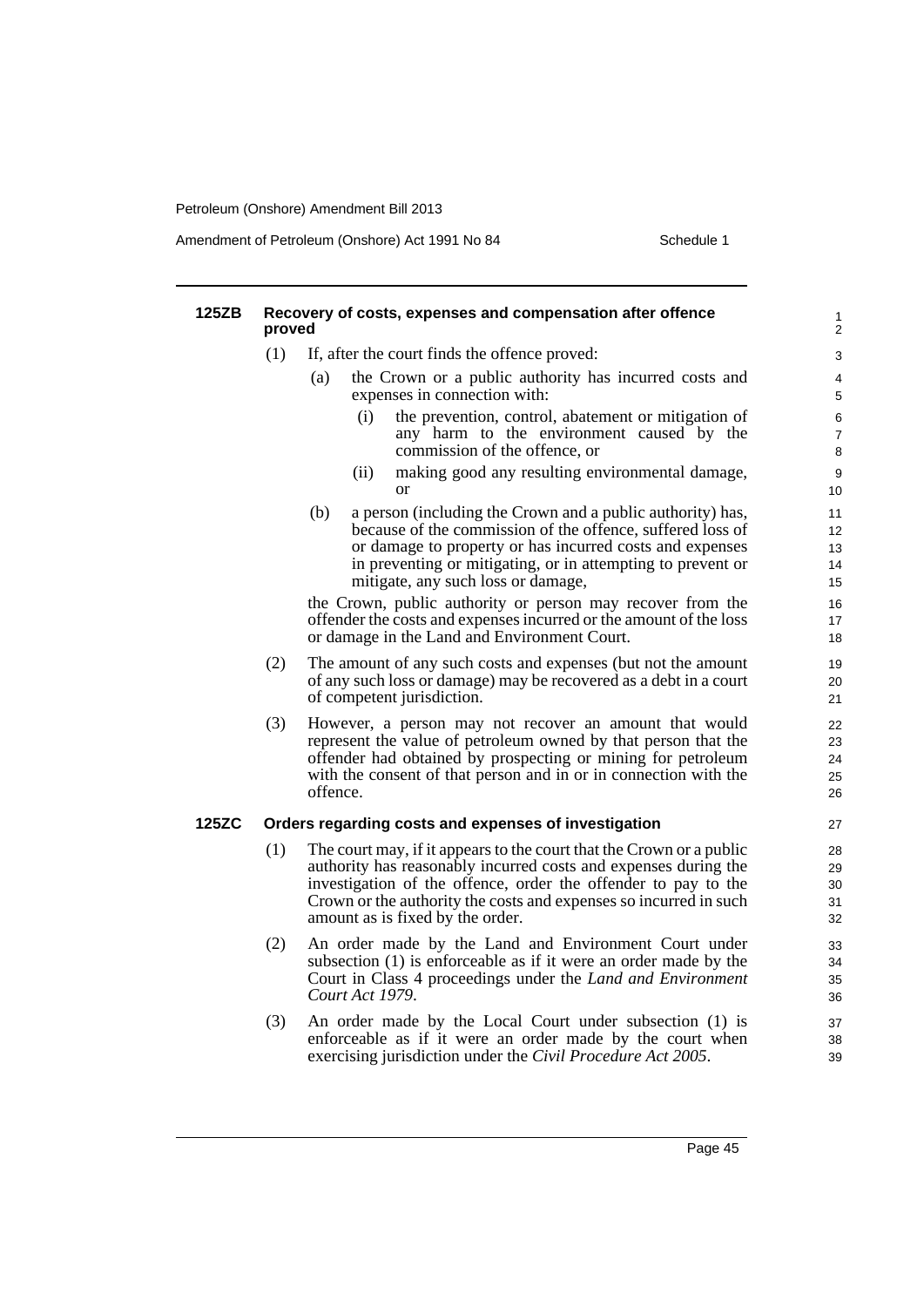|              | (4) | In this section:                                                                                                                                                                                                                                                                                                                                                                                                                                                                                                                                                                                 | 1                                                              |
|--------------|-----|--------------------------------------------------------------------------------------------------------------------------------------------------------------------------------------------------------------------------------------------------------------------------------------------------------------------------------------------------------------------------------------------------------------------------------------------------------------------------------------------------------------------------------------------------------------------------------------------------|----------------------------------------------------------------|
|              |     | costs and expenses, in relation to the investigation of an offence,<br>means the costs and expenses:                                                                                                                                                                                                                                                                                                                                                                                                                                                                                             | $\overline{c}$<br>3                                            |
|              |     | in taking any sample or conducting any inspection, test,<br>(a)<br>measurement or analysis, or                                                                                                                                                                                                                                                                                                                                                                                                                                                                                                   | 4<br>5                                                         |
|              |     | of transporting, storing or disposing of evidence,<br>(b)                                                                                                                                                                                                                                                                                                                                                                                                                                                                                                                                        | 6                                                              |
|              |     | during the investigation of the offence.                                                                                                                                                                                                                                                                                                                                                                                                                                                                                                                                                         | 7                                                              |
| <b>125ZD</b> |     | Orders regarding other monetary benefits                                                                                                                                                                                                                                                                                                                                                                                                                                                                                                                                                         | 8                                                              |
|              | (1) | The court may order the offender to pay, as an additional penalty<br>for committing the offence, an amount that the court is satisfied,<br>on the balance of probabilities, represents the amount of any<br>monetary benefits acquired by the offender, or accrued or<br>accruing to the offender, as a result of the commission of the<br>offence.                                                                                                                                                                                                                                              | 9<br>10<br>11<br>12<br>13<br>14                                |
|              | (2) | The amount of an additional penalty for an offence is not subject<br>to any maximum amount of penalty provided elsewhere by or<br>under this Act.                                                                                                                                                                                                                                                                                                                                                                                                                                                | 15<br>16<br>17                                                 |
|              | (3) | In this section:                                                                                                                                                                                                                                                                                                                                                                                                                                                                                                                                                                                 | 18                                                             |
|              |     | <i>monetary benefits</i> means monetary, financial or economic<br>benefits.                                                                                                                                                                                                                                                                                                                                                                                                                                                                                                                      | 19<br>20                                                       |
|              |     | <i>the court</i> does not include the Local Court.                                                                                                                                                                                                                                                                                                                                                                                                                                                                                                                                               | 21                                                             |
| <b>125ZE</b> |     | <b>Additional orders</b>                                                                                                                                                                                                                                                                                                                                                                                                                                                                                                                                                                         | 22                                                             |
|              | (1) | The court may do any one or more of the following:                                                                                                                                                                                                                                                                                                                                                                                                                                                                                                                                               | 23                                                             |
|              |     | order the offender to take specified action to publicise the<br>(a)<br>offence (including the circumstances of the offence) and<br>its consequences and any other orders made against the<br>person,                                                                                                                                                                                                                                                                                                                                                                                             | 24<br>25<br>26<br>27                                           |
|              |     | order the offender to take specified action to notify<br>(b)<br>specified persons or classes of persons of the offence<br>(including the circumstances of the offence) and its<br>consequences and of any orders made against the person<br>(including, for example, the publication in an annual report<br>or any other notice to shareholders of a company or the<br>notification of persons aggrieved or affected by the<br>offender's conduct),<br>order the offender to carry out a specified project for the<br>(c)<br>rehabilitation of a current or former area of a petroleum<br>title, | 28<br>29<br>30<br>31<br>32<br>33<br>34<br>35<br>36<br>37<br>38 |
|              |     |                                                                                                                                                                                                                                                                                                                                                                                                                                                                                                                                                                                                  |                                                                |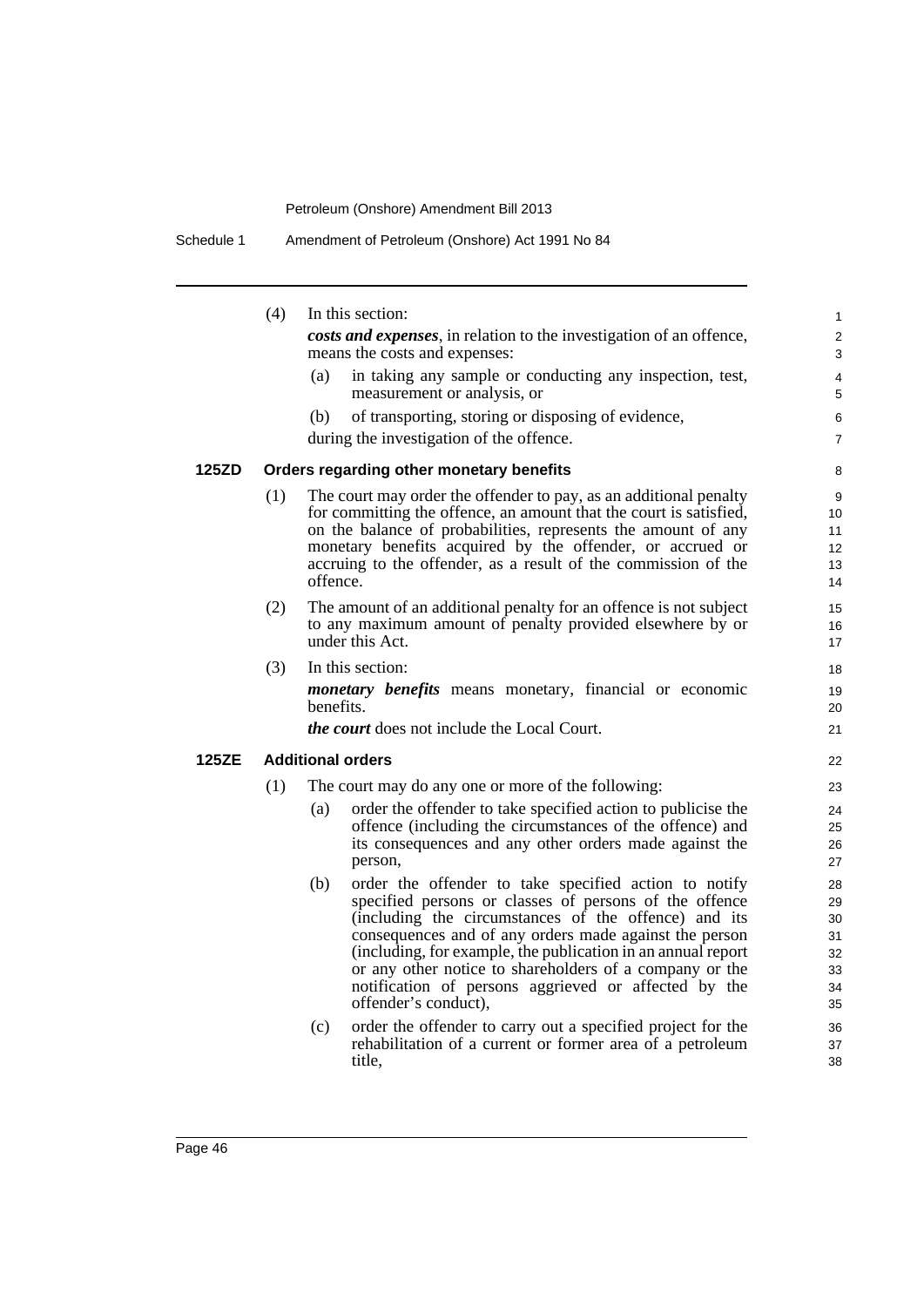Amendment of Petroleum (Onshore) Act 1991 No 84 Schedule 1

- (d) order the offender to carry out an audit of activities carried on by the offender,
- (e) order the offender to attend, or to cause an employee or employees or a contractor or contractors of the offender to attend, a training or other course specified by the court,
- (f) order the offender to establish, for employees or contractors of the offender, a training course of a kind specified by the court,
- (g) order the offender to pay any royalty that is due and payable by the offender under this Act,
- (h) if the Director-General is a party to proceedings, order the offender to provide to the Director-General and maintain a security deposit, in a form and amount, and on such terms (if any), specified by the court, if the court orders the offender to carry out a specified work or program for the restoration or enhancement of the environment.

However, the Local Court is not authorised to make an order referred to in paragraph (c), (d) or (h).

- (2) The court may, in an order under this section, fix a period for compliance and impose any other requirements the court considers necessary or expedient for enforcement of the order.
- (3) If the offender contravenes an order under subsection (1) (a) or (b), the prosecutor or a person authorised by the prosecutor may take action to carry out the order as far as may be practicable, including action to publicise or notify:
	- (a) the original contravention, its environmental and other consequences, and any other penalties imposed on the offender, and
	- (b) the contravention of the order.
- (4) The reasonable cost of taking action referred to in subsection (3) is recoverable by the prosecutor or person taking the action, in a court of competent jurisdiction, as a debt from the offender.
- (5) Section 106I applies with respect to a security deposit provided under an order referred to in subsection (1) (h) as if it were provided under a security deposit condition within the meaning of Part 10A.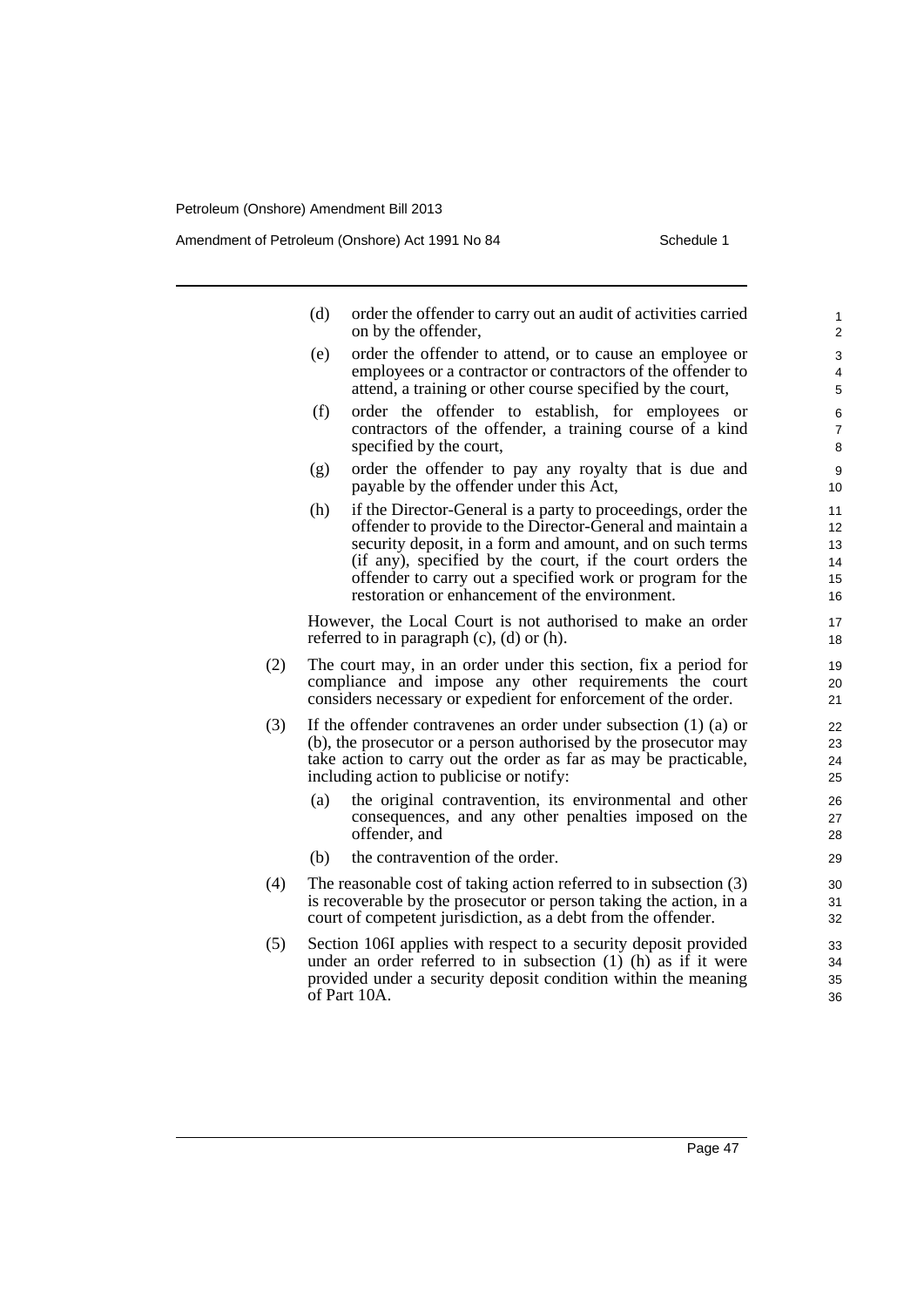Schedule 1 Amendment of Petroleum (Onshore) Act 1991 No 84

| <b>125ZF</b> | <b>Offence</b>    |     |                    |                                                                                                                                                                                                                                                                                                                                 | $\mathbf{1}$               |
|--------------|-------------------|-----|--------------------|---------------------------------------------------------------------------------------------------------------------------------------------------------------------------------------------------------------------------------------------------------------------------------------------------------------------------------|----------------------------|
|              |                   |     | of an offence.     | A person who fails to comply with an order under this Division<br>(except an order under section 125ZA, 125ZB or 125ZC) is guilty                                                                                                                                                                                               | $\overline{2}$<br>3<br>4   |
|              |                   |     | Maximum penalty:   |                                                                                                                                                                                                                                                                                                                                 | 5                          |
|              |                   | (a) |                    | in the case of a corporation— $1,000$ penalty units for each<br>day the offence continues, or                                                                                                                                                                                                                                   | 6<br>7                     |
|              |                   | (b) |                    | in the case of a natural person—500 penalty units for each<br>day the offence continues.                                                                                                                                                                                                                                        | 8<br>9                     |
|              | <b>Division 5</b> |     |                    | <b>Evidentiary provisions</b>                                                                                                                                                                                                                                                                                                   | 10                         |
| 125ZG        |                   |     |                    | Certificate evidence of certain matters                                                                                                                                                                                                                                                                                         | 11                         |
|              | (1)               |     |                    | A document signed by the Director-General, or by an officer<br>designated by the Director-General for the purposes of this<br>section, and certifying any one or more of the matters specified<br>in subsection (2) is admissible in any proceedings under this Act<br>and is prima facie evidence of the matters so certified. | 12<br>13<br>14<br>15<br>16 |
|              | (2)               |     | subsection $(1)$ : | The following matters are specified for the purposes of                                                                                                                                                                                                                                                                         | 17<br>18                   |
|              |                   | (a) |                    | that an instrument, a copy of which is set out in or annexed<br>to the document, being an instrument purporting:                                                                                                                                                                                                                | 19<br>20                   |
|              |                   |     | (i)                | to be issued, made or given for the purposes of this<br>Act. and                                                                                                                                                                                                                                                                | 21<br>22                   |
|              |                   |     | (ii)               | to have been signed by the person authorised to<br>issue, make or give the instrument, or by another<br>person acting as delegate for or on behalf of the<br>person,                                                                                                                                                            | 23<br>24<br>25<br>26       |
|              |                   |     |                    | was issued, made or given on a specified day,                                                                                                                                                                                                                                                                                   | 27                         |
|              |                   | (b) |                    | that a person was or was not, at a specified time or during<br>a specified period, the holder of a specified petroleum title<br>or a petroleum title of a specified kind,                                                                                                                                                       | 28<br>29<br>30             |
|              |                   | (c) |                    | that specified land was or was not, at a specified time or<br>during a specified period, the subject of a specified<br>petroleum title or a petroleum title of a specified kind,                                                                                                                                                | 31<br>32<br>33             |
|              |                   | (d) |                    | that specified land, at a specified time or during a specified<br>period, comprised the whole or part of the land in a<br>specified petroleum title,                                                                                                                                                                            | 34<br>35<br>36             |
|              |                   | (e) |                    | that a petroleum title was or was not, at a specified time or<br>during a specified period, subject to specified conditions,                                                                                                                                                                                                    | 37<br>38                   |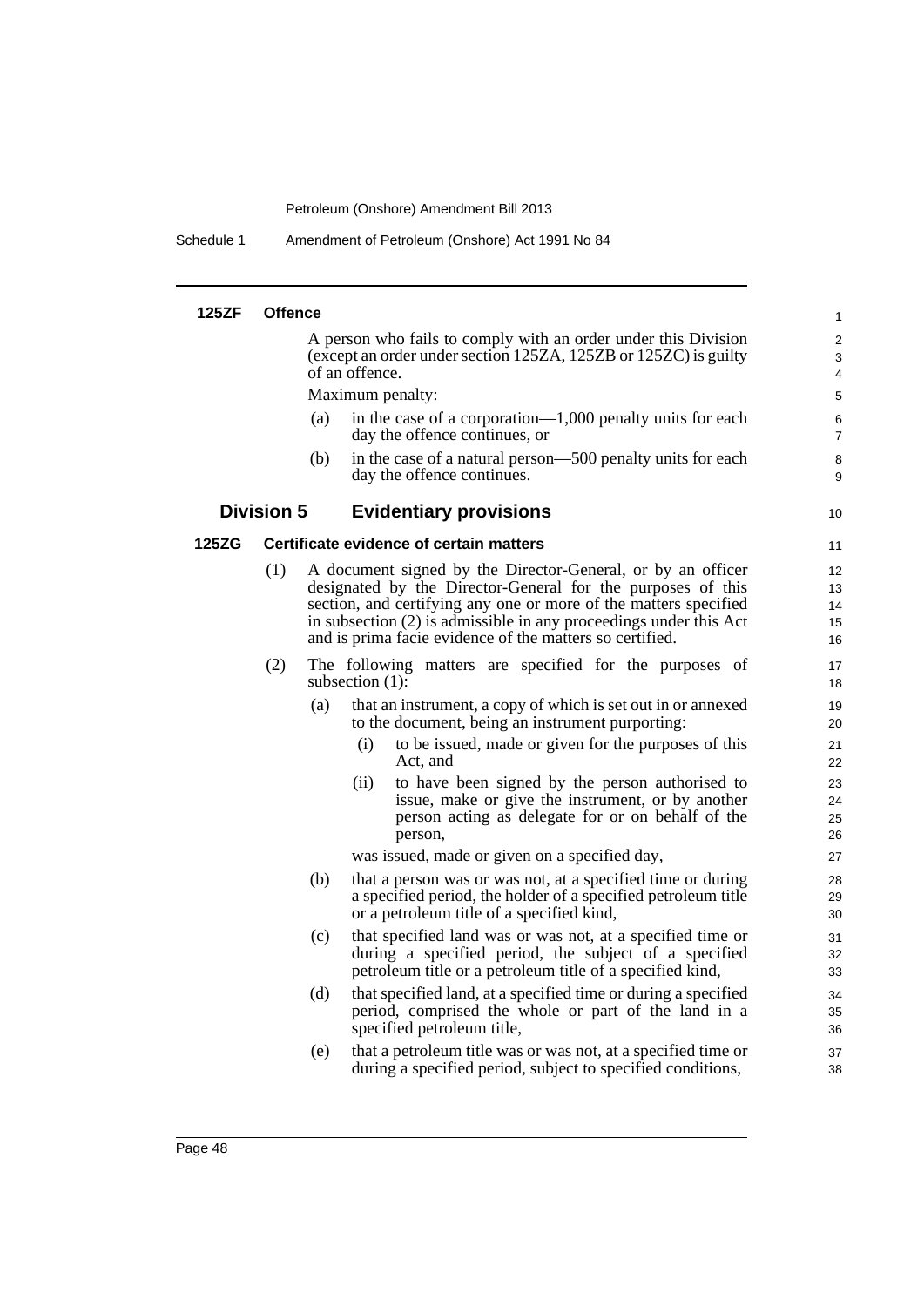Amendment of Petroleum (Onshore) Act 1991 No 84 Schedule 1

|     | (f)                                                                                                                                                                                                                                                                        | that a petroleum title was, at a specified time, cancelled or<br>suspended for a specified period or was cancelled or<br>suspended subject to specified conditions,                                                                                           | 1<br>2<br>3          |  |  |
|-----|----------------------------------------------------------------------------------------------------------------------------------------------------------------------------------------------------------------------------------------------------------------------------|---------------------------------------------------------------------------------------------------------------------------------------------------------------------------------------------------------------------------------------------------------------|----------------------|--|--|
|     | (g)                                                                                                                                                                                                                                                                        | that a condition on a petroleum title was, at a specified<br>time, revoked or varied in a specified manner or that a new<br>condition was, at a specified time, imposed on a petroleum<br>title or on the suspension of a petroleum title,                    | 4<br>5<br>6<br>7     |  |  |
|     | (h)                                                                                                                                                                                                                                                                        | that a person was or was not, at a specified time or during<br>a specified period, an inspector,                                                                                                                                                              | 8<br>9               |  |  |
|     | (i)                                                                                                                                                                                                                                                                        | that a person was or was not, at a specified time or during<br>a specified period, a member of staff of the Department or<br>a council,                                                                                                                       | 10<br>11<br>12       |  |  |
|     | (i)                                                                                                                                                                                                                                                                        | that information required to be furnished pursuant to this<br>Act or the regulations was or was not received,                                                                                                                                                 | 13<br>14             |  |  |
|     | (k)                                                                                                                                                                                                                                                                        | that a document is a copy of part of, or an extract from, a<br>register kept under this Act,                                                                                                                                                                  | 15<br>16             |  |  |
|     | (1)                                                                                                                                                                                                                                                                        | that a specified amount is payable under this Act or the<br>regulations by a specified person and has not been paid,                                                                                                                                          | 17<br>18             |  |  |
|     | (m)                                                                                                                                                                                                                                                                        | that petroleum of a specified value was recovered by a<br>specified person or from specified land, at a specified time<br>or during a specified period,                                                                                                       | 19<br>20<br>21       |  |  |
|     | (n)                                                                                                                                                                                                                                                                        | that a specified legal or equitable interest (being a legal or<br>equitable interest of a kind referred to in section 97) was or<br>was not registered under this Act,                                                                                        | 22<br>23<br>24       |  |  |
|     | (0)                                                                                                                                                                                                                                                                        | that the Crown or a public authority has incurred costs or<br>expenses of a specified amount under section 79E,                                                                                                                                               | 25<br>26             |  |  |
|     | (p)                                                                                                                                                                                                                                                                        | that the Crown or a public authority has incurred costs or<br>expenses of a specified amount in connection with the<br>investigation of a specified offence under this Act,                                                                                   | 27<br>28<br>29       |  |  |
|     | (q)                                                                                                                                                                                                                                                                        | that a specified function under this Act was delegated to a<br>specified person under section 126 or 126A during a<br>specified period.                                                                                                                       | 30<br>31<br>32       |  |  |
| (3) | For the purposes of the certification of a matter referred to in<br>33<br>subsection (2) (h), the person who appointed the inspector<br>34<br>concerned is taken to be an officer designated by the<br>35<br>Director-General (as referred to in subsection $(1)$ ).<br>36 |                                                                                                                                                                                                                                                               |                      |  |  |
| (4) |                                                                                                                                                                                                                                                                            | In the absence of information that would enable the accurate<br>determination of an amount payable, as referred to in<br>subsection $(2)$ $(1)$ , or the value of petroleum, as referred to in<br>subsection $(2)$ (m), the following provisions have effect: | 37<br>38<br>39<br>40 |  |  |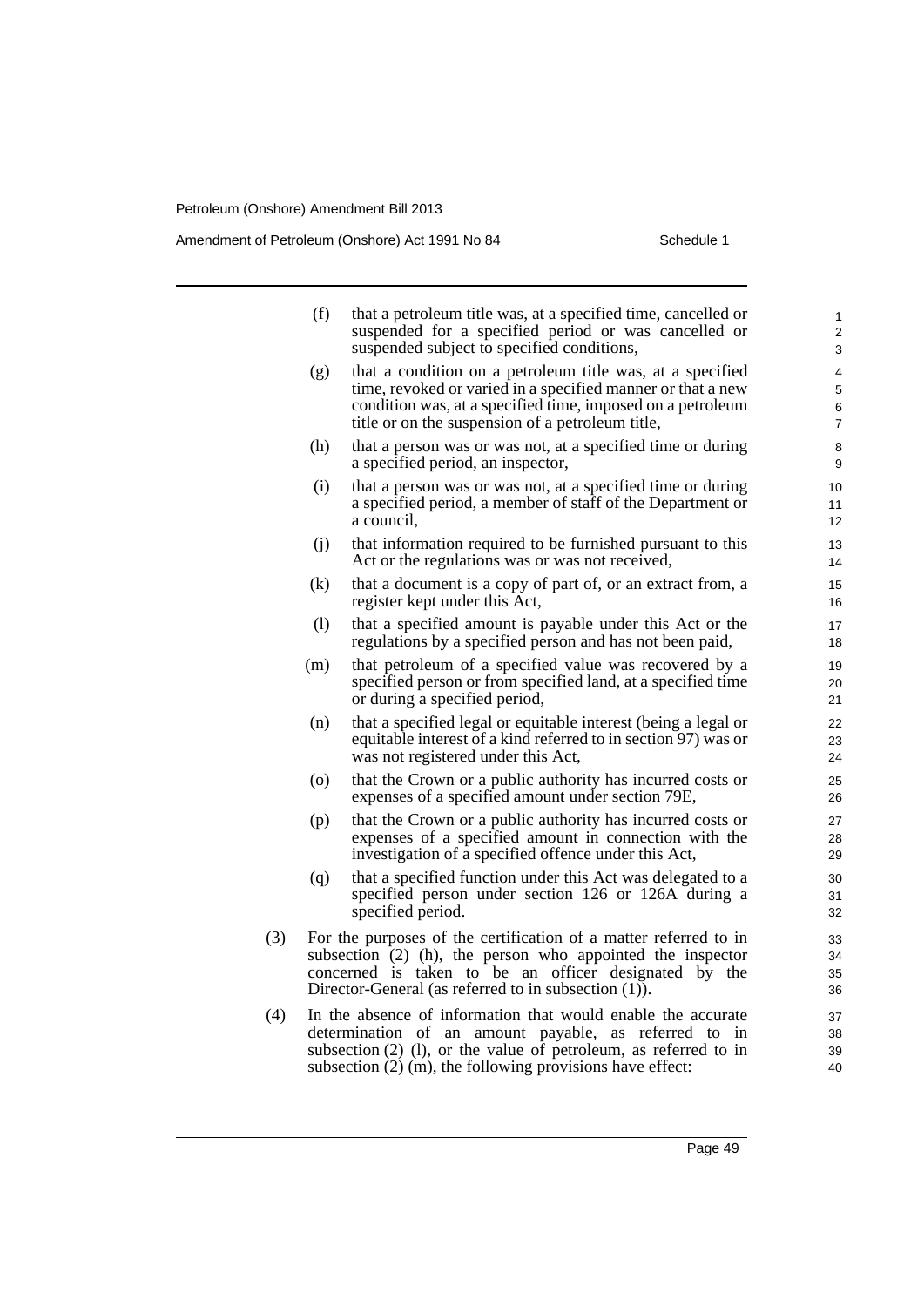|        |     |                    | (a)<br>the amount or value certified may be an estimate of that<br>amount or value (based on the information available to the<br>person making the certification),                                                                                                                                            | 1<br>$\boldsymbol{2}$<br>3                           |
|--------|-----|--------------------|---------------------------------------------------------------------------------------------------------------------------------------------------------------------------------------------------------------------------------------------------------------------------------------------------------------|------------------------------------------------------|
|        |     |                    | (b)<br>the estimate is presumed to be accurate and cannot be<br>challenged on the basis that insufficient information was<br>available to enable the making of an accurate<br>determination, but can be challenged by the provision of<br>information that enables a more accurate estimate to be<br>made.    | $\overline{4}$<br>5<br>6<br>$\overline{7}$<br>8<br>9 |
|        |     |                    | if the estimate is successfully challenged and as a result a<br>(c)<br>more accurate estimate is substituted, no proceedings are<br>open to challenge merely because of the less accurate<br>estimate and proceedings may continue to be heard and be<br>determined on the basis of the substituted estimate. | 10<br>11<br>12<br>13<br>14                           |
| $[17]$ |     | <b>Section 127</b> |                                                                                                                                                                                                                                                                                                               | 15                                                   |
|        |     |                    | Omit the section. Insert instead:                                                                                                                                                                                                                                                                             | 16                                                   |
|        | 127 |                    | Minister or other officer not to be interested in petroleum title                                                                                                                                                                                                                                             | 17                                                   |
|        |     | (1)                | A person must not, while holding office in an official capacity for<br>the purposes of this Act and while exercising functions in that<br>capacity, hold either directly or indirectly a beneficial interest in<br>a petroleum title.<br>Maximum penalty: 2,000 penalty units.                                | 18<br>19<br>20<br>21<br>22                           |
|        |     |                    |                                                                                                                                                                                                                                                                                                               |                                                      |
|        |     | (2)                | The following are persons who hold office in an <i>official capacity</i><br>for the purposes of this Act:                                                                                                                                                                                                     | 23<br>24                                             |
|        |     |                    | the Minister,<br>(a)                                                                                                                                                                                                                                                                                          | 25                                                   |
|        |     |                    | (b)<br>an inspector,                                                                                                                                                                                                                                                                                          | 26                                                   |
|        |     |                    | (c)<br>a member of staff of the Department who exercises<br>functions under this Act or the <i>Mining Act 1992</i> ,                                                                                                                                                                                          | 27<br>28                                             |
|        |     |                    | (d)<br>any other person who exercises any judicial or official<br>functions under this Act or the <i>Mining Act 1992</i> .                                                                                                                                                                                    | 29<br>30                                             |
|        |     | (3)                | This section does not prevent the Director-General from being<br>the holder, on behalf of the Crown, of an exploration licence.                                                                                                                                                                               | 31<br>32                                             |
| $[18]$ |     | <b>Section 135</b> |                                                                                                                                                                                                                                                                                                               | 33                                                   |
|        |     |                    | Omit sections 135–137A. Insert instead:                                                                                                                                                                                                                                                                       | 34                                                   |
|        | 135 |                    | <b>Continuing effect of notices and conditions</b>                                                                                                                                                                                                                                                            | 35                                                   |
|        |     | (1)                | A notice given, or a condition of a petroleum title or permit<br>imposed, under this Act or the regulations that specifies a time by                                                                                                                                                                          | 36<br>37                                             |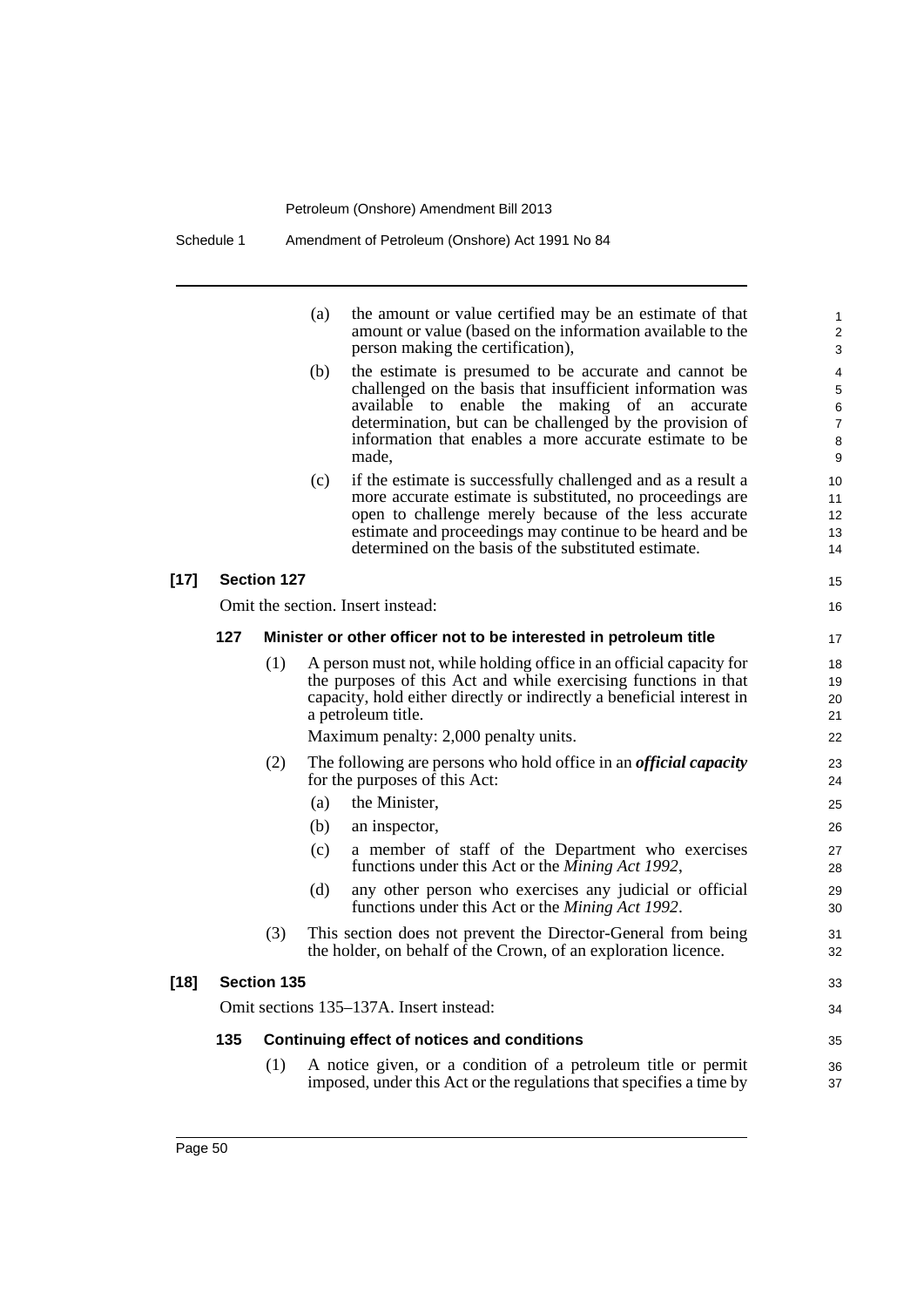amending Act.

which, or period within which, the notice or condition must be complied with continues to have effect until the notice or condition is complied with even though the time has passed or the period has expired. (2) A notice that does not specify a time by which, or period within which, the notice must be complied with continues to have effect until the notice is complied with. (3) This section does not apply to the extent that any requirement under a notice or a condition of a petroleum title or permit is revoked. (4) Nothing in this section affects the powers of a regulatory authority with respect to the enforcement of a notice or a condition of a petroleum title or permit. **[19] Schedule 1 Savings and transitional provisions** Insert at the end of the Schedule with appropriate Part and clause numbers: **Part Provisions consequent on enactment of Petroleum (Onshore) Amendment Act 2013 Definition** In this Part: *2013 amending Act* means the *Petroleum (Onshore) Amendment Act 2013*. **Legal costs of access arrangements** Section 69DA, as inserted by the 2013 amending Act, does not apply in respect of legal costs relating to an access arrangement for which notice was served under section 69E before the commencement of that amendment. Section 69D (2A), as in force before that commencement, continues to apply to such an arrangement. **Breach of environmental conditions** (1) This clause applies to a contravention of a condition of a petroleum title imposed under section 75 or 76 that occurs before the substitution of those sections by the *State Revenue and Other Legislation Amendment (Budget Measures) Act 2012* and after the commencement of section 125D, as inserted by the 2013 1  $\overline{2}$ 3 4 5 6 7 8 9 10 11 12 13 14 15 16 17 18 19 20 21 22 23 24 25 26 27 28 29 30 31 32 33 34

35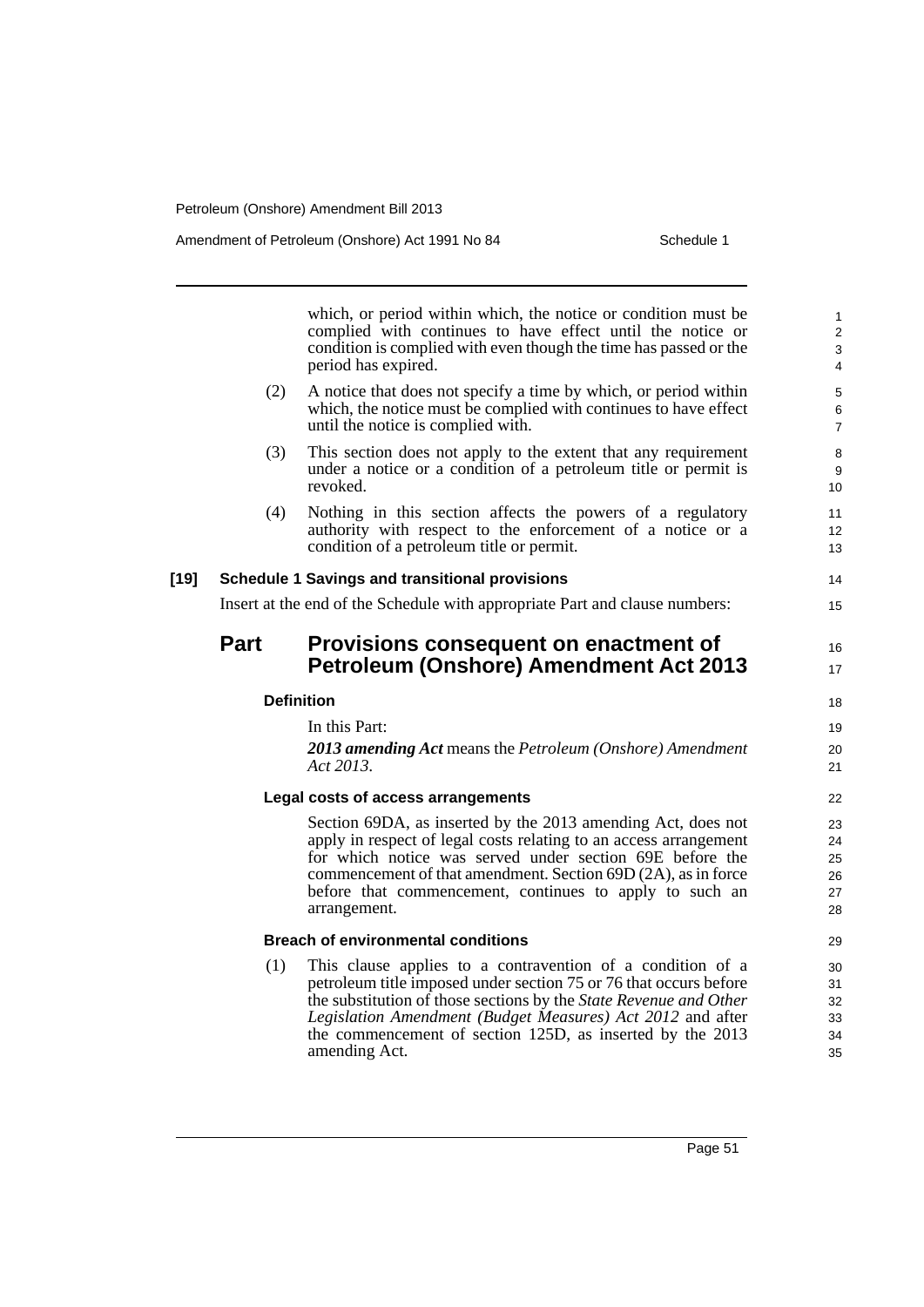Schedule 1 Amendment of Petroleum (Onshore) Act 1991 No 84

| (2) | The maximum penalty specified for such a contravention is the<br>penalty specified in section 125D for contraventions of<br>conditions other than conditions imposed under section 75 or 76.                                                                                                                              | $\mathbf{1}$<br>$\overline{\mathbf{c}}$<br>3 |
|-----|---------------------------------------------------------------------------------------------------------------------------------------------------------------------------------------------------------------------------------------------------------------------------------------------------------------------------|----------------------------------------------|
|     | <b>Existing inspectors</b>                                                                                                                                                                                                                                                                                                | 4                                            |
| (1) | This clause applies to a person who, immediately before the<br>substitution of section 113 by the 2013 amending Act, held office<br>as an inspector employed or engaged under section 113 (1A).                                                                                                                           | 5<br>6<br>$\overline{7}$                     |
| (2) | A person to whom this clause applies is taken to have been<br>appointed as an inspector under section 113 as substituted by the<br>2013 amending Act.                                                                                                                                                                     | 8<br>9<br>10                                 |
|     | <b>Environmental information</b>                                                                                                                                                                                                                                                                                          | 11                                           |
|     | Division 1 of Part 13, as inserted by the 2013 amending Act, does<br>not apply to environmental information obtained by the<br>Director-General before the commencement of that Division.                                                                                                                                 | 12<br>13<br>14                               |
|     | Time for commencement of proceedings                                                                                                                                                                                                                                                                                      | 15                                           |
|     | Section 125J, as inserted by the 2013 amending Act, does not<br>extend to offences committed before the commencement of that<br>section for which proceedings had not been commenced when the<br>section commenced.                                                                                                       | 16<br>17<br>18<br>19                         |
|     | <b>Existing notices and conditions</b>                                                                                                                                                                                                                                                                                    | 20                                           |
|     | Section 135, as substituted by the 2013 amending Act, extends to<br>a notice given or condition imposed under this Act before the<br>commencement of that section if the time by which, or period<br>within which, the notice or condition must be complied with had<br>not expired immediately before that commencement. | 21<br>22<br>23<br>24<br>25                   |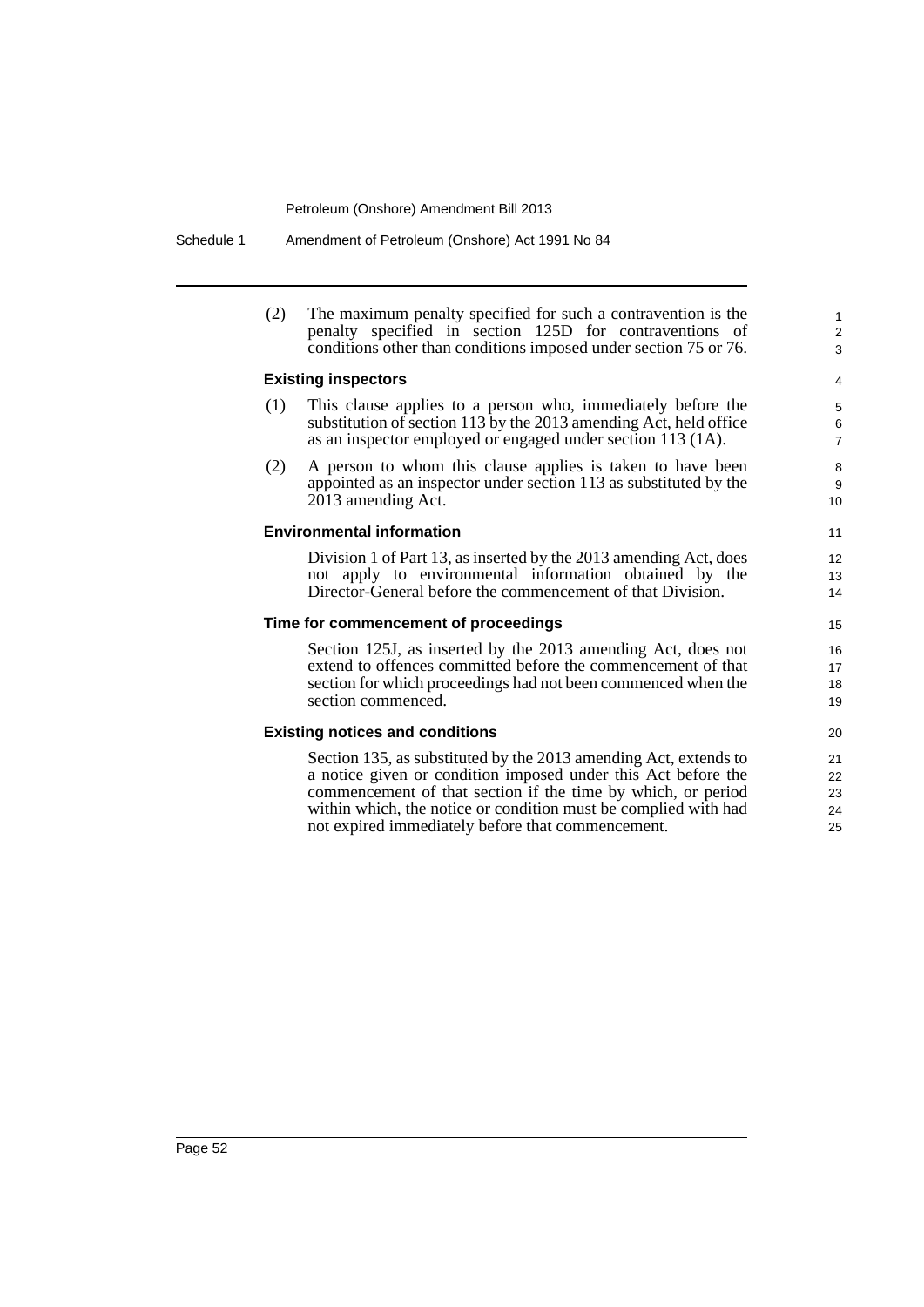Amendment of other Acts Schedule 2

|               | <b>Schedule 2</b> |     | <b>Amendment of other Acts</b>                                                                                                                                                                                                                                                           | 1                                   |
|---------------|-------------------|-----|------------------------------------------------------------------------------------------------------------------------------------------------------------------------------------------------------------------------------------------------------------------------------------------|-------------------------------------|
| 2.1           |                   |     | Coal Mine Health and Safety Act 2002 No 129                                                                                                                                                                                                                                              | $\overline{c}$                      |
|               |                   |     | Schedule 3 Savings, transitional and other provisions                                                                                                                                                                                                                                    | 3                                   |
|               |                   |     | Insert after clause 25:                                                                                                                                                                                                                                                                  | 4                                   |
|               | 25A               |     | Validation of appointment of officers                                                                                                                                                                                                                                                    | 5                                   |
|               |                   | (1) | A person purporting to have been appointed as the Chief<br>Inspector, an inspector, a mine safety officer or an investigator by<br>the 2006 instrument of appointment is taken to have been validly<br>appointed as such an officer on and from the commencement of<br>section 145.      | 6<br>$\overline{7}$<br>8<br>9<br>10 |
|               |                   | (2) | Any act purported to be done or omitted to have been done by the<br>person as such an officer on or after that commencement is taken<br>to have been validly done or omitted to be done, if it could have<br>been validly done or omitted to be done had subclause (1) been<br>in force. | 11<br>12<br>13<br>14<br>15          |
|               |                   | (3) | Nothing in this clause continues the appointment of a person<br>who, before the commencement of this clause, ceased to hold an<br>office to which the person was appointed as referred to in<br>subclause (1).                                                                           | 16<br>17<br>18<br>19                |
|               |                   | (4) | In this clause:<br>2006 instrument of appointment means the instrument of<br>appointment under the Coal Mine Health and Safety Act 2002,<br>dated 22 December 2006, published in Gazette No 5 of<br>12 January 2007 at page 102.                                                         | 20<br>21<br>22<br>23<br>24          |
| $2.2^{\circ}$ |                   |     | <b>Fines Act 1996 No 99</b>                                                                                                                                                                                                                                                              | 25                                  |
|               |                   |     | Schedule 1 Statutory provisions under which penalty notices issued<br>Omit "Petroleum (Onshore) Act 1991, section 137A".<br>Insert instead "Petroleum (Onshore) Act 1991, section 125K".                                                                                                 | 26<br>27<br>28                      |
| 2.3           |                   |     | Mining Act 1992 No 29                                                                                                                                                                                                                                                                    | 29                                  |
| [1]           |                   |     | Section 31 Dwelling-houses, gardens and significant improvements<br>Insert after section $31(5)$ :                                                                                                                                                                                       | 30<br>31                            |
|               |                   | (6) | This section does not apply to the holder of an exploration licence<br>who carries out a seismic survey on a public road.                                                                                                                                                                | 32<br>33                            |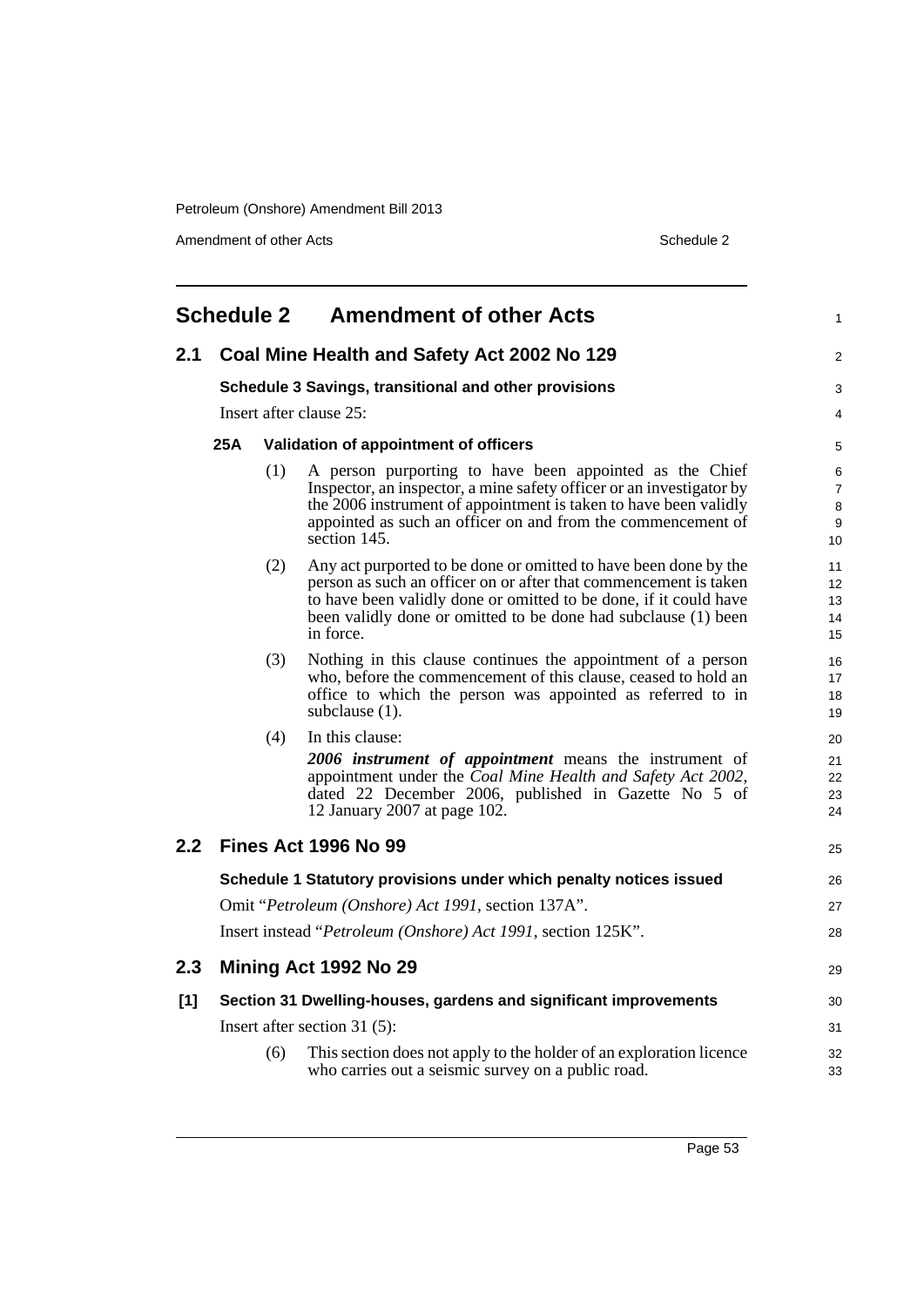| $[2]$ |      |                     | Section 49 Dwelling-houses, gardens and significant improvements                                                                                                                                                                                                                                                                                                                                                     | 1                                      |
|-------|------|---------------------|----------------------------------------------------------------------------------------------------------------------------------------------------------------------------------------------------------------------------------------------------------------------------------------------------------------------------------------------------------------------------------------------------------------------|----------------------------------------|
|       |      |                     | Insert after section 49 $(5)$ :                                                                                                                                                                                                                                                                                                                                                                                      | $\overline{c}$                         |
|       |      | (6)                 | This section does not apply to the holder of an assessment lease<br>who carries out a seismic survey on a public road.                                                                                                                                                                                                                                                                                               | 3<br>4                                 |
| $[3]$ |      |                     | Section 141 Matters for which access arrangement to provide                                                                                                                                                                                                                                                                                                                                                          | 5                                      |
|       |      |                     | Omit section 141 (2A).                                                                                                                                                                                                                                                                                                                                                                                               | 6                                      |
| [4]   |      | <b>Section 141A</b> |                                                                                                                                                                                                                                                                                                                                                                                                                      | 7                                      |
|       |      |                     | Insert after section 141:                                                                                                                                                                                                                                                                                                                                                                                            | 8                                      |
|       | 141A |                     | <b>Legal costs</b>                                                                                                                                                                                                                                                                                                                                                                                                   | 9                                      |
|       |      | (1)                 | An access arrangement must specify an amount that the holder of<br>the prospecting title is required to pay for the reasonable legal<br>costs of the landholder in connection with the arrangement.                                                                                                                                                                                                                  | 10<br>11<br>12                         |
|       |      | (2)                 | The amount so specified is to be for costs of legal services in<br>connection with negotiating and making an access arrangement<br>during the period commencing when notice under section 142 is<br>served on the landholder and ending on the date the arrangement<br>is executed. The amount is not to cover costs for any legal<br>services in connection with arbitration relating to the access<br>arrangement. | 13<br>14<br>15<br>16<br>17<br>18<br>19 |
|       |      | (3)                 | The Director-General may, by order published in the Gazette and<br>with the concurrence of the NSW Farmers Association and the<br>NSW Minerals Council, set a maximum amount for such legal<br>costs.                                                                                                                                                                                                                | 20<br>21<br>22<br>23                   |
|       |      | (4)                 | Despite subsection (3), an access arrangement may specify an<br>amount for such legal costs that exceeds the maximum amount<br>set by the Director-General.                                                                                                                                                                                                                                                          | 24<br>25<br>26                         |
| [5]   |      |                     | Section 240A Direction to suspend operations                                                                                                                                                                                                                                                                                                                                                                         | 27                                     |
|       |      |                     | Omit section $240A(1)(c)$ .                                                                                                                                                                                                                                                                                                                                                                                          | 28                                     |
| [6]   |      |                     | <b>Section 240A (4)</b>                                                                                                                                                                                                                                                                                                                                                                                              | 29                                     |
|       |      |                     | Omit "cancellation". Insert instead "suspension".                                                                                                                                                                                                                                                                                                                                                                    | 30                                     |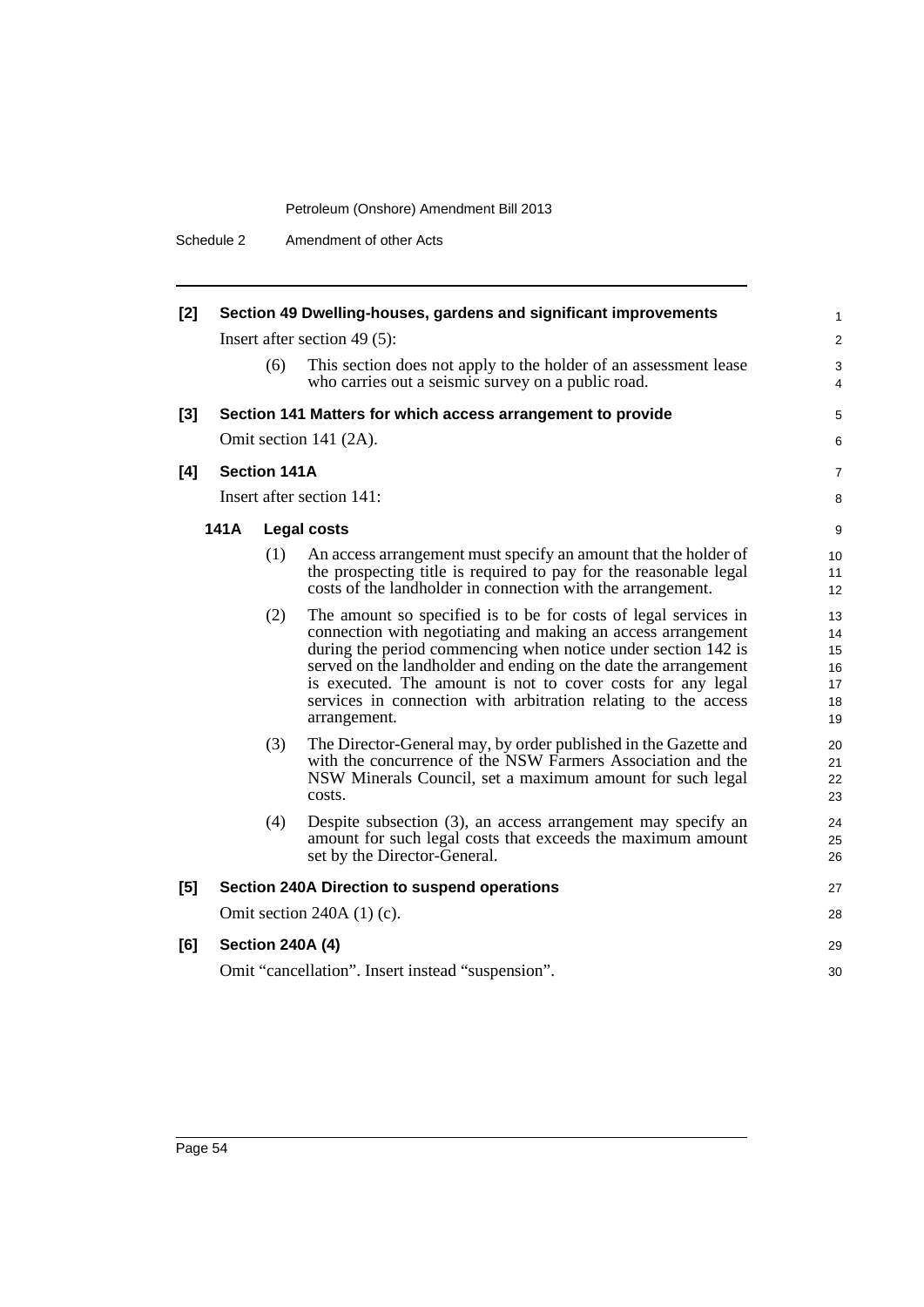Amendment of other Acts Schedule 2

| [7] | <b>Section 240EA</b> |                           |                                   |                                                                                                                                                                                                                |                               |  |  |
|-----|----------------------|---------------------------|-----------------------------------|----------------------------------------------------------------------------------------------------------------------------------------------------------------------------------------------------------------|-------------------------------|--|--|
|     |                      |                           |                                   | Insert after section 240E:                                                                                                                                                                                     | $\overline{c}$                |  |  |
|     | <b>240EA</b>         |                           | <b>Appeals against directions</b> |                                                                                                                                                                                                                |                               |  |  |
|     |                      | (1)                       |                                   | Any person who is aggrieved by a decision of the<br>Director-General or an inspector to give the person a direction<br>under section 240 may appeal to the Land and Environment<br>Court against the decision. | 4<br>5<br>6<br>$\overline{7}$ |  |  |
|     |                      | (2)                       |                                   | An appeal must be made within 14 days of the direction being<br>given or within such further period as the Land and Environment<br>Court may in any case allow.                                                | 8<br>9<br>10                  |  |  |
|     |                      | (3)                       |                                   | The lodging of an appeal does not operate to stay the direction,<br>unless the Land and Environment Court so orders.                                                                                           | 11<br>12                      |  |  |
| [8] |                      | <b>Section 242AA</b>      |                                   |                                                                                                                                                                                                                | 13                            |  |  |
|     |                      | Insert after section 242: |                                   |                                                                                                                                                                                                                | 14                            |  |  |
|     | <b>242AA</b>         |                           |                                   | Prior notice of s 240 direction not required                                                                                                                                                                   | 15                            |  |  |
|     |                      |                           |                                   | A person who gives a direction under section 240 is not required<br>to notify any person who may be affected by the direction before<br>giving the direction.                                                  | 16<br>17<br>18                |  |  |
| [9] |                      |                           |                                   | <b>Section 246P Conditions for mandatory audits</b>                                                                                                                                                            | 19                            |  |  |
|     |                      |                           |                                   | Omit section 246P (7). Insert instead:                                                                                                                                                                         | 20                            |  |  |
|     |                      | (7)                       | $\tilde{1}979:$                   | This section does not affect the operation of the following<br>provisions of the <i>Environmental Planning and Assessment Act</i>                                                                              | 21<br>22<br>23                |  |  |
|     |                      |                           | (a)                               | section 89K (Approvals etc legislation that must be applied<br>consistently),                                                                                                                                  | 24<br>25                      |  |  |
|     |                      |                           | (b)                               | section 93 (Granting and modification of approval by<br>approval body),                                                                                                                                        | 26<br>27                      |  |  |
|     |                      |                           | (c)                               | section 115ZH (Approvals etc legislation that must be<br>applied consistently),                                                                                                                                | 28<br>29                      |  |  |
|     |                      |                           | (d)                               | section 75V (Approvals etc legislation that must be applied<br>consistently) as continued in force by Schedule 6A to that<br>Act.                                                                              | 30<br>31<br>32                |  |  |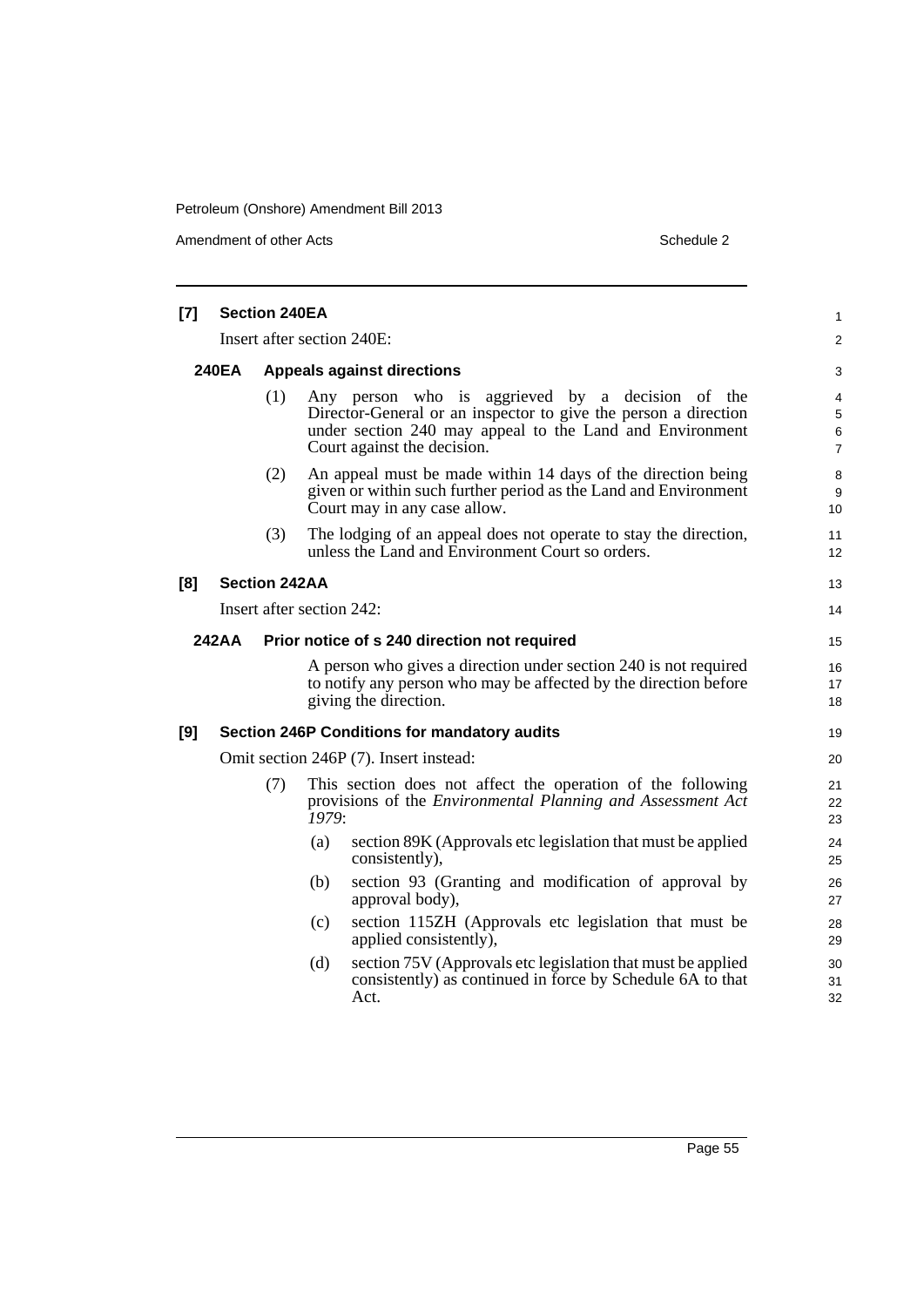Schedule 2 Amendment of other Acts

| $[10]$ |                         | Section 246R Offences relating to audit information                                                                                                     | $\mathbf{1}$             |
|--------|-------------------------|---------------------------------------------------------------------------------------------------------------------------------------------------------|--------------------------|
|        |                         | Omit section 246R (1). Insert instead:                                                                                                                  | 2                        |
|        | (1)                     | A person must not provide information that is false or misleading<br>in a material particular to an auditor in connection with a<br>mandatory audit.    | 3<br>$\overline{4}$<br>5 |
| $[11]$ | <b>Section 246R (3)</b> |                                                                                                                                                         | 6                        |
|        |                         | Omit the subsection. Insert instead:                                                                                                                    | $\overline{7}$           |
|        | (3)                     | An auditor must not include information in an audit report<br>produced to the Director-General that is false or misleading in a<br>material particular. | 8<br>9<br>10             |
| $[12]$ | <b>Section 246R (6)</b> |                                                                                                                                                         | 11                       |
|        |                         | Insert after section 246R (5):                                                                                                                          | 12                       |
|        | (6)                     | The offences under subsections $(1)$ and $(3)$ are offences of strict<br>liability and the defence of honest and reasonable mistake of fact<br>applies. | 13<br>14<br>15           |
| $[13]$ |                         | Section 248L Power of inspectors to require answers                                                                                                     | 16                       |
|        |                         | Omit "Division" from section 248L (1). Insert instead "Part".                                                                                           | 17                       |
| $[14]$ |                         | <b>Section 248M Recording of evidence</b>                                                                                                               | 18                       |
|        |                         | Omit "Division" from section 248M (1). Insert instead "Part".                                                                                           | 19                       |
| $[15]$ |                         | Section 248N Power of inspectors to demand name and address                                                                                             | 20                       |
|        |                         | Omit "referred to in section 248K" from section 248N (1).                                                                                               | 21                       |
|        |                         | Insert instead "of this Act or the regulations".                                                                                                        | 22                       |
| $[16]$ |                         | Section 2480 Additional powers of entry                                                                                                                 | 23                       |
|        | Omit the section.       |                                                                                                                                                         | 24                       |
| $[17]$ |                         | <b>Section 361 Appointment of inspectors</b>                                                                                                            | 25                       |
|        |                         | Insert after section 361 (3):                                                                                                                           | 26                       |
|        | (4)                     | The Director-General must publish the following matters in the<br>Gazette:                                                                              | 27<br>28                 |
|        |                         | the classes of persons appointed as inspectors under<br>(a)<br>subsection $(1)$ ,                                                                       | 29<br>30                 |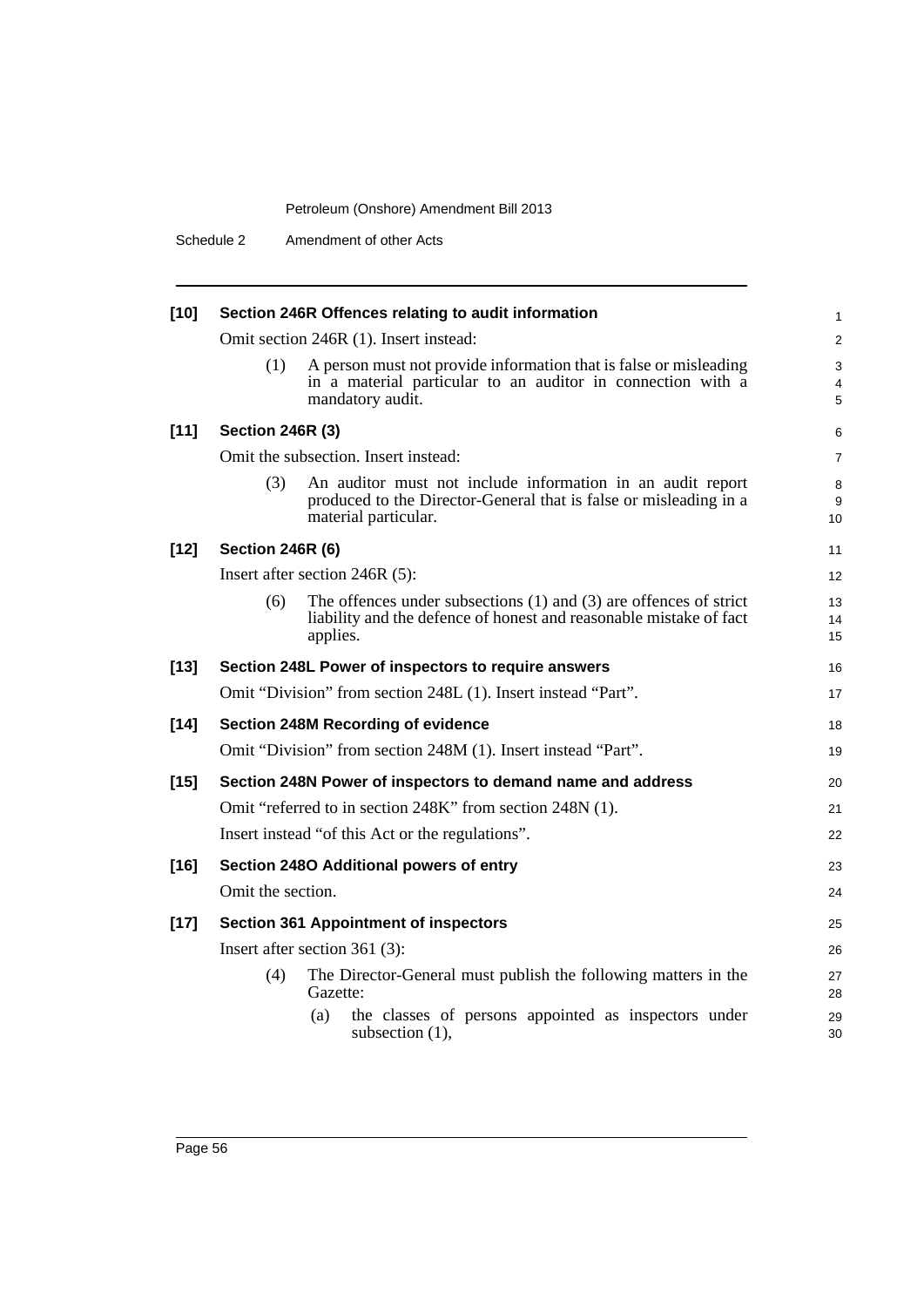Amendment of other Acts Schedule 2

**[19]** 

|        |                                                                                  | (b)                                                                           | any conditions, limitations or restrictions, or limitation on<br>purposes, imposed by the Director-General on the<br>appointment of persons under this section.                                                                                                                  | $\mathbf{1}$<br>$\overline{2}$<br>3 |  |  |
|--------|----------------------------------------------------------------------------------|-------------------------------------------------------------------------------|----------------------------------------------------------------------------------------------------------------------------------------------------------------------------------------------------------------------------------------------------------------------------------|-------------------------------------|--|--|
| $[18]$ |                                                                                  |                                                                               | Section 364 Minister or officer not to be interested in authority, mineral<br>claim or opal prospecting licence                                                                                                                                                                  | 4<br>5                              |  |  |
|        |                                                                                  |                                                                               | Omit section 364 (1). Insert instead:                                                                                                                                                                                                                                            | 6                                   |  |  |
|        | (1)                                                                              |                                                                               | A person must not, while holding office in an official capacity for<br>the purposes of this Act and while exercising functions in that<br>capacity, hold either directly or indirectly a beneficial interest in<br>an authority, a mineral claim or an opal prospecting licence. | $\overline{7}$<br>8<br>9<br>10      |  |  |
|        |                                                                                  |                                                                               | Maximum penalty: 2,000 penalty units.                                                                                                                                                                                                                                            | 11                                  |  |  |
|        | (1A)                                                                             |                                                                               | The following are persons who hold office in an <i>official capacity</i><br>for the purposes of this Act:                                                                                                                                                                        | 12<br>13                            |  |  |
|        |                                                                                  | (a)                                                                           | the Minister,                                                                                                                                                                                                                                                                    | 14                                  |  |  |
|        |                                                                                  | (b)                                                                           | an inspector,                                                                                                                                                                                                                                                                    | 15                                  |  |  |
|        |                                                                                  | (c)                                                                           | a member of staff of the Department who exercises<br>functions under this Act or the <i>Petroleum (Onshore)</i> Act<br>1991,                                                                                                                                                     | 16<br>17<br>18                      |  |  |
|        |                                                                                  | (d)                                                                           | any other person who exercises any judicial or official<br>functions under this Act or the Petroleum (Onshore) Act<br>1991.                                                                                                                                                      | 19<br>20<br>21                      |  |  |
| [19]   | <b>Section 378A Obstruction</b>                                                  |                                                                               |                                                                                                                                                                                                                                                                                  |                                     |  |  |
|        | Omit "any person in the exercise of a function under this Act.". Insert instead: |                                                                               |                                                                                                                                                                                                                                                                                  |                                     |  |  |
|        |                                                                                  | any of the following persons in the exercise of a function under<br>this Act: |                                                                                                                                                                                                                                                                                  |                                     |  |  |
|        |                                                                                  | (a)                                                                           | an inspector,                                                                                                                                                                                                                                                                    | 26                                  |  |  |
|        |                                                                                  | (b)                                                                           | an authorised person within the meaning of Division 3 of<br>Part 11,                                                                                                                                                                                                             | 27<br>28                            |  |  |
|        |                                                                                  | (c)                                                                           | an auditor undertaking a mandatory audit under Division 6<br>of Part 11,                                                                                                                                                                                                         | 29<br>30                            |  |  |
|        |                                                                                  | (d)                                                                           | any other person prescribed by the regulations.                                                                                                                                                                                                                                  | 31                                  |  |  |
| [20]   | Section 378B Obstruction of holder of authorisation                              |                                                                               |                                                                                                                                                                                                                                                                                  |                                     |  |  |
|        | Omit "the holder of an authorisation from doing any act that the holder".        |                                                                               |                                                                                                                                                                                                                                                                                  |                                     |  |  |
|        |                                                                                  |                                                                               | Insert instead "the holder of an authorisation, or a person authorised by the<br>holder, from doing any act that the holder or person".                                                                                                                                          | 34<br>35                            |  |  |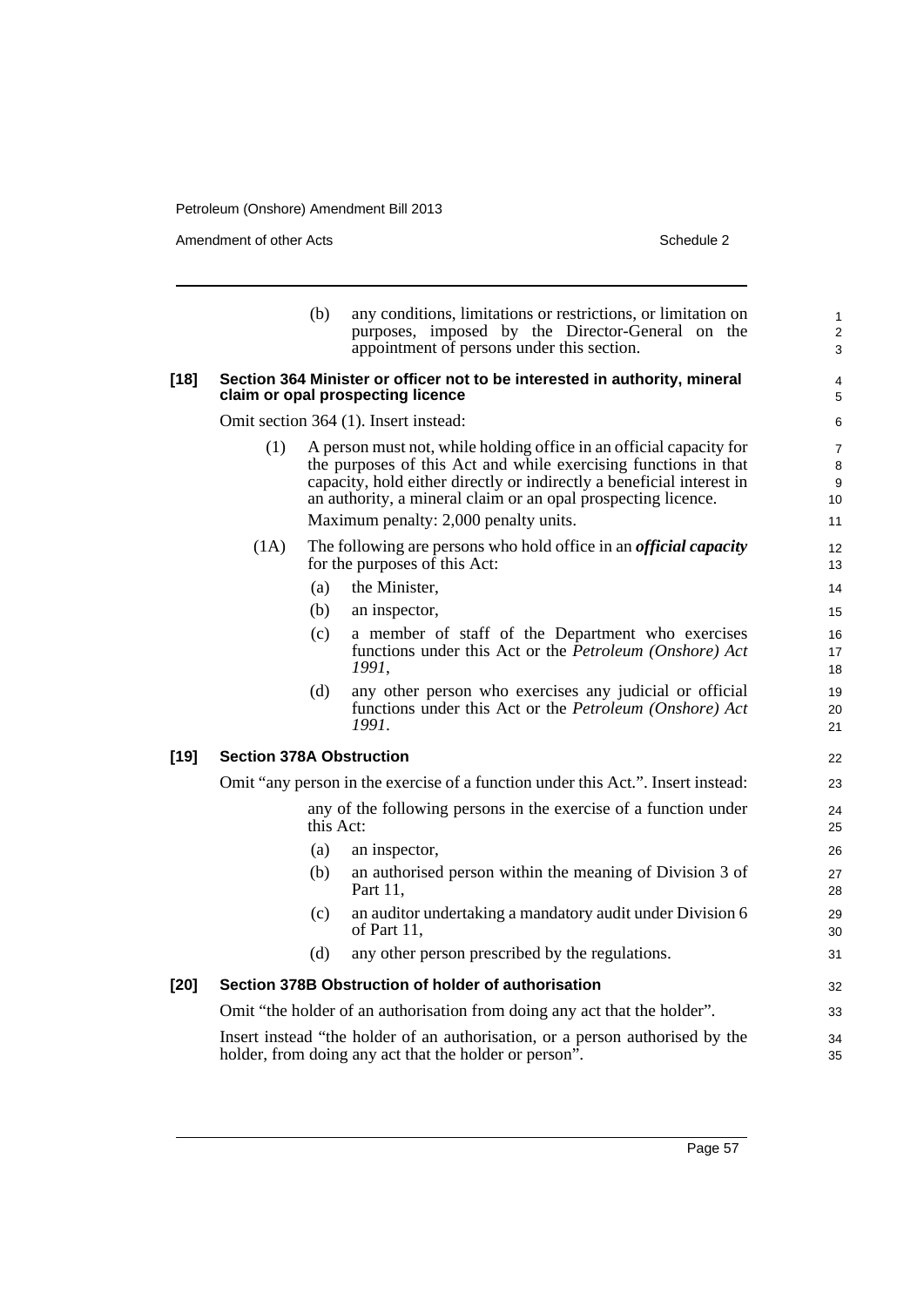Schedule 2 Amendment of other Acts

| $[21]$ |                                                                     | Section 378C False or misleading information                                                                                                                                                                                                                  | 1                        |  |
|--------|---------------------------------------------------------------------|---------------------------------------------------------------------------------------------------------------------------------------------------------------------------------------------------------------------------------------------------------------|--------------------------|--|
|        |                                                                     | Insert ", other than a requirement referred to in subsection (2)" after<br>"authorisation)" in section 378C (b).                                                                                                                                              | $\overline{c}$<br>3      |  |
| $[22]$ | <b>Section 378C</b>                                                 |                                                                                                                                                                                                                                                               | 4                        |  |
|        |                                                                     | Omit "that the person knows to be". Insert instead "that is".                                                                                                                                                                                                 | 5                        |  |
| $[23]$ | Section 378C (2) and (3)                                            |                                                                                                                                                                                                                                                               |                          |  |
|        | Insert at the end of section 378C:                                  |                                                                                                                                                                                                                                                               |                          |  |
|        | (2)                                                                 | A person must not furnish information, records or a return that is<br>false or misleading in purported compliance with a requirement<br>under this Act by an inspector to provide information, records or<br>a return.<br>Maximum penalty: 500 penalty units. | 8<br>9<br>10<br>11<br>12 |  |
|        | (3)                                                                 | The offences under subsections $(1)$ and $(2)$ are offences of strict<br>liability and the defence of honest and reasonable mistake of fact<br>applies.                                                                                                       | 13<br>14<br>15           |  |
| $[24]$ |                                                                     | Section 378I Time within which proceedings may be commenced                                                                                                                                                                                                   | 16                       |  |
|        |                                                                     | Omit section 378I (1) and (2). Insert instead:                                                                                                                                                                                                                | 17                       |  |
|        | (1)                                                                 | Proceedings for an offence under this Act or the regulations may<br>be commenced within but not later than 3 years after the latest of<br>the following dates:                                                                                                | 18<br>19<br>20           |  |
|        |                                                                     | the date on which the offence is alleged to have been<br>(a)<br>committed,                                                                                                                                                                                    | 21<br>22                 |  |
|        |                                                                     | (b)<br>the date on which evidence of the alleged offence first<br>came to the attention of an<br>inspector or the<br>Director-General.                                                                                                                        | 23<br>24<br>25           |  |
| $[25]$ | <b>Section 3781 (3)</b>                                             |                                                                                                                                                                                                                                                               | 26                       |  |
|        | Omit "subsection $(2)$ ". Insert instead "subsection $(1)$ $(b)$ ". |                                                                                                                                                                                                                                                               |                          |  |
| $[26]$ | Section 378I (3) and (4)                                            |                                                                                                                                                                                                                                                               |                          |  |
|        |                                                                     | Insert "or the Director-General" after "an inspector" wherever occurring.                                                                                                                                                                                     | 29                       |  |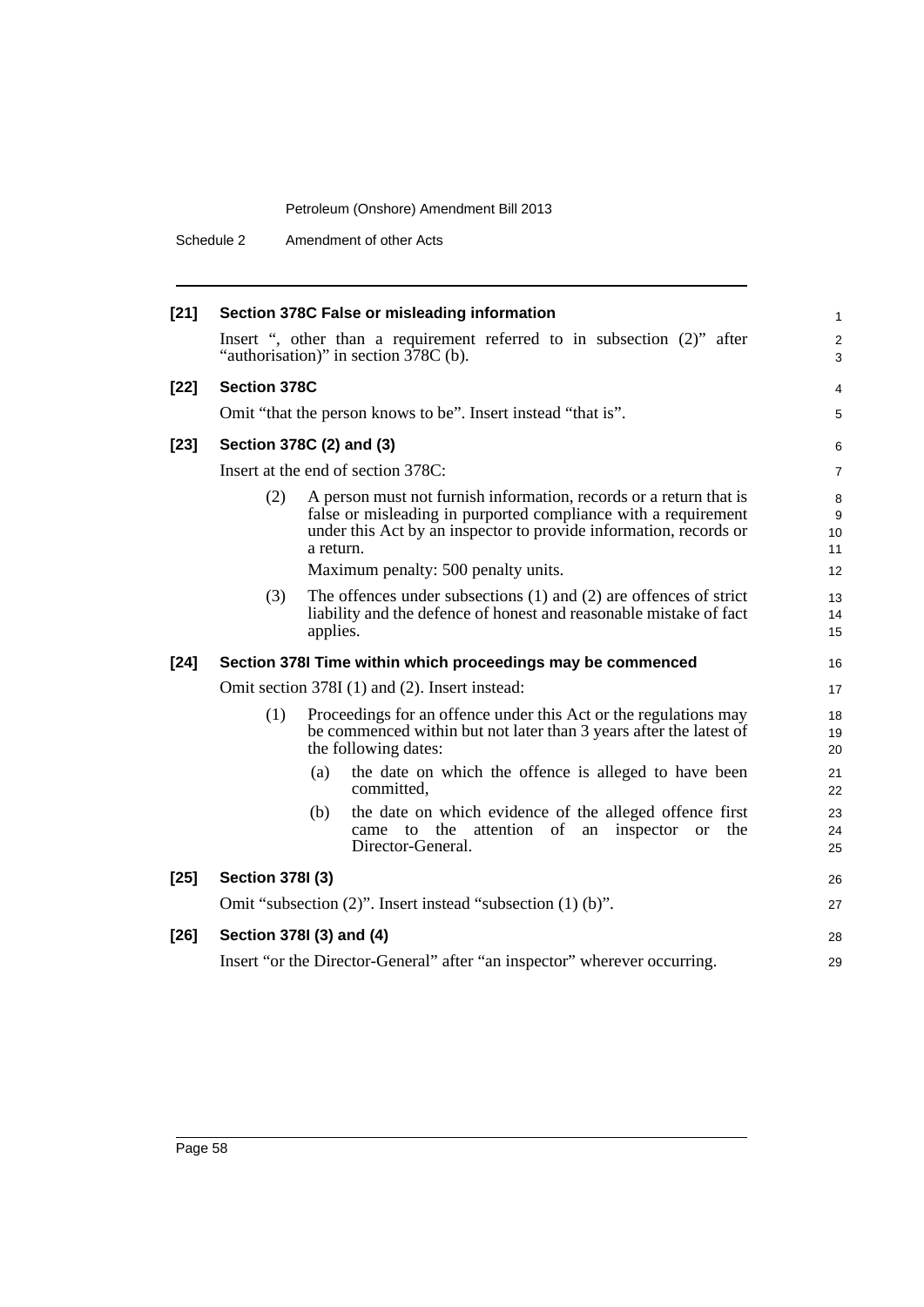Amendment of other Acts Schedule 2

| $[27]$ | Part 18, Divisions 1 and 2<br>Insert before section 379: |                                |                                                                                                                                                                                                                                                                                            |                                    |
|--------|----------------------------------------------------------|--------------------------------|--------------------------------------------------------------------------------------------------------------------------------------------------------------------------------------------------------------------------------------------------------------------------------------------|------------------------------------|
|        |                                                          |                                |                                                                                                                                                                                                                                                                                            | 2                                  |
|        |                                                          | <b>Division 1</b>              | <b>Environmental information</b>                                                                                                                                                                                                                                                           | 3                                  |
|        | 378ZH                                                    | <b>Application of Division</b> |                                                                                                                                                                                                                                                                                            | 4                                  |
|        |                                                          | (1)                            | This Division applies to environmental information obtained by<br>the Director-General in connection with or for the purposes of<br>monitoring, recording or assessing the environmental impacts of<br>prospecting or mining, or proposed prospecting or mining, or<br>related activities. | 5<br>6<br>$\overline{7}$<br>8<br>9 |
|        |                                                          | (2)                            | this<br>Division,<br>environmental<br>information<br>In<br>means<br>environmental information obtained by the Director-General as a<br>result of any of the following:                                                                                                                     | 10<br>11<br>12                     |
|        |                                                          |                                | an application for an authorisation,<br>(a)                                                                                                                                                                                                                                                | 13                                 |
|        |                                                          |                                | an audit under this Act,<br>(b)                                                                                                                                                                                                                                                            | 14                                 |
|        |                                                          |                                | compliance with a condition of an authorisation,<br>(c)                                                                                                                                                                                                                                    | 15                                 |
|        |                                                          |                                | (d)<br>compliance with a direction under this Act,                                                                                                                                                                                                                                         | 16                                 |
|        |                                                          |                                | (e)<br>monitoring, inspections or surveys carried out under this<br>Act.                                                                                                                                                                                                                   | 17<br>18                           |
|        |                                                          | (3)                            | This Division does not apply to information relating to the value<br>of minerals recovered or other financial information or to any<br>protected document referred to in section 246V.                                                                                                     | 19<br>20<br>21                     |
|        |                                                          | (4)                            | The regulations may prescribe information as environmental<br>information for the purposes of this Division and may exclude<br>information as environmental information for those purposes.                                                                                                | 22<br>23<br>24                     |
|        | 378ZI                                                    |                                | Release of environmental information                                                                                                                                                                                                                                                       | 25                                 |
|        |                                                          | (1)                            | The Director-General may publish on the website of the<br>Department, or in any other manner the Director-General thinks<br>fit, environmental information to which this Division applies.                                                                                                 | 26<br>27<br>28                     |
|        |                                                          | (2)                            | The Director-General must not publish environmental<br>information if the Director-General is notified in writing by the<br>person who provided the information that disclosure of the<br>information is likely to cause the person a substantial commercial<br>disadvantage.              | 29<br>30<br>31<br>32<br>33         |
|        |                                                          | (3)                            | Despite subsection (2), the Director-General may publish<br>environmental information that is subject to a notification under<br>that subsection if the Director-General is satisfied that, in all the                                                                                     | 34<br>35<br>36                     |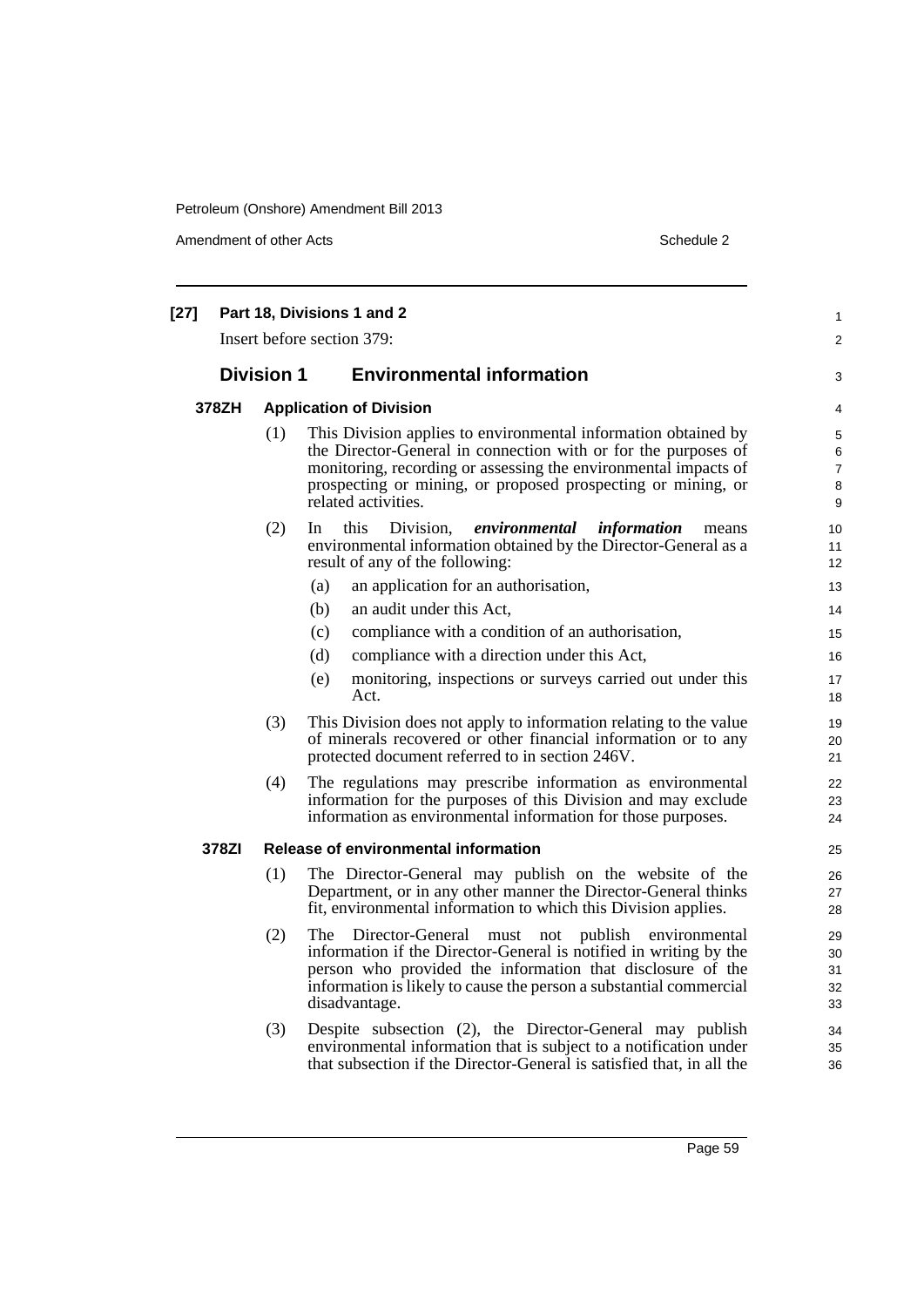Schedule 2 Amendment of other Acts

circumstances of the case, it is in the interests of the public to disclose the information.

1  $\overline{2}$ 

3

### **Division 2 Other provisions**

### **378ZJ Continuing effect of notices and conditions**

- (1) A notice given, or a condition of an authorisation or permit imposed, under this Act or the regulations that specifies a time by which, or period within which, the notice or condition must be complied with continues to have effect until the notice or condition is complied with even though the time has passed or the period has expired.
- (2) A notice that does not specify a time by which, or period within which, the notice must be complied with continues to have effect until the notice is complied with.
- (3) This section does not apply to the extent that any requirement under a notice or a condition of an authorisation or a permit is revoked.
- (4) Nothing in this section affects the powers of a regulatory authority with respect to the enforcement of a notice or a condition of an authorisation or a permit.

### **[28] Schedule 6 Savings, transitional and other provisions**

Insert after clause 118:

### **118A Delegations of functions under Environmental Planning and Assessment Act 1979**

- (1) This clause applies to the exercise of a function purported to be delegated by the Minister under section 153A of the *Environmental Planning and Assessment Act 1979* before the substitution of section 363 (1) of this Act by the 2008 Act, whether the delegation was for purposes associated with functions under this Act or any other Act administered by the Minister.
- (2) The delegation of any such function is taken to have been validly done on and from the date of the delegation if the delegation could have been made had section 363  $(I)$  as so substituted been in force when the delegation was made.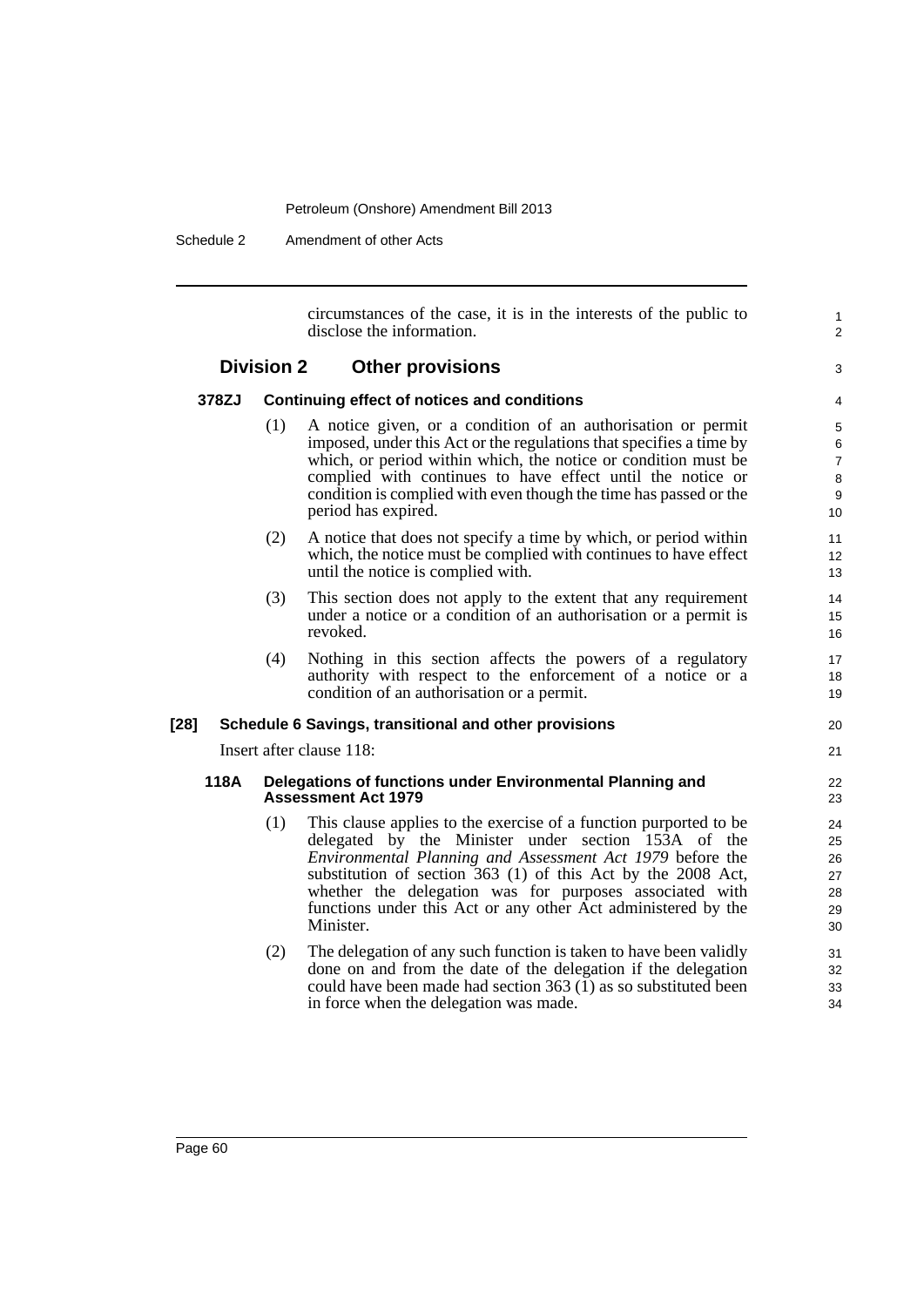Petroleum (Onshore) Amendment Bill 2013

Amendment of other Acts **Schedule 2** and the 2

## **[29] Schedule 6** Insert at the end of the Schedule with appropriate Part and clause numbers: **Part Provisions consequent on enactment of Petroleum (Onshore) Amendment Act 2013 Legal costs of access arrangements** Section 141A, as inserted by the *Petroleum (Onshore) Amendment Act 2013*, does not apply in respect of legal costs relating to an access arrangement for which notice was given under section 142 before the commencement of that amendment. Section 141 (2A), as in force before that commencement, continues to apply to such an arrangement. **Time for commencement of proceedings** Section 378I (1), as substituted by the *Petroleum (Onshore) Amendment Act 2013*, does not extend to offences committed before the commencement of that subsection for which proceedings had not been commenced when the subsection commenced. **Existing notices and conditions** Section 378ZJ, as inserted by the *Petroleum (Onshore) Amendment Act 2013*, extends to a notice given or condition imposed under this Act before the commencement of that section if the time by which, or period within which, the notice or condition must be complied with had not expired immediately before that commencement. **[30] Schedule 7 Offences** Omit Part 3. **2.4 Mining Amendment Act 2008 No 19 [1] Schedule 1 Amendment of Mining Act 1992** Omit Schedule 1 [215]. **[2] Schedule 1 [258]** Omit the item. 1  $\overline{2}$ 3 4 5 6 7 8 9 10 11 12 13 14 15 16 17 18 19 20 21 22 23  $24$ 25 26 27 28 29  $30$ 31